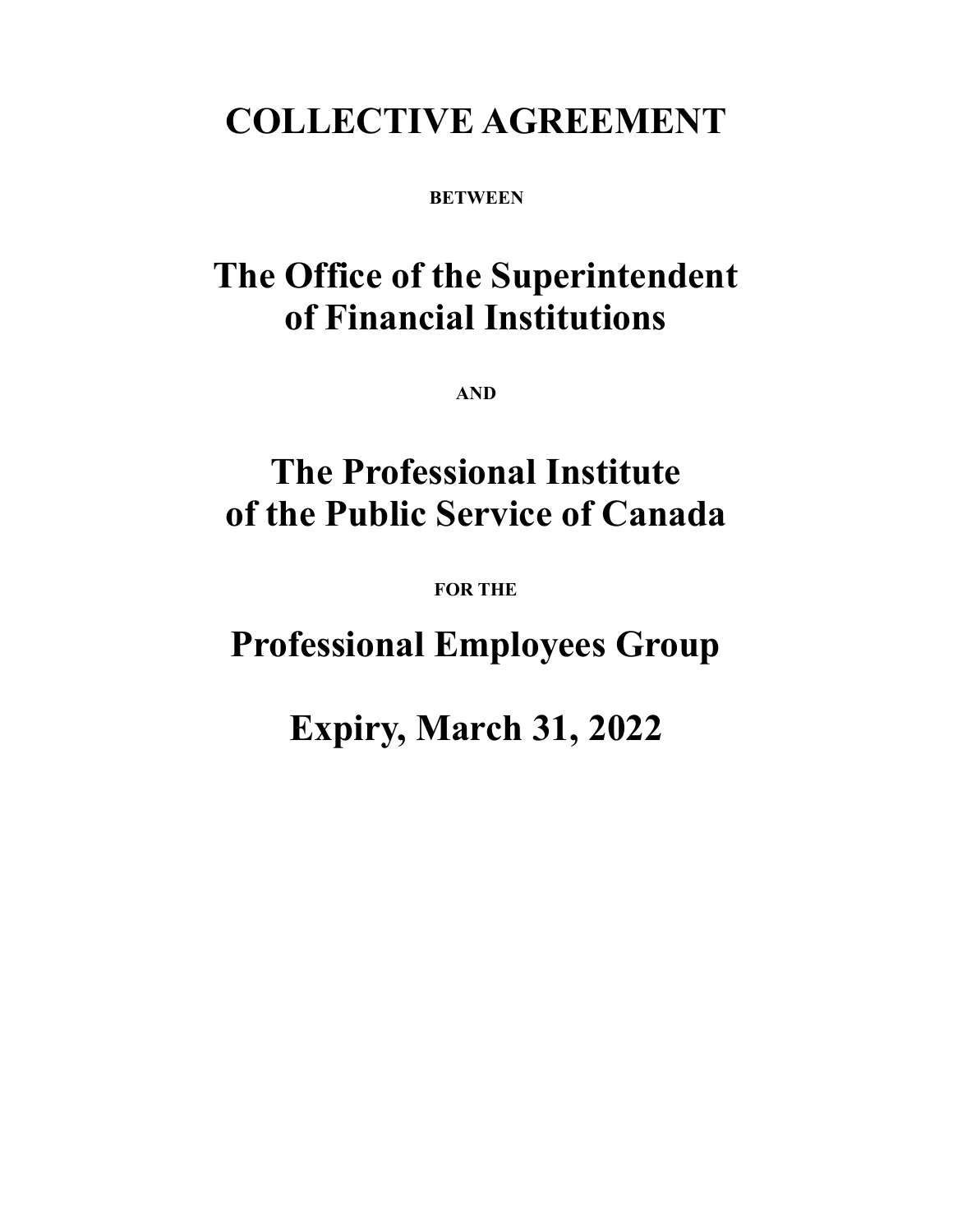# **TABLE OF CONTENTS**

| <b>Article</b> | <b>Title</b>                                                                                                                                                                                                                                                                                                 | Page                             |  |  |  |
|----------------|--------------------------------------------------------------------------------------------------------------------------------------------------------------------------------------------------------------------------------------------------------------------------------------------------------------|----------------------------------|--|--|--|
| 1.             | PURPOSE OF AGREEMENT                                                                                                                                                                                                                                                                                         |                                  |  |  |  |
| 2.             | <b>INTERPRETATION AND DEFINITIONS</b>                                                                                                                                                                                                                                                                        |                                  |  |  |  |
| 3.             | <b>OFFICIAL TEXTS</b>                                                                                                                                                                                                                                                                                        |                                  |  |  |  |
| 4.             | <b>APPLICATION</b>                                                                                                                                                                                                                                                                                           |                                  |  |  |  |
| 5.             | <b>MANAGEMENT RIGHTS</b>                                                                                                                                                                                                                                                                                     |                                  |  |  |  |
| 6.             | <b>RIGHTS OF EMPLOYEES</b>                                                                                                                                                                                                                                                                                   |                                  |  |  |  |
| 7.             | <b>HOURS OF WORK</b>                                                                                                                                                                                                                                                                                         |                                  |  |  |  |
| $\overline{4}$ |                                                                                                                                                                                                                                                                                                              |                                  |  |  |  |
| $*8.$          | <b>OVERTIME</b>                                                                                                                                                                                                                                                                                              | 6                                |  |  |  |
| 9.             | <b>CALL-BACK</b>                                                                                                                                                                                                                                                                                             |                                  |  |  |  |
| 10.            | <b>STANDBY</b>                                                                                                                                                                                                                                                                                               |                                  |  |  |  |
| $*11.$         | DESIGNATED PAID HOLIDAYS                                                                                                                                                                                                                                                                                     |                                  |  |  |  |
| 12.            | <b>TRAVELLING TIME</b>                                                                                                                                                                                                                                                                                       |                                  |  |  |  |
| 13.            | <b>LEAVE - GENERAL</b>                                                                                                                                                                                                                                                                                       |                                  |  |  |  |
| $*14.$         | <b>VACATION LEAVE</b>                                                                                                                                                                                                                                                                                        |                                  |  |  |  |
| 15.            | <b>SICK LEAVE</b>                                                                                                                                                                                                                                                                                            |                                  |  |  |  |
| $*16.$         | <b>BEREAVEMENT LEAVE</b>                                                                                                                                                                                                                                                                                     |                                  |  |  |  |
| $*17.$         | OTHER LEAVE WITH OR WITHOUT PAY                                                                                                                                                                                                                                                                              | 19                               |  |  |  |
|                | *17.01 Maternity Leave without Pay<br><b>Maternity Allowance</b><br>$*17.02$<br>Special Maternity Allowance for Totally Disabled Employees<br>17.03<br>$*17.04$<br>Parental Leave without Pay<br><b>Parental Allowance</b><br>$*17.05$<br>17.06 Special Parental Allowance for Totally Disabled Employees 31 | 19<br>21<br>23<br>24<br>25       |  |  |  |
|                | *17.07 Leave Without Pay for the Care of Immediate Family<br>17.08 Leave Without Pay for Personal Needs<br>Leave Without Pay for Relocation of Spouse<br>17.09<br>Leave With Pay for Family-Related Responsibilities<br>$*17.10$<br>Court Leave<br>17.11<br>Injury-on-duty Leave With Pay<br>17.12           | 31<br>32<br>33<br>33<br>34<br>35 |  |  |  |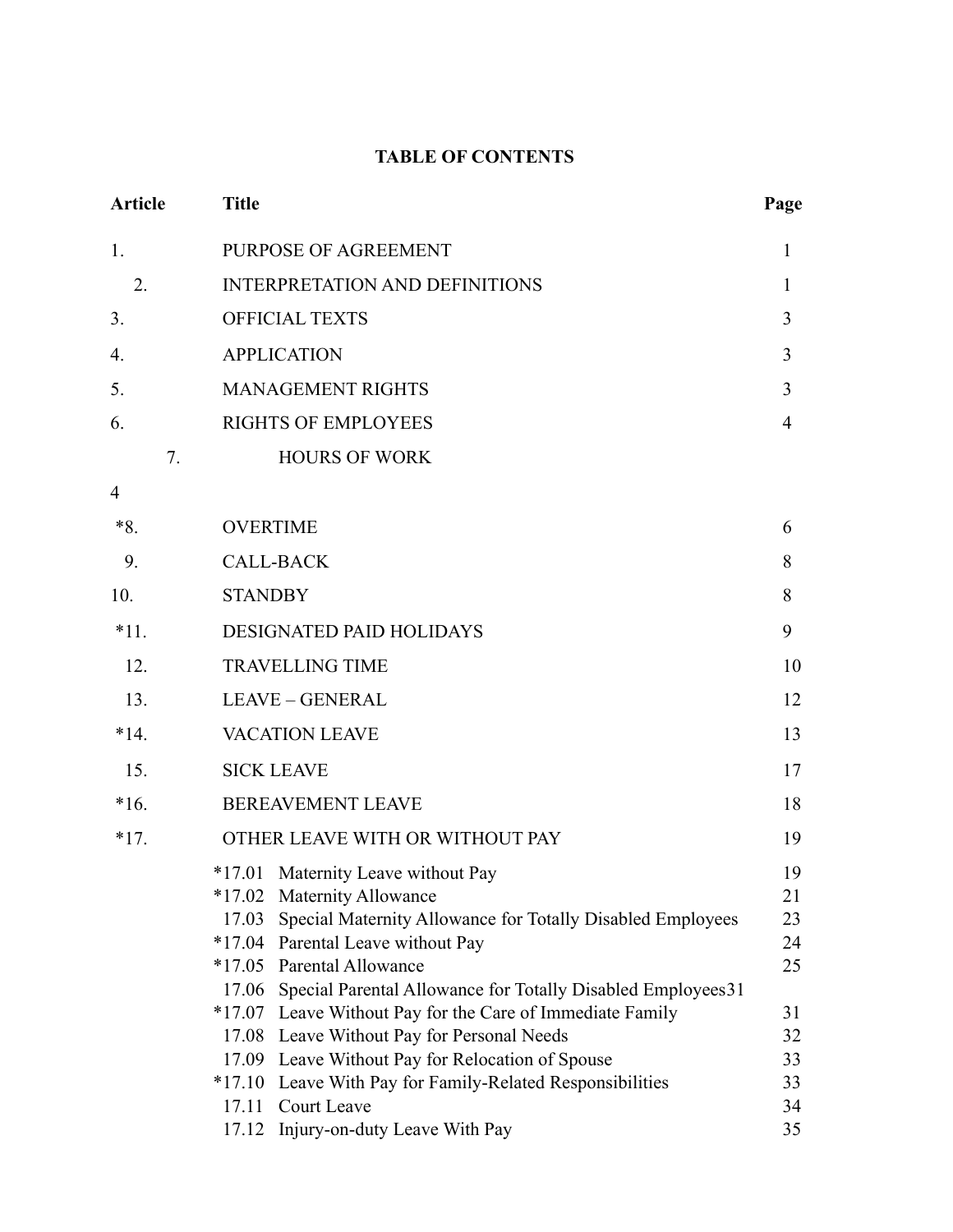|     |     |                                  | 17.13 Personnel Selection Leave with Pay                            | 35       |  |
|-----|-----|----------------------------------|---------------------------------------------------------------------|----------|--|
|     |     |                                  | 17.14 Examination Leave                                             | 35       |  |
|     |     |                                  | 17.15 Leave With or Without Pay for Other Reasons                   | 36       |  |
|     |     |                                  | 17.16 Leave With Pay for Medical Appointment for pregnant employees | 36       |  |
|     |     |                                  | 17.17 Personal Leave with Pay<br>*17.18 Domestic Violence Leave     | 36<br>36 |  |
|     |     |                                  | *17.19 Caregiving Leave                                             | 37       |  |
|     |     |                                  |                                                                     |          |  |
| 18. |     |                                  | <b>CAREER DEVELOPMENT</b>                                           | 38       |  |
| 19. |     |                                  | <b>SEVERANCE PAY</b>                                                | 41       |  |
|     | 20. |                                  | <b>STATEMENT OF DUTIES</b>                                          |          |  |
| 43  |     |                                  |                                                                     |          |  |
| 21. |     |                                  | <b>SAFETY AND HEALTH</b>                                            | 44       |  |
|     | 22. |                                  | <b>RECOGNITION</b>                                                  |          |  |
| 44  |     |                                  |                                                                     |          |  |
| 23. |     |                                  | <b>CHECK OFF</b>                                                    | 44       |  |
| 24. |     | USE OF EMPLOYER FACILITIES<br>45 |                                                                     |          |  |
| 25. |     |                                  | <b>INFORMATION</b>                                                  | 46       |  |
| 26. |     | <b>STEWARDS</b>                  |                                                                     | 46       |  |
|     |     | 27.                              | LEAVE FOR LABOUR RELATIONS MATTERS                                  |          |  |
| 47  |     |                                  |                                                                     |          |  |
| 28. |     |                                  | <b>CONTRACTING OUT</b>                                              | 50       |  |
|     | 29. |                                  | <b>GRIEVANCE PROCEDURES</b>                                         |          |  |
| 50  |     |                                  |                                                                     |          |  |
| 30. |     |                                  | <b>OSFI POLICIES</b>                                                | 54       |  |
| 31. |     |                                  | <b>JOINT CONSULTATION</b>                                           | 54       |  |
| 32. |     |                                  | <b>STANDARDS OF DISCIPLINE</b>                                      | 55       |  |
| 33. |     |                                  | <b>LABOUR DISPUTES</b>                                              |          |  |
| 56  |     |                                  |                                                                     |          |  |
|     | 34. |                                  | PART-TIME EMPLOYEES                                                 |          |  |
| 56  |     |                                  |                                                                     |          |  |
| 35. |     |                                  | EMPLOYEE PERFORMANCE REVIEW AND EMPLOYEE FILES                      | 58       |  |
| 36. |     |                                  | <b>EMPLOYMENT REFERENCES</b>                                        | 60       |  |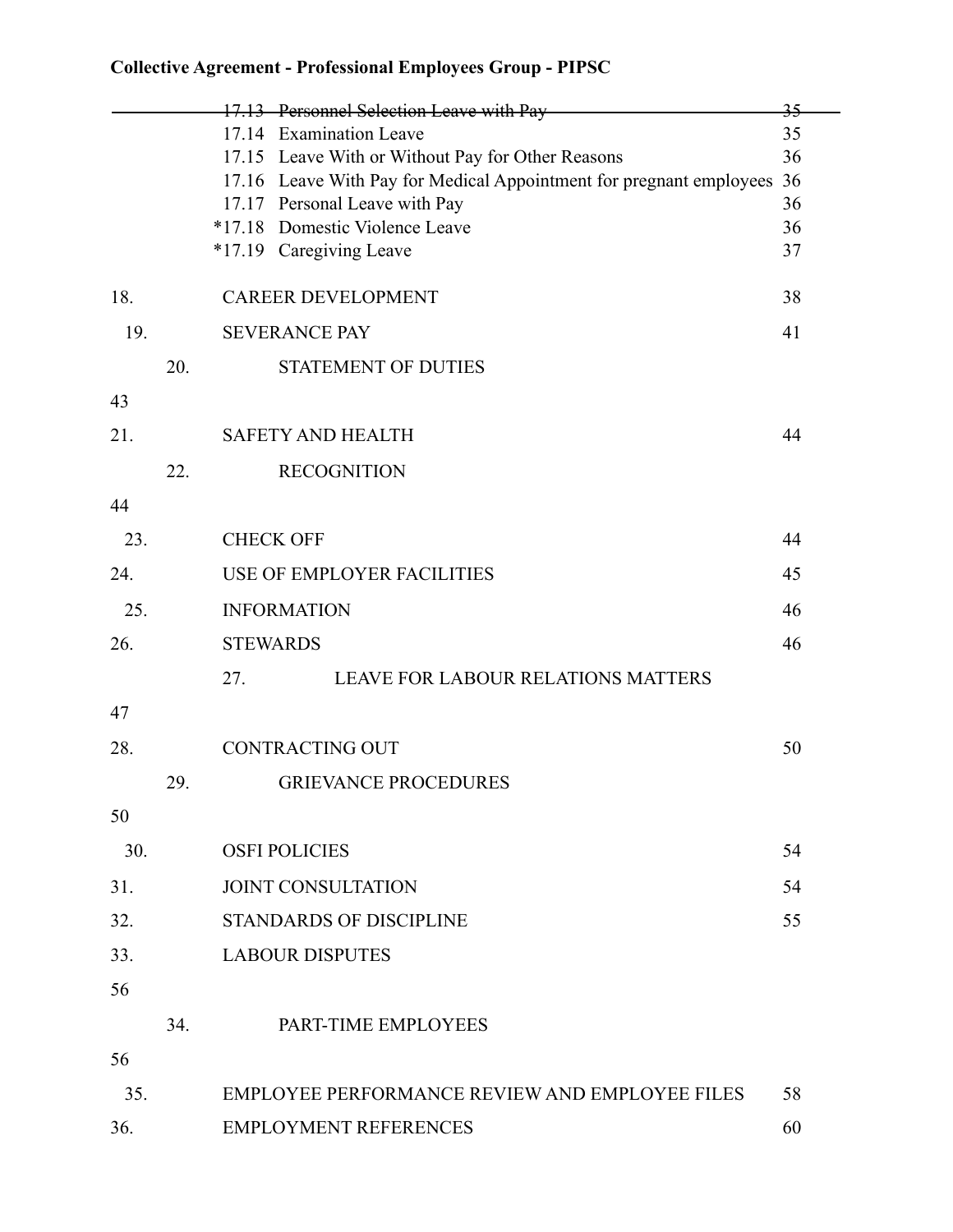| 37. |     | PUBLICATIONS AND AUTHORSHIP        |                                                  |    |  |  |  |
|-----|-----|------------------------------------|--------------------------------------------------|----|--|--|--|
| 38. |     | <b>TECHNOLOGICAL CHANGE</b>        |                                                  |    |  |  |  |
| 39. |     | <b>REGISTRATION FEES</b>           |                                                  |    |  |  |  |
| 40. |     | <b>JOB SECURITY</b>                |                                                  |    |  |  |  |
| 41. |     |                                    | SEXUAL AND PERSONAL HARASSMENT                   |    |  |  |  |
| 42. |     | NO DISCRIMINATION<br>63            |                                                  |    |  |  |  |
| 43. |     | PAY ADMINISTRATION<br>63           |                                                  |    |  |  |  |
| 44. |     |                                    | MATERNITY-RELATED REASSIGNMENT OR LEAVE<br>66    |    |  |  |  |
| 45. |     | <b>RELIGIOUS OBLIGATIONS</b><br>67 |                                                  |    |  |  |  |
| 46. |     | <b>AGREEEMENT RE-OPENER</b>        |                                                  |    |  |  |  |
| 47. |     |                                    | <b>DURATION OF AGREEMENT</b>                     | 67 |  |  |  |
|     | 48. | <b>APPENDICES</b>                  |                                                  |    |  |  |  |
|     |     | *Appendix A                        | Rates of Pay                                     | 69 |  |  |  |
|     |     | Appendix B                         | Memorandum of Understanding - Policy Continuance | 71 |  |  |  |
|     |     | Appendix C                         | Memorandum of Understanding - Remembrance Day    | 72 |  |  |  |
|     |     | *Appendix D                        | Memorandum of Understanding - Performance Pay    | 73 |  |  |  |
|     |     | *Appendix E                        | Memorandum of Understanding – Employee Wellness  | 75 |  |  |  |
|     |     | *Appendix F                        | Memorandum of Understanding - Gender Inclusive   |    |  |  |  |
|     |     |                                    | Language                                         | 76 |  |  |  |
|     |     | *Appendix G                        | Memorandum of Understanding - Implementation     | 77 |  |  |  |
|     |     | *Appendix H                        | Memorandum of Understanding - Workplace          |    |  |  |  |

Harassment 81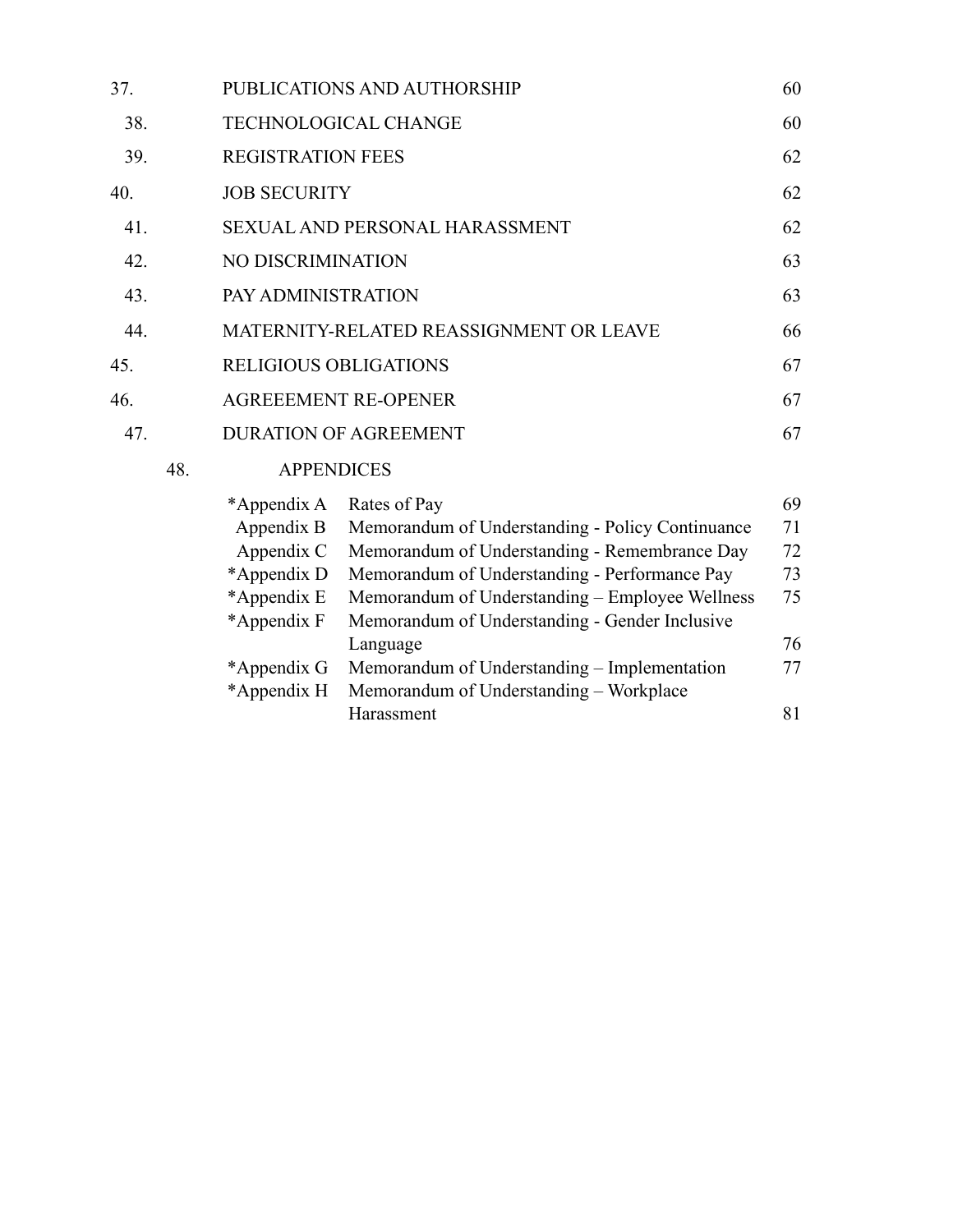# **ARTICLE 1**

## **PURPOSE OF AGREEMENT**

- 1.01 The purpose of this Agreement is to maintain harmonious and mutually beneficial relationships between the Employer, the employees and the Institute, to set forth certain terms and conditions of employment relating to remuneration, hours of work, employee benefits and general working conditions affecting employees covered by this Agreement.
- 1.02 The parties to this Agreement share a desire to maintain professional standards and to promote the well-being and increased efficiency of OSFI's employees to the end that the people of Canada will be well and effectively served. Accordingly, they are determined to establish within the framework provided by law, an effective working relationship at all levels of OSFI in which members of the bargaining unit are employed.

# **ARTICLE 2**

# **INTERPRETATION AND DEFINITIONS**

- 2.01 For the purpose of this Agreement:
	- (a) "bargaining unit" means all theProfessional employees as described in the certificate issued by the Public Service Staff Relations Board on June 7, 1999;
	- (b) "common law partner" refers to a person living in a conjugal relationship with an employee for a continuous period of at least one (1) year
	- (c) "continuous employment" and "continuous service" means;
		- *(i)* Uninterrupted employment with the Office of the Superintendent of Financial Institutions (and its predecessor organisations) and organisations listed in Schedule I, IV and V of the *Financial Administration Act.*
		- (ii) Where an employee other than a casual ceases to be employed for a reason other than dismissal, abandonment of position or rejection on probation, and is re-employed within a period of three months, their periods of employment shall be considered as continuous for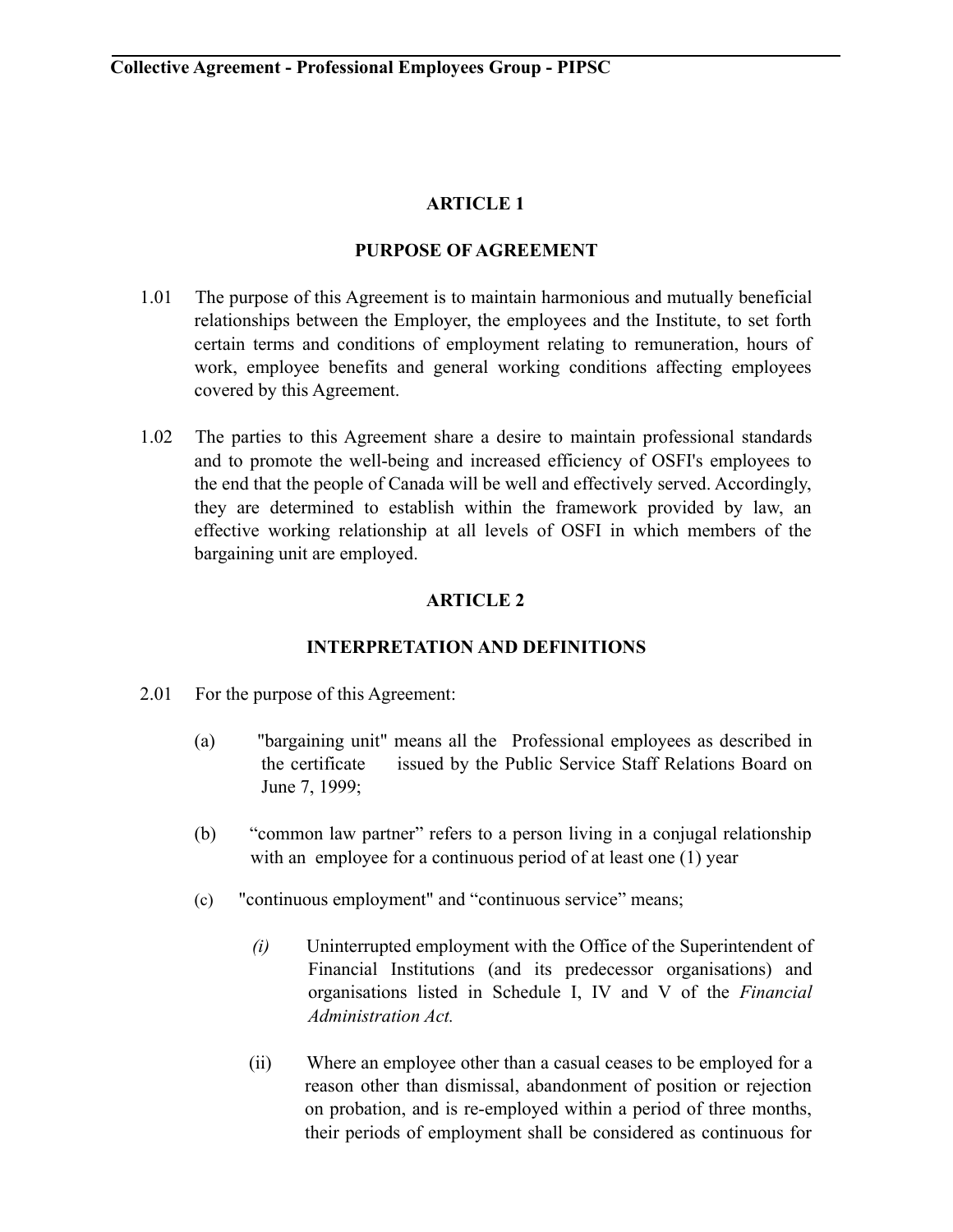the purposes of sick leave, severance pay and vacation leave.

- (iii) Immediate prior service with the Canada Deposit Insurance Corporation and the Bank of Canada shall be considered as continuous service for the purposes of calculating the entitlement to vacation leave only.
- (d) "daily rate of pay" means an employee's weekly rate of pay divided by five  $(5)$ ;
- (e) "day of rest" in relation to an employee means a day, other than a designated paid holiday, on which that employee is not ordinarily required to perform the duties of his position other than by reason of his being on leave;
- (f) "designated paid holiday" means the twenty-four (24) hour period commencing at 00:01 hour of a day designated as a holiday in this Agreement;
- (g) "double time" means twice the hourly rate of pay;
- \*(h) "employee" means a person so defined by the *Federal Public Sector Labour Relations Act* and who is a member of the bargaining unit;
- (i) "Employer" means Her Majesty in right of Canada as represented by the Office of the Superintendent of Financial Institutions (OSFI), and includes any person authorized to exercise the authority of the Office of the Superintendent of Financial Institutions;
- (j) "headquarters area" has the same meaning as given to the expression in the Travel Policy;
- (k) "hourly rate of pay" means a full-time employee's weekly rate of pay divided by thirty-seven and one-half (37 1/2);
- (l) "Institute" means the Professional Institute of the Public Service of Canada;
- (m) "lay-off" means the termination of an employee's employment because of lack of work or because of the discontinuance of a function;
- (n) "leave" means authorized absence from duty;
- (o) "membership dues" means the dues established pursuant to the by-laws and regulations of the Institute as the dues payable by its members as a consequence of their membership in the Institute, and shall not include any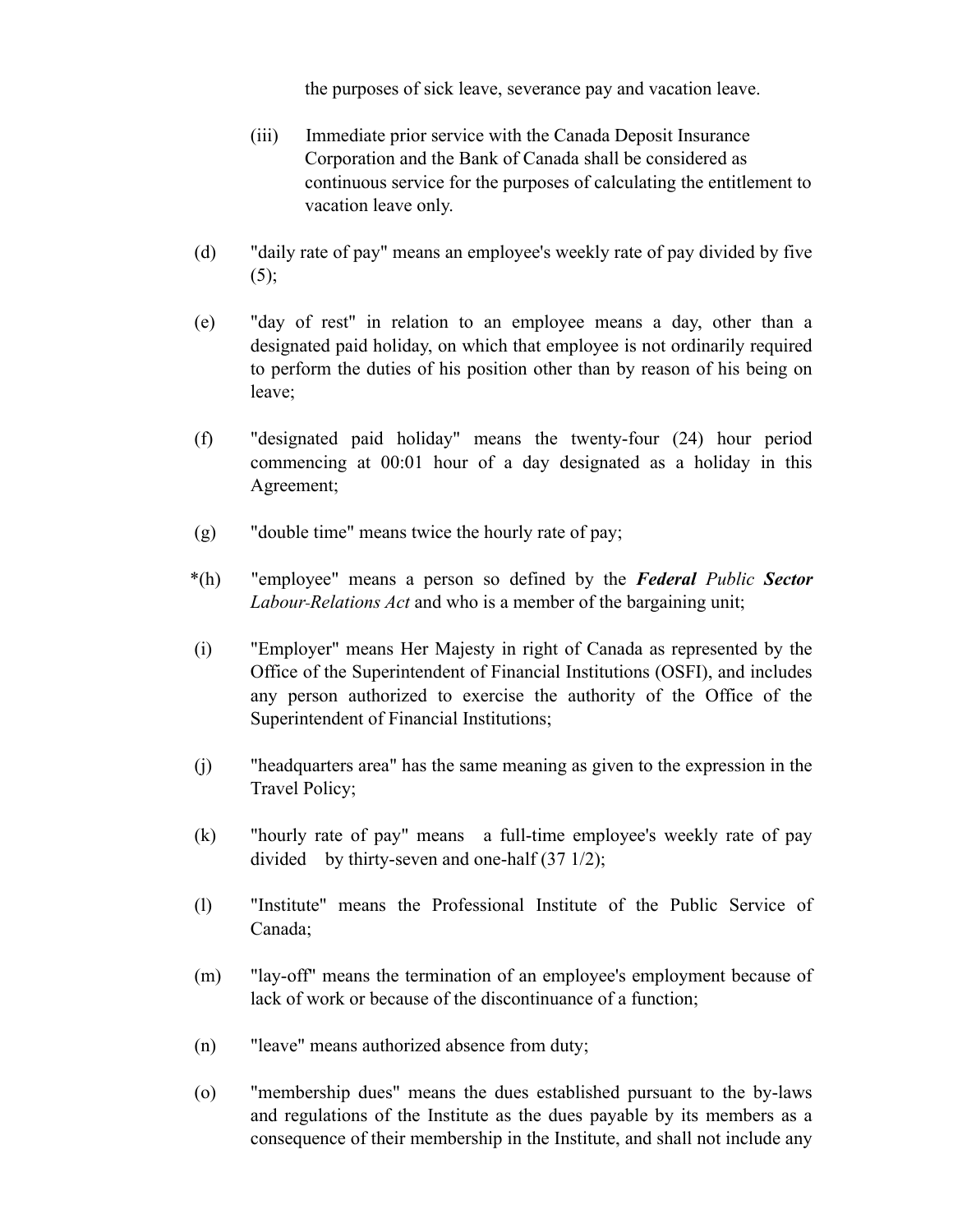initiation fee, insurance premium, or special levy;

- (p) "overtime" means:
	- (i) authorized work performed by the employee in excess of his scheduled daily hours of work and
		- (ii) authorized work performed by an employee on a normal day of rest or holiday;
- (q) spouse" will be interpreted to include "common law partner"(époux);

 (r) "time and one-half" means one and one-half (1 1/2) times the hourly rate of pay;

 (s) "weekly rate of pay" means an employee's annual rate of pay divided by 52.176.

- \*2.02 Except as otherwise provided in this Agreement, expressions used in this Agreement,
	- (a) if defined in the *Federal Public Sector Labour Relations Act*, have the same meaning as given to them in the *Federal Public Sector Labour Relations Act*, and
	- (b) if defined in the Interpretation Act, but not defined in the *Federal Public Sector Labour Relations Act*, have the same meaning as given to them in the *Interpretation Act.*

# **ARTICLE 3**

#### **OFFICIAL TEXTS**

3.01 Both the English and French texts of this Agreement shall be official.

#### **ARTICLE 4**

#### **APPLICATION**

- 4.01 The provisions of this Agreement apply to the Institute, employees and the Employer.
- 4.02 In this Agreement, words importing the masculine gender shall include the feminine gender.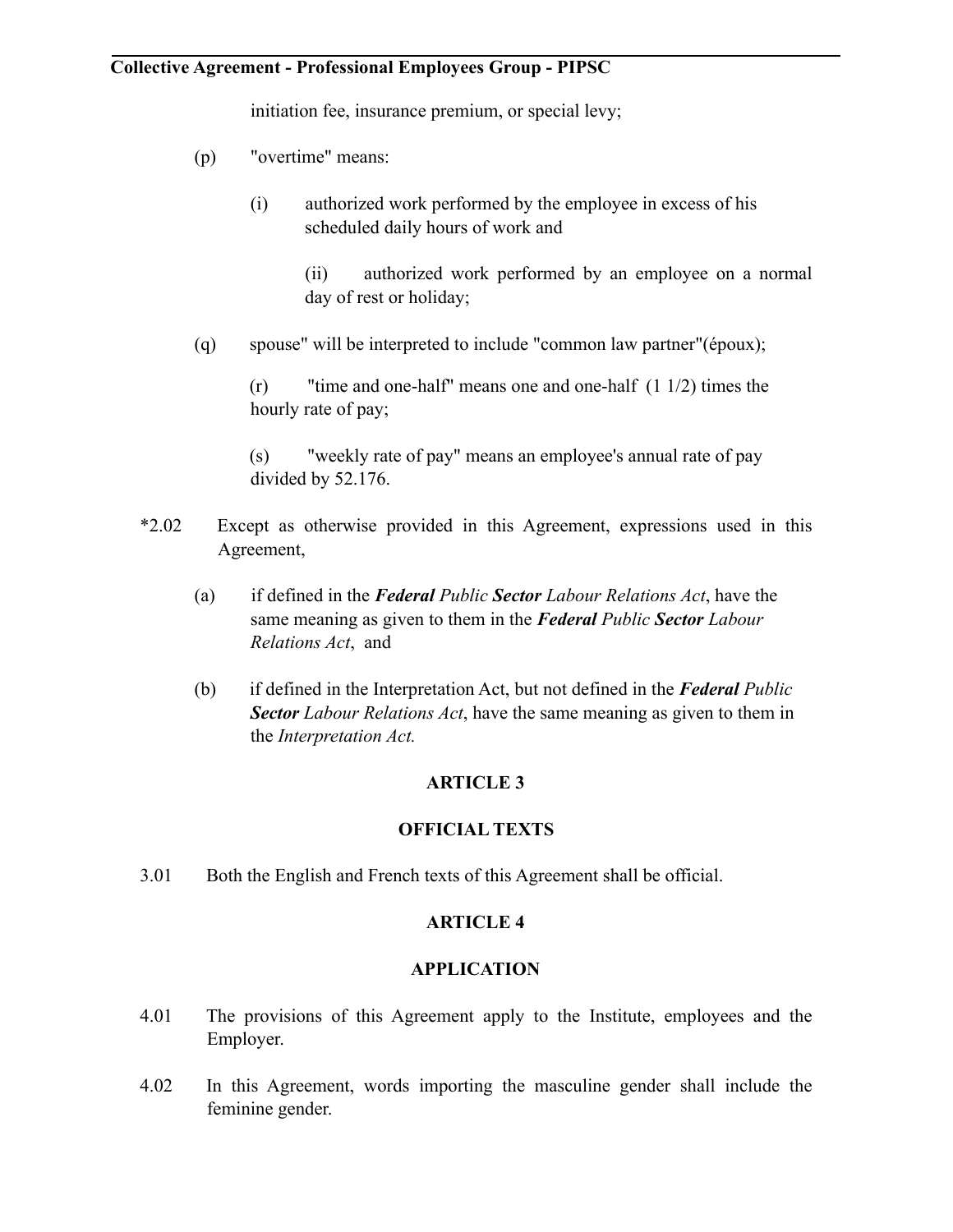### **ARTICLE 5**

#### **MANAGEMENT RIGHTS**

1. All the functions, rights, powers and authority which the Employer has not specifically abridged, delegated or modified by this Agreement are recognized by the Institute as being retained by the Employer.

## **ARTICLE 6**

### **RIGHTS OF EMPLOYEES**

6.01 Nothing in this Agreement shall be construed as limiting or eliminating any rights or obligations whatever, recognized or conferred upon any employee, under any federal or provincial statutes, present or future.

# **ARTICLE 7**

# **HOURS OF WORK**

7.01 For the purpose of this Article, a week shall consist of seven (7) consecutive days beginning at 00.01 hours Monday and ending at 24:00 hours Sunday. The day is a twenty-four (24) hour period commencing at 00:01 hours.

# **2. Normal Work Week**

The normal work week shall be thirty-seven and one-half (37 1/2) hours, and the normal daily hours of work shall be seven and one-half (7 1/2) hours, exclusive of a meal period.

The normal work week shall be Monday through Friday and the normal workday shall be scheduled between 7:00 a.m. and 6:00 p.m.

#### **3. Flexible Hours**

Upon the request of an employee and the concurrence of the Employer, an employee may work flexible hours on a daily basis so long as the daily hours amount to seven and one-half (71/2).

#### **4. Days of Rest**

An employee shall be granted two (2) consecutive days of rest during each seven (7) day period unless operational requirements do not so permit.

# **5. Compressed Work Week**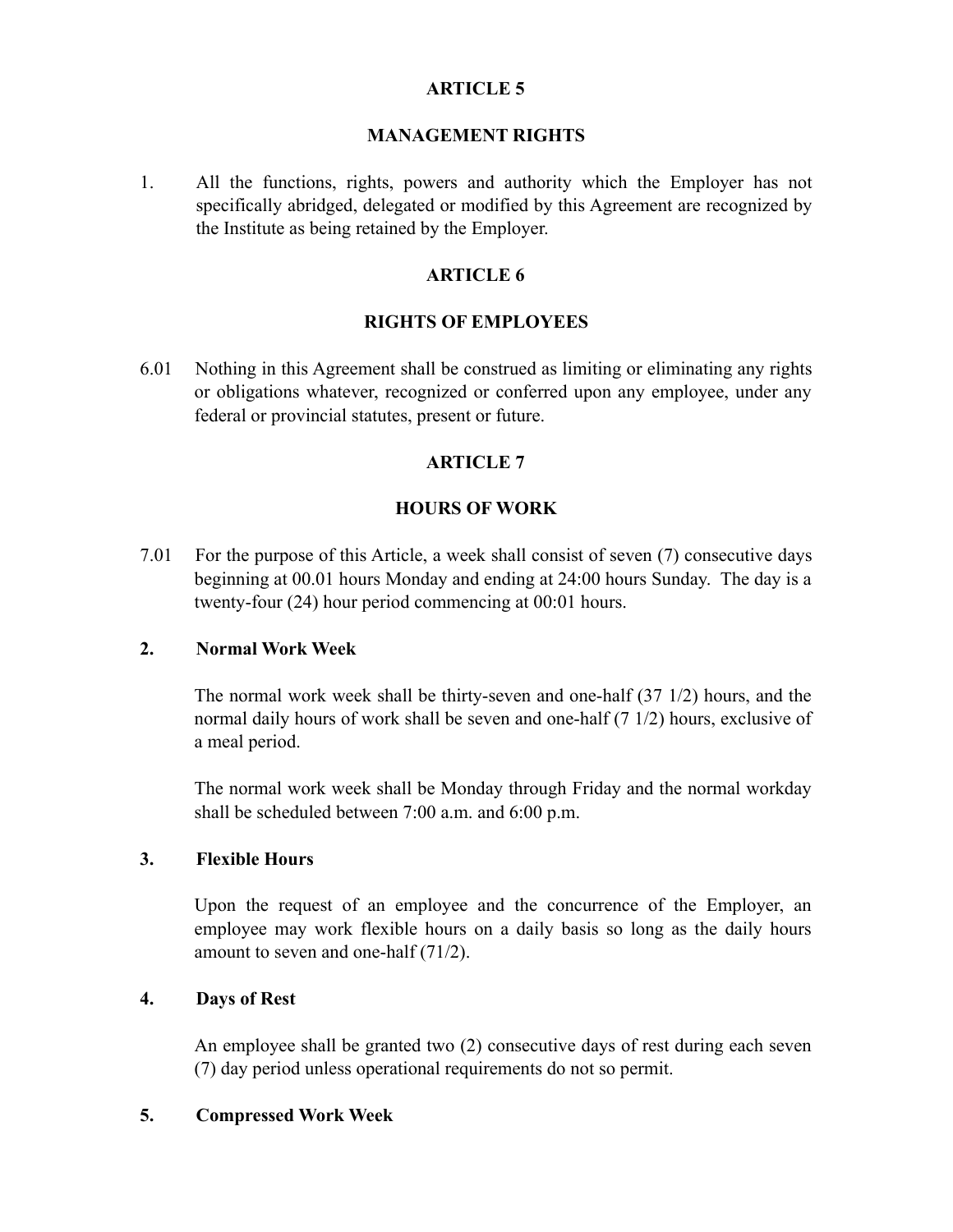- (a) Notwithstanding the provisions of this Article, upon request of an employee and the concurrence of the Employer, an employee may complete his weekly hours of employment in a period other than five (5) full days provided that over a period of fourteen (14), twenty-one (21) or twenty-eight (28) calendar days the employee works an average of thirtyseven and one-half (37 1/2) hours per week. As part of the provisions of this clause, attendance reporting shall be mutually agreed upon between the employee and the Employer. In every fourteen (14) or twenty-one (21) or twenty-eight (28)-day period or any other period as agreed to between employee and the Employer, such an employee shall be granted days of rest on such days as are not scheduled as a normal workday for the employee.
- (b) Notwithstanding anything to the contrary contained in this Agreement, the implementation of any variation in hours shall not result in any additional overtime work or additional payment by reason only of such variation, nor shall it be deemed to prohibit the right of the Employer to schedule any hours of work permitted by the terms of this Agreement.
- (c) For those employees to whom the provisions of clause 7.05 of this Article apply, the provisions of the collective agreement which specify days shall be converted to hours. Where the collective agreement refers to a "day", it shall be converted to seven and one-half  $(7 \frac{1}{2})$  hours.
- (d) For greater certainty, the following provisions shall be administered as provided herein:

# Article 2- Interpretations and Definitions

2.01 Clause (d) "daily rate of pay" shall not apply

# Article 8 and 12- Overtime and Travelling time

Compensation shall only be applicable on a normal workday for hours in excess of the employee's scheduled daily hours of work.

On a day of rest, compensation shall be granted on the basis of time and one-half  $(1 \frac{1}{2})$  except that compensation shall be double time on Sundays.

# Article 13- Leave general

 Effective the date on which clause 7.05 of this Article applies or ceases to apply to an employee, the accrued vacation and sick leave credits shall be converted to days or hours, as applicable.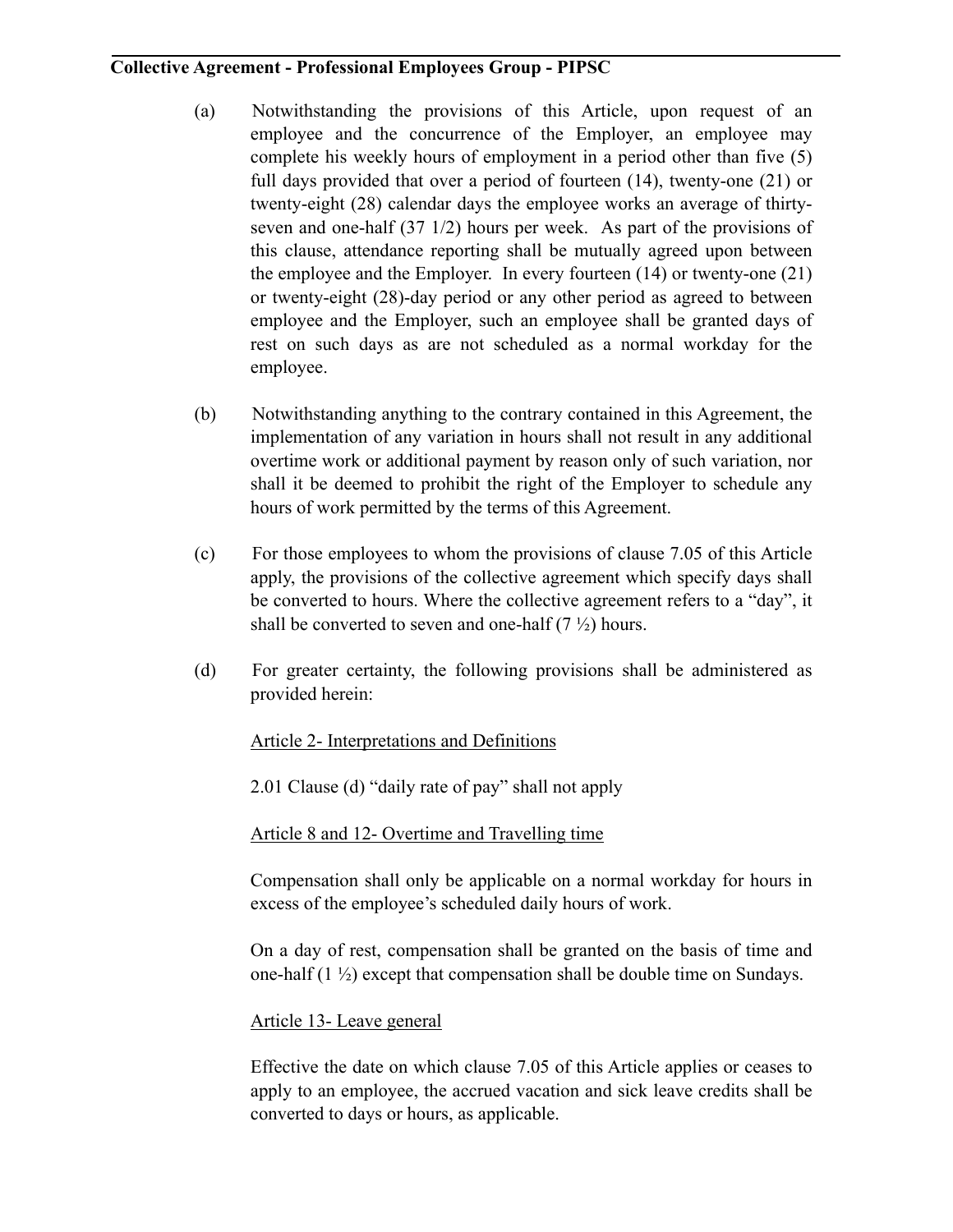When leave is granted, it will be granted on an hourly basis and the hours debited for each day of leave shall be the same as the hours the employee would normally have been scheduled to work on that day.

#### Article 14 and 15- Vacation leave and Sick leave

The converted amounts are as follows:

- (a) one and one quarter  $(1 \frac{1}{4})$  days nine decimal three seven five (9.375) hours
- (b) five twelfths  $(5/12)$  days three decimal one two five  $(3.125)$ hours
- (c) one and two thirds  $(1 \ 2/3)$  days twelve decimal five zero  $(12.50)$ hours
- (d) One and eleven twelfths  $(1 \t11/12)$  days fourteen decimal three seven five (14.375) hours
- (e) Two and one twelfth  $(2 \frac{1}{12})$  days fifteen decimal six two five (15.625) hours
- (f) two and one third  $(2 \frac{1}{3})$  days seventeen decimal five  $(17.5)$ hours
- (g) two and one half  $(2 \frac{1}{2})$  days eighteen decimal seven five (18.75) hours
- (h) one day seven decimal five  $(7.5)$  hours

## **ARTICLE 8**

#### **OVERTIME**

8.01 When an employee is required by the Employer to work overtime, compensation shall be paid as follows:

> (a) on a normal workday, at a rate of time and one-half  $(1 1/2)$  for each hour of overtime worked for the first seven and one-half  $(7 \frac{1}{2})$  overtime hours worked and double (2) time thereafter;

- (b) on a first day of rest, at the rate of time and one-half  $(1\ 1/2)$  for the first seven and one half  $(7\frac{1}{2})$ hours and at the rate of double (2) time thereafter;
- (c) on a second or subsequent day of rest, at the rate of double (2) time. Second or subsequent day of rest means the second or subsequent day in an unbroken series of consecutive and contiguous calendar days of rest;
- (d) notwithstanding clause (c) above, if, in an unbroken series of consecutive and contiguous calendar days of rest, the Employer permits the employee to work the required overtime on a day of rest requested by the employee, then the compensation shall be at time and one-half  $(1\ 1/2)$  for the first day worked.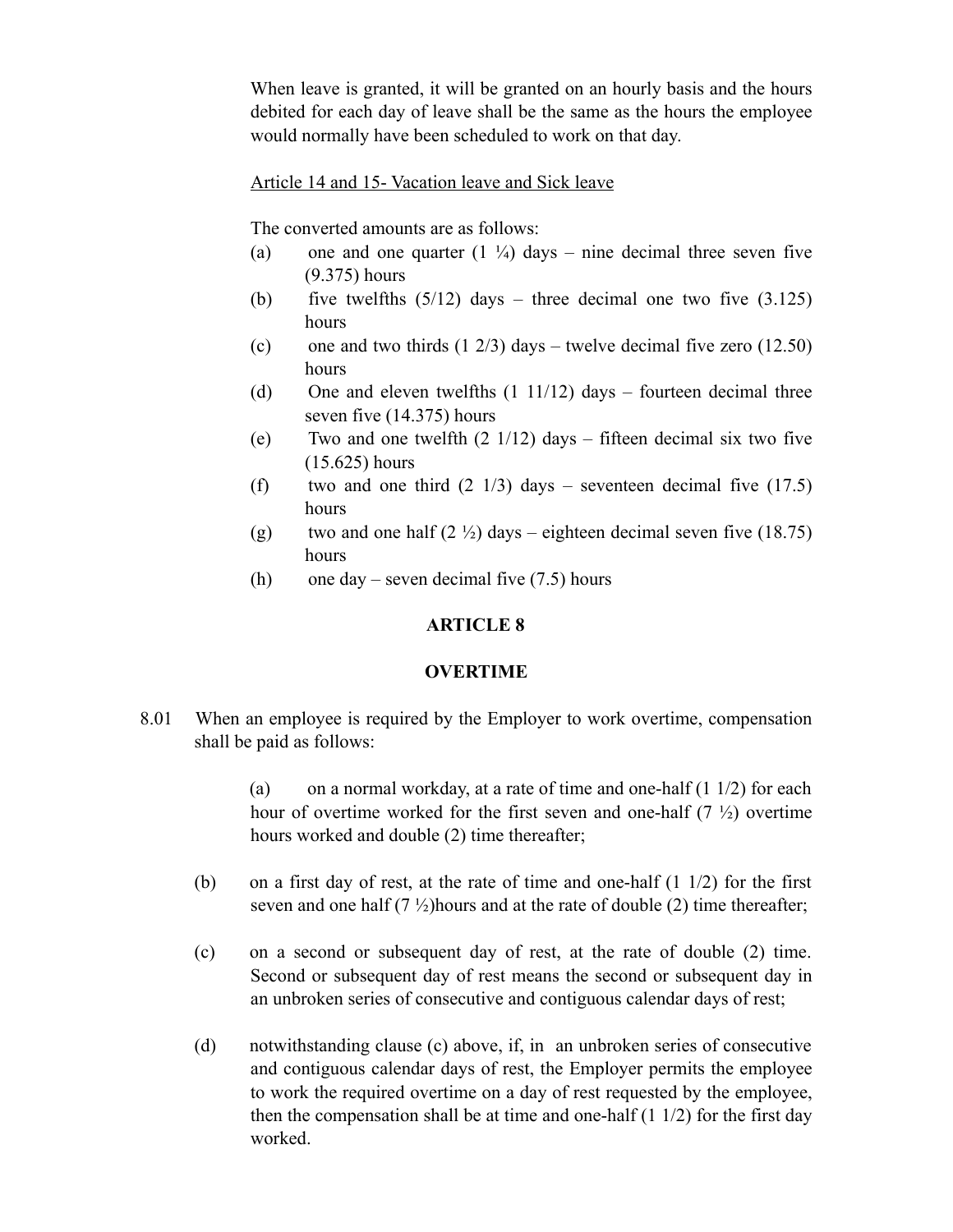- 8.02 When an employee is required by the Employer to work overtime on a holiday, the employee shall be paid, in addition to his or her regular pay for the day
	- (a) time and one-half (1 1/2) for all hours worked up to the daily scheduled hours of work and double (2) time thereafter;
	- (b) double (2) time for such overtime when the holiday is not the employee's scheduled day of work and is contiguous to a day of rest on which the employee also worked and received double (2) time compensation.
- 8.03 All calculations for overtime shall be based on each completed fifteen (15) minute period.
- 8.04 Employees shall record starting and finishing times of overtime work in a format determined by the Employer.
- 8.05 Except in cases of emergency, call back, or mutual Agreement the Employer shall whenever possible give at least twelve (12) hours' notice of any requirement for overtime.
- 8.06 The Employer will endeavour to make cash payments for overtime in the month following the month in which the credits were earned.
- 8.07 Upon application by the employee and at the discretion of the Employer, compensation under this Article may be taken in the form of compensatory leave, which will be calculated at the applicable premium rated laid down in this Article. Compensatory leave earned in a fiscal year and outstanding on March 31 of the next fiscal year shall be paid at the employee's daily rate of pay on March 31 of the current fiscal year.
- \*8.08 (a) An employee who works three (3) or more hours of overtime immediately before or immediately following his scheduled hours of work shall be reimbursed expenses for one meal in the amount of twelve dollars (\$12.00) except where free meals are provided. Reasonable time with pay, to be determined by management, shall be allowed the employee in order that a meal break may be taken either at or adjacent to the employee's place of work.
	- (b) When an employee works overtime continuously extending four (4) hours or more beyond the period provided in (a) above, the employee shall be reimbursed for one additional meal in the amount of twelve dollars (\$12.00) except where free meals are provided. Reasonable time with pay to be determined by management shall be allowed the employee in order that a meal break may be taken either at or adjacent to the employee's place of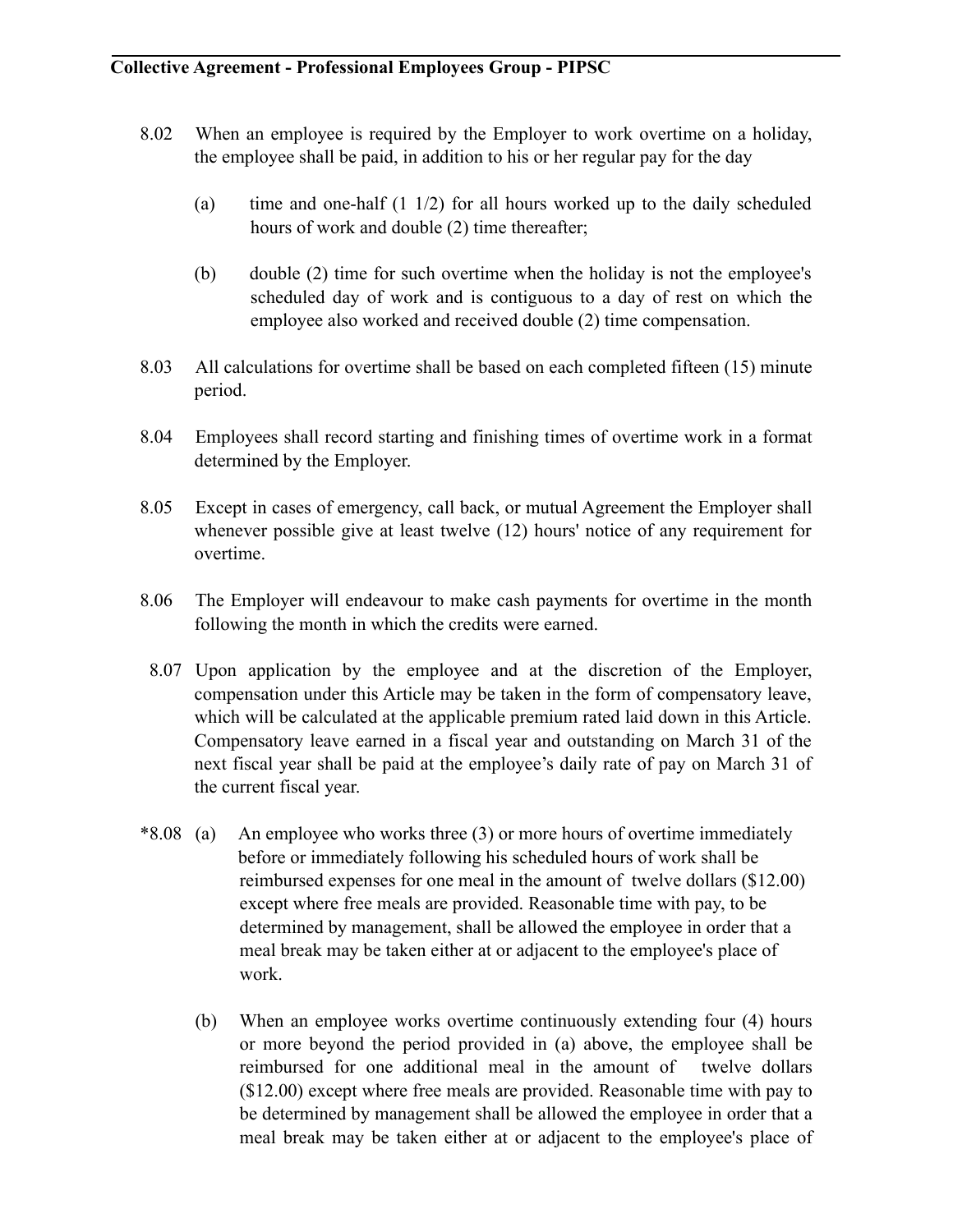work.

8.09 Clause 8.08 shall not apply to an employee who is in travel status which entitles the employee to claim expenses for lodging and/or meals.

# **ARTICLE 9**

# **CALL-BACK**

9.01 When an employee is called back to work or when an employee who is on standby duty is called back to work by the Employer any time outside his normal working hours, he shall be entitled to the greater of:

> (a) a minimum of three (3) hours' pay at the applicable overtime rate, for each call-back to a maximum of eight (8) hours' pay in an eight (8) hour period, or

- (b) compensation at the applicable overtime rate for each hour worked.
- 9.02 Upon application by the employee and at the discretion of the Employer, compensation under this Article may be taken in the form of compensatory leave, which will be calculated at the applicable premium rate laid down in this Article. Compensatory leave earned in a fiscal year and outstanding on March 31 of the next fiscal year shall be paid at the employee's daily rate of pay on March 31 of the current fiscal year.
- 9.03 When a payment is being made as a result of the application of this Article, the Employer will endeavour to make such payment within six (6) weeks following the end of the pay period for which the employee requests payment, or, if payment is required to liquidate compensatory leave outstanding at the expiry of the fiscal year, the Employer will endeavour to make such payment within six (6) weeks of the commencement of the first pay period after March 31 of the current fiscal year.

# **ARTICLE 10**

# **STANDBY**

10.01 When the Employer requires an employee to be available on standby during offduty hours the employee shall be compensated at the rate of one-half (1/2) hour for each four (4) hour period or portion thereof for which the employee had been designated as being on standby duty.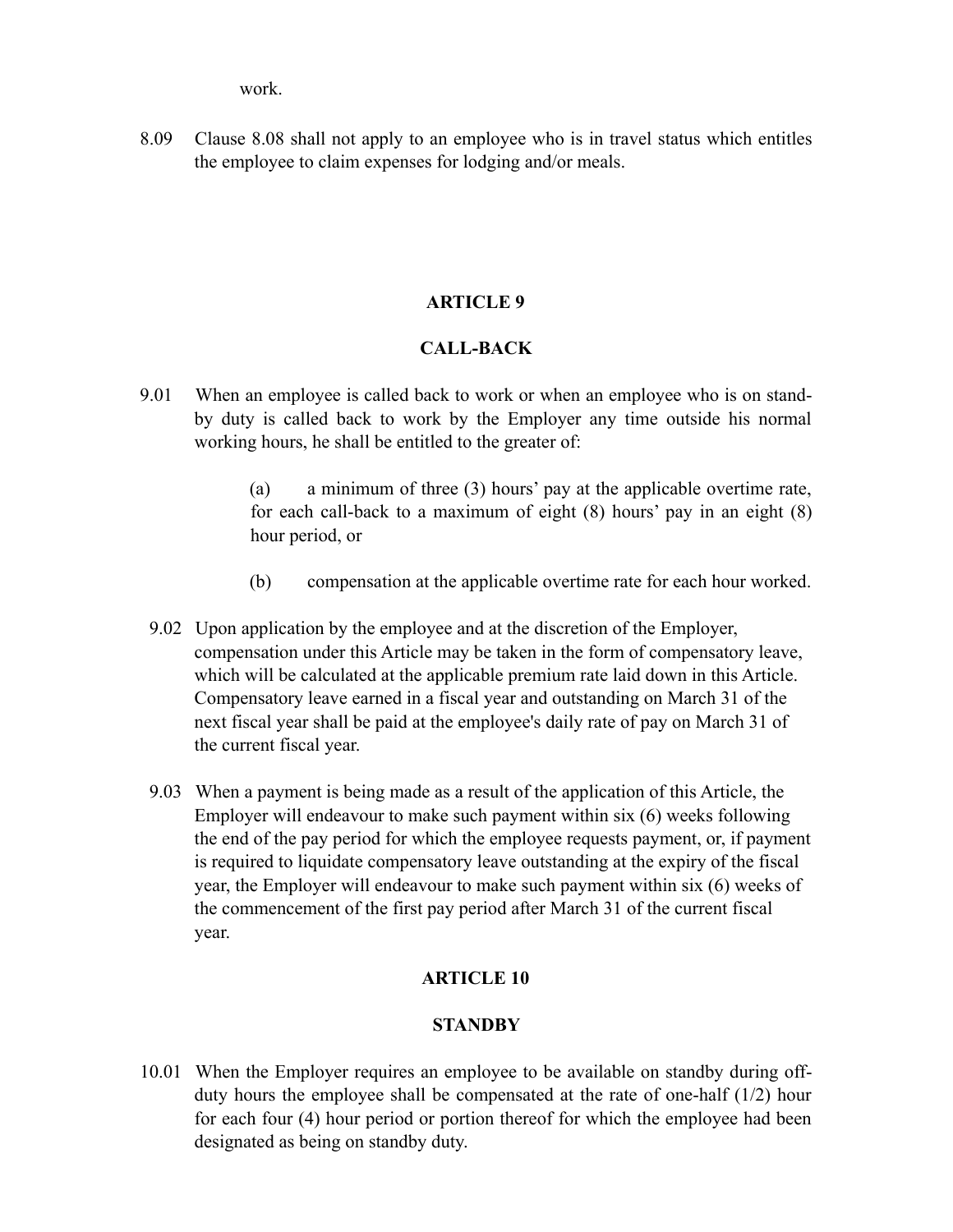- 10.02 An employee on standby who is called in to work by the Employer and who reports for work shall be compensated in accordance with Article 9 Call-Back.
- 10.03 An employee required to be on standby duty shall be available during the period of standby at a known telephone or pager number and be able to return to duty as quickly as possible if called.
- 10.04 No standby duty payment should be granted if any employee is unable to report for duty when required.
- 10.05 The employer shall provide cellular telephones and/or pagers when employees are required to be on standby.

# **ARTICLE 11**

# **DESIGNATED PAID HOLIDAYS**

- \*11.01 Subject to clause 11.02, the following days shall be designated paid holidays for employees:
	- (a) New Year's Day
	- (b) Good Friday
	- (c) Easter Monday
	- (d) the day fixed by proclamation of the Governor in Council for celebration of the Sovereign's Birthday,
	- (e) Canada Day
	- (f) Labour Day
	- (g) the day fixed by proclamation of the Governor in Council as a general day of Thanksgiving,
	- (h) Remembrance Day
	- (i) Christmas Day
	- (j) Boxing Day
	- (k) one additional day in each year that, in the opinion of the Employer, is recognized to be a provincial or civic holiday in the area in which the employee is employed or, in any area where, in the opinion of the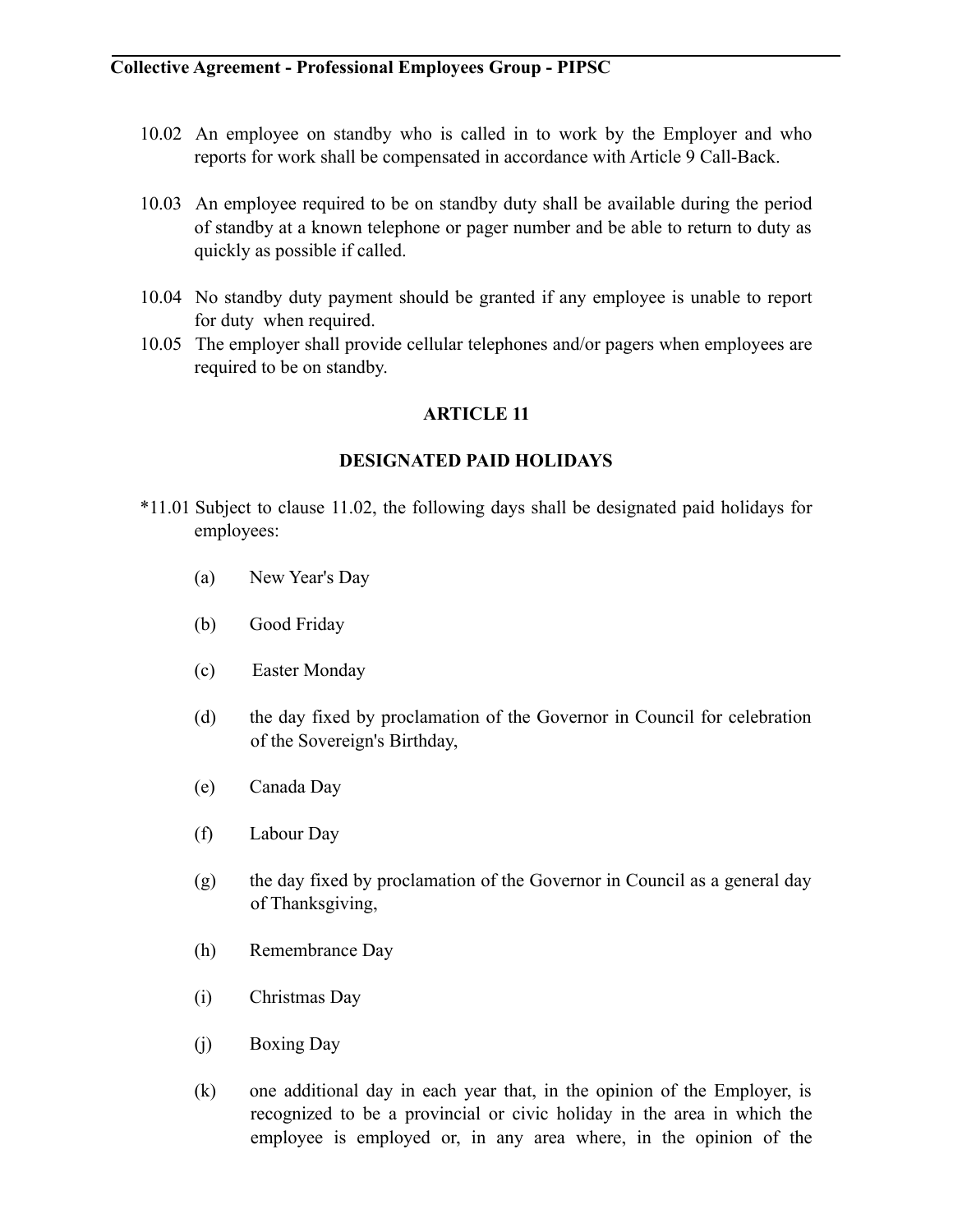Employer, no such day is recognized as a provincial or civic holiday, the first Monday in August, and

(l) one additional day when proclaimed by an Act of Parliament as a National Holiday.

For greater certainty, employees who do not work on a Designated Paid Holiday are entitled to seven decimal five (7.5) hours pay at the straight-time rate.

11.02 Except in circumstances set out in Article 27, clause 11.01 does not apply to an employee who is absent without pay on the employee's scheduled working days both immediately preceding and immediately following the holiday.

# **3. Designated Paid Holiday Falling on a Day of Rest**

When a day designated as a paid holiday under clause 11.01 coincides with an employee's scheduled day of rest, the holiday shall be moved to the employee's first scheduled day of work following the employee's scheduled day of rest.

- 11.04 When a day designated as a paid holiday for an employee is moved to another day under the provisions of clause 11.03:
	- (a) work performed by an employee on the day from which the holiday was moved shall be considered as work performed on a scheduled day of rest, and
	- (b) work performed by an employee on the day to which the holiday was moved, shall be considered as work performed on a holiday.

#### **5. Designated Paid Holiday Coinciding with a day of Paid Leave**

Where a day that is a designated paid holiday coincides with a day of leave with pay, or is moved as a result of the application of clause 11.03, that day shall count as a holiday and not as a day of leave.

# **ARTICLE 12**

# **TRAVELLING TIME**

- 1. For the purposes of this Agreement travelling time is compensated for only in the circumstances and to the extent provided for in this Article.
- 2. When an employee is required to travel outside his or her headquarters area on government business, as these expressions are defined by the Employer, the time of departure and the means of such travel shall be determined by the Employer and the employee will be compensated for travel time in accordance with clauses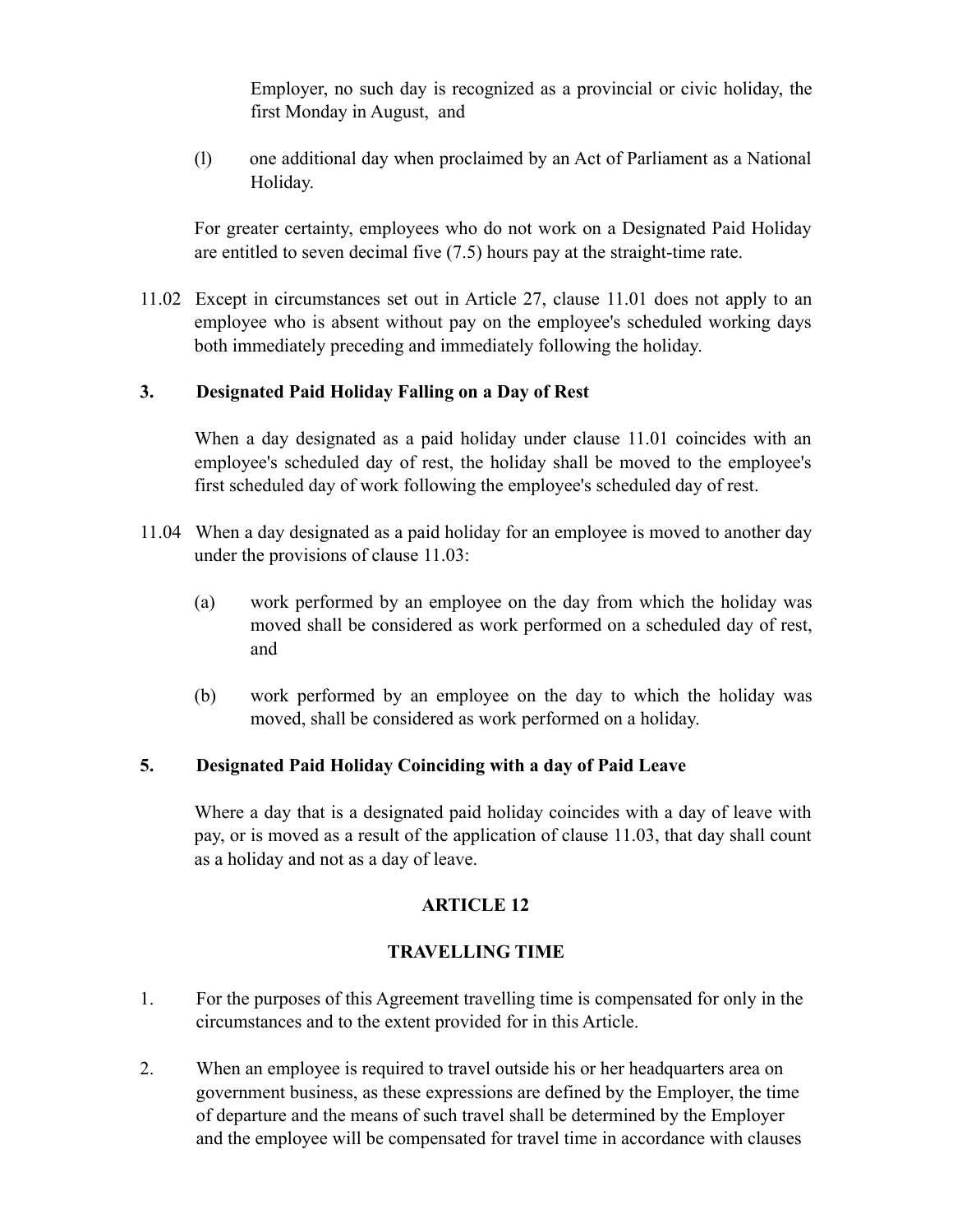12.03 and 12.04. Travelling time shall include time necessarily spent at each stopover en route up to a maximum of three (3) hours.

- 12.03 For the purposes of clauses 12.02 and 12.04, the travelling time for which an employee shall be compensated is as follows:
	- (a) For travel by public transportation, the time between the scheduled time of departure and the time of arrival at the destination, including the normal travel time to the point of departure as determined by the Employer.
	- (b) For travel by private means of transportation, the normal time as determined by the Employer, to proceed from the employee's place of residence or work place, as applicable, directly to the employee's destination and, upon return, directly back to the employee's residence or work place.
	- (c) In the event that an alternative time of departure and/or means of travel is requested by the employee, the Employer may authorize such alternative arrangements but compensation for travelling time shall not exceed that which would have been payable under the Employer's original determination.
- 12.04 If an employee is required to travel as set forth in clauses 12.02 and 12.03:
	- (a) On a normal working day on which the employee travels but does not work, the employee shall receive his or her regular pay for the day.
	- (b) On a normal working day on which the employee travels and works, the employee shall be paid:
		- (i) his or her regular pay for the day for a combined period of travel and work not exceeding seven and one-half (7 1/2) hours, and
		- (ii) at the applicable overtime rate for additional travel time in excess of a seven and one-half hours (7 1/2) period of work and travel, with a maximum payment for such additional travel time not to exceed twelve (12) hours of pay at the straight-time hourly rate in any day, or fifteen (15) hours pay at the straight-time rate when travelling beyond North America.
	- (c) On a day of rest or on a holiday, the employee shall be paid at the applicable overtime rate for hours travelled to a maximum of twelve (12) hours of pay at the straight-time hourly rate, or fifteen (15) hours pay at the straight-time rate when travelling beyond North America.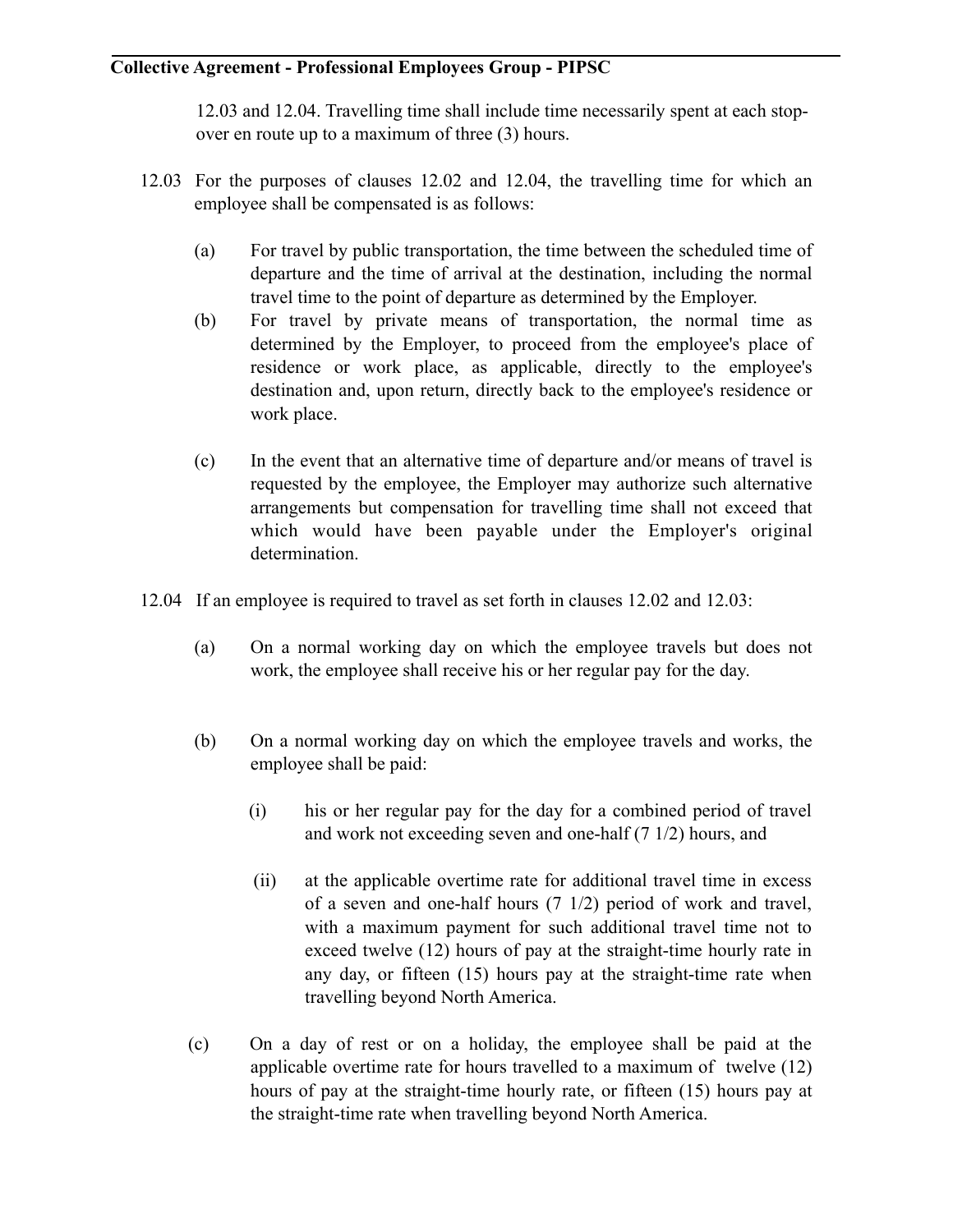12.05 No travel compensation will be paid for travel to attend courses, training sessions, conferences and seminars, unless the employee is required to attend by the Employer.

- 12.06 This Article above does not apply to employees who are required to perform work in any type of transport in which they are travelling. In such circumstances, they shall receive the greater of:
	- (a) on a normal working day, their regular pay for the day, or
	- (b) pay for actual hours worked in accordance with Articles 7 and 8 of this Agreement.
	- 12.07 All calculations for travelling time shall be based on each completed period of fifteen (15) minutes.

 12.08 Upon application by the employee and at the discretion of the Employer, compensation under this Article may be taken in the form of compensatory leave, which will be calculated at the applicable premium rate laid down in this Article. Compensatory leave earned in a fiscal year and outstanding on March 31 of the next fiscal year shall be paid at the employee's daily rate of pay on December 31 of the current fiscal year.

# 12.09 **Travel Status Leave**

- (a) An employee who is required to travel on government business and is away from his permanent residence for forty (40) nights during a fiscal year shall be granted one (1) day off with pay. The employee shall be credited with one additional day off for each additional period of twenty (20) nights that the employee is away from his or her permanent residence to a maximum of eighty (80) additional nights.
- (b) The maximum number of days off with pay earned under this clause shall not exceed five (5) days in a fiscal year and shall accumulate as compensatory leave with pay.
- (c) This leave with pay is deemed to be compensatory leave and is subject to clause 8.07.
- (d) The provisions of this clause do not apply when the employee travels in connection with courses, training sessions, professional conferences and seminars unless the employee is required to attend by the employer.

# **ARTICLE 13**

# **LEAVE – GENERAL**

13.01 When the employment of an employee who has been granted more vacation or sick leave with pay than the employee has earned is terminated by death or lay-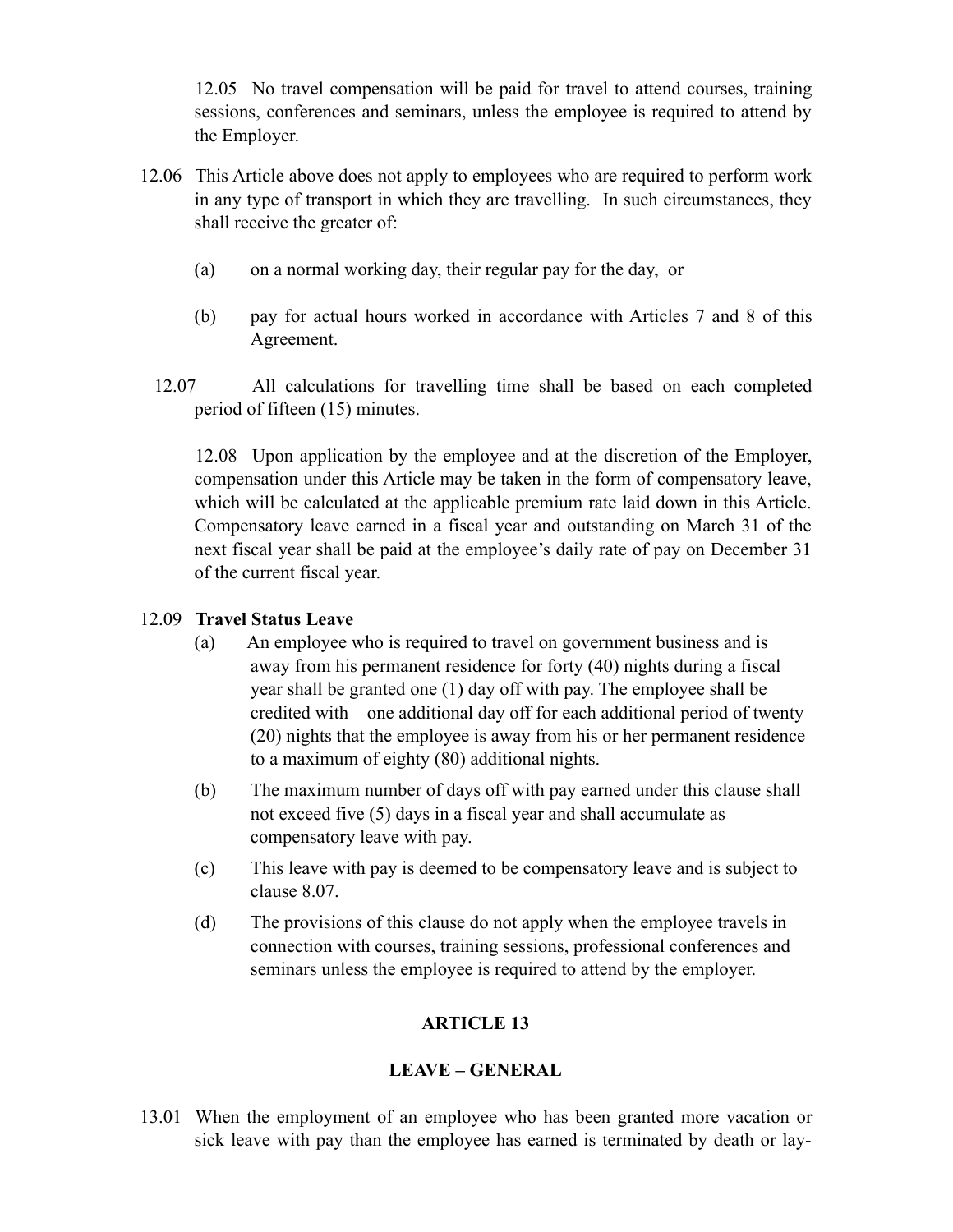off, the deceased employee is considered to have earned the amount of leave with pay granted.

- 13.02 The amount of leave with pay credited to an employee by the Employer at the time this Agreement is signed, or at the time when the employee becomes subject to this Agreement, shall be retained by the employee.
- 13.03 Notwithstanding anything contained in Article 14 (Vacation Leave), Article 15 (Sick Leave), Article 16 (Bereavement Leave), Article 17 (Other Leave), and Article 18 (Career Development) an employee shall not be granted vacation leave, sick leave,

 other leave or career development leave with pay while on leave without pay or under suspension.

- 13.04 An employee shall not be granted two (2) different types of leave with pay in respect of the same period of time.
- 13.05 If at the end of a fiscal year, an employee's entitlement to vacation leave with pay includes a fractional entitlement of less or more than one-half  $(1/2)$  day, the entitlement shall be increased to the nearest (1/2) day.
	- 13.06 Where leave without pay for a period in excess of three (3) months is granted to an employee for reasons other than illness, the total period of leave granted shall be deducted from "continuous employment" for the purpose of calculating severance pay and "service" for the purpose of calculating vacation leave. This clause does not apply to leave granted to an employee to work on external assignments where such assignments are deemed by the employer to be a direct benefit to OSFI.

# **ARTICLE 14**

# **VACATION LEAVE WITH PAY**

14.01 The vacation year shall be from April 1st of one calendar year to March 31st of the following calendar year inclusive.

# **2. Accumulation of Vacation Leave Credits**

 An employee who has earned at least seventy-five (75) hours' pay, during any calendar month of a vacation year shall earn vacation leave credits at the following rates in respect of that month:

(a) twelve decimal five (12.5) hours until the month in which the anniversary of the employee's sixteenth (16th) year of service occurs;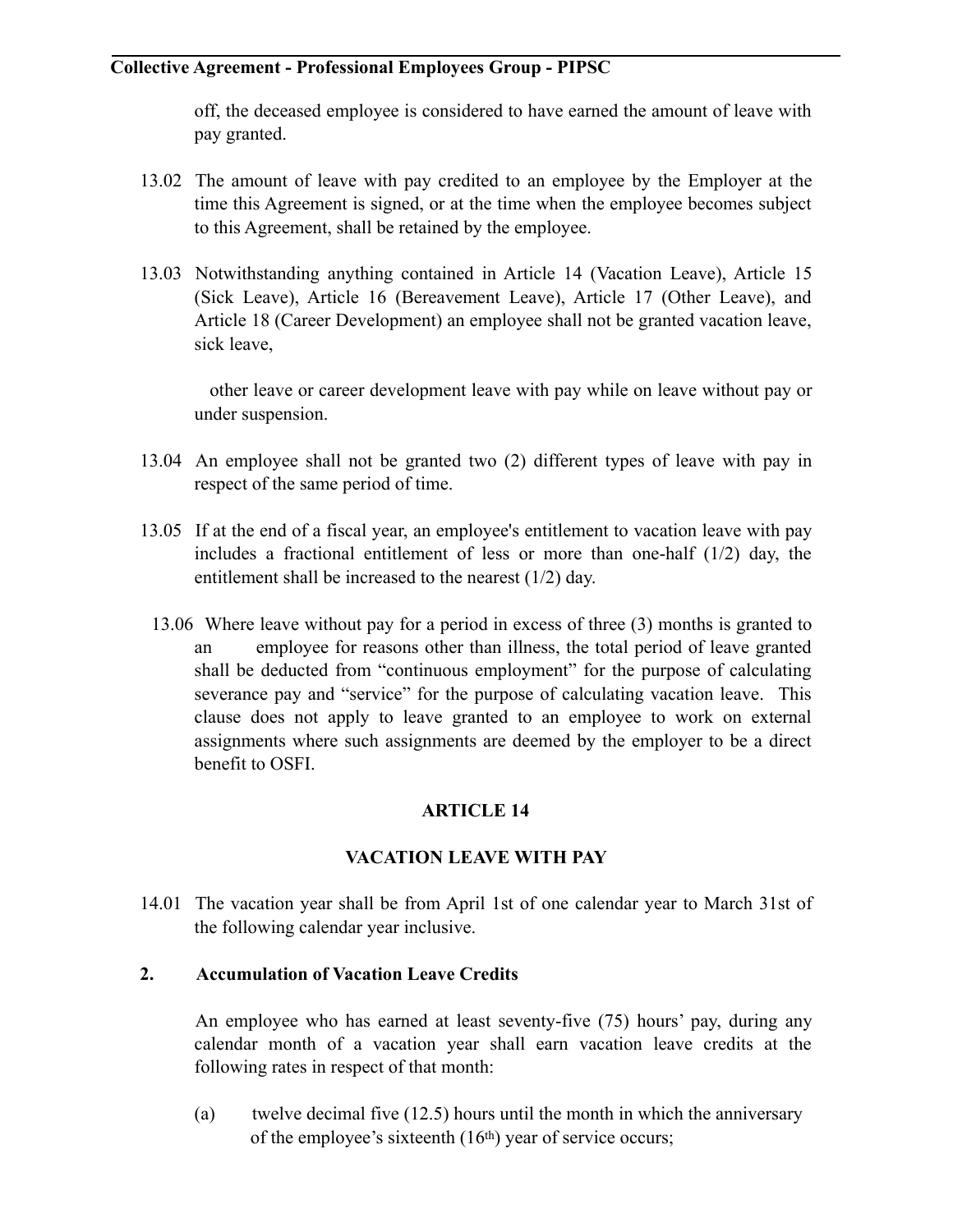- (b) Thirteen decimal seven five (13.75) hours commencing with the month in which the employee's sixteenth (16th) anniversary of service occurs;
- (c) fourteen decimal four  $(14.4)$  hours commencing with the month in which the employee's seventeenth (17th) anniversary of service occurs;
- (d) fifteen decimal six two five  $(15.625)$  hours commencing with the month in which the employee's eighteenth (18<sup>th</sup>) anniversary of service occurs;
- (e) sixteen decimal eight seven five (16.875) hours commencing with the month in which the employee's twenty-seventh (27th) anniversary of service occurs;
- (f) eighteen decimal seven five (18.75) hours' commencing with the month in which the employee's twenty-eighth (28<sup>th</sup>) anniversary of service occurs;
- 14.03 (a) For the purpose of clause 14.02 only, all service within the Public Service, whether continuous or discontinuous, shall count toward vacation leave, except where a person who, on leaving the Public Service, takes or has taken severance pay. However, discontinuous service shall count for the purpose of determining vacation leave entitlement when an employee who receives severance pay on lay-off is re-appointed to the Public Service within one year following the date of lay-off.
	- (b) Effective April 1, 2012, on a go forward basis, any service in the Canadian forces for a continuous period of six (6) months or more, either as a member of the Regular Force or of the Reserve Force while on Class B or C service, shall also be included in the calculation of vacation credits.

# 14.04 **Entitlement to Vacation Leave**

 Employees are entitled to vacation leave to the extent of their earned credits but employees who have completed six (6) months of continuous service shall receive an advance of credits equivalent to the anticipated credits for the vacation year.

# **5. Scheduling of Vacation Leave**

 In scheduling vacation leave with pay for an employee the Employer shall, subject to the operational requirements of the service, make every reasonable effort to comply with the employee's wishes.

14.06 The Employer shall give the employee as much notice as is practicable that a request for vacation has or has not been approved. If the leave is not approved the employee shall be so advised in writing immediately.

# 14.07 **Carry-Over of Vacation Leave**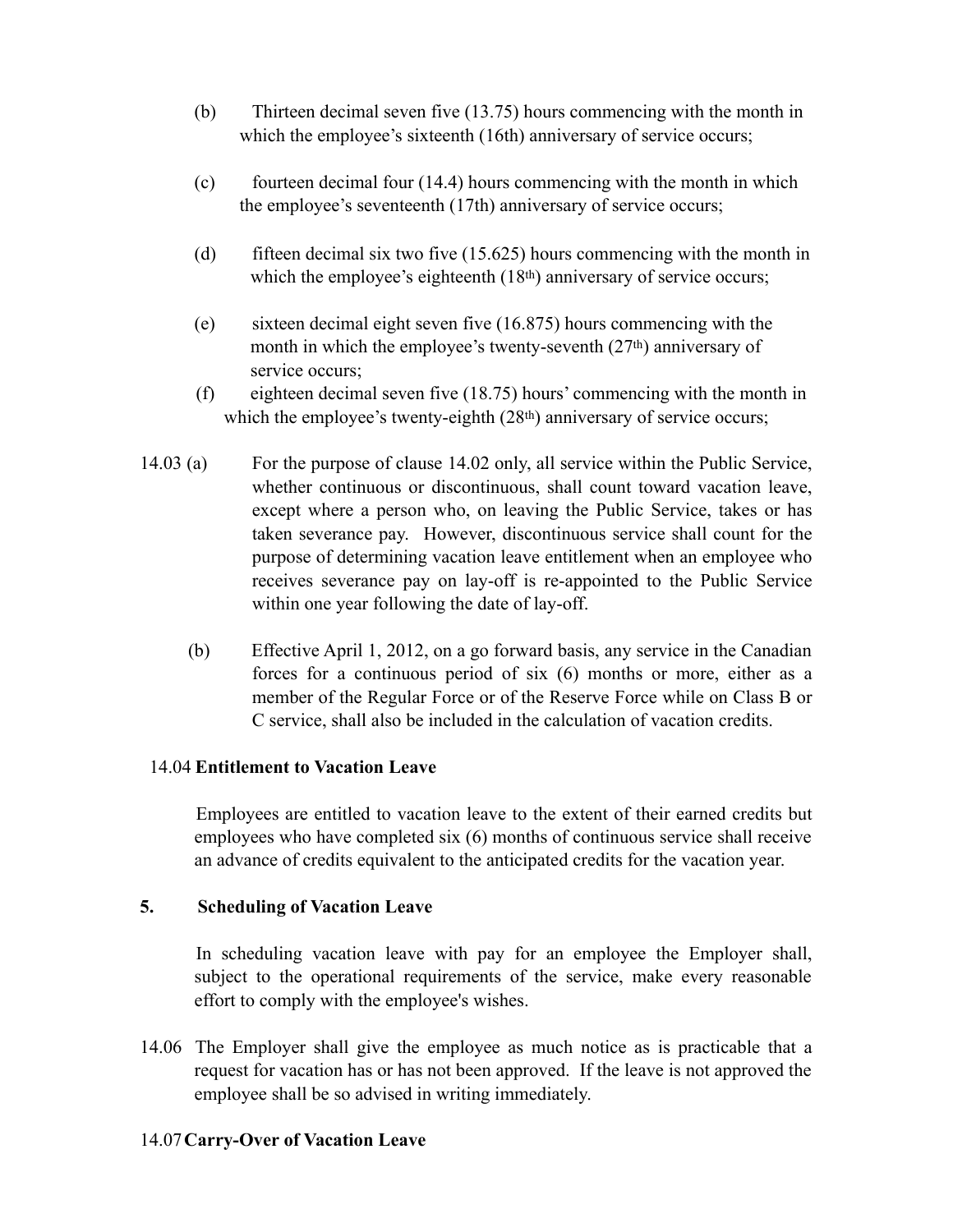(a) Where in any vacation year all of the vacation leave credited to an employee has not been scheduled, upon request, the employee may carryover into the following vacation year up to a maximum of two hundred sixty-two point five (262.5) hours credits. All vacation leave credits in excess of two hundred sixty-two point five (262.5) hours will be paid in cash at the employee's daily rate of pay as calculated from the classification prescribed in the document appointing the employee to his substantive position on the last day of the vacation year.

(b) During any vacation year, upon application by the employee and at the discretion of the Employer, earned but unused vacation leave credits in excess of one hundred twelve point five (112.5) hours may be paid in cash at the employee's daily rate of pay as calculated from the classification prescribed in the document appointing the employee to his substantive position on the last day of the previous vacation year.

 (c) Where operational requirements prevent the employee from scheduling and using sufficient vacation leave to reduce the balance of unused vacation leave credits to less than two hundred sixty-two point five (262.5) hours, such excess shall be carried over into the next vacation year.

# **8. Recall from Vacation Leave**

- (a) Subject to operational requirements, the Employer will make every reasonable effort not to recall an employee to duty after he or she has proceeded on vacation leave;
- (b) Where, during any period of vacation leave, an employee is recalled to duty, the employee shall be reimbursed for reasonable expenses, as normally defined by the Employer, that the employee incurs:
	- (i) in proceeding to the employee's place of duty, and
	- (ii) in returning to the place from which the employee was recalled if the employee immediately resumes vacation upon completing the assignment for which he or she was recalled after submitting such accounts as are normally required by the Employer;
- (c) Employees shall not be considered as being on vacation leave during any period in respect of which they are entitled under sub-clause 14.08(b) to be reimbursed for reasonable expenses incurred by them;
- (d) The expenses referred to in (b) shall include the non-returnable portion of vacation contracts and reservations made by the employee in respect of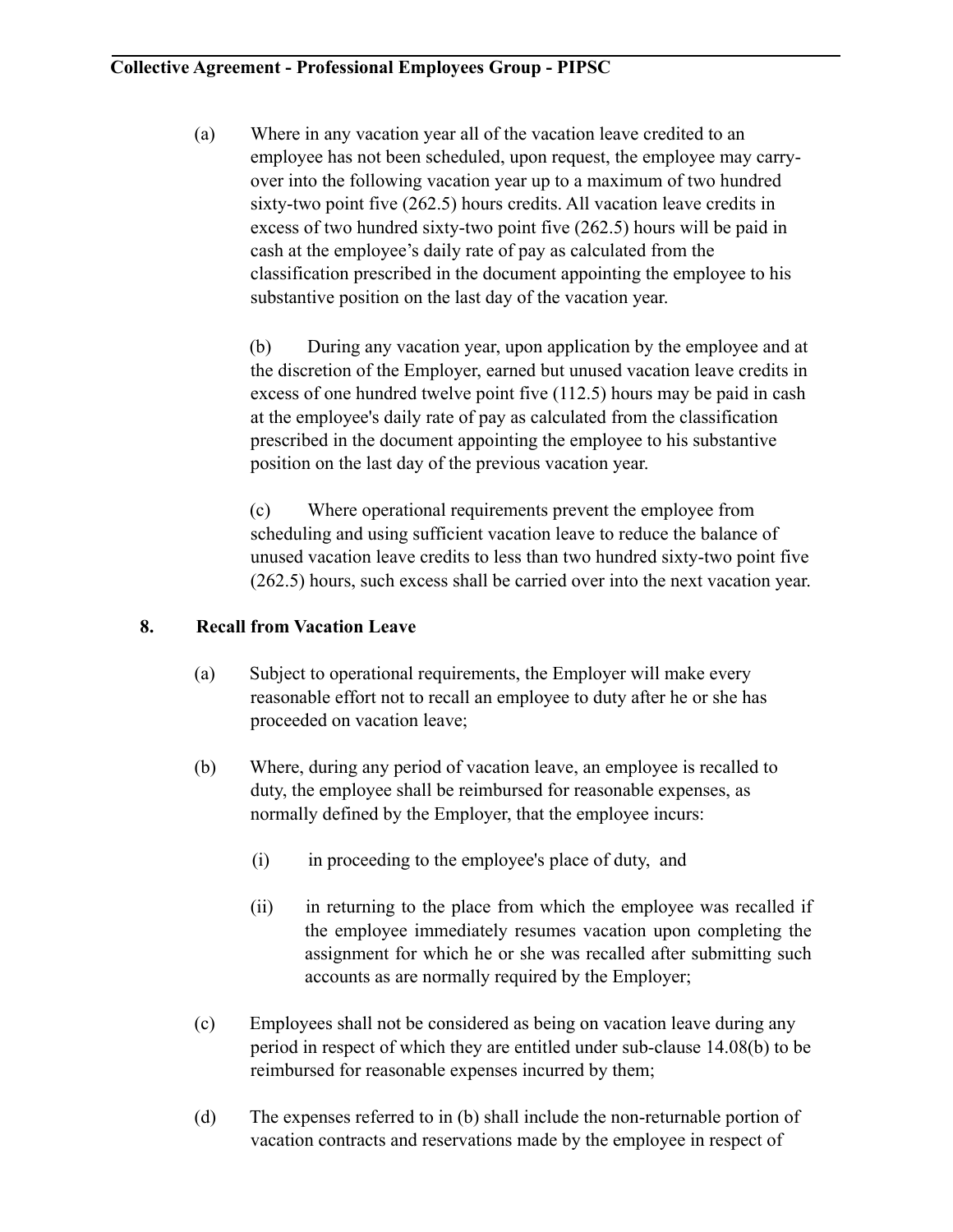that period, subject to presentation of such documentation as the Employer may require;

(e) Expenses referred to in (b) and (d) above shall also include expenses related to all immediate family members who accompanied the Employee on such a vacation, where applicable.

# **9. Leave When Employment Terminates**

When an employee dies or otherwise ceases to be employed, the employee's estate or the employee shall be paid an amount equal to the product obtained by multiplying the number of days of earned but unused vacation leave with pay to his or her credit by the daily rate of pay applicable to the authorized classification of the employee immediately prior to the termination of the employee's employment.

- 14.10 Notwithstanding clause 14.09, an employee whose employment is terminated by reason of a declaration that the employee has abandoned his or her position, is entitled to receive the payment referred to in clause 14.09, if it is requested within six (6) months following the date upon which employment was terminated.
- 11. Except in the case of termination for cause, where the employee requests, the Employer shall grant the employee's unused vacation leave credits prior to termination of employment.

# **12. Cancellation of Vacation Leave**

When the Employer cancels or alters a period of vacation leave which it has previously approved in writing, the Employer shall reimburse the employee for the non-returnable portion of vacation contracts and reservations made by the employee in respect of that period, subject to the presentation of such documentation as the Employer may require. The employee must make every reasonable attempt to mitigate any losses incurred.

- 13. Where in respect of any period of vacation leave with pay, an employee:
	- (a) is granted bereavement leave, or
	- (b) is granted leave with pay because of illness in the immediate family, or
	- (c) is granted sick leave, or
	- (d) is granted court leave in accordance with clause 17.11,

the period of vacation leave with pay, so displaced shall either be added to the vacation period, if requested by the employee and approved by the Employer, or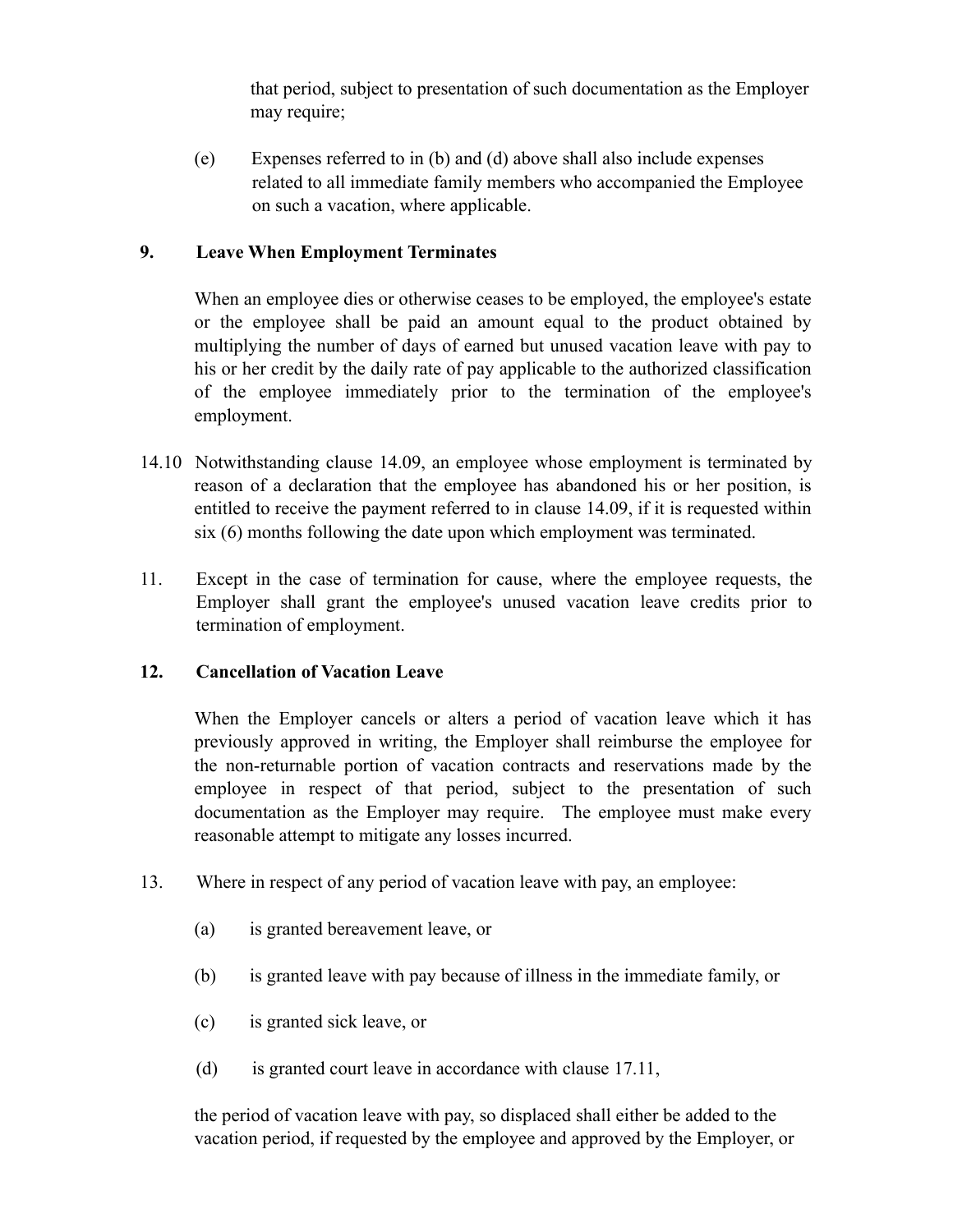reinstated for use at a later date.

# 14.14 **Appointment to a federal government department or agency**

Notwithstanding clause 14.09, an employee who resigns to accept an appointment with an organization listed in Schedule I, IV or V of the *Financial Administration Act*, may choose not to be paid for earned but unused vacation leave, provided that the appointing organization will accept such credits.

- \*14.15 (a) Employees shall be credited a one-time entitlement of thirty-seven decimal five (37.5) hours of vacation leave with pay on the first (1<sup>st</sup>) day of the month following the employee's second  $(2<sup>nd</sup>)$  anniversary of service, as defined in clause 14.03.
	- (b) The vacation leave credits provided in clauses 14.15 (a) above shall be excluded from the application of paragraph 14.07 (a) dealing with the carry-over and/or liquidation of vacation leave.

# **ARTICLE 15**

# **SICK LEAVE WITH PAY**

# 15.01 **Credits**

An employee shall earn sick leave credits at the rate of nine decimal three seven five (9.375) hours for each calendar month for which the employee receives pay for at least seventy-five (75) hours.

# 15.02 **Granting of Sick Leave**

An employee shall be granted sick leave with pay when the employee is unable to perform his or her duties because of illness or injury provided that:

- (a) the employee satisfies the Employer of this condition in such a manner and at such a time as may be determined by the Employer, and
- (b) the employee has the necessary sick leave credits.
- 3. Unless the employee is otherwise informed by the Employer, a statement signed by the employee stating that because of the illness or injury the employee was unable to perform his or her duties shall, when delivered to the Employer, be considered as meeting the requirements of sub-clause 15.02(a).
- 4. An employee shall not be granted sick leave with pay during any period in which the employee is on leave of absence without pay, or under suspension.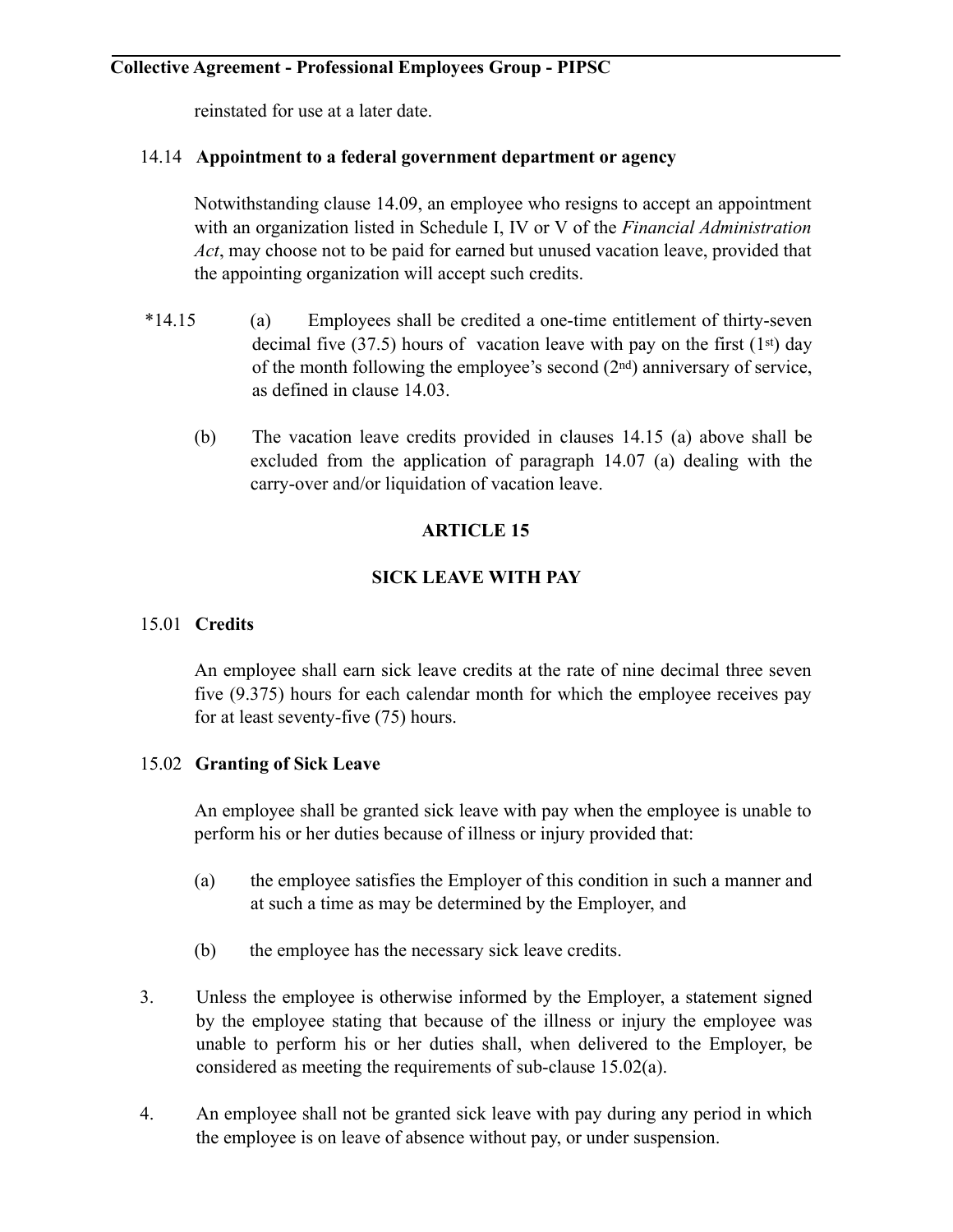5. When an employee is granted sick leave with pay and injury-on-duty leave is subsequently approved for the same period, it shall be considered for the purpose of the record of sick leave credits that the employee was not granted sick leave with pay.

# 15.06 **Advance of Credits**

 Where an employee has insufficient or no credits to cover the granting of sick leave with pay under the provisions of clause 15.02, sick leave with pay may, at the discretion of the Employer, be granted to an employee for a period of up to one hundred and eighty-seven decimal five (187.5) hours, subject to the deduction of such advanced leave from any sick leave credits subsequently earned and, in the event of termination of employment for other than death or lay-off, the recovery of the advance from any monies owed to the employee.

- 15.07 The Employer may for good and sufficient reason, advance sick leave credits to an employee when a previous advance has not been fully reimbursed.
- 15.08 If an employee becomes ill during a period of compensatory leave and such illness is supported by a medical certificate, the employee shall be granted sick leave with pay and compensatory leave credits shall be restored to the extent of any concurrent sick leave granted.
- 15.09 Sick leave credits earned but unused during a previous period of employment in the Public Service shall be restored to an employee whose employment was terminated by reason of lay-off and who is reappointed in the Public Service within one year from the date of lay-off.
- 15.10 All employees recommended for release from employment pursuant to section 11 (2)(g) of the Financial Administration Act for incapacity by reason of ill-health shall not be released at a date earlier than the date at which the employee will have utilized the employee's accumulated sick leave credits.

# **ARTICLE 16**

# **BEREAVEMENT LEAVE**

- 16.01 In respect to applications for leave made pursuant to this Article, the employee may be required to provide satisfactory validation of the circumstances necessitating such requests.
	- \*16.02 For the purpose of this clause, family is defined as father, mother (or alternatively stepfather, stepmother, or foster parent), brother, sister, step-brother, step-sister, spouse (including common-law spouse resident with the employee), child (including child of common-law spouse), stepchild, foster child or ward of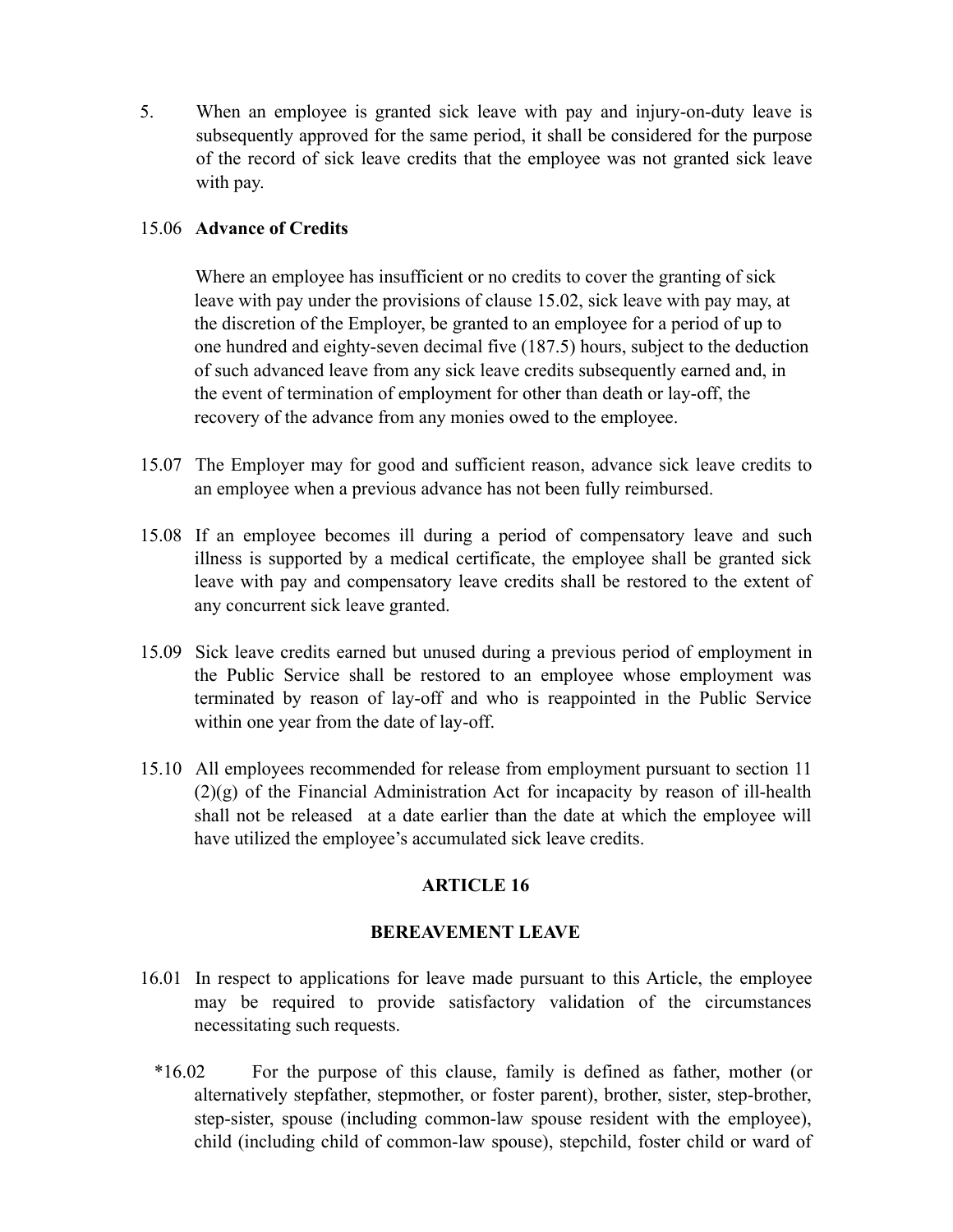the employee, father-in-law, mother-in-law, daughter-in-law, son-in-law, grandchild, grandparents, or any other relative permanently residing in the employee's household or with whom the employee permanently resides or, subject to paragraph 16.02(g) below, a person who stands in the place of a relative for the employee whether or not there is any degree of consanguinity between such person and the employee.

- (a) Where a member of an employee's family dies, an employee shall be granted bereavement leave with pay for a period of up to seven (7) consecutive calendar days which must include the day of the funeral or memorial service. In addition, the employee may be granted up to three (3) days' special leave with pay for the purpose of travel to and from the place of the funeral or service.
- $*(b)$  At the request of the employee, the leave as defined in 16.02(a) may be taken in a single period of seven (7) consecutive calendar days or may be taken in two (2) periods to a maximum of five (5) working days.
- \*(c) When requested to be taken in two (2) periods,
	- (i) the first period must include the day of the memorial commemorating the deceased or must begin within two (2) days following the death;
	- (ii) the second period must be taken no later than twelve (12) months from the date of death for the purpose of attending a ceremony;
	- (iii) the employee may be granted no more than three (3) days' leave with pay, in total, for the purposes of travel for these two  $(2)$ periods.

 (d) An employee shall be granted leave with pay up to a maximum of one day, in the event of the death of the employee's brother-in-law or sister-in-law and grandparents of spouse.

(e) It is recognized by the parties that the circumstances which call for leave in respect of bereavement are based on individual circumstances. On request, the Employer may, after considering the particular circumstances involved, grant leave with pay for a period greater and/or in a manner different than that provided for in clause 16.02 (a) and 16.02 (b).

 (f) If, during a period of paid leave, an employee is bereaved in circumstances under which the employee would have been eligible for bereavement leave under this clause, he or she shall be granted bereavement leave and the paid leave credits shall be restored to the extent of any concurrent bereavement leave granted.

\*(g) An employee shall be entitled to bereavement leave with pay for a person who stands in the place of a relative for the employee whether or not there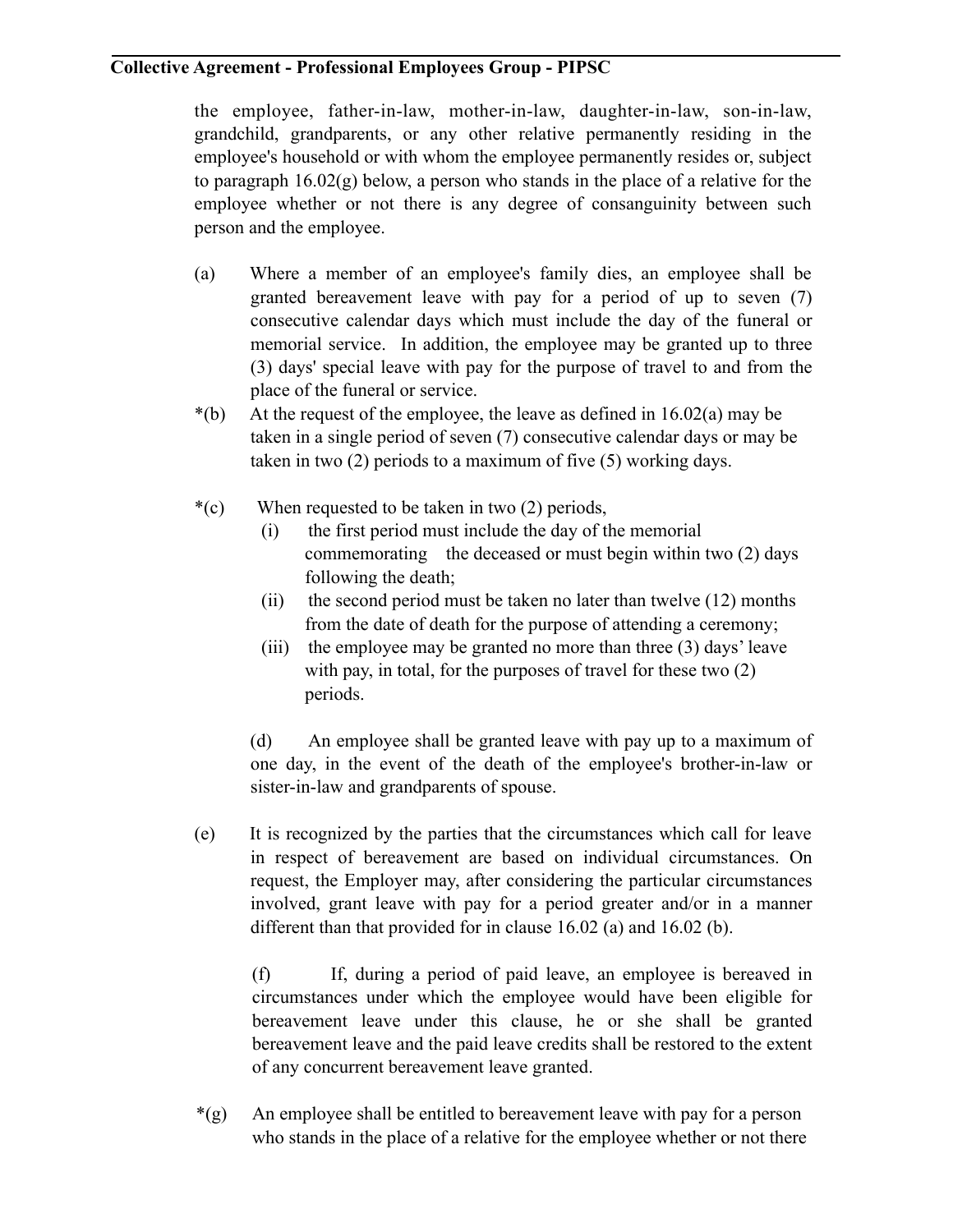is a degree of consanguinity between such person and the employee only once during the employee's total period of employment in the public service.

# **ARTICLE 17**

# **OTHER LEAVE WITH OR WITHOUT PAY**

### **\*17.01 Maternity Leave without Pay**

- (a) An employee who becomes pregnant shall, upon request, be granted maternity leave without pay for a period beginning before, on or after the termination date of pregnancy and ending not later than eighteen (18) weeks after the termination date of pregnancy.
- (b) Notwithstanding paragraph (a):
	- (i) where the employee has not yet proceeded on maternity leave without pay and her newborn child is hospitalized, or
	- (ii) where the employee has proceeded on maternity leave without pay and then returns to work for all or part of the period during which her newborn child is hospitalized,

the period of maternity leave without pay defined in paragraph (a) may be extended beyond the date falling eighteen (18) weeks after the date of termination of pregnancy by a period equal to that portion of the period of the child's hospitalization during which the employee was not on maternity leave, to a maximum of eighteen (18) weeks.

- (c) The extension described in paragraph (b) shall end not later than fifty-two (52) weeks after the termination date of pregnancy.
- (d) The Employer may require an employee to submit a medical certificate certifying pregnancy.
- (e) An employee who has not commenced maternity leave without pay may elect to:
	- (i) use earned vacation and compensatory leave credits up to and beyond the date that her pregnancy terminates;
	- (ii) use her sick leave credits up to and beyond the date that her pregnancy terminates, subject to the provisions set out in Article 15, Sick Leave With Pay. For purposes of this subparagraph, the terms "illness" or "injury" used in Article 15, Sick Leave With Pay, shall include medical disability related to pregnancy.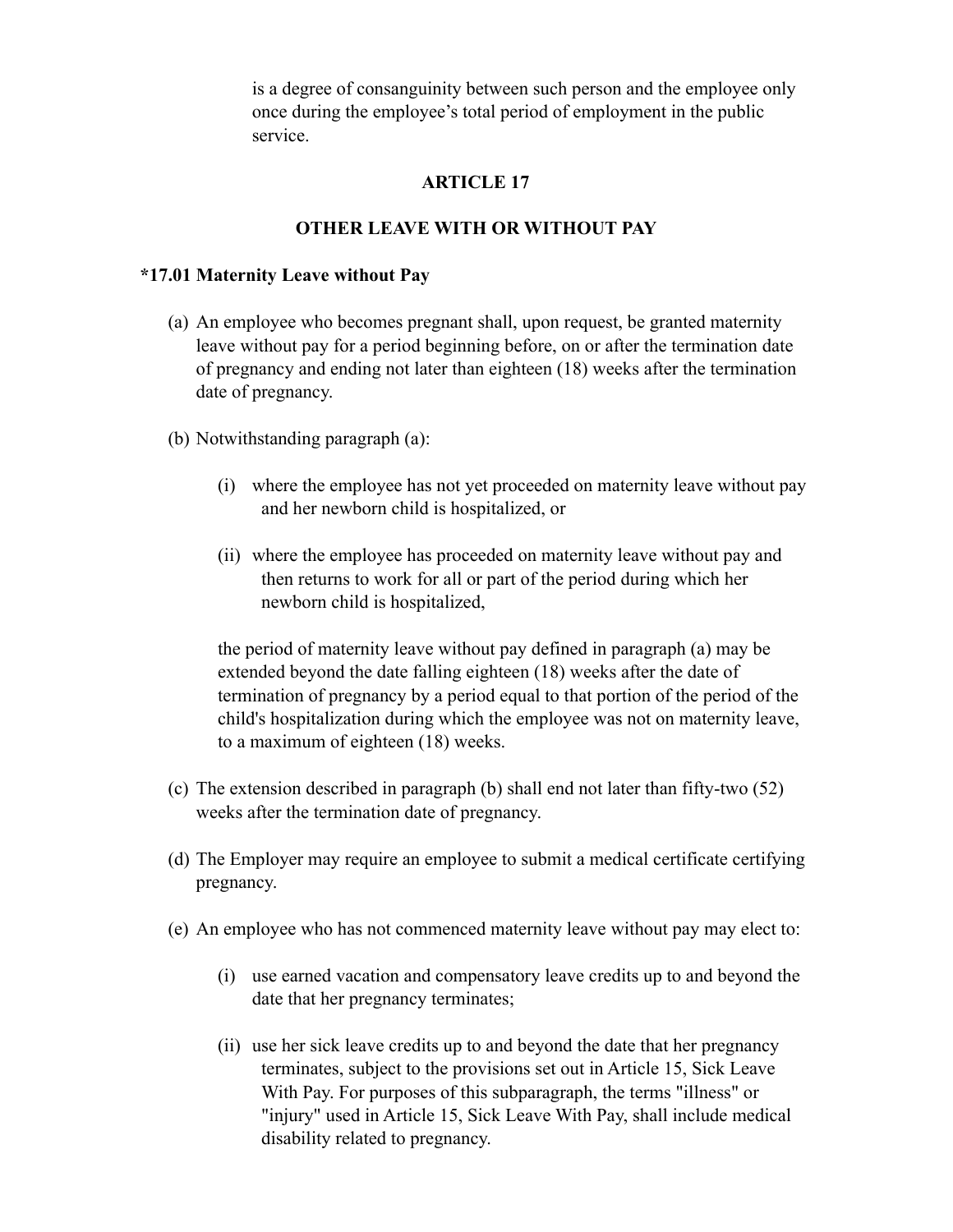- (f) An employee shall inform the Employer in writing of her plans for taking leave with and without pay to cover her absence from work due to the pregnancy at least four (4) weeks in advance of the initial date of continuous leave of absence during which termination of pregnancy is expected to occur unless there is a valid reason why the notice cannot be given.
- (g) Leave granted under this clause shall be counted for the calculation of "continuous employment" for the purpose of calculating severance pay and "service" for the purpose of calculating vacation leave. Time spent on such leave shall be counted for pay increment purposes.

# **\*17.02 Maternity allowance**

- (a) An employee who has been granted maternity leave without pay shall be paid a maternity allowance in accordance with the terms of the Supplemental Unemployment Benefit (SUB) Plan described in paragraph (c) to (i), provided that she:
	- (i) has completed six (6) months of continuous employment before the commencement of her maternity leave without pay,
	- (ii) provides the Employer with proof that she has applied for and is in receipt of maternity benefits under the Employment Insurance Plan or the Québec Parental Insurance Plan in respect of insurable employment with the Employer, and
	- (iii) has signed an agreement with the Employer stating that:
		- (A) she will return to work within the federal public administration, as specified in Schedule I, Schedule IV or Schedule V of the *Financial Administration Act*, on the expiry date of her maternity leave without pay unless the return to work date is modified by the approval of another form of leave;
		- (B) following her return to work, as described in section (A), she will work for a period equal to the period she was in receipt of maternity allowance;
		- (C) should she fail to return to work in accordance with section (A), or should she return to work but fail to work for the total period specified in section (B), for reasons other than death, lay-off, early termination due to lack of work or discontinuance of a function of a specified period of employment that would have been sufficient to meet the obligations specified in section (B), or having become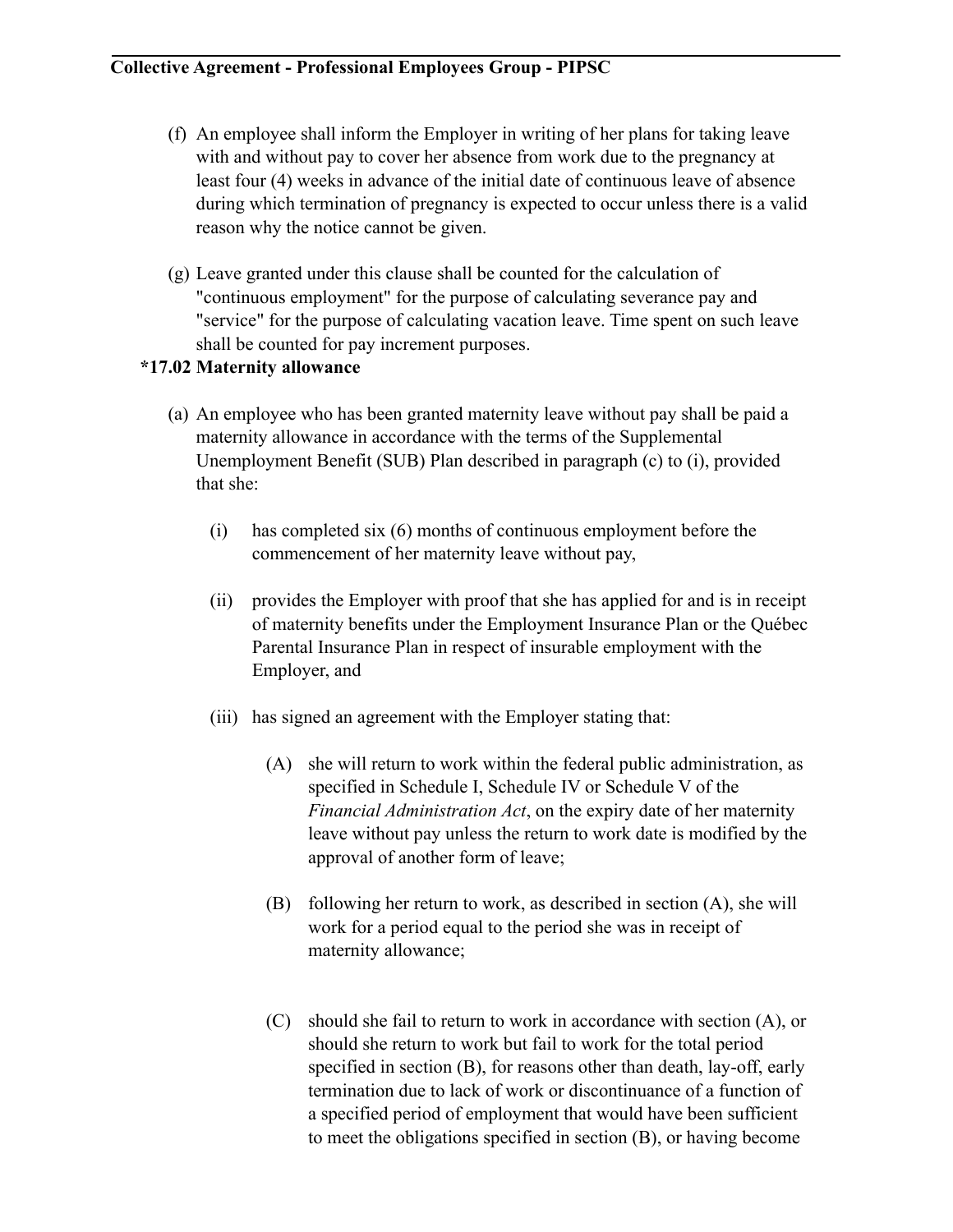disabled as defined in the *Public Service Superannuation Act*, she will be indebted to the Employer for-an amount determined as follows:

| (allowance received) | X. | (remaining period to be worked<br>following her return to work) |
|----------------------|----|-----------------------------------------------------------------|
|                      |    | [total period to be worked as<br>specified in $(B)$ ]           |

however, an employee whose specific period of employment expired and who is rehired within the federal public administration as described in section (A), within a period of ninety (90) days or less is not indebted for the amount if her new period of employment is sufficient to meet the obligations specified in section (B).

- (b) For the purpose of sections (a)(iii)(B), and (C), periods of leave with pay shall count as time worked. Periods of leave without pay during the employee's return to work will not be counted as time worked but shall interrupt the period referred to in section (a)(iii)(B), without activating the recovery provisions described in section  $(a)(iii)(C)$ .
- (c) Maternity allowance payments made in accordance with the SUB Plan will consist of the following:
	- (i) where an employee is subject to a waiting period before receiving Employment Insurance maternity benefits, ninety-three per cent (93%) of her weekly rate of pay for each week of the waiting period, less any other monies earned during this period,
	- (ii) for each week that the employee receives a maternity benefit under the Employment Insurance or Québec Parental Insurance plan, she is eligible to receive the difference between ninety-three per cent (93%) of her weekly rate and the maternity benefit, less any other monies earned during this period which may result in a decrease in her maternity benefit to which she would have been eligible if no extra monies had been earned during this period,
	- (iii)where an employee has received the full fifteen (15) weeks of maternity benefit under Employment Insurance and thereafter remains on maternity leave without pay, she is eligible to receive a further maternity allowance for a period of one (1) week, ninety-three per cent (93%) of her weekly rate of pay for each week, less any other monies earned during this period.
- (d) At the employee's request, the payment referred to in subparagraph  $17.02(c)(i)$ will be estimated and advanced to the employee. Adjustments will be made once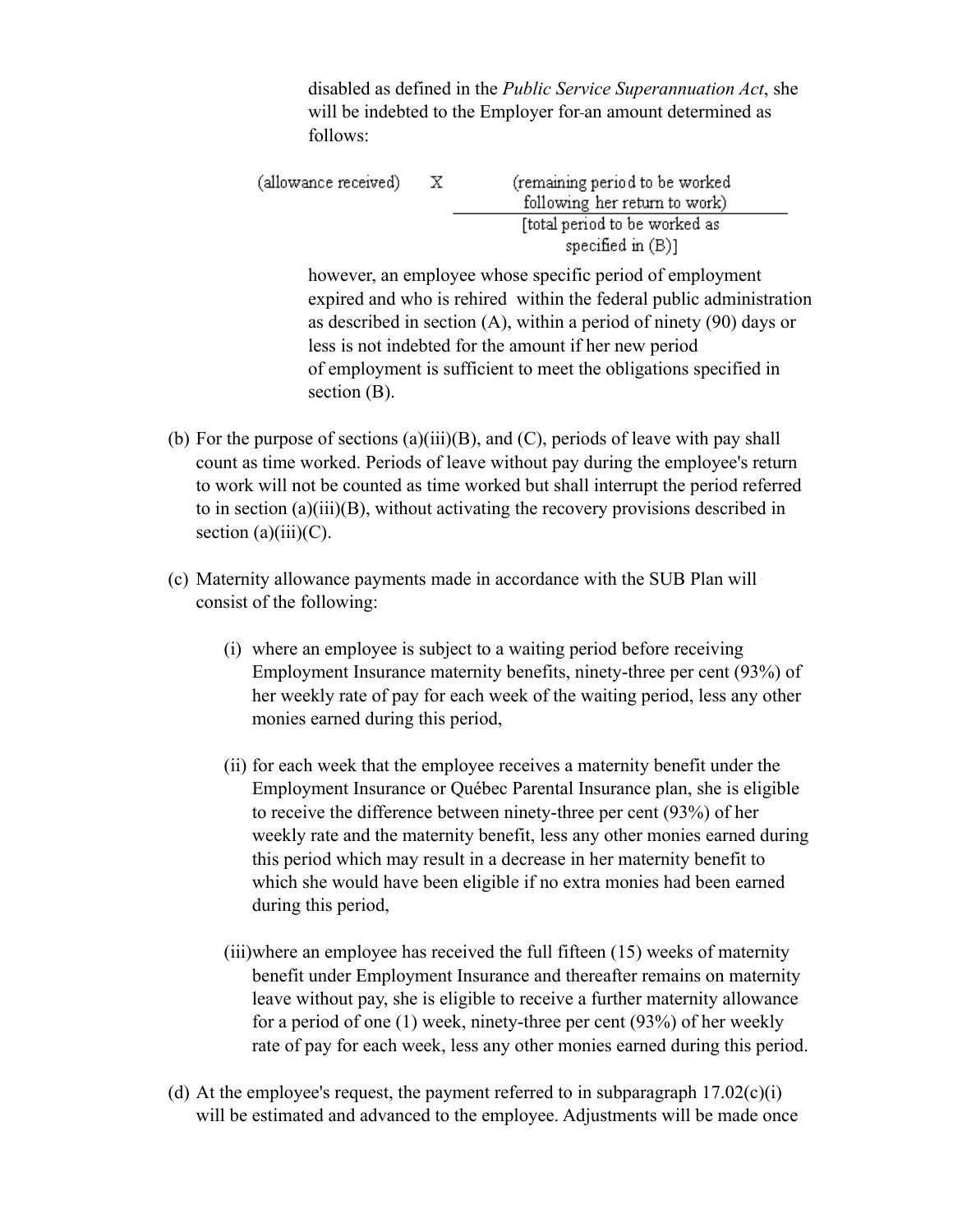the employee provides proof of receipt of Employment Insurance or Québec Parental Insurance maternity benefits.

- (e) The maternity allowance to which an employee is entitled is limited to that provided in paragraph (c) and an employee will not be reimbursed for any amount that she may be required to repay pursuant to the *Employment Insurance Act* or the *Parental Insurance Act* in Québec.
- (f) The weekly rate of pay referred to in paragraph (c) shall be:
	- (i) for a full-time employee, the employee's weekly rate of pay on the day immediately preceding the commencement of maternity leave without pay,
	- (ii) for an employee who has been employed on a part-time or on a combined full-time and part-time basis during the six (6) month period preceding the commencement of maternity leave, the rate obtained by multiplying the weekly rate of pay in subparagraph (i) by the fraction obtained by dividing the employee's straight time earnings by the straight time earnings the employee would have earned working full-time during such period.
- (g) The weekly rate of pay referred to in paragraph (f) shall be the rate to which the employee is entitled for her substantive level to which she is appointed.
- (h) Notwithstanding paragraph  $(g)$ , and subject to subparagraph  $(f)(ii)$ , if on the day immediately preceding the commencement of maternity leave without pay an employee has been on an acting assignment for at least four (4) months, the weekly rate shall be the rate she was being paid on that day.
- (i) Where an employee becomes eligible for a pay increment or pay revision while in receipt of the maternity allowance, the allowance shall be adjusted accordingly.
- (j) Maternity allowance payments made under the SUB Plan will neither reduce nor increase an employee's deferred remuneration or severance pay.

# **\*17.03 Special Maternity Allowance for Totally Disabled Employees**

- (a) An employee who:
	- (i) fails to satisfy the eligibility requirement specified in subparagraph 17.02(a)(ii) solely because a concurrent entitlement to benefits under the Disability Insurance (DI) Plan, the Long term Disability (LTD) Insurance portion of the Public Service Management Insurance Plan (PSMIP) or the Government Employees Compensation Act prevents her from receiving Employment Insurance or Québec Parental Insurance Plan maternity benefits, and
	- (ii) has satisfied all of the other eligibility criteria specified in paragraph  $17.02(a)$ , other than those specified in sections (A) and (B) of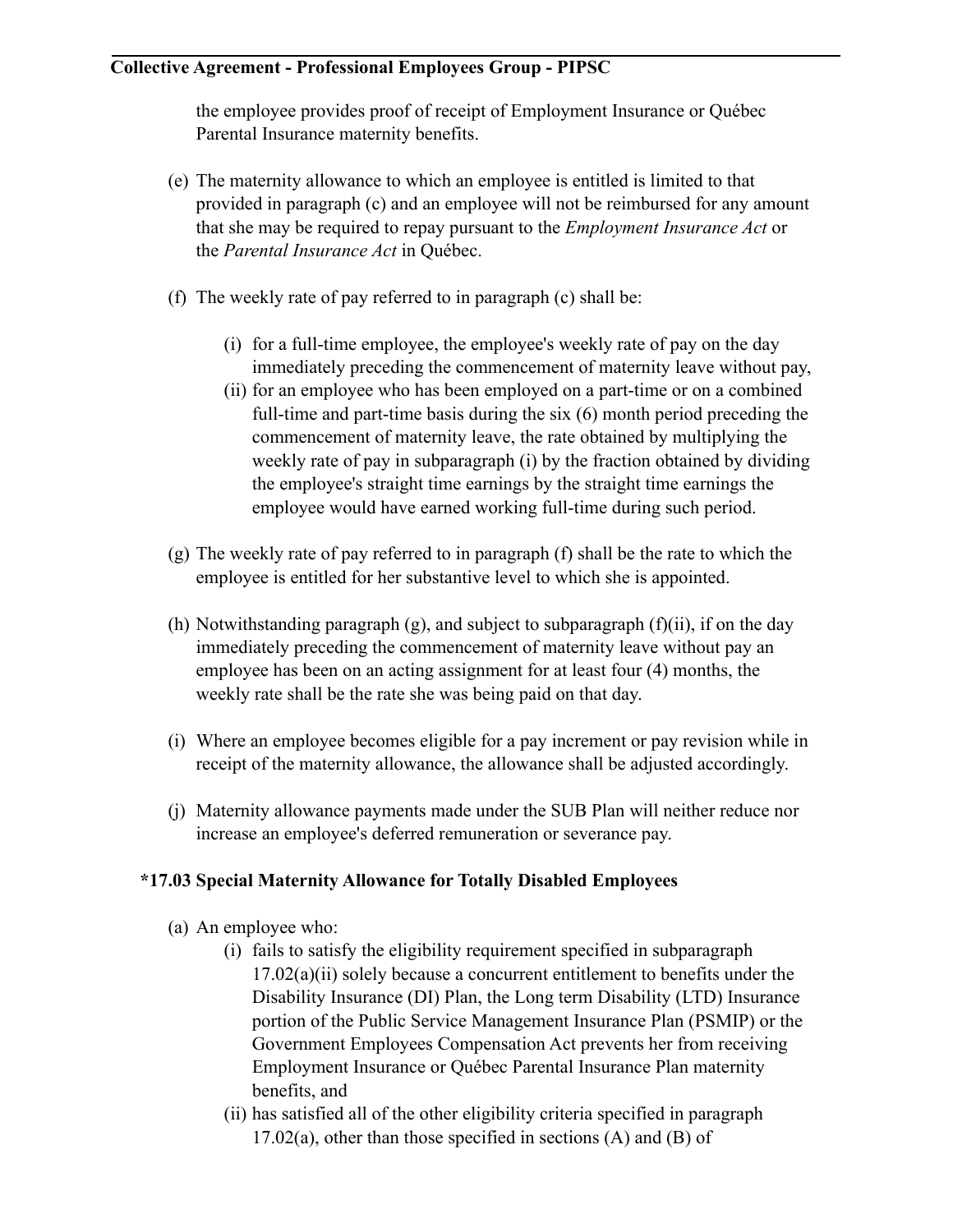subparagraph  $17.02(a)(iii)$ , shall be paid, in respect of each week of maternity allowance not received for the reason described in subparagraph (i), the difference between ninety-three per cent (93%) of her weekly rate of pay and the gross amount of her weekly disability benefit under the DI Plan, the LTD Plan or via the *Government Employees Compensation Act*.

(b) An employee shall be paid an allowance under this clause and under clause 17.02 for a combined period of no more than the number of weeks during which she would have been eligible for maternity benefits under the Employment Insurance or Québec Parental Insurance Plan had she not been disqualified from Employment Insurance or Québec Parental Insurance maternity benefits for the reasons described in subparagraph (a)(i).

### **\*17.04 Parental Leave Without Pay**

- (a) Where an employee has or will have the actual care and custody of a new-born child (including the new-born child of a common-law partner), the employee shall, upon request, be granted parental leave without pay for either:
	- (i) a single period of up to thirty-seven (37) consecutive weeks in the fiftytwo (52) week period (standard option); or,
	- (ii) a single period of up to sixty-three (63) consecutive weeks in the seventyeight (78) week period (extended option),

 beginning on the day on which the child is born or the day on which the child comes into the employee's care.

- (b) Where an employee commences legal proceedings under the laws of a province to adopt a child or obtains an order under the laws of a province for the adoption of a child, the employee shall, upon request, be granted parental leave without pay for either:
	- (i) a single period of up to thirty-seven (37) consecutive weeks in the fiftytwo week (52) period (standard option); or,
	- (ii) a single period of up to sixty-three (63) consecutive weeks in the seventyeight (78) week period (extended option),

beginning on the day on which the child comes into the employee's care.

- (c) Notwithstanding paragraphs (a) and (b) above, at the request of an employee and at the discretion of the Employer, the leave referred to in the paragraphs (a) and (b) above may be taken in two (2) periods.
- (d) Notwithstanding paragraphs (a) and (b):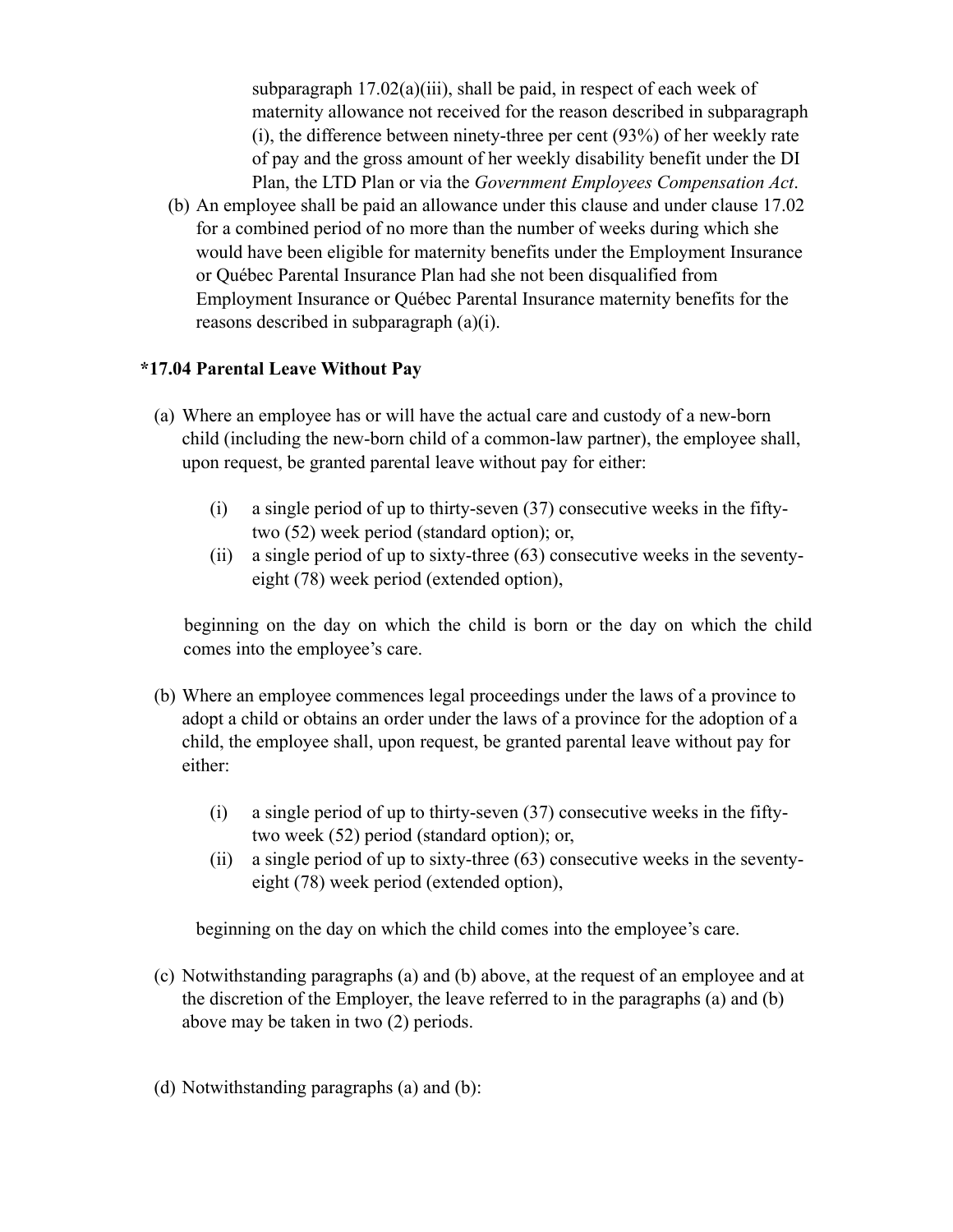- (i) where the employee's child is hospitalized within the period defined in the above paragraphs, and the employee has not yet proceeded on parental leave without pay, or
- (ii) where the employee has proceeded on parental leave without pay and then returns to work for all or part of the period during which his or her child is hospitalized,

the period of parental leave without pay specified in the original leave request may be extended by a period equal to that portion of the period of the child's hospitalization during which the employee was not on parental leave. However, the extension shall end not later than one hundred and four (104) weeks after the day on which the child comes into the employee's care.

- (e) An employee who intends to request parental leave without pay shall notify the Employer at least four (4) weeks in advance of the commencement date of such leave.
- (f) The Employer may:
	- (i) defer the commencement of parental leave without pay at the request of the employee;
	- (ii) grant the employee parental leave without pay with less than four (4) weeks' notice;
	- (iii) require an employee to submit a birth certificate or proof of adoption of the child.
- (g) Leave granted under this clause shall count for the calculation of "continuous employment" for the purpose of calculating severance pay and "service" for the purpose of calculating vacation leave. Time spent on such leave shall count for pay increment purposes.

# **\*17.05 Parental Allowance**

Under the Employment Insurance (EI) benefits plan, parental allowance is payable under two options, either:

- Option 1: standard parental benefits, 17.05 paragraphs (c) to (k), or
- Option 2: extended parental benefits, 17.05 paragraphs (l) to (t).

Once an employee elects the standard or extended parental benefits and the weekly benefit top up allowance is set, the decision is irrevocable and shall not be changed should the employee return to work at an earlier date than that originally scheduled.

Under the Quebec Parental Insurance Plan (QPIP), parental allowance is payable only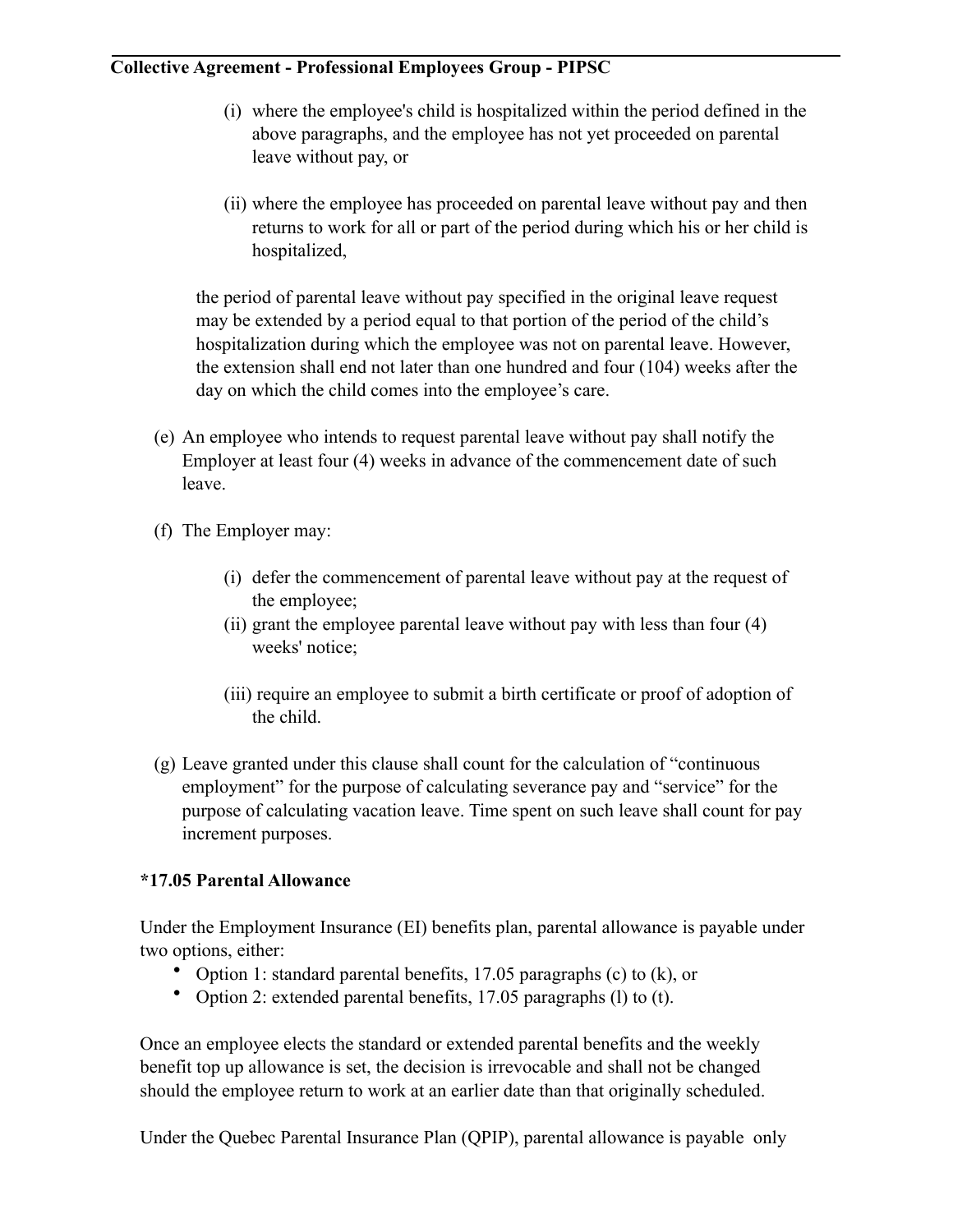under Option 1: standard parental benefits.

### **\*Parental Allowance Administration**

- (a) An employee who has been granted parental leave without pay, shall be paid a parental allowance in accordance with the terms of the Supplemental Unemployment Benefit (SUB) Plan described in paragraphs (c) to (i) or (l) to (r), providing he or she:
	- (i) has completed six (6) months of continuous employment before the commencement of parental leave without pay,
	- (ii) provides the Employer with proof that he or she has applied for and is in receipt of parental, paternity or adoption benefits under the Employment Insurance Plan or the Quebec Parental Insurance Plan in respect of insurable employment with the Employer, and
	- (iii) has signed an agreement with the Employer stating that:
		- (A) the employee will return to work within the federal public administration, as specified in Schedule I, Schedule IV or Schedule V of the *Financial Administration Act*, on the expiry date of his or her parental leave without pay, unless the return to work date is modified by the approval of another form of leave;
		- (B) Following his or her return to work, as described in section (A), the employee will work for a period equal to the period the employee was in receipt of the standard parental allowance in addition to the period of time referred to in section  $17.02(a)(iii)(B)$ , if applicable. Where the employee has elected the extended parental allowance, following his or her return to work, as described in section (A), the employee will work for a period equal to sixty percent (60%) of the period the employee was in receipt of the extended parental allowance in addition to the period of time referred to in section  $17.02(a)(iii)(B)$ , if applicable.
		- (C) should he or she fail to return to work as described in section (A) or should he or she return to work but fail to work the total period specified in section (B), for reasons other than death, lay-off, early termination due to lack of work or discontinuance of a function of a specified period of employment that would have been sufficient to meet the obligations specified in section (B), or having become disabled as defined in the *Public Service Superannuation Act*, he or she will be indebted to the Employer for an amount determined as follows: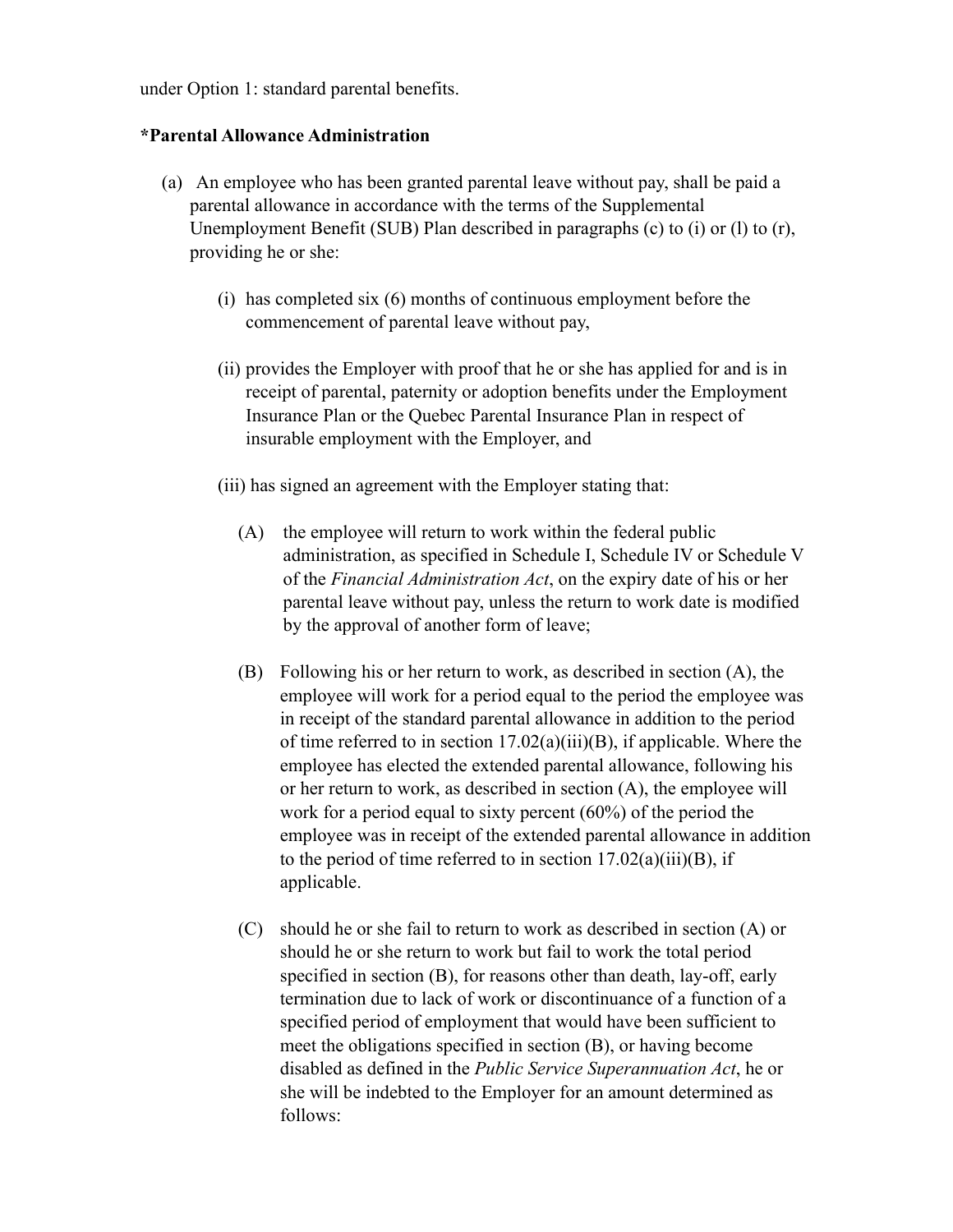(allowance received)

X.

(remaining period to be worked following his or her return to work) [total period to be worked as specified in  $(B)$ ]

however, an employee whose specified period of employment expired and who is rehired within the federal public administration as described in section (A), within a period of ninety (90) days or less is not indebted for the amount if his or her new period of employment is sufficient to meet the obligations specified in section (B).

(b) For the purpose of sections (a)(iii)(B), and (C), periods of leave with pay shall count as time worked. Periods of leave without pay during the employee's return to work will not be counted as time worked but shall interrupt the period referred to in section (a)(iii)(B), without activating the recovery provisions described in section  $(a)(iii)(C)$ .

# **Option 1 - Standard Parental Allowance**:

- (c) Parental Allowance payments made in accordance with the SUB Plan will consist of the following:
	- (i) where an employee on parental leave without pay as described in  $17.05(a)(i)$ and (b)(i), has elected to receive Standard Employment Insurance parental benefits and is subject to a waiting period before receiving Employment Insurance parental benefits, ninety-three per cent (93%) of his/her weekly rate of pay for the waiting period, less any other monies earned during this period;
	- (ii) for each week the employee receives parental, adoption or paternity benefit under the Employment Insurance or the Québec Parental Insurance Plan, he/ she is eligible to receive the difference between ninety-three per cent (93%) of his or her weekly rate and the parental, adoption or paternity benefit, less any other monies earned during this period which may result in a decrease in his/her parental, adoption or paternity benefit to which he/she would have been eligible if no extra monies had been earned during this period.
	- (iii) where an employee has received the full eighteen (18) weeks of maternity benefit and the full thirty-two (32) weeks of parental benefit or has divided the full thirty-two (32) weeks of parental benefits with another employee in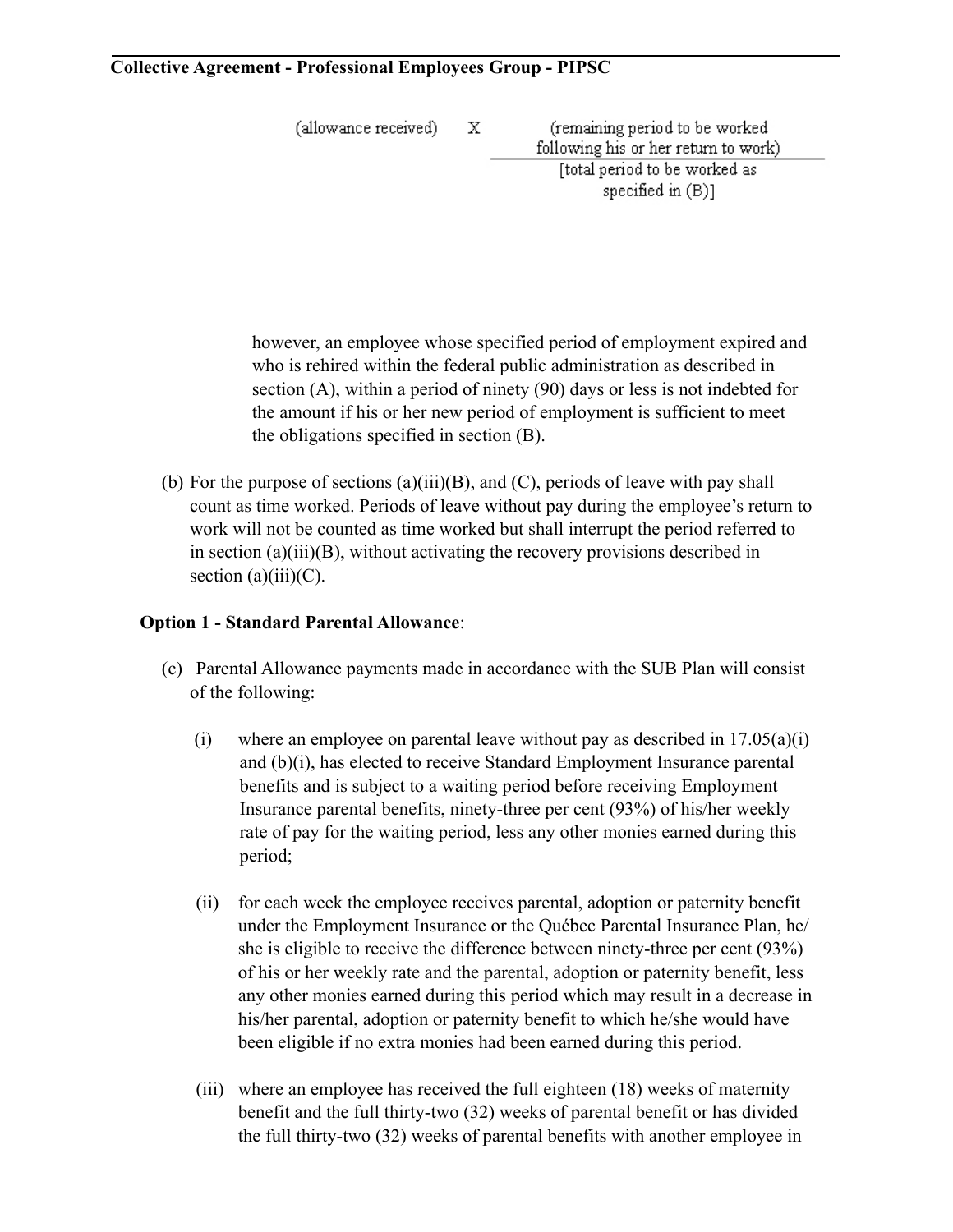receipt of the full five (5) weeks paternity under the Québec Parental Insurance Plan for the same child and either employee thereafter remains on parental leave without pay, that employee is eligible to receive a further parental allowance for a period of up to two (2) weeks, ninety-three per cent (93%) of their weekly rate of pay for each week, less any other monies earned during this period;

- (iv) where an employee has divided the full thirty-seven (37) weeks of adoption benefits with another employee under the Québec Parental Insurance Plan for the same child and either employee thereafter remains on parental leave without pay, that employee is eligible to receive a further parental allowance for a period of up to two (2) weeks, ninety-three per cent (93%) of their weekly rate of pay for each week, less any other monies earned during this period;
- (v) where an employee has received the full thirty-five (35) weeks of parental benefit under the Employment Insurance Plan and thereafter remains on parental leave without pay, he or she is eligible to receive a further parental allowance for a period of one (1) week, ninety-three per cent (93%) of his or her weekly rate of pay for each week, less any other monies earned during this period, unless said employee has already received the one (1) week of allowance contained in  $17.02(c)(iii)$  for the same child.
- (vi) where an employee has divided the full forty (40) weeks of parental benefits with another employee under the Employment Insurance Plan for the same child and either employee thereafter remains on parental leave without pay, that employee is eligible to receive a further parental allowance for a period of one (1) week, ninety-three per cent (93%) of their weekly rate of pay for each week, less any other monies earned during this period, unless said employee has already received the one (1) week of allowance contained in  $17.02(c)(iii)$  and  $17.05(c)(v)$  for the same child;
- (d)At the employee's request, the payment referred to in subparagraph  $17.05(c)(i)$  will be estimated and advanced to the employee. Adjustments will be made once the employee provides proof of receipt of Employment Insurance Plan parental benefits.
- (e)The parental allowance to which an employee is entitled is limited to that provided in paragraph (c) and an employee will not be reimbursed for any amount that he or she is required to repay pursuant to the *Employment Insurance Act* or the *Act Respecting Parental Insurance* in Quebec.
- (f)The weekly rate of pay referred to in paragraph (c) shall be: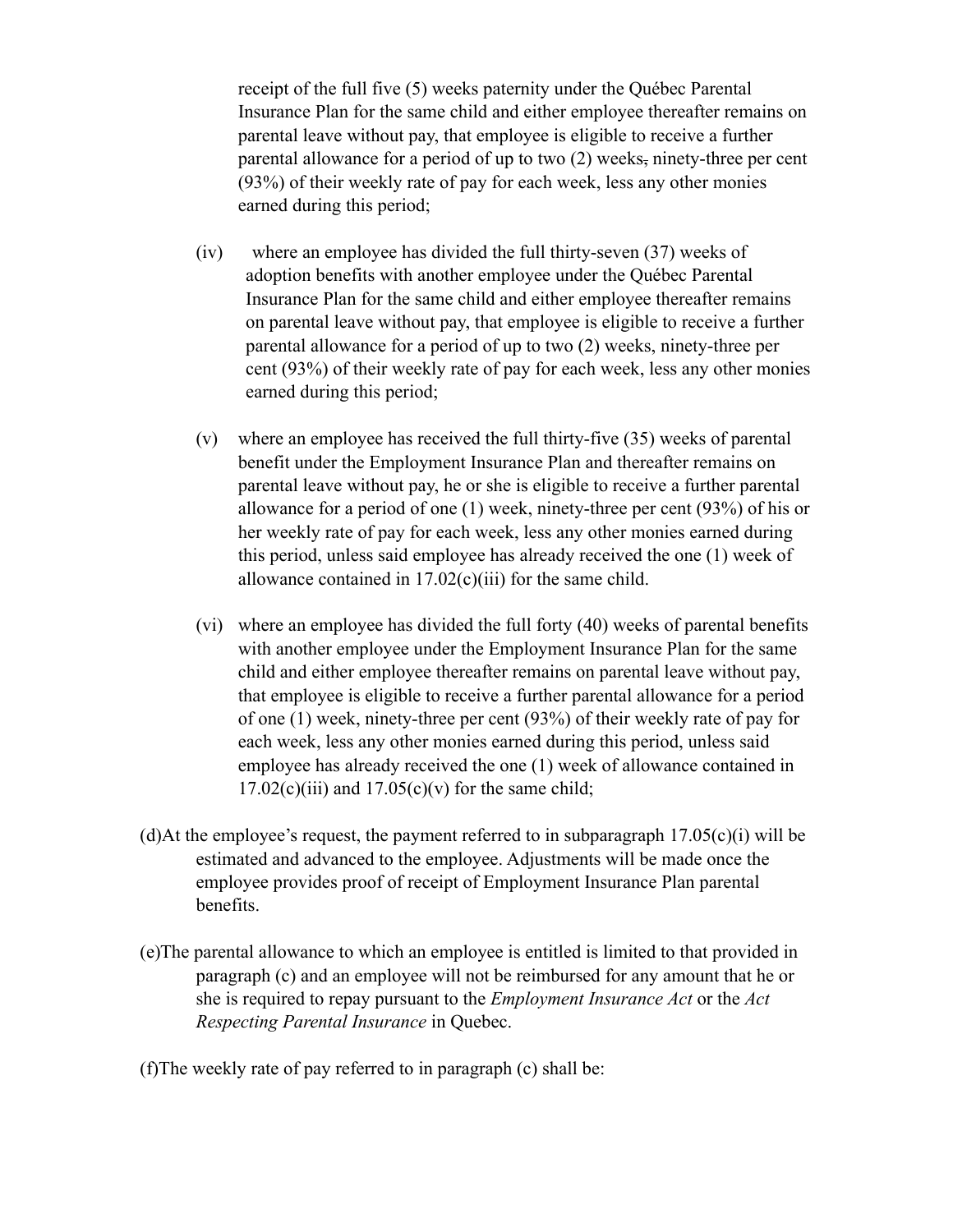- (i) for a full-time employee, the employee's weekly rate of pay on the day immediately preceding the commencement of maternity or parental leave without pay;
- (ii) for an employee who has been employed on a part-time or on a combined full-time and part-time basis during the six (6) month period preceding the commencement of maternity or parental leave without pay, the rate obtained by multiplying the weekly rate of pay in subparagraph (i) by the fraction obtained by dividing the employee's straight time earnings by the straight time earnings the employee would have earned working full-time during such period.
- $(g)$  The weekly rate of pay referred to in paragraph (f) shall be the rate to which the employee is entitled for the substantive level to which he or she is appointed.
- (h) Notwithstanding paragraph  $(g)$ , and subject to subparagraph  $(f)(ii)$ , if on the day immediately preceding the commencement of parental leave without pay an employee is performing an acting assignment for at least four (4) months, the weekly rate shall be the rate, the employee was being paid on that day.
- (i) Where an employee becomes eligible for a pay increment or pay revision while in receipt of parental allowance, the allowance shall be adjusted accordingly.
- (j) Parental allowance payments made under the SUB Plan will neither reduce nor increase an employee's deferred remuneration or severance pay.
- (k) The maximum combined or shared, maternity and standard parental allowances payable shall not exceed fifty-seven (57) weeks.

Option 2 - Extended Parental Allowance:

- (l) Parental Allowance payments made in accordance with the SUB Plan will consist of the following:
	- (i) where an employee on parental leave without pay as described in  $17.04(a)(ii)$ and (b)(ii), has elected to receive Extended Employment Insurance parental benefits and is subject to a waiting period before receiving Employment Insurance parental benefits, fifty-five decimal eight per cent (55.8%) of his or her weekly rate of pay for the waiting period, less any other monies earned during this period;
	- (ii) for each week the employee receives parental or adoption benefits under the Employment Insurance Plan, he or she is eligible to receive the difference between fifty-five decimal eight per cent (55.8%) of his or her weekly rate and the parental, adoption benefit, less any other monies earned during this period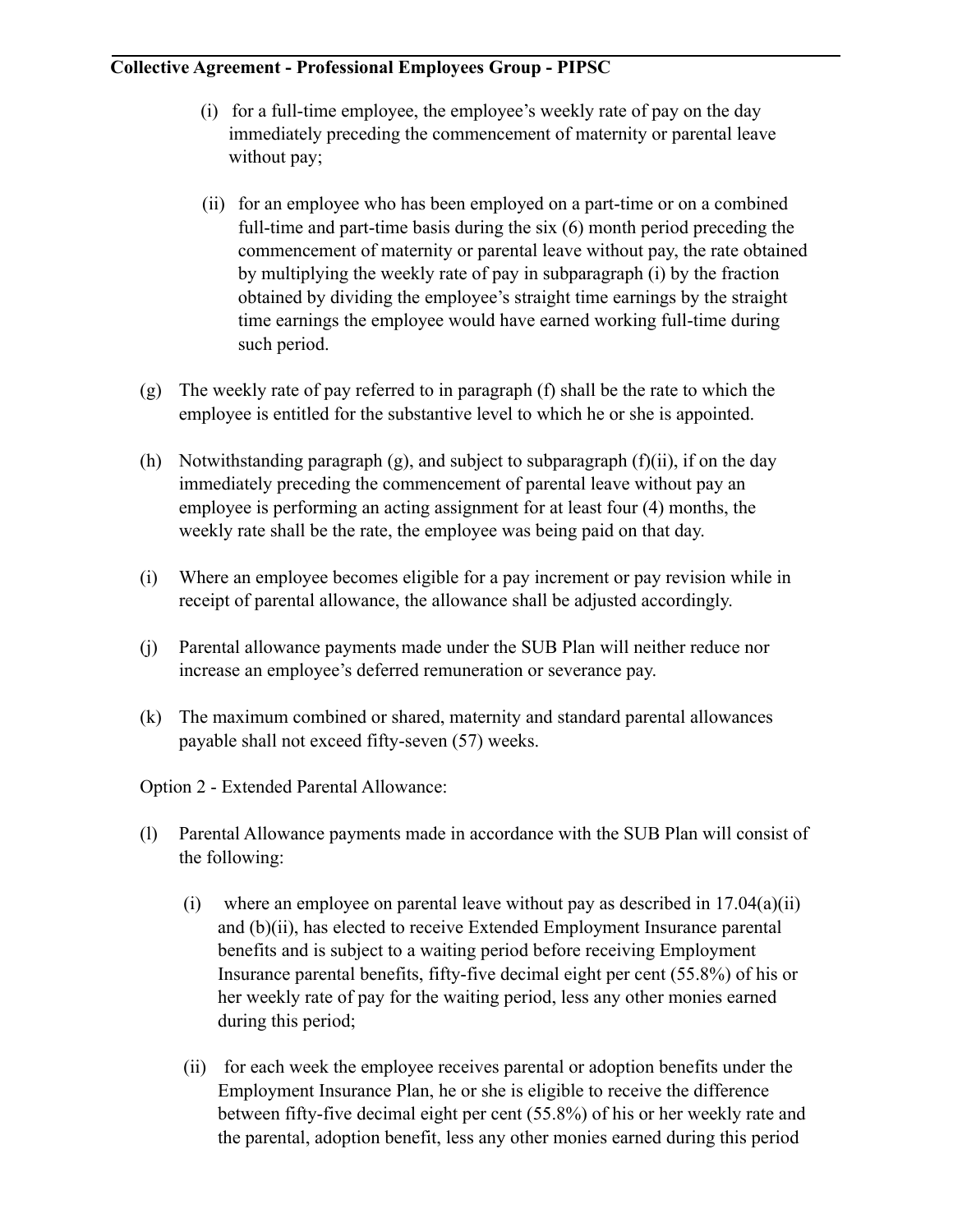which may result in a decrease in his or her parental, adoption benefit to which he or she would have been eligible if no extra monies had been earned during this period;

- (iii)where an employee has received the full sixty-one (61) weeks of parental benefits under the Employment Insurance and thereafter remains on parental leave without pay, he or she is eligible to receive a further parental allowance for a period of one (1) week, fifty-five decimal eight per cent (55.8%) of his or her weekly rate of pay for each week, less any other monies earned during this period, unless said employee has already received the one (1) week of allowance contained in 17.02(c)(iii) for the same child.
- (iv)where an employee has divided the full sixty-nine (69) weeks of parental benefits with another employee under the Employment Insurance Plan for the same child and either employee thereafter remains on parental leave without pay, that employee is eligible to receive a further parental allowance for a period of one (1) week, fifty-five decimal eight per cent (55.8%) of their weekly rate of pay for each week, less any other monies earned during this period, unless said employee has already received the one (1) week of allowance contained in  $17.02(c)(iii)$  for the same child;
- (m) At the employee's request, the payment referred to in subparagraph 17.05(l)(i) will be estimated and advanced to the employee. Adjustments will be made once the employee provides proof of receipt of Employment Insurance.
- (n) The parental allowance to which an employee is entitled is limited to that provided in paragraph (l) and an employee will not be reimbursed for any amount that he or she is required to repay pursuant to the *Employment Insurance Act*.
- (o) The weekly rate of pay referred to in paragraphs (l) shall be:
	- (i) for a full-time employee, the employee's weekly rate of pay on the day immediately preceding the commencement of parental leave without pay;
	- (ii) for an employee who has been employed on a part-time or on a combined fulltime and part-time basis during the six (6) month period preceding the commencement of parental leave without pay, the rate obtained by multiplying the weekly rate of pay in subparagraph (i) by the fraction obtained by dividing the employee's straight time earnings by the straight time earnings the employee would have earned working full-time during such period.
- (p) The weekly rate of pay referred to in paragraph (l) shall be the rate to which the employee is entitled for the substantive level to which he or she is appointed.
- (q) Notwithstanding paragraph (p), and subject to subparagraph (o)(ii), if on the day immediately preceding the commencement of parental leave without pay an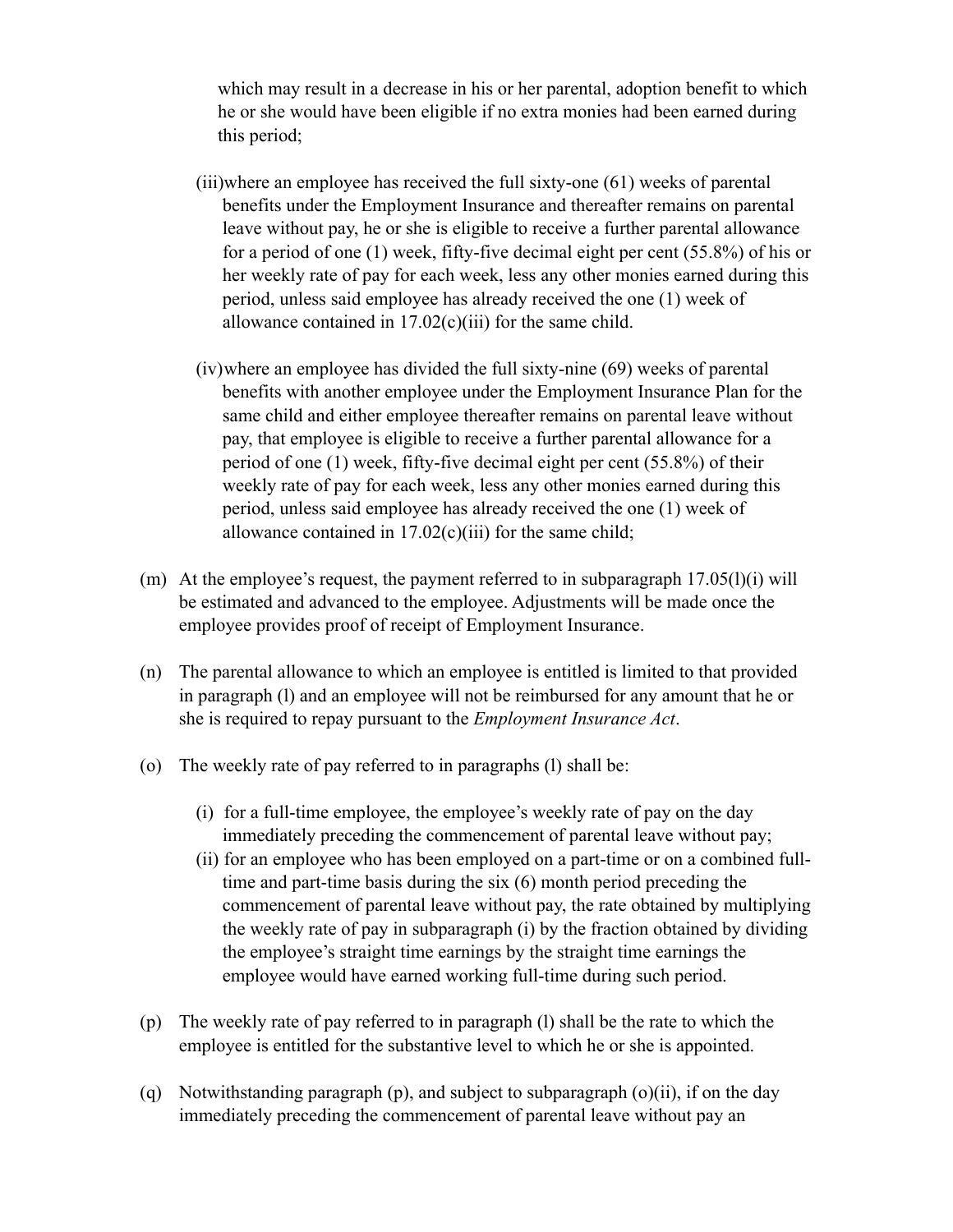employee is performing an acting assignment for at least four (4) months, the weekly rate shall be the rate the employee was being paid on that day.

- (r) Where an employee becomes eligible for a pay increment or pay revision while in receipt of the allowance, the allowance shall be adjusted accordingly.
- (s) Parental allowance payments made under the SUB Plan will neither reduce nor increase an employee's deferred remuneration or severance pay.
- (t) The maximum combined, shared, maternity and extended parental allowances payable shall not exceed eighty-six (86) weeks for each combined maternity and parental leave without pay.

# **\*17.06 Special parental allowance for totally disabled employees**

- (a) An employee who:
	- (i) fails to satisfy the eligibility requirement specified in subparagraph 17.05(a)(ii) solely because a concurrent entitlement to benefits under the Disability Insurance (DI) Plan, the Long-Term Disability (LTD) Insurance portion of the Public Service Management Insurance Plan (PSMIP) or via the *Government Employees Compensation Act* prevents the employee from receiving Employment Insurance or Québec Parental Insurance benefits, and
	- (ii) has satisfied all of the other eligibility criteria specified in paragraph  $17.05(a)$ , other than those specified in sections (A) and (B) of subparagraph  $17.05(a)(iii)$ ,

shall be paid, in respect of each week of benefits under the parental allowance not received for the reason described in subparagraph  $17.06(a)(i)$ , the difference between ninety-three per cent (93%) of the employee's rate of pay and the gross amount of his or her weekly disability benefit under the DI Plan, the LTD Plan or via the *Government Employees Compensation Act*.

(b) An employee shall be paid an allowance under this clause and under clause 17.05 for a combined period of no more than the number of weeks during which the employee would have been eligible for parental, paternity or adoption benefits under the Employment Insurance or the Québec Parental Insurance Plan, had the employee not been disqualified from Employment Insurance or Québec Parental Insurance benefits for the reasons described in subparagraph 17.06(a)(i).

# 17.07 **Leave Without Pay for the Care of Family**

\*(a) For the purpose of this article, "family" is defined as spouse (or common-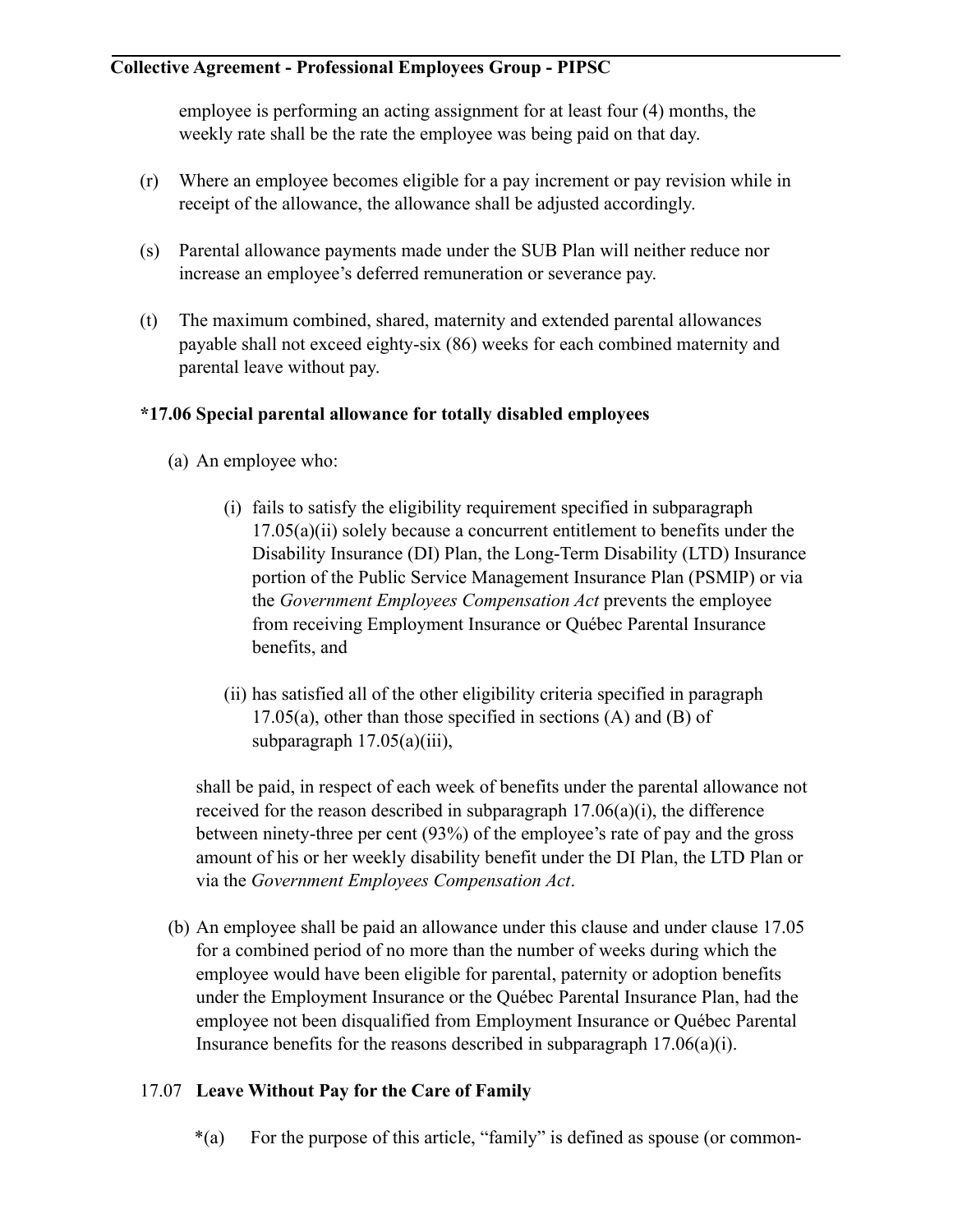law spouse resident with the employee), children (including foster children or children of legal or common-law spouse) parents (including stepparents or foster parents) or any relative permanently residing in the employee's household or with whom the employee permanently resides, or a person who stands in the place of a relative for the employee whether or not there is any degree of consanguinity between such person and the employee.

- (b) Subject to 17.07(a), an employee shall be granted leave without pay for the care of family in accordance with the following conditions:
	- (i) an employee shall notify the Employer in writing as far in advance as possible but not less than four (4) weeks in advance of the commencement date of such leave, unless, because of urgent or unforeseeable circumstances, such notice cannot be given;
	- (ii) leave granted under this article shall be for a minimum period of three (3) weeks;
	- (iii) the total leave granted under this article shall not exceed five  $(5)$ years during an employee's total period of employment in the Public Service;
- (c) An employee who has proceeded on leave without pay may change his or her return to work date if such change does not result in additional costs to the Employer.
- (d) All leave granted under Leave Without Pay for the Long-Term Care of a Parent or under Leave Without Pay for the Care and Nurturing of Pre-School Age Children under the terms of previous collective agreements will not count towards the calculation of the maximum amount of time allowed for Care of Immediate Family during an employee's total period of employment in the Public Service.

#### 17.08 **Leave Without Pay for Personal Needs**

Leave without pay will be granted for personal needs, in the following manner:

(a) Subject to operational requirements, leave without pay for a period of up to three (3) months will be granted to an employee for personal needs.

Leave granted under this clause shall be counted for the calculation of continuous employment for the purpose of calculating severance pay entitlements and service for the purpose of calculating vacation leave entitlements. Time spent on such leave shall be counted for performance pay purposes.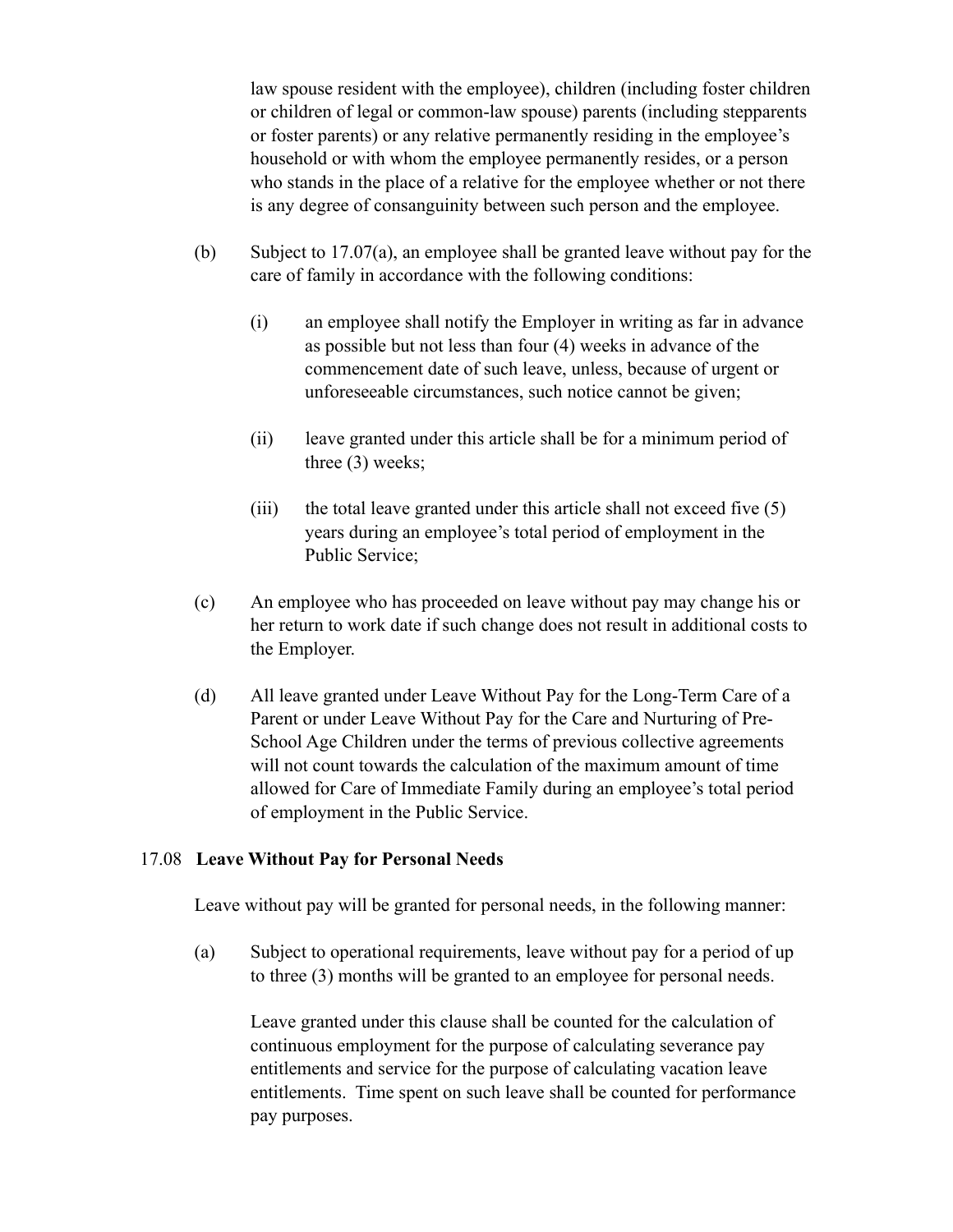- (b) Subject to operational requirements, leave without pay for more than three (3) months but not exceeding one (1) year will be granted to an employee for personal needs.
- (c) An employee is entitled to leave only once under each of (a) and (b) of this clause during the employee's total period of employment in the Public Service. Leave without pay granted under this clause may not be used in combination with maternity or parental leave without the consent of the Employer.
- (d) Leave without pay granted under (b) of this clause shall be deducted from the calculation of continuous employment for the purpose of calculating severance pay and service for the purpose of calculating vacation leave for the employee involved.

# 17.09 **Leave Without Pay for Relocation of Spouse**

- (a) At the request of an employee, leave without pay for a period up to one (1) year shall be granted to an employee whose spouse is permanently relocated and up to three (3) years to an employee whose spouse is temporarily relocated. Employees on leave without pay for relocation of spouse or whose request for such leave was approved prior to the signing of this collective agreement, will have access to the five (5) year provision.
- (b) Leave without pay granted under this clause shall be deducted from the calculation of continuous employment for the purpose of calculating severance pay and service for the purpose of calculating vacation leave for the employee involved except where the period of such leave is less than three (3) months.

### 17.10 **Leave With Pay for Family-Related Responsibilities**

- \*(a) For the purpose of this clause, family is defined as spouse (including common-law partner), children (including foster-children, step children and children of legal or common-law partner and ward of the employee), parents (including stepparents or foster parents), father –in-law, mother-inlaw, brother, sister, step-brother, step-sister, grandparents and grandchildren of the employee, any relative permanently residing in the employee's household or with whom the employee permanently resides, or any relative for whom the employee has a duty of care, irrespective of whether they reside with the employee, or a person who stands in the place of a relative for the employee whether or not there is any degree of consanguinity between such person and the employee.
- (b) The total leave with pay which may be granted under sub-clause (c) shall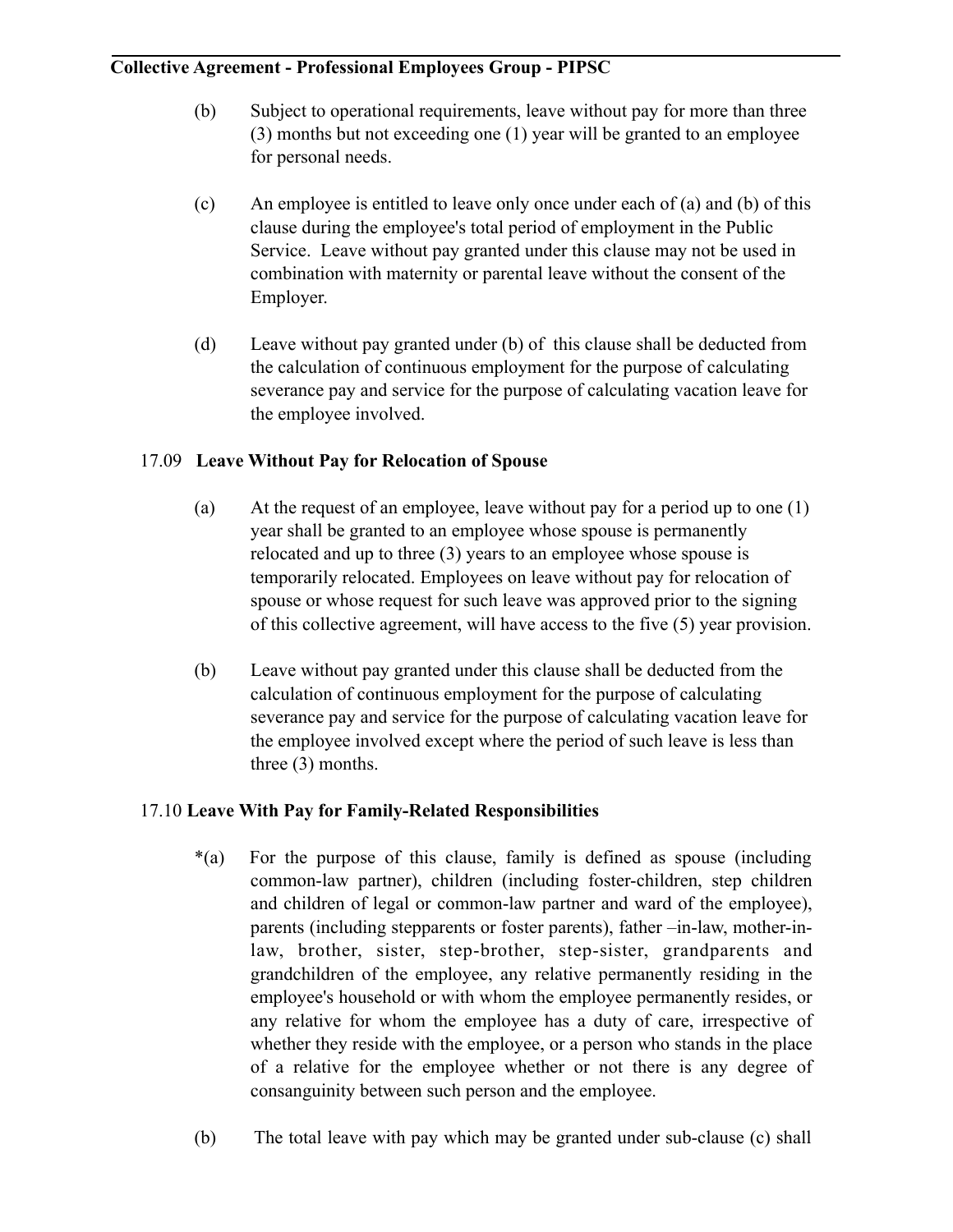not exceed thirty seven decimal five (37.5) hours in a fiscal year.

- (c) The Employer shall grant leave with pay under the following circumstances:
	- (i) Leave with pay for an appointment to take a family member as defined in (a) above, for a medical or dental appointment when the family member is incapable of attending the appointment alone, or for appointments with appropriate authorities in schools or adoption agencies. An employee requesting leave under this provision must make every reasonable effort to schedule the appointment to minimize or preclude time away from work, and will notify his or her supervisor of the appointment as far in advance as possible.
	- (ii) Leave with pay to provide for the immediate and temporary care of a sick member of the employee's family and to provide an employee with time to make alternate care arrangements where the illness is of a longer duration.
	- (iii) Leave with pay for needs directly related to the birth or the adoption of the employee's child. This leave may be divided into two (2) periods and granted on separate days.
	- (iv) leave with pay to provide for the immediate and temporary care of an elderly member of the employee's family;
	- (v) leave with pay to attend school functions, if the supervisor was notified of the function as far in advance as possible;
	- (vi) leave with pay to provide for the employee's child in the case of an unforeseeable closure of the school or daycare facility;
	- (vii) Seven decimal five (7.5) hours out of the thirty-seven decimal five (37.5) hours stipulated in paragraph 17.10 (b) above may be used to attend an appointment with a legal or paralegal representative for non-employment related matters, or with a financial or other professional representative, if the supervisor was notified of the appointment as far in advance as possible.

#### 17.11 **Court Leave**

Leave with pay shall be given to an employee who is required:

(a) to be available for jury selection and/or to serve on a jury; or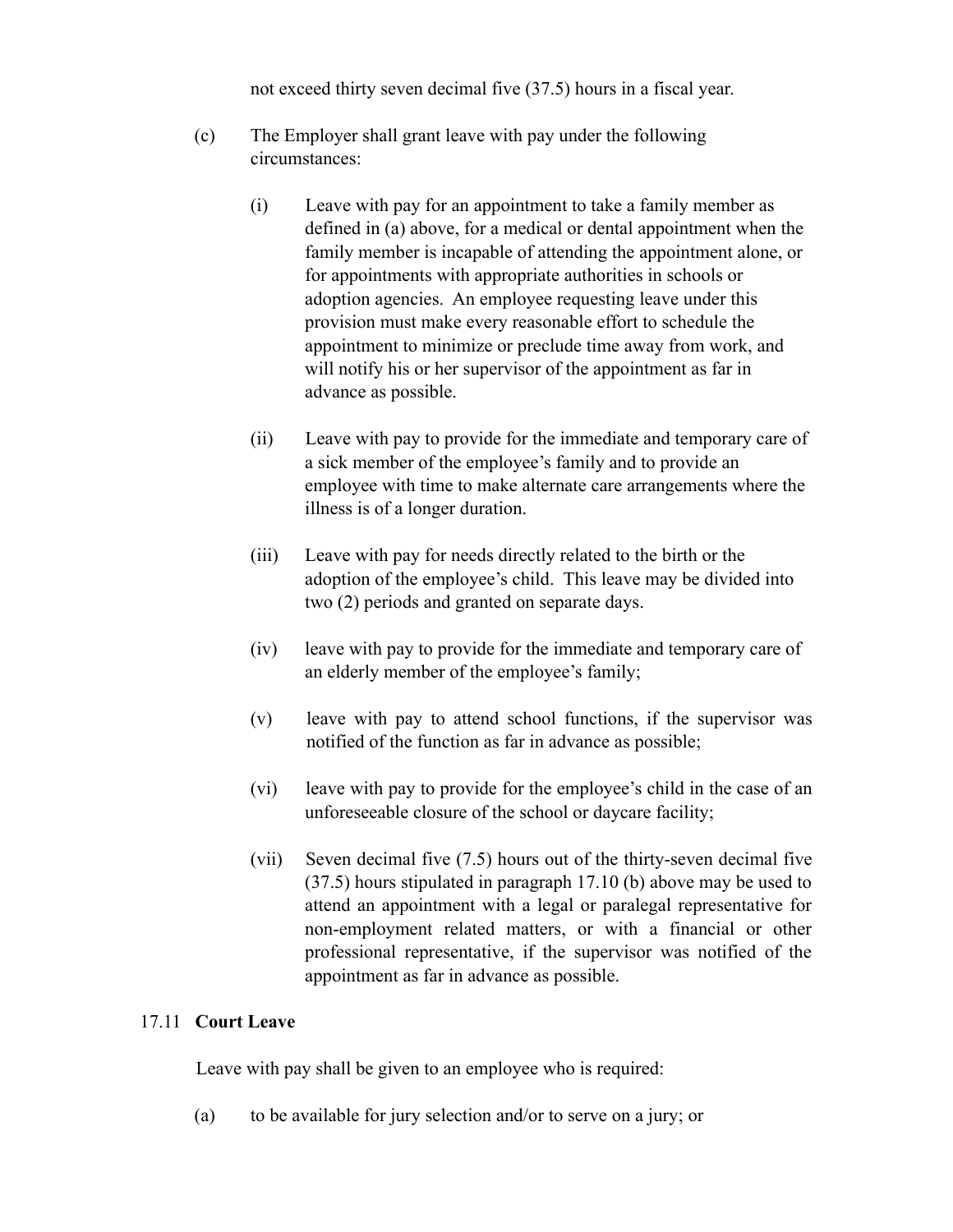- (b) by subpoena or summons to attend as a witness in any proceeding held:
	- (i) in or under the authority of a court of justice or before a grand jury,
	- (ii) before a court, judge, justice, magistrate or coroner,
	- (iii) before the Senate or House of Commons of Canada or a committee of the Senate or House of Commons otherwise than in the performance of the duties of the employee's position,
	- (iv) before a legislative council, legislative assembly or house of assembly, or any committee thereof that is authorized by law to compel the attendance of witnesses before it, or
	- (v) before an arbitrator or umpire or a person or body of persons authorized by law to make an inquiry and to compel the attendance of witnesses before it.

### **12. Injury-on-duty Leave With Pay**

An employee shall be granted injury-on-duty leave with pay for such reasonable period as may be determined by the Employer when a claim has been made pursuant to the *Government Employees Compensation Act*, and a Worker's Compensation authority has notified the Employer that it has certified that the employee is unable to work because of:

- (a) personal injury received in the performance of the employee's duties and not caused by the employee's wilful misconduct,
- (b) an industrial illness or a disease arising out of and in the course of his or her employment,
- (c) exposure to hazardous conditions in the course of his employment;

If the employee agrees to remit to the Receiver General of Canada any amount received by him in compensation for loss of pay resulting from or in respect of such injury, illness or disease providing however that such amount does not stem from a personal disability policy for which the employee or the employee's agent has paid the premium.

### 17.13 **Personnel Selection Leave with Pay**

Where an employee participates in a personnel selection process, including the appeal process where applicable, for a position in the Public Service or in the Office of the Superintendent of Financial Institutions, as defined in the *Federal Public SectorLabour Relations Act*, the employee is entitled to leave with pay for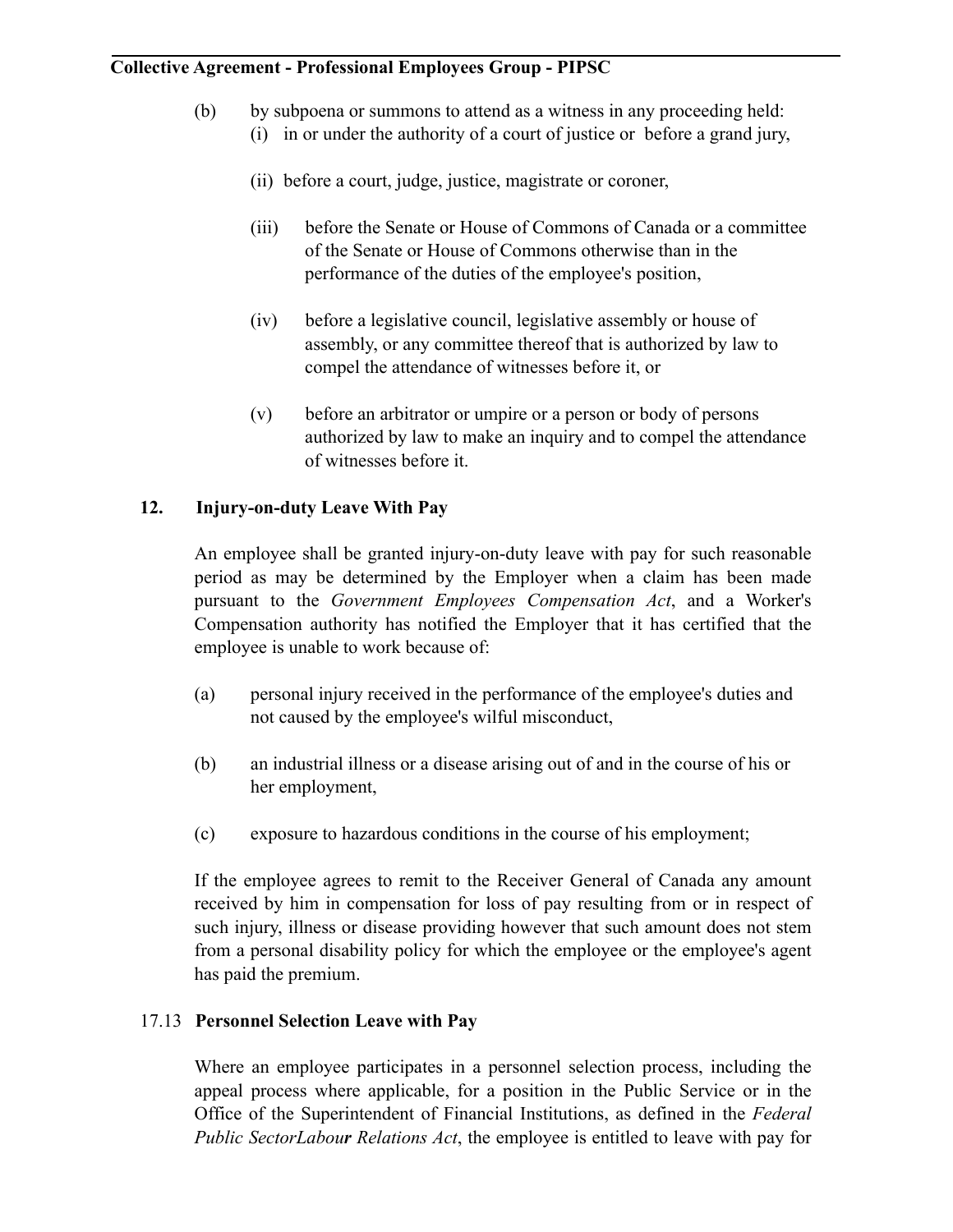the period during which the employee's presence is required for purposes of the selection process, and for such further period as the Employer considers reasonable for the employee to travel to and from the place where his presence is so required.

### 17.14 **Examination Leave**

One (1) day of leave with pay for the purpose of preparing for or taking an examination or defending a dissertation, may be granted by the Employer to an employee who is not on education leave. Such leave will be granted only where, in the opinion of the Employer, the course of study is directly related to the employee's duties or will improve his qualifications.

#### 17.15 **Leave With or Without Pay for Other Reasons**

At its discretion, the Employer may grant:

- (a) leave with pay when circumstances not directly attributable to the employee prevent his reporting for duty. Such leave shall not be unreasonably withheld;
- (b) leave with or without pay for purposes other than those specified in this Agreement.

### 16. **Leave with Pay for Medical Appointment for Pregnant Employees**

- (a) Up to one half  $(1/2)$  day of reasonable time off with pay shall be granted to pregnant employees for the purposes of attending routine medical appointments.
- (b) Where a series of continuing appointments are necessary for the treatment of a particular condition relating to pregnancy, absences shall be charged to sick leave. The Employer may require certification from the treating practitioner.

Effective April 1, 2017, Article 17.17 (Volunteer Leave with Pay) is deleted from the collective agreement.

### 17.17 **Personal Leave with Pay**

Subject to operational requirements as determined by the Employer and with an advance notice of at least five (5) working days, the employee shall be granted, in each fiscal year**,** fifteen (15) hours of leave with pay for reasons of a personal nature. This leave can be taken in periods of seven decimal five (7.5) hours or three decimal seven five (3.75) hours each.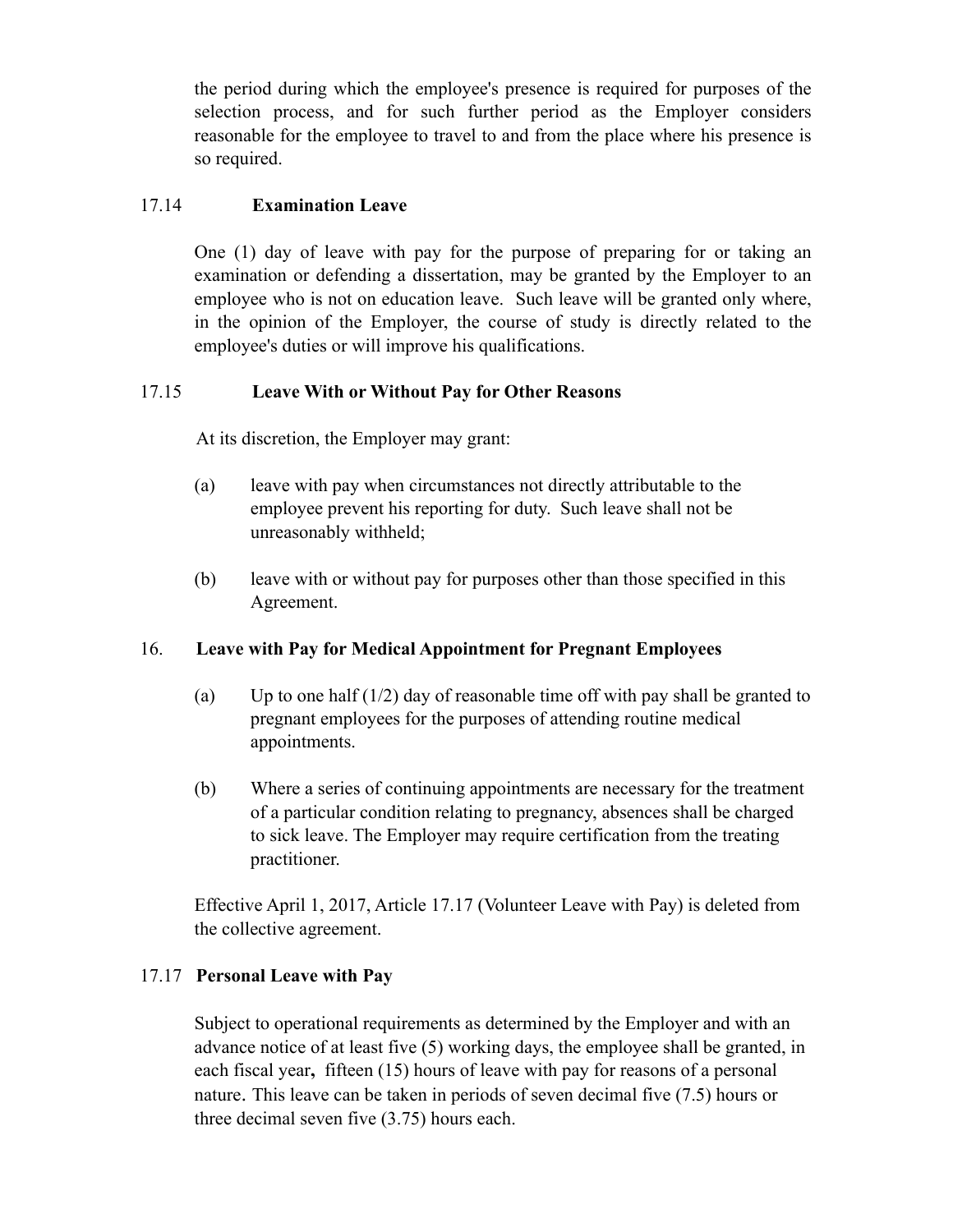#### **\*17.18 Domestic Violence Leave**

- (a) For the purposes of this article "domestic violence" is considered to be any form of abuse or neglect that an employee or an employee's child experiences from someone with whom the employee has or had an intimate relationship.
- (b) The parties recognize that employees may be subject to domestic violence in their personal life that could affect their attendance at work.
- (c) Upon request, an employee who is subject to domestic violence or who is the parent of a dependent child who is subject to domestic violence from someone with whom the employee has or had an intimate relationship shall be granted domestic violence leave in order to enable the employee, in respect of such violence:
	- (i) to seek care and/or support for themselves or their dependent child in respect of a physical or psychological injury or disability;
	- (ii) to obtain services from an organization which provides services for individuals who are subject to domestic violence;
	- (iii) to obtain professional counselling;
	- (iv) to relocate temporarily or permanently; or
	- (v) to seek legal or law enforcement assistance or to prepare for or participate in any civil or criminal legal proceeding.
- (d) The total domestic violence leave with pay which may be granted under this article shall not exceed seventy-five (75) hours in a fiscal year.
- (e) The Employer may, in writing and no later than fifteen (15) days after an employee's return to work, request the employee to provide documentation to support the reasons for the leave. The employee shall provide that documentation only if it is reasonably practicable for them to obtain and provide it.
- (f) Notwithstanding clauses 17.18(b) to 17.18(c), an employee is not entitled to domestic violence leave if the employee is charged with an offence related to that act or if it is probable, considering the circumstances, that the employee committed that act.

# **\*17.19 Caregiving Leave**

(a) An employee who provides the Employer with proof that he or she is in receipt of or awaiting Employment Insurance (EI) benefits for Compassionate Care Benefits, Family Caregiver Benefits for Children and/or Family Caregiver Benefits for Adults may be granted leave without pay while in receipt of or awaiting these benefits.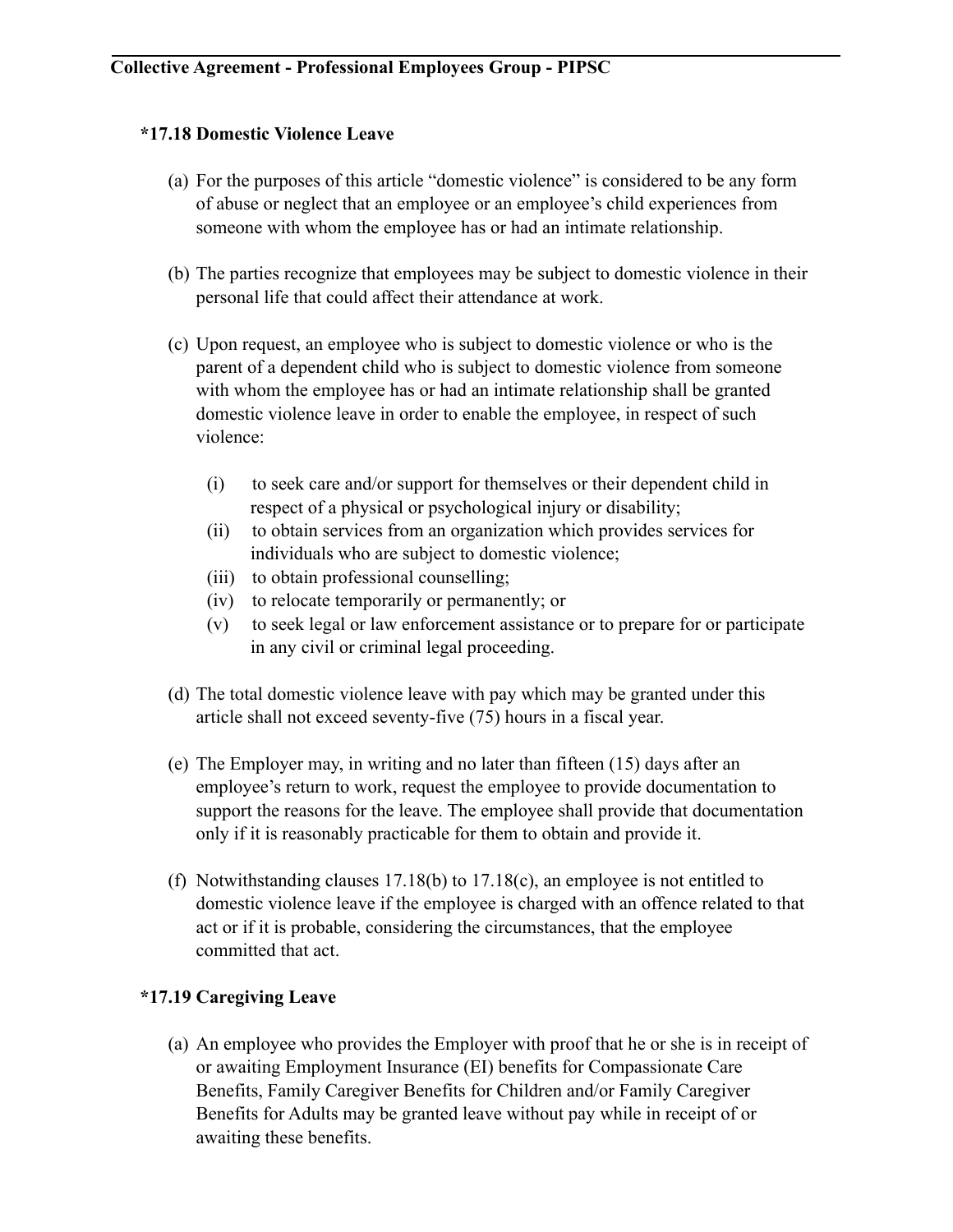- (b) The leave without pay described in 17.19(a) shall not exceed twenty-six (26) weeks for Compassionate Care Benefits, thirty-five (35) weeks for Family Caregiver Benefits for Children and fifteen (15) weeks for Family Caregiver Benefits for Adults, in addition to any applicable waiting period.
- (c) When notified, an employee who was awaiting benefits must provide the Employer with proof that the request for Employment Insurance (EI) Compassionate Care Benefits, Family Caregiver Benefits for Children and/or Family Caregiver Benefits for Adults has been accepted.
- (d) When an employee is notified that their request for Employment Insurance (EI) Compassionate Care Benefits, Family Caregiver Benefits for Children and/or Family Caregiver Benefits for Adults has been denied, clause 17.19(a) above ceases to apply.
- (e) Leave granted under this clause shall count for the calculation of "continuous employment" for the purpose of calculating severance pay and "service" for the purpose of calculating vacation leave. Time spent on such leave shall count for pay increment purposes.

#### **ARTICLE 18**

# **CAREER DEVELOPMENT**

#### 18.01 **General**

The parties recognize that in order to maintain and enhance professional expertise, employees, from time to time, need to have an opportunity to attend or participate in career development activities described in this Article.

#### 18.02 **Education Leave**

- (a) An employee may be granted education leave without pay for varying periods up to one (1) year, which can be renewed by mutual Agreement, to attend a recognized institution for additional or special studies in some field of education in which special preparation is needed to enable the employee to fill present work requirements or role more adequately, or to undertake studies in some field in order to provide a service which the Employer requires or is planning to provide.
- (b) An employee on Education Leave without pay under this clause shall receive an allowance in lieu of salary equivalent from fifty per cent (50%) to one hundred per cent (100%) of basic salary. The percentage of the allowance is at the discretion of the Employer. Where the employee receives a grant, bursary or scholarship, the education leave allowance may be reduced. In such cases, the amount of the reduction shall not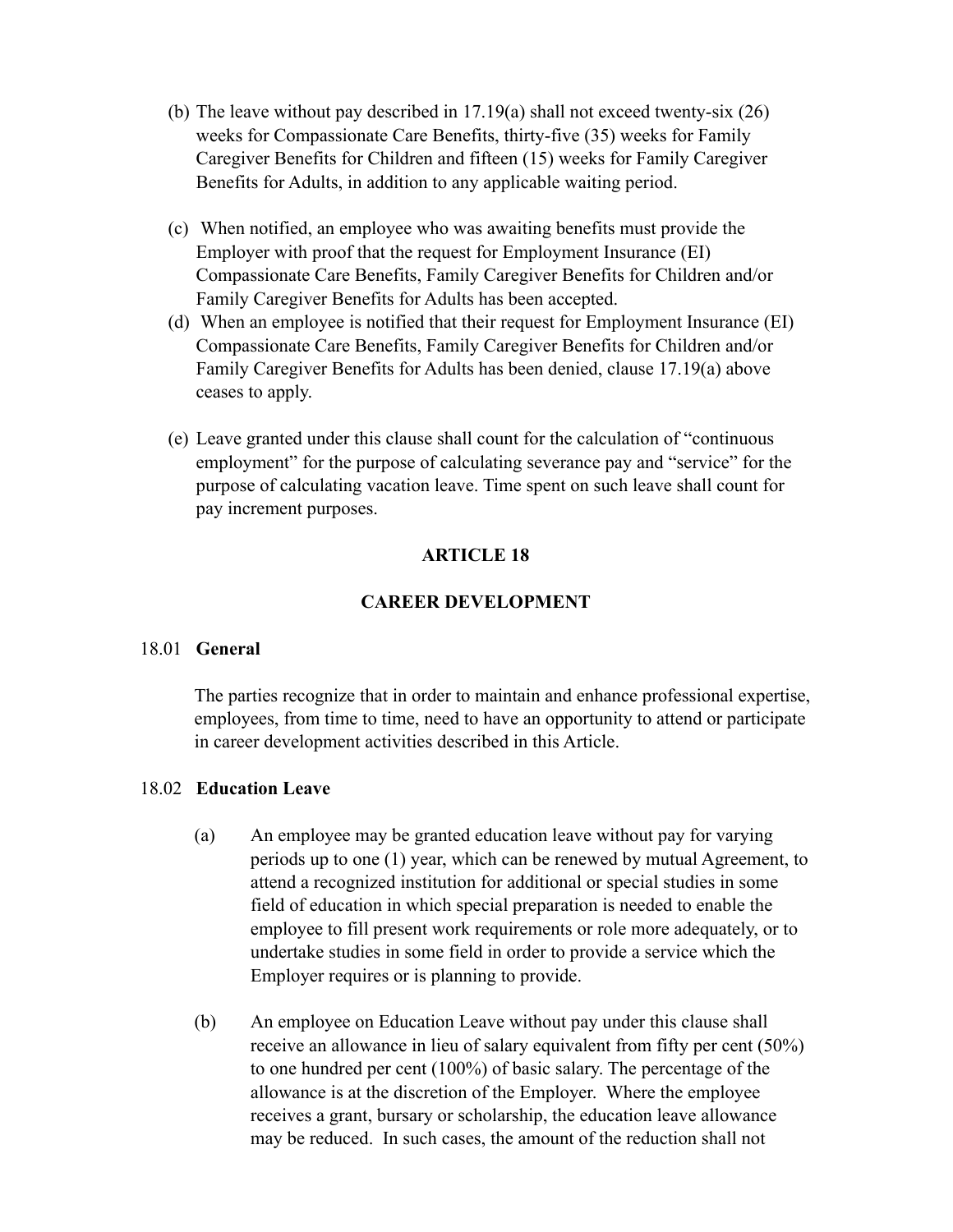exceed the amount of the grant, bursary or scholarship.

- (c) Allowances already being received by the employee may, at the discretion of the Employer, be continued during the period of the education leave. The employee shall be notified when the leave is approved whether such allowances are to be continued in whole or in part.
- (d) As a condition to the granting of education leave, an employee shall, if required, give a written undertaking prior to the commencement of the leave to return to the service of the Employer for a period of not less than the period of the leave granted. If the employee, except with the permission of the Employer:
	- (i) fails to complete the course, other than for reasonable cause,
	- (ii) does not resume employment with the Employer on completion of the course, or
	- (iii) ceases to be employed, except by reason of death or lay-off, before termination of the period he has undertaken to serve after completion of the course,

the employee shall repay the Employer all allowances paid under this clause during the education leave or such lesser sum as shall be determined by the Employer.

#### 18.03 **Attendance at Conferences and Conventions**

- (a) The parties to this Agreement recognize that attendance or participation at conferences, conventions, symposia, workshops and other gatherings of a similar nature contributes to the maintenance of high professional standards.
- (b) In order to benefit from an exchange of knowledge and experience, an employee shall have the opportunity on occasion to attend conferences and conventions which are related to the employee's field of specialization, subject to operational requirements.
- (c) The Employer may grant leave with pay and reasonable expenses including registration fees to attend such gatherings, subject to budgetary and operational constraints.
- (d) An employee who attends a conference or convention at the request of the Employer shall be deemed to be on duty and, as required, in travel status. The Employer shall pay the registration fees of the convention or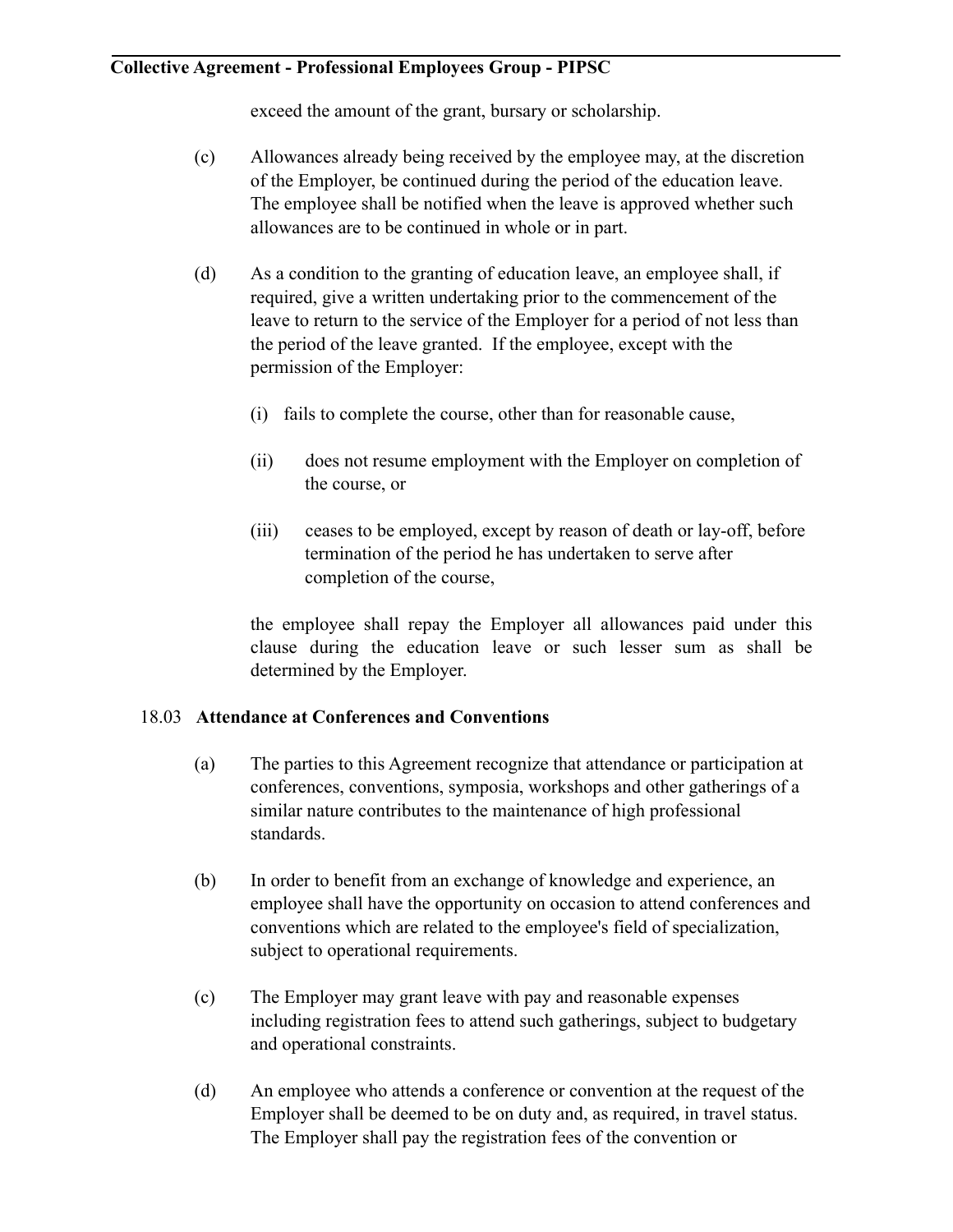conference the employee is required to attend.

- (e) An employee invited to participate in a conference or convention in an official capacity, such as to present a formal address or to give a course related to his field of employment, may be granted leave with pay for this purpose and may, in addition, be reimbursed for the employee's payment of convention or conference registration fees and reasonable travel expenses.
- (f) An employee shall not be entitled to any compensation under Article 8 (Overtime) and 12 (Travelling Time) in respect of hours he or she is in attendance at or travelling to or from a conference or convention under the provisions of this clause, except as provided by paragraph(d).

### 18.04 **Professional Development**

- (a) The parties to this Agreement share a desire to improve professional standards by giving the employees the opportunity on occasion:
	- (i) to participate in workshops, short courses or similar out-service programs to keep up to date with knowledge and skills in their respective fields,
	- (ii) to conduct research or perform work related to their normal research programs in institutions or locations other than those of the Employer,
	- (iii) to carry out research in the employee's field of specialization not specifically related to their assigned work projects when in the opinion of the Employer such research is needed to enable the employees to fill their present role more adequately.
- (b) Subject to the Employer's approval an employee shall receive leave with pay in order to participate in the activities described in 18.04(a).
- (c) An employee may apply at any time for professional development under this clause, and the Employer may select an employee at any time for such professional development.
- (d) When an employee is selected by the Employer for professional development under this clause, the Employer will consult with the employee before determining the location and duration of the program of work or studies to be undertaken.
- (e) Employees selected for professional development under this clause shall continue to receive their normal compensation, including any increase for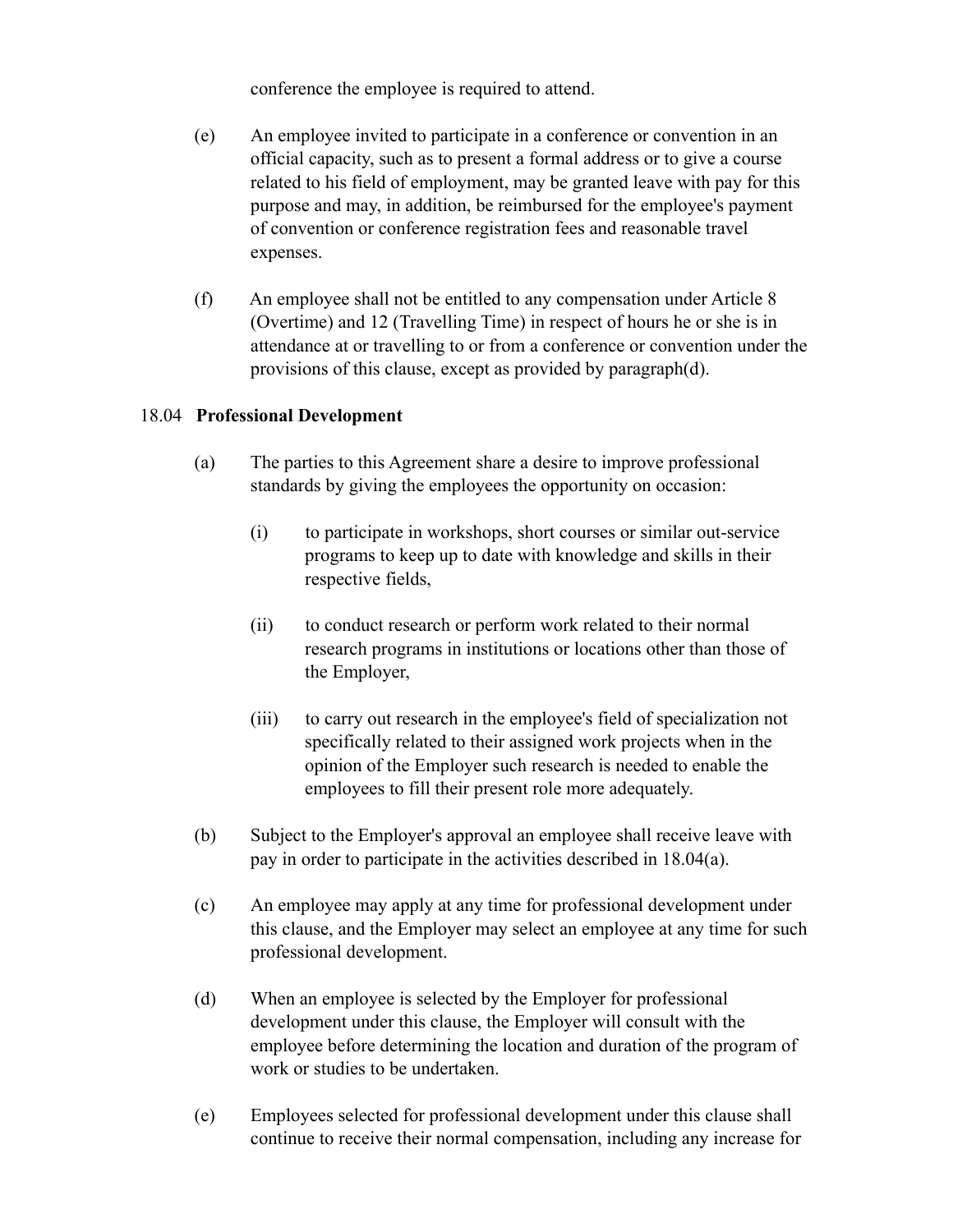which they may become eligible. Employees shall not be entitled to any compensation under Articles 8 (Overtime) and 12 (Travelling Time) while on professional development under this clause.

(f) An employee on professional development under this clause may be reimbursed for reasonable travel expenses and such other additional expenses as the Employer deems appropriate.

#### 18.05 **Selection Criteria**

- (a) The Employer shall establish Selection Criteria for granting leave under clauses 18.02, 18.03 and 18.04. Upon request, a copy of these criteria will be provided to an employee and/or the Institute Representative.
- (b) The parties to this Agreement acknowledge the mutual benefits to be derived from consultation on Career Development. To this effect, the Employer, upon request, will consult with the Institute as prescribed in Article 31, Joint Consultation.

# **ARTICLE 19**

### **SEVERANCE PAY**

- 19.01 Under the following circumstances and subject to clause 19.02, an employee shall receive severance benefits calculated on the basis of his weekly rate of pay:
	- (a) **Lay-Off**
		- (i) On the first lay-off, for the first  $(1<sup>st</sup>)$  complete year of continuous employment, two (2) weeks' pay, or three (3) weeks' pay for employees with ten (10) or more and less than twenty (20) years of continuous employment, or four (4) weeks' pay for employees with twenty (20) or more years of continuous employment, plus one (1) week's pay for each additional complete year of continuous employment and, in the case of partial years of continuous employment, one (1) week's pay multiplied by the number of days of continuous employment divided by 365.
		- (ii) On second or subsequent lay-off, one (1) week's pay for each complete year of continuous employment and, in the case of partial years of continuous employment, one (1) week's pay multiplied by the number of days of continuous employment divided by 365, less any period in respect of which he was granted severance pay under  $19.01(a)(i)$  above.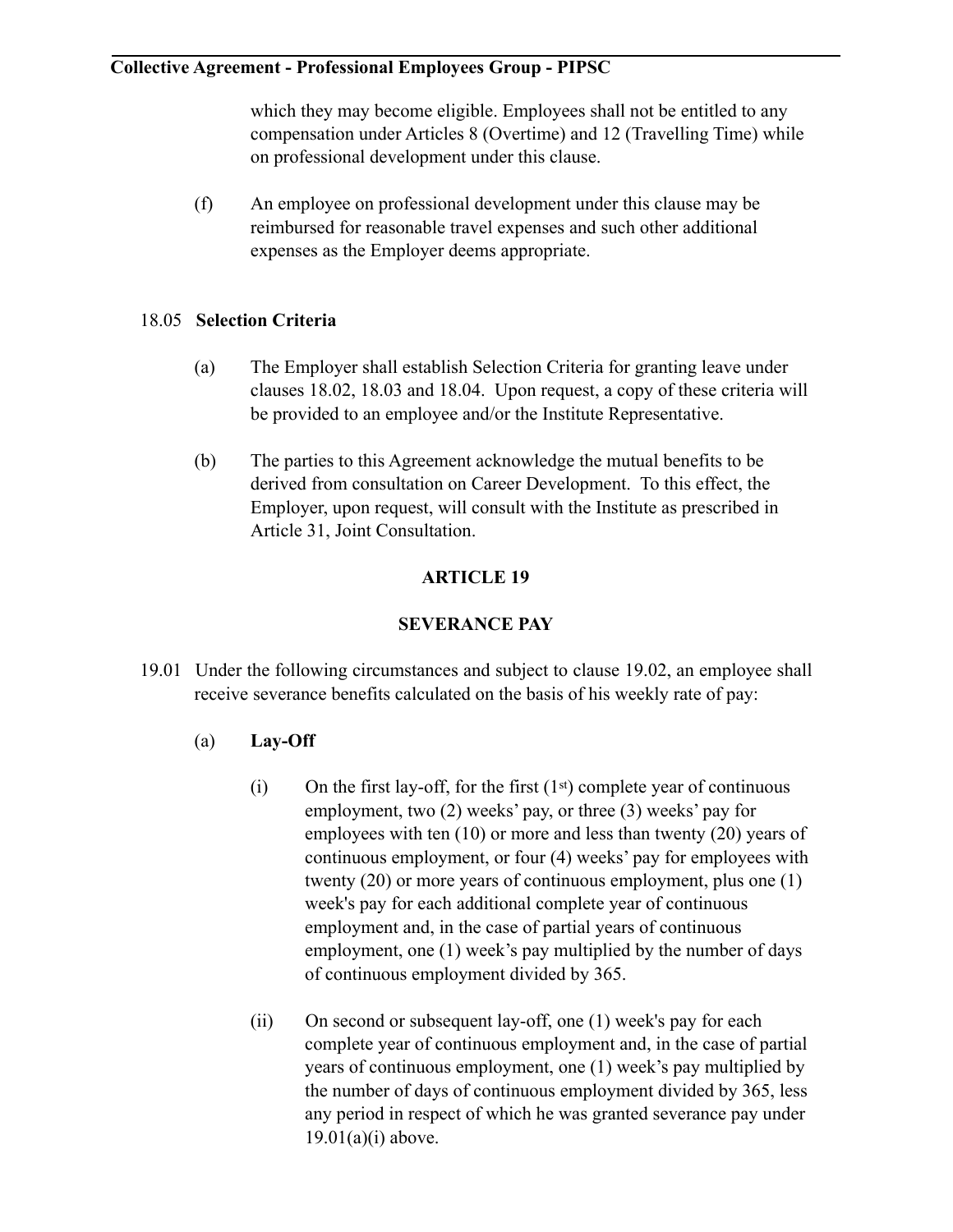#### (d) **Death**

When an employee dies, there shall be paid to his estate one (1) week's pay for each complete year of continuous employment and, in the case of a partial year of continuous employment, one (1) week`s pay multiplied by the number of days of continuous employment divided by 365, to a maximum benefit of thirty (30) weeks' pay.

### (e) **Termination for cause for Reasons of Incapacity or Incompetence**

- (i) When an employee has completed more than one (1) year of continuous employment and ceases to be employed by reason of termination for cause for reasons of incapacity, pursuant to section 11(2)(g) of the *Financial Administration Act*, one (1) week's pay for each complete year of continuous employment and, in the case of partial years of continuous employment, one (1) week's pay multiplied by the number of days of continuous employment divided by 365, with a maximum benefit of twenty-eight (28) weeks
- (ii) When an employee has completed more than ten (10) years of continuous employment and ceases to be employed by reason of termination for cause for reasons of incompetence, pursuant to the provisions of section 11(2) (g) of the *Financial Administration Act*, one (1) week's pay for each complete year of continuous employment with a maximum benefit of twenty-eight (28) weeks.
- 19.02 Severance benefits payable to an employee under this Article shall be reduced by any period of continuous employment in respect of which the employee was already granted severance pay, retiring leave or a cash gratuity in lieu of retiring leave. Under no circumstances shall the maximum severance pay provided under clause 19.01 be pyramided.

For greater certainty, payments made pursuant to Articles 19.05-19.07 or similar provisions in other collective agreements shall be considered as a severance benefit for the administration of this provision.

- 19.03 The weekly rate of pay referred to in this Article shall be the weekly rate of pay to which the employee is entitled for the classification prescribed in the employee's document of appointment on the date of the termination of the employee's employment.
- 19.04 An employee who resigns to accept an appointment with an organization listed in Schedule I, IV or V of the Financial Administration Act shall be paid all severance payments resulting from the application of Article 19.06.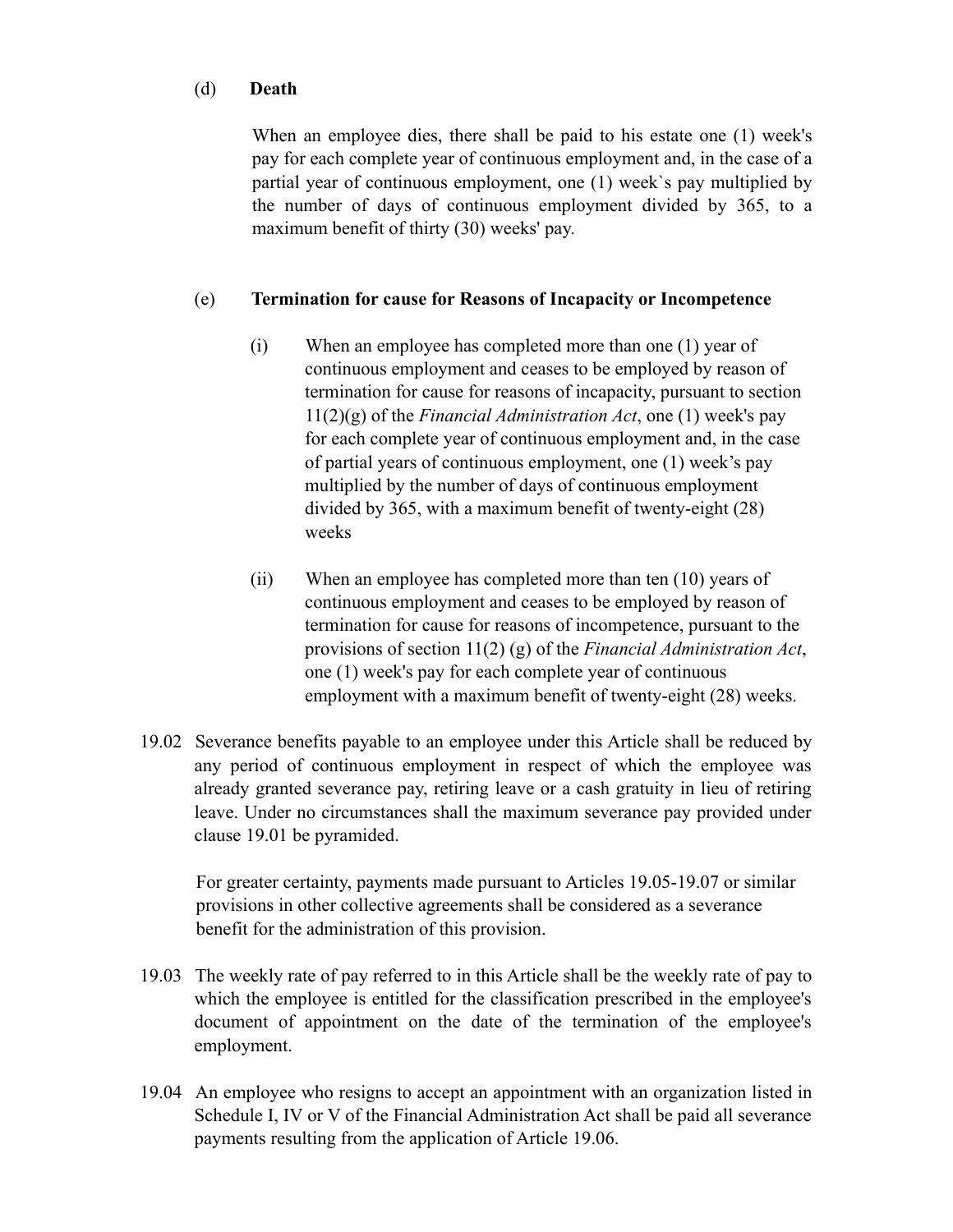### 19.05 **Severance Benefit**

- (a) Subject to 19.02 above, indeterminate employees shall be entitled to a severance benefit equal to one (1) week's pay for each complete year of continuous employment, up to March 31, 2011 and, in the case of a partial year of continuous employment, one (1) week's pay multiplied by the number of days of continuous employment divided by three hundred and sixtyfive (365), to a maximum of thirty (30) weeks.
- (b) Subject to 19.02 above, term employees shall be entitled to severance termination benefits equal to one (1) week's pay for each complete year of continuous employment, to a maximum of thirty (30) weeks.

# 19.06 **Terms of Payment – Options**

The amount to which an employee is entitled shall be paid, at the employee's discretion, either:

- (a) as a single payment at the rate of pay of the employee's substantive position as of April 1, 2011, or
- (b) as a single payment at the time of the employee's termination of employment from the Employer, based on the rate of pay of the employee's substantive position at the date of termination of employment from the Employer, or .
- (c) as a combination of (a) and (b), pursuant to  $19.07(c)$ .

### 19.07 **Selection of Option**

- (a) The Employer will advise the employee of his or her years of continuous employment no later than three (3) months following the official date of signing of the collective agreement.
- (b) The employee shall advise the Employer of the term of payment option selected within six (6) months from the official date of signing of the collective agreement.
- (c) The employee who opts for the option described in 19.06(c) must specify the number of complete weeks to be paid out pursuant to 19.06(a) and the remainder shall be paid out pursuant to 19.06(b).
- (d) An employee who does not make a selection under 19.07(b) will be deemed to have chosen option 19.06(b).

### **ARTICLE 20**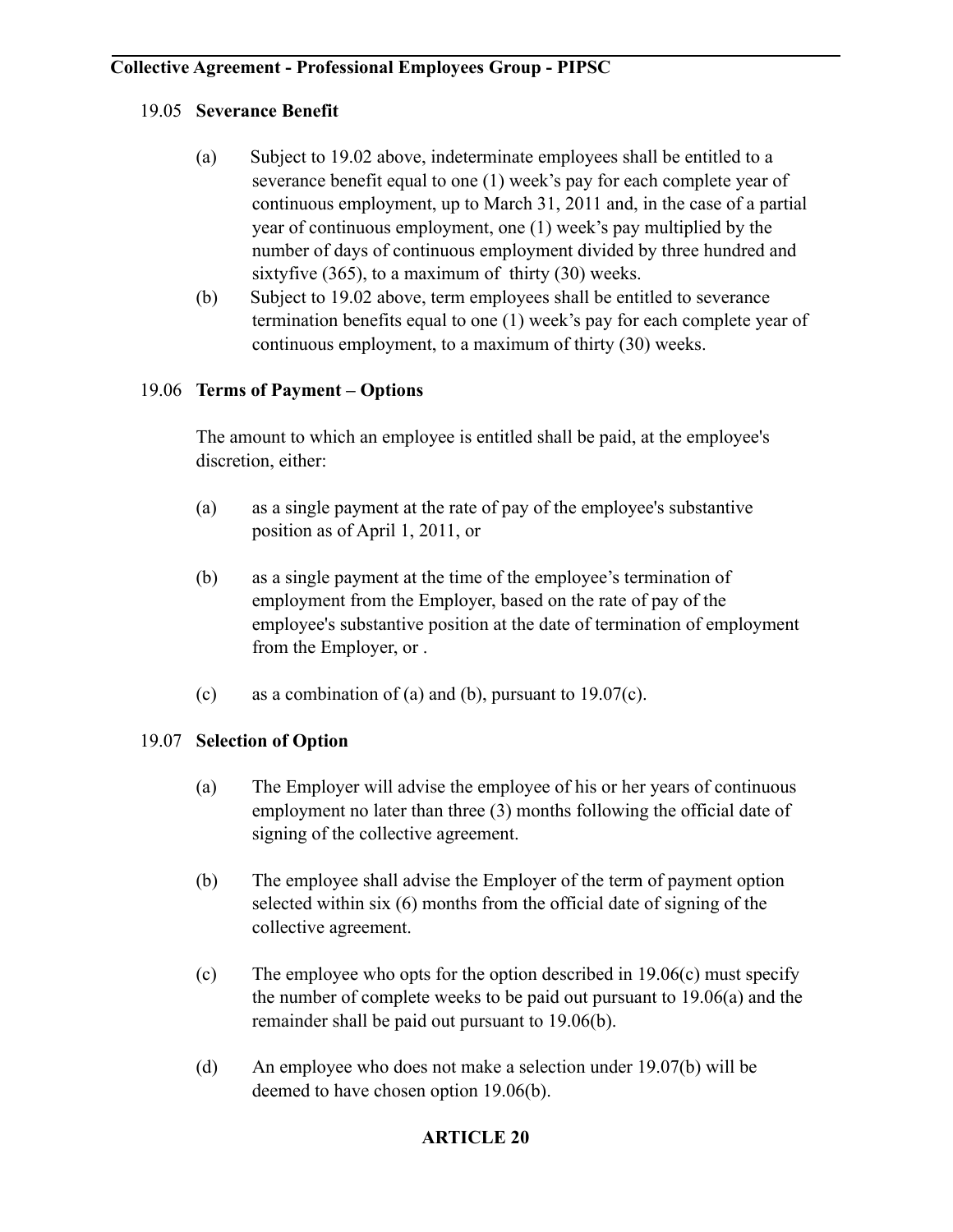#### **STATEMENT OF DUTIES**

20.01 Upon written request, an employee shall be provided with a complete and current statement of the duties and responsibilities of his or her position, including the classification level and the point rating allotted for each factor of his position, and an organization chart depicting the position's place in the organization.

#### **ARTICLE 21**

#### **SAFETY AND HEALTH**

- 21.01 The Employer shall continue to enforce all reasonable provisions for the occupational safety and health of employees. The Employer will welcome suggestions on the subject from the Institute and the parties undertake to consult with a view to adopting and expeditiously carrying out reasonable procedures and techniques designed or intended to prevent or reduce the risk of employment injury or occupational illness.
- 21.02 If an employee who is required to perform duties off-site is prevented from performing his duties because of a risk to his health and safety at the off-site location, the employee shall report the matter to the Employer and the employee affected shall not be denied regular pay and benefits to which he or she would normally be entitled.

### **ARTICLE 22**

#### **RECOGNITION**

- 22.01 The Employer recognizes the Institute as the exclusive bargaining agent for all employees described in the certificate issued by the Public Service Staff Relations Board on the 7th of June, 1999 covering employees of the Professional Employees Group.
- 22.02 The Employer recognizes that it is a proper function and a right of the Institute to bargain with a view to arriving at a Collective Agreement and the Employer and the Institute agree to bargain in good faith, in accordance with the provisions of the *Federal PublicSector Labour Relations Act.*

### **ARTICLE 23**

#### **CHECK OFF**

23.01 Subject to the provisions of this Article, the Employer will, as condition of employment, deduct an amount equal to the monthly membership dues from the pay of all employees in the bargaining unit.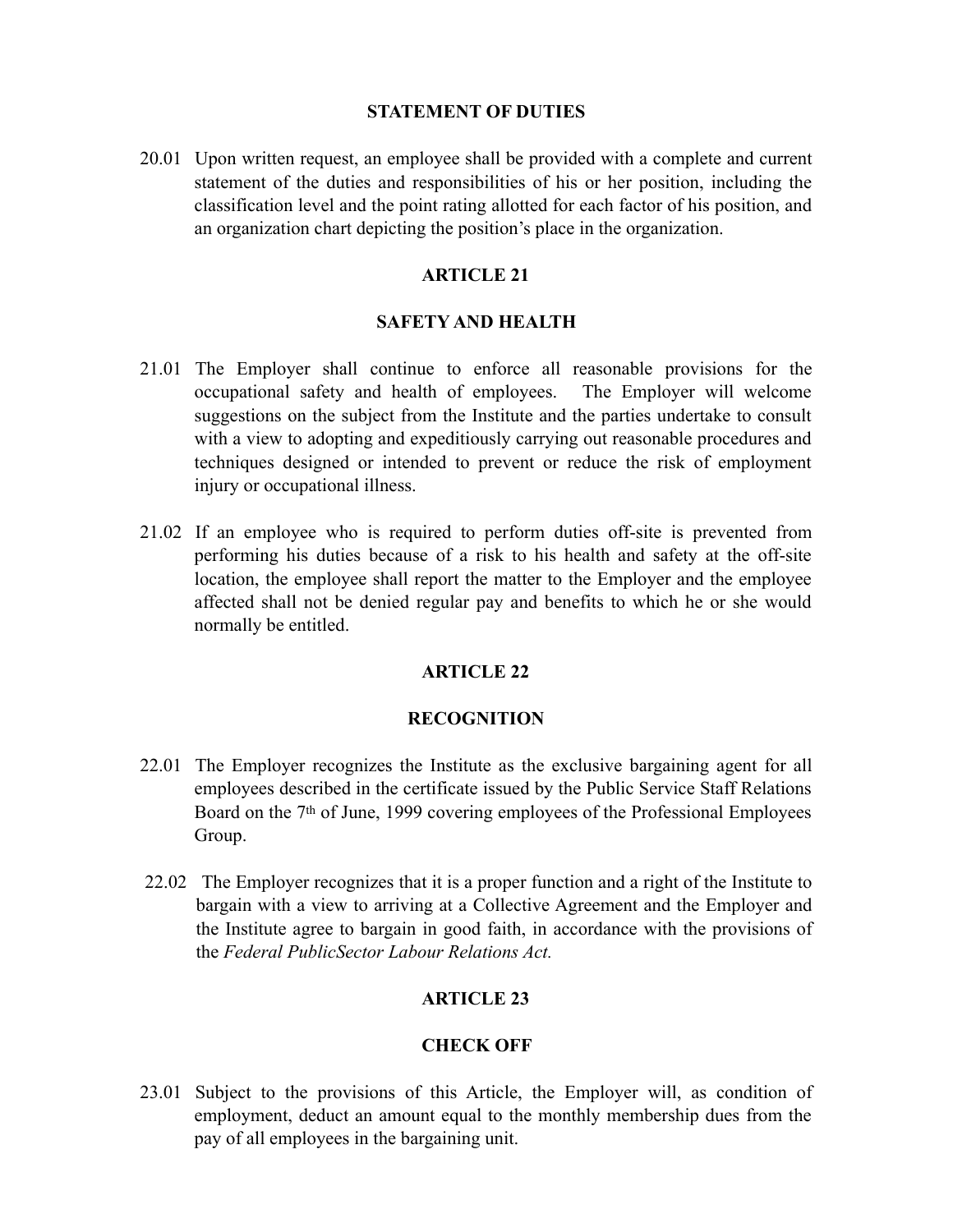- 23.02 The Institute shall inform the Employer in writing of the authorized monthly deduction to be checked off for each employee defined in clause 23.01.
- 23.03 For the purpose of applying clause 23.01, deductions from pay for each employee in respect of each month will start with the first full month of employment to the extent that earnings are available.
- 23.04 An employee who satisfies the Employer to the extent that he or she declares in an affidavit that he or she is a member of a religious organization whose doctrine prevents the employee as a matter of conscience from making financial contributions to an employee organization and that he or she will make contributions to a charitable organization registered pursuant to the *Income Tax Act*, other than the religious organization named in the affidavit, equal to dues, shall not be subject to this Article, provided that the affidavit submitted by the employee is countersigned by an official representative of the religious organization involved. A copy of the affidavit will be provided to the Institute.
- 23.05 From the date of signing and for the duration of this Agreement, no employee organization as defined in Section 2 of the *Federal Public Sector Labour Relations Act*, other than the Institute shall be permitted to have membership dues and/or other monies deducted by the Employer from the pay of employees in the bargaining unit.
- 23.06 The amounts deducted in accordance with clause 23.01 shall be remitted to the Institute by cheque within a reasonable period of time after deductions are made and shall be accompanied by particulars identifying each employee and the deductions made on the employee's behalf.
- 23.07 The Employer agrees to continue the past practice of making deductions for other purposes on the basis of the production of appropriate documentation.
- 23.08 The Institute agrees to indemnify and save the Employer harmless against any claim or liability arising out of the application of this Article, except for any claim or liability arising out of an error committed by the Employer, in which case the liability shall be limited to the amount of the error.
- 23.09 When it is mutually acknowledged that an error has been committed in the application of this article, the Employer shall endeavour to correct such error within the two (2) weeks following the acknowledgement of the error.

### **ARTICLE 24**

### **USE OF EMPLOYER FACILITIES**

24.01 A duly accredited representative of the Institute may be permitted access to the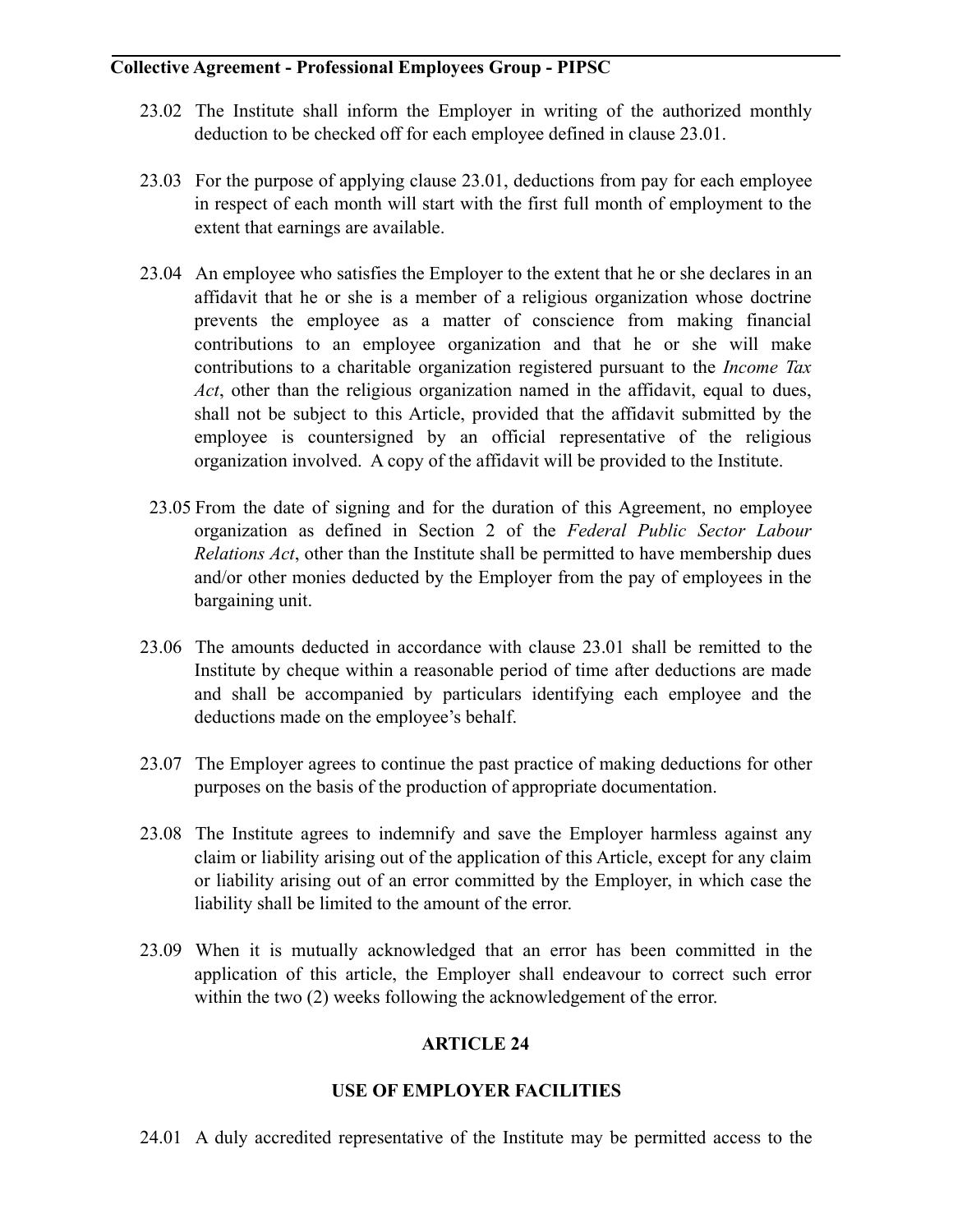Employer's premises on stated Institute business and to attend meetings called by management. Permission to enter the premises shall, in each case be obtained from the Employer. Such permission shall not be unreasonably withheld.

- 24.02 Reasonable space on bulletin boards located in convenient locations, and electronic media (intranet and electronic mail) where available, will be made available to the Institute for the posting of official Institute notices:
	- (a) notices of meetings of the Institute,
	- (b) notices of elections,
	- (c) the names of Institute representatives,
	- (d) minutes of Institute and Group Annual and Executive Meetings,
	- (e) notices of social and recreational events, and any other union information which is not contrary the Employer's interests. Posting of such other information shall require the prior approval of the employer.
- 24.03 The Employer shall continue its present practice of making available to the Institute, specific locations on its premises for the placement of reasonable quantities of literature of the Institute.

# **ARTICLE 25**

#### **INFORMATION**

- 25.01 The Employer agrees to provide the Institute, on a quarterly basis, with a list of all employees in the bargaining unit. The list referred to herein shall include the name, employing department, geographical location and classification of the employee and shall be provided within one month following the termination of each quarter. As soon as practicable, the Employer agrees to add to the above list the date of appointment for new employees.
- 25.02 The Employer agrees to supply each employee with an electronic copy of the Agreement and to supply each new employee a membership application form and the name of local stewards.
- 25.03 The employer agrees to provide the local steward or executive member with the names of new employees on a monthly basis.
- 25.04 Upon written request of an employee, the Employer shall, where possible, make available by electronic media, all internal policies and those listed in Clause 30.01 which have a direct bearing on the requesting employee's terms and conditions of employment.
- 25.05 The Employer agrees to distribute to each new member of the bargaining unit an information package prepared and supplied by the Institute. Such information package shall require the prior approval of the Employer. The Employer shall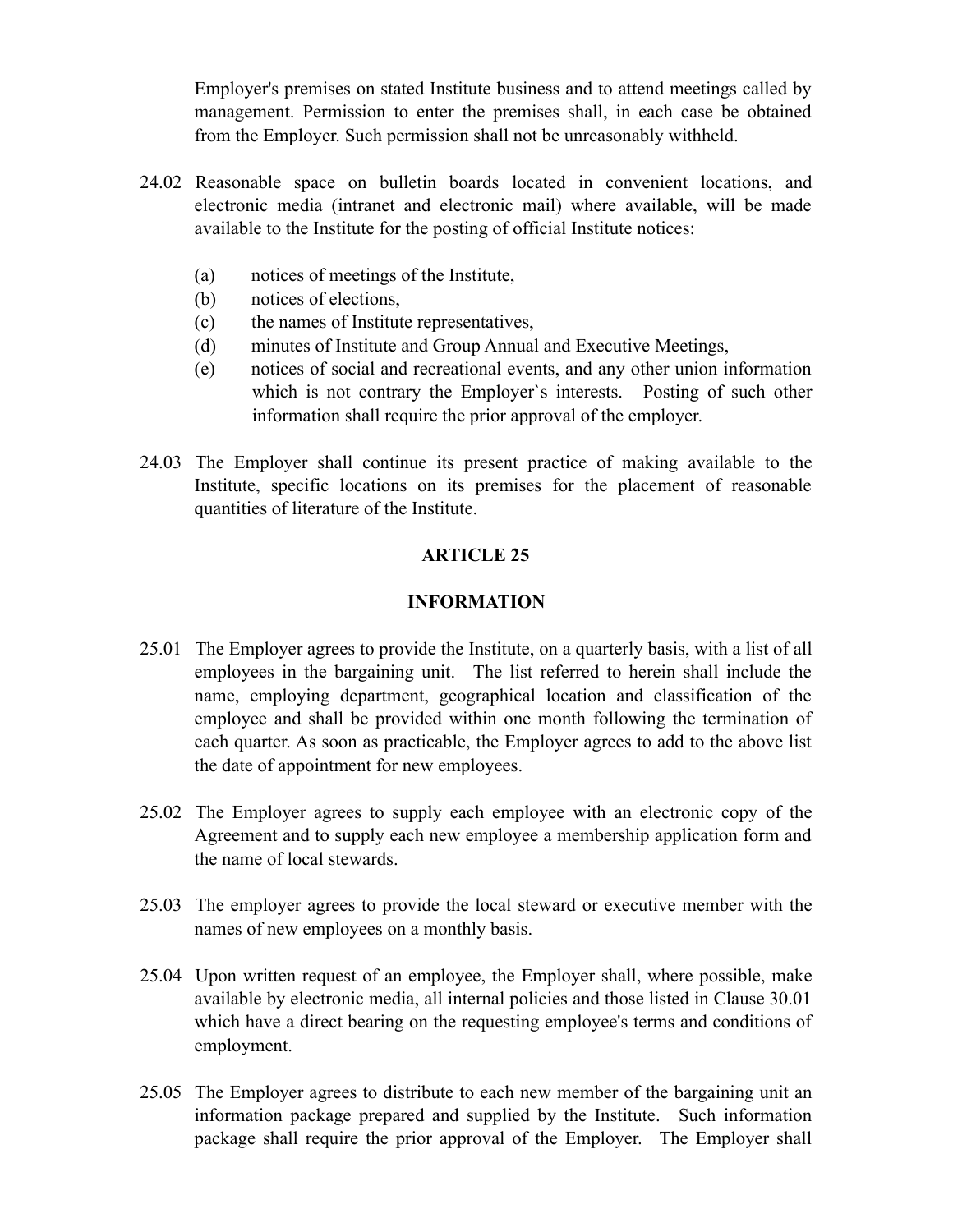have the right to refuse to distribute any information that it considers adverse to its interests or to the interests of any of its representatives.

### **ARTICLE 26**

#### **STEWARDS**

- 26.01 The Employer acknowledges the exclusive right of the Institute to appoint stewards.
- 26.02 The Employer and the Institute shall determine the area of jurisdiction of each steward having regard to the plan of organization, the distribution of employees at the work place and the administrative structure.
- 26.03 The Institute shall notify the Employer promptly and in writing of the names of its stewards appointed pursuant to 26.02 and of any subsequent changes.

#### 26.04 **Leave for Stewards**

Operational requirements permitting, the Employer shall grant leave with pay to an employee to enable him to carry out his functions as a Steward on the Employer's premises. When the discharge of these functions requires an employee who is a Steward to leave his normal place of work, the employee shall endeavour to so notify his supervisor.

### **ARTICLE 27**

### **LEAVE FOR LABOUR RELATIONS MATTERS**

\*27.01 Federal Public Sector Labour Relations and Employment Board Hearings

(a) Complaints made to the Federal Public Sector Labour Relations and Employment Board pursuant to Section 190(1) of the *Federal Public Sector Labour Relations Act* 

> Where operational requirements permit, the Employer will grant leave with pay:

- (i) to an employee who makes a complaint on his or her own behalf before the Federal Public Sector Labour Relations and Employment Board, and
- (ii) to an employee who acts on behalf of an employee making acomplaint, or who acts on behalf of the Institute making a complaint.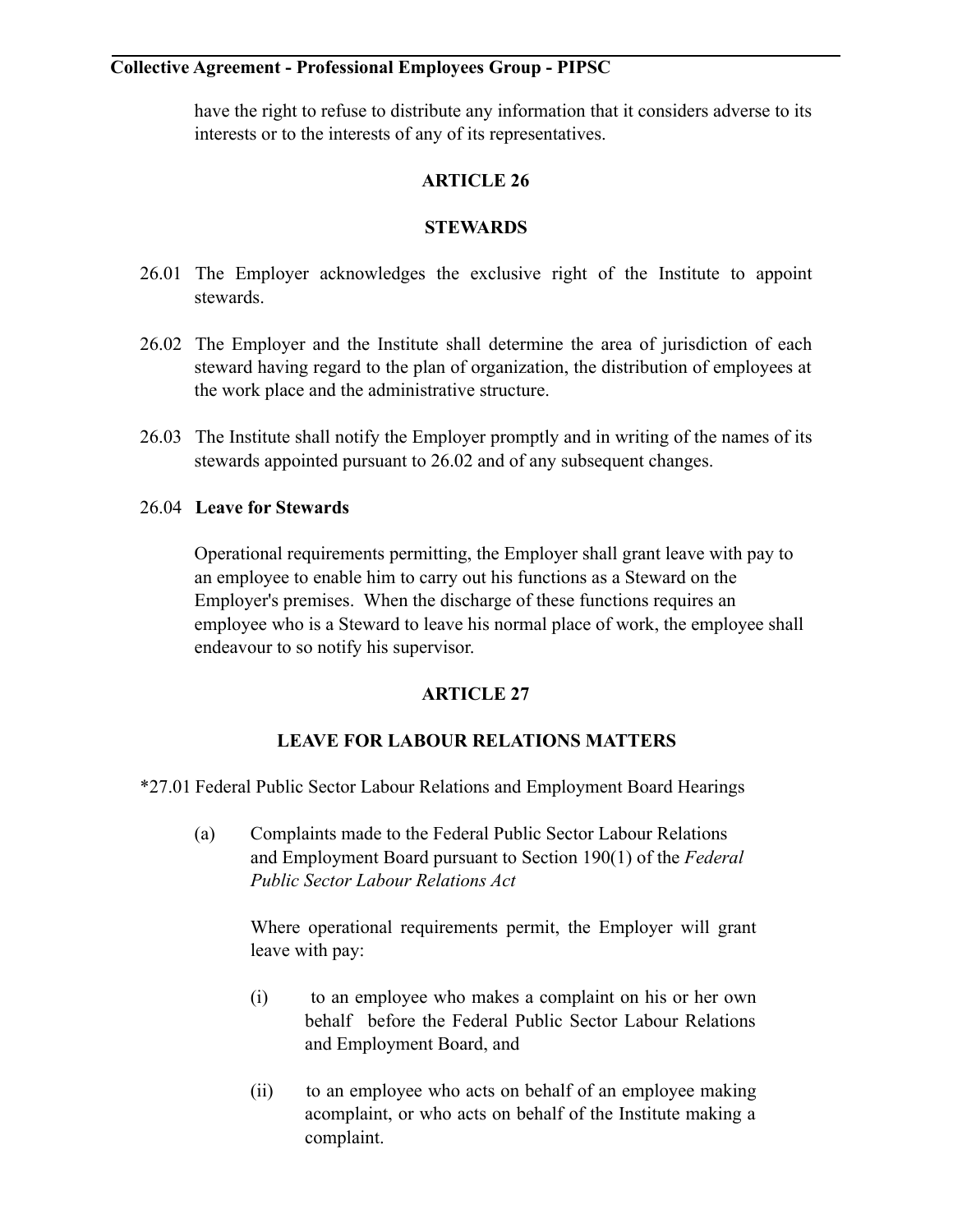### (b) **Applications for Certification**

Representations and Interventions with respect to Applications for Certification. Where operational requirements permit, the Employer will grant leave without pay:

- (i) to an employee who represents the Institute in an application for certification or in an intervention, and
- (ii) to an employee who makes personal representations with respect to a certification.

#### (c) **Employee called as a Witness**

The Employer will grant leave with pay:

(i) to an employee called as a witness by the Federal Public Sector Labour Relations and Employment Board, and

(ii) where operational requirements permit, to an employee called as a witness by an employee or the Institute.

### 27.02 **Arbitration Board, Dispute Resolution Processes, Public Interest Commission Board Hearings**

**(a)** Where operational requirements permit, the Employer will grant leave with pay to an employee representing the Institute in an Alternate Dispute Resolution Process, or before an Arbitration Board or Public Interest Commission Board**.** 

#### **(b) Employee called as a Witness**

The Employer will grant leave with pay to an employee called as a witness by an Arbitration Board or Public Interest Commission Board or to participate in an Alternate Dispute Resolution Process, and where operational requirements permit, leave with pay to an employee called as a witness by the Institute.

#### 27.03 **Adjudication**

- (a) **Employee who is a Party** Where operational requirements permit, the Employer will grant leave with pay to an employee who is a party.
- (b) **Employee who Acts as Representative** Where operational requirements permit, the Employer will grant leave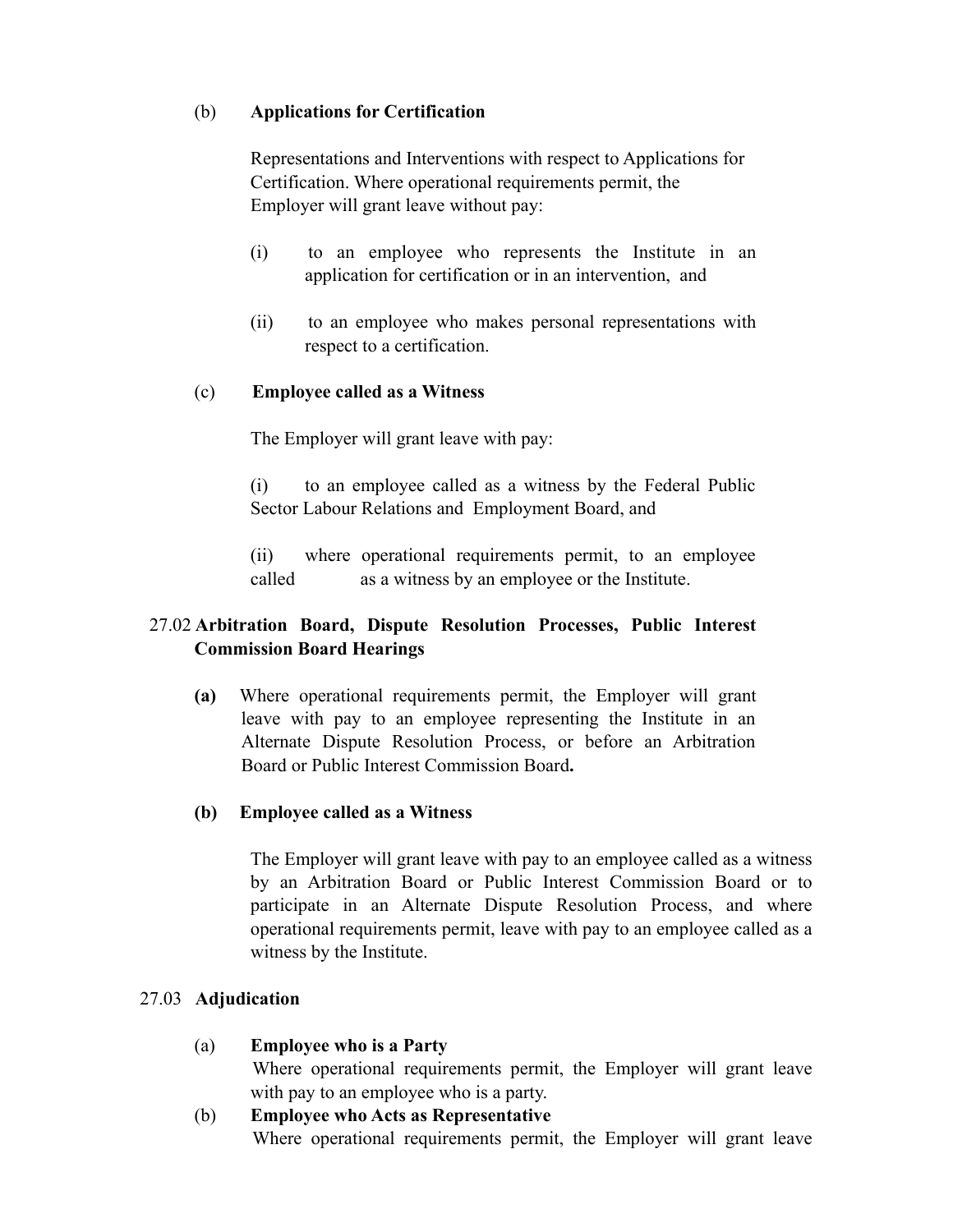with pay to the representative of an employee who is a party.

#### (c) **Employee called as a Witness**

 Where operational requirements permit, the Employer will grant leave with pay to a witness called by an employee who is a party.

#### 27.04 **Meetings during the grievance process**

#### (a) **Employee Presenting Grievance**

 Where operational requirements permit, the Employer will grant to an employee,

- (i) where the Employer originates a meeting with the employee who has presented the grievance, leave with pay when the meeting is held in the headquarters area of such employee and on duty status when the meeting is held outside the headquarters area of such employee; and
- (ii) where an employee who has presented a grievance seeks to meet with the Employer, leave with pay to the employee when the meeting is held in the headquarters area of such employee and leave without pay when the meeting is held outside the headquarters area of such employee.

#### (b) **Employee who Acts as a Representative**

 An employee who acts as the representative of an employee who has presented a grievance, where operational requirements permit, will be granted leave with pay when the meeting is held in the representative's headquarters area and leave without pay when the meeting is held outside his headquarters area.

### (c) **Grievance Investigations**

 Where an employee has asked or is obliged to be represented by the Institute in relation to the presentation of a grievance and an employee acting on behalf of the Institute wishes to discuss the grievance with that employee, the employee and the representative of the employee will, where operational requirements permit, be given reasonable leave with pay for this purpose when the discussion takes place in the headquarters area of such employee and leave without pay when it takes place outside the headquarters area of such employee.

#### 27.05 **Contract negotiations meetings**

Where operational requirements permit, the Employer will grant leave without pay to an employee for the purpose of attending contract negotiations meetings on behalf of the Institute.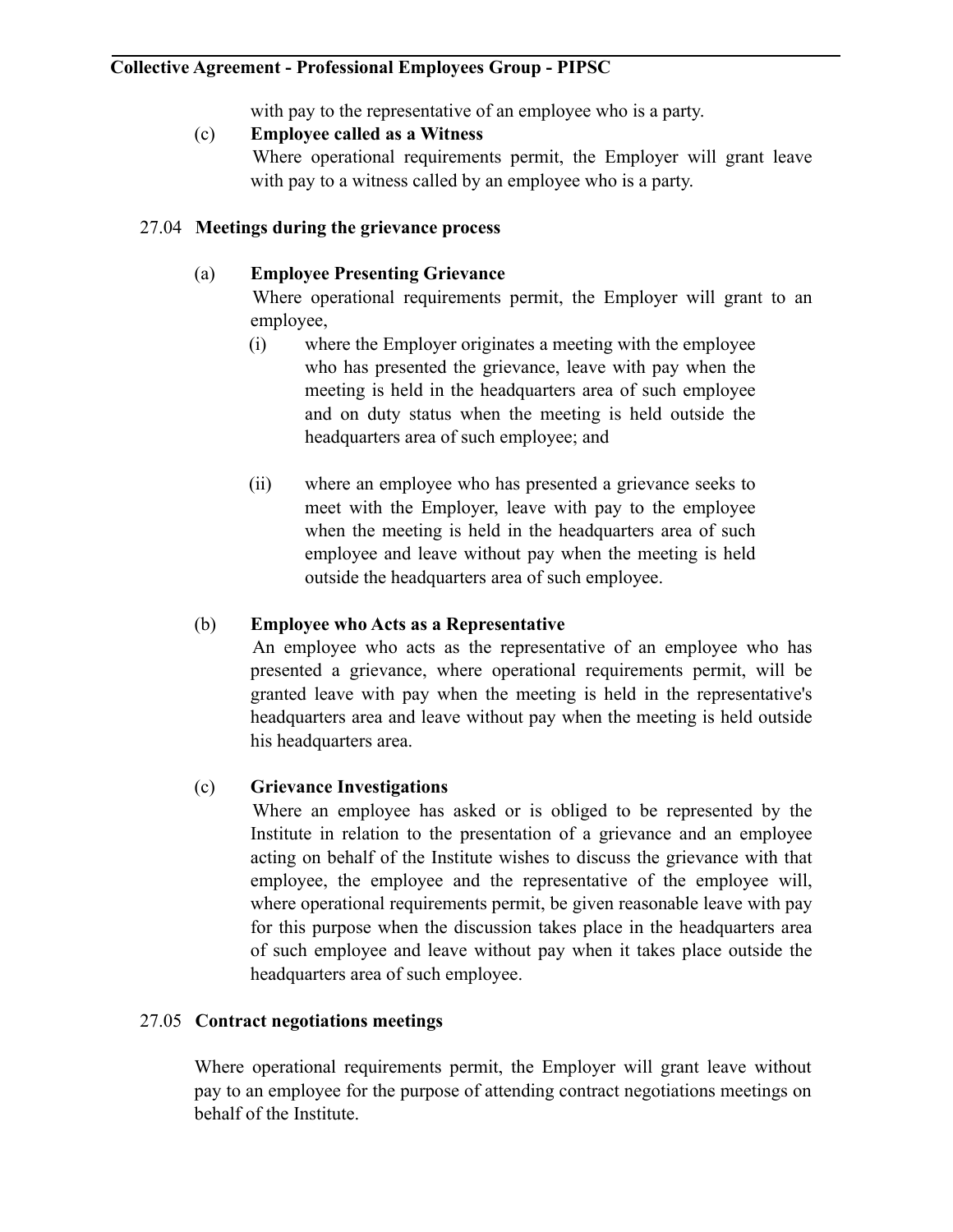#### **6. Preparatory contract negotiations meetings**

Where operational requirements permit, the Employer will grant leave without pay to an employee to attend preparatory contract negotiations meetings.

#### **7. Meetings between the Institute and Management**

Where operational requirements permit, the Employer will grant leave with pay to an employee who is meeting with management on behalf of the Institute.

#### **8. Institute meetings and conventions**

Where operational requirements permit, the Employer will grant leave without pay to an employee to attend meetings and conventions provided in the Constitution and By-laws of the Institute.

#### **9. Steward training courses**

Where operational requirements permit, the Employer will grant leave without pay to employees who exercise the authority of a steward on behalf of the Institute to undertake training related to the duties of a steward.

Where operational requirements permit, the Employer will grant leave with pay to employees appointed as stewards by the Institute, to attend training sessions concerning Employer/employee relations sponsored by the Employer.

### **ARTICLE 28**

### **CONTRACTING OUT**

28.01 The Employer will continue past practice in giving all reasonable consideration to continued employment in the Public Service of employees who would otherwise become redundant because work is contracted out.

### **ARTICLE 29**

### **GRIEVANCE PROCEDURE**

- 29.01 The parties recognize the value of informal discussion between employees and their supervisors to the end that problems might be resolved without recourse to a formal grievance. When, within the time limits prescribed in clause 29.08, employees give notice that they wish to take advantage of this clause, it is agreed that the period between the initial discussion and the final response shall not count as elapsed time for the purpose of grievance time limits.
- 29.02 An employee who wishes to present a grievance at any prescribed level in the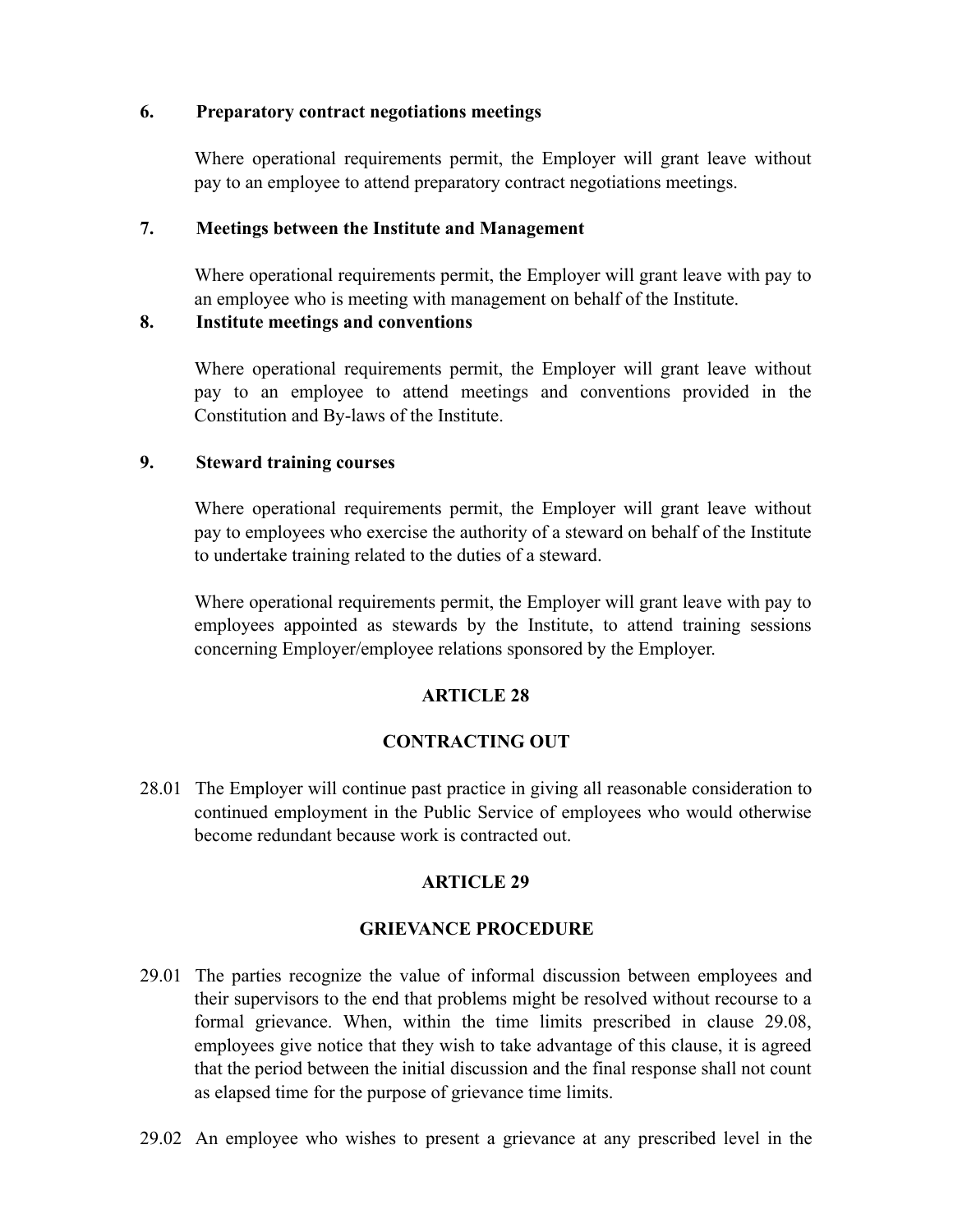grievance procedure shall transmit this grievance to the employee's immediate supervisor or local officer-in-charge who shall forthwith:

- (a) forward the grievance to the representative of the Employer authorized to deal with grievances at the appropriate level, and
- (b) provide the employee with a receipt stating the date on which the grievance was received by him or her.
- 29.03 A grievance of an employee shall not be deemed to be invalid by reason only of the fact that it is not in accordance with the form supplied by the Employer.
- \*29.04 Subject to and as provided in the *Federal Public Sector Labour Relations Act*, employees who feel that they have been treated unjustly or consider themselves aggrieved by an action or lack of action by the Employer in matters other than those arising from the classification process are entitled to present a grievance in the manner prescribed in clause 29.02, except that:
	- (a) where there is another administrative procedure provided by or under any Act of Parliament to deal with the specific complaint such procedure must be followed, and
	- (b) where the grievance relates to the interpretation or application of this Agreement or an Arbitral Award, the employee is not entitled to present the grievance unless the employee has the approval of and is represented by the Institute.
- 29.05 There shall be no more than a maximum of three (3) levels in the grievance procedure. These levels shall be as follows:
	- (a) Level 1 first level of management;
	- (b) Level 2 as established by the Employer;
	- (c) Final Level Superintendent or the Superintendent's representative.
- 29.06 (a) The Employer shall designate a representative at each level in the grievance procedure and shall inform each employee to whom the procedure applies of the name or title of the person so designated together with the name or title and address of the immediate supervisor or local officer-in-charge to whom a grievance is to be presented.
	- (b) This information shall be communicated via intranet by the Employer to employees to whom this grievance procedure applies, or otherwise, as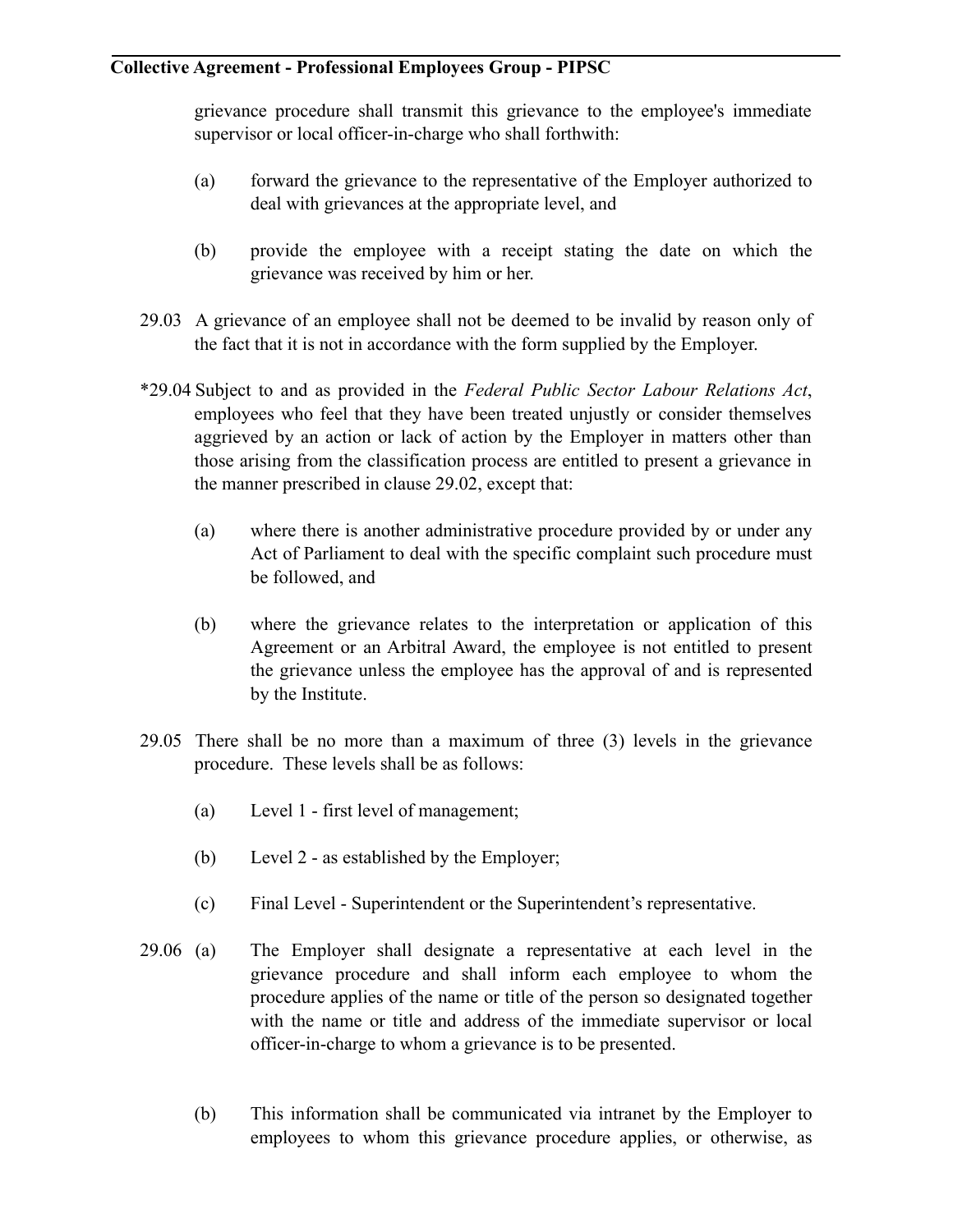determined by Agreement between the Employer and the Institute.

- 29.07 If employees so desire they may be assisted and/or represented by the Institute when presenting a grievance at any level. The Institute shall have the right to consult with the Employer with respect to a grievance at each or any level of the grievance procedure.
- 29.08 An employee may present a grievance to the first level of the procedure in the manner prescribed in clause 29.02, not later than the twenty-fifth (25th) day after the date on which the employee is notified orally or in writing or on which he or she first becomes aware of the action or circumstances giving rise to grievance.
- 29.09 An employee may present a grievance at each succeeding level in the grievance procedure beyond the first level either:
	- (a) where the decision or settlement is not satisfactory to the employee within ten (l0) days after that decision or settlement has been conveyed in writing to the employee by the Employer, or
	- (b) where the Employer has not conveyed a decision to the employee within the time prescribed in clause 29.10, within fifteen (15) days after the employee presented the grievance at the previous level.
- 29.10 The Employer shall normally reply to an employee's grievance at any level, except the Final Level, of the grievance procedure within ten (10) days after the grievance is presented. The Final level shall normally provide a reply within twenty (20) days after the grievance has been presented to that level.
- 29.11 Where an employee has been represented by the Institute in the presentation of the employee's grievance, the Employer will provide the appropriate representative of the Institute with a copy of the Employer's decision at each level of the grievance procedure at the same time that the Employer's decision is conveyed to the employee.
- \*29.12 Where a grievance has been presented up to and including the final level in the grievance process, and the grievance is not one that may be referred to adjudication, the decision on the grievance taken at the final level in the grievance process is final and binding and no further action may be taken under the *Federal Public Sector Labour Relations Act.*
- 29.13 In determining the time within which any action is to be taken as prescribed in this procedure, Saturdays, Sundays and designated holidays shall be excluded.
- 29.14 Where the provisions of clause 29.02 cannot be complied with and it is necessary to present a grievance by mail, the grievance shall be deemed to have been presented on the day on which it is postmarked and it shall be deemed to have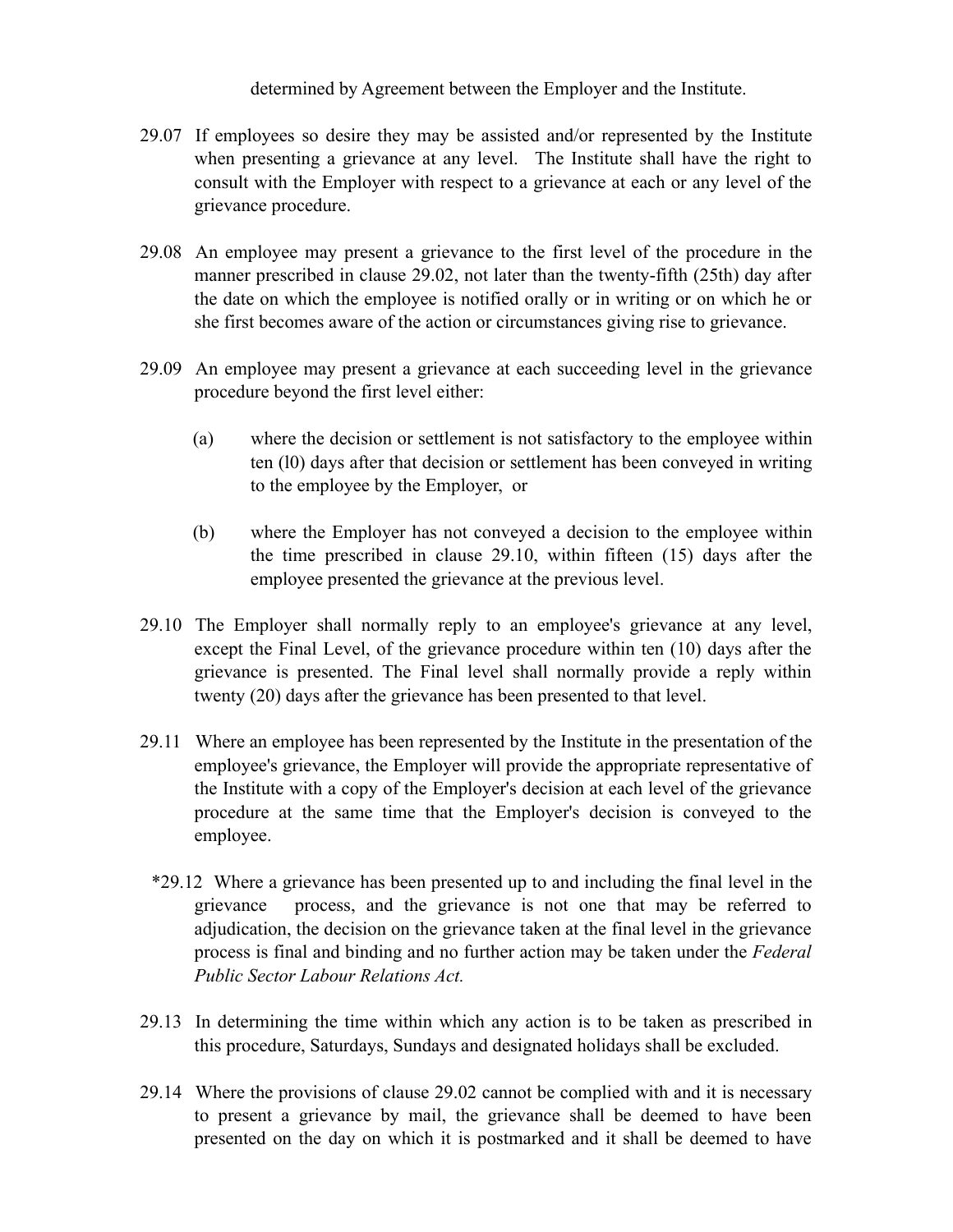been received by the Employer on the day it is delivered to the appropriate office of the department or agency concerned. Similarly, the Employer shall be deemed to have delivered a reply at any level on the date on which the letter containing the reply is postmarked, but the time limit within which the grievor may present his or her grievance at the next higher level shall be calculated from the date on which the Employer's reply was delivered to the address shown on the grievance form.

- 29.15 The time limits stipulated in this procedure may be extended by mutual Agreement between the Employer and the employee and, where appropriate, the Institute representative, except as provided in clause 29.17.
- 29.16 Where it appears that the nature of the grievance is such that a decision cannot be given below a particular level of grievance procedure, any or all the levels except the Final Level may be eliminated by Agreement of the Employer and the employee, and, where applicable, the Institute.
- 29.17 Where the Employer discharges an employee, the grievance procedure set forth in this Agreement shall apply except that:
	- (a) the grievance may be presented at the Final Level only, and
	- (b) the twenty (20)-day time limit within which the Employer is to reply at the Final Level may be extended to a maximum of forty (40) days by mutual Agreement of the Employer and the appropriate Steward of the Institute.
- 29.18 An employee may by written notice to the employee's immediate supervisor or officer-in-charge abandon a grievance.
- 29.19 Any employee who fails to present a grievance to the next higher level within the prescribed time limits shall be deemed to have abandoned the grievance unless, due to circumstances beyond the employee's control, the employee was unable to comply with the prescribed time limits.
- 29.20 No person shall seek by intimidation, by threat of dismissal or by any other kind of threat to cause an employee to abandon a grievance or refrain from exercising the right to present a grievance, as provided in this Agreement.
- 29.21 Where an employee has presented a grievance up to and including the Final Level in the grievance procedure with respect to:
	- (a) the interpretation or application in respect of him or her of a provision of this Agreement or a related Arbitral Award, or
	- \*(b) disciplinary action resulting in discharge, suspension or a financial penalty, and the employee's grievance has not been dealt with to his or her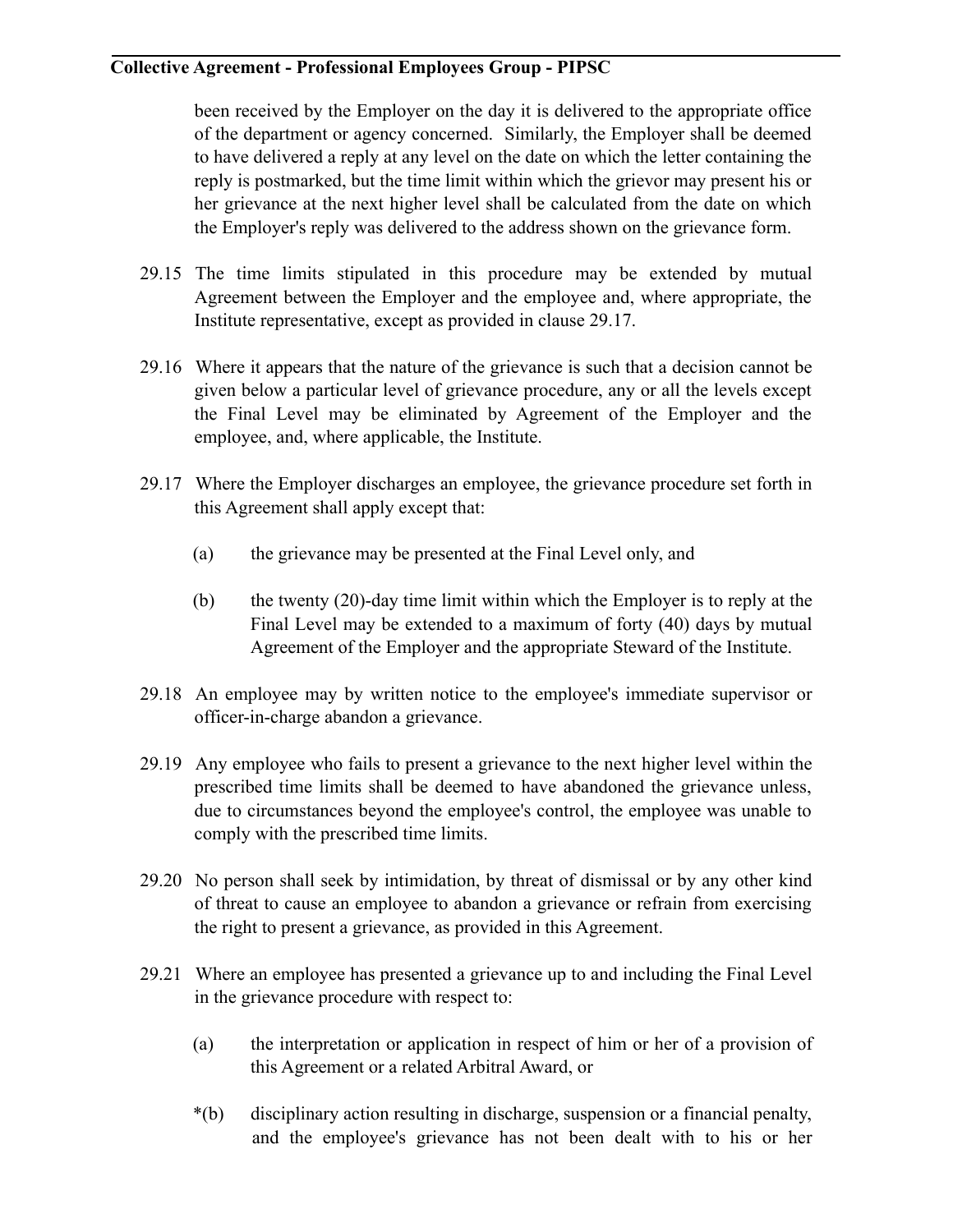satisfaction, the employee may refer the grievance to adjudication in accordance with the provisions of the *Federal Public Sector Labour Relations Act* and Regulations.

- 29.22 Where a grievance that may be presented by an employee to adjudication is a grievance relating to the interpretation or application in respect of the employee of a provision of this Agreement or an Arbitral Award, the employee is not entitled to refer the grievance to adjudication unless the Institute signifies in prescribed manner:
	- (a) its approval of the reference of the grievance to adjudication, and
	- (b) its willingness to represent the employee in the adjudication proceedings.

#### **ARTICLE 30**

#### **OSFI POLICIES**

- 30.01 The following policies form part of this Collective Agreement:
	- (1) Travel Policy;
	- (2) Relocation Policy;
	- (3) Bilingual Bonus Policy;
	- (4) Workforce Adjustment Policy.
- 30.02 Grievances in regard to the above policies shall be filed in accordance with Article 29 on grievance procedure in this Collective Agreement.
- 30.03 The parties agree that the above-listed policies may be modified at any time by mutual agreement of the parties, provided such modifications do not have a monetary impact.

### **ARTICLE 31**

### **JOINT CONSULTATION**

- 31.01 The parties acknowledge the mutual benefits to be derived from meaningful and effective joint consultation and will consult on matters of common interest.
- 31.02 The subjects that may be determined as appropriate for joint consultation will be by mutual agreement of the parties and shall include consultation regarding career development, human resources initiatives, performance pay and the provision of information to employees and the Institute. Consultation may be at the local, regional or national level as determined by the parties.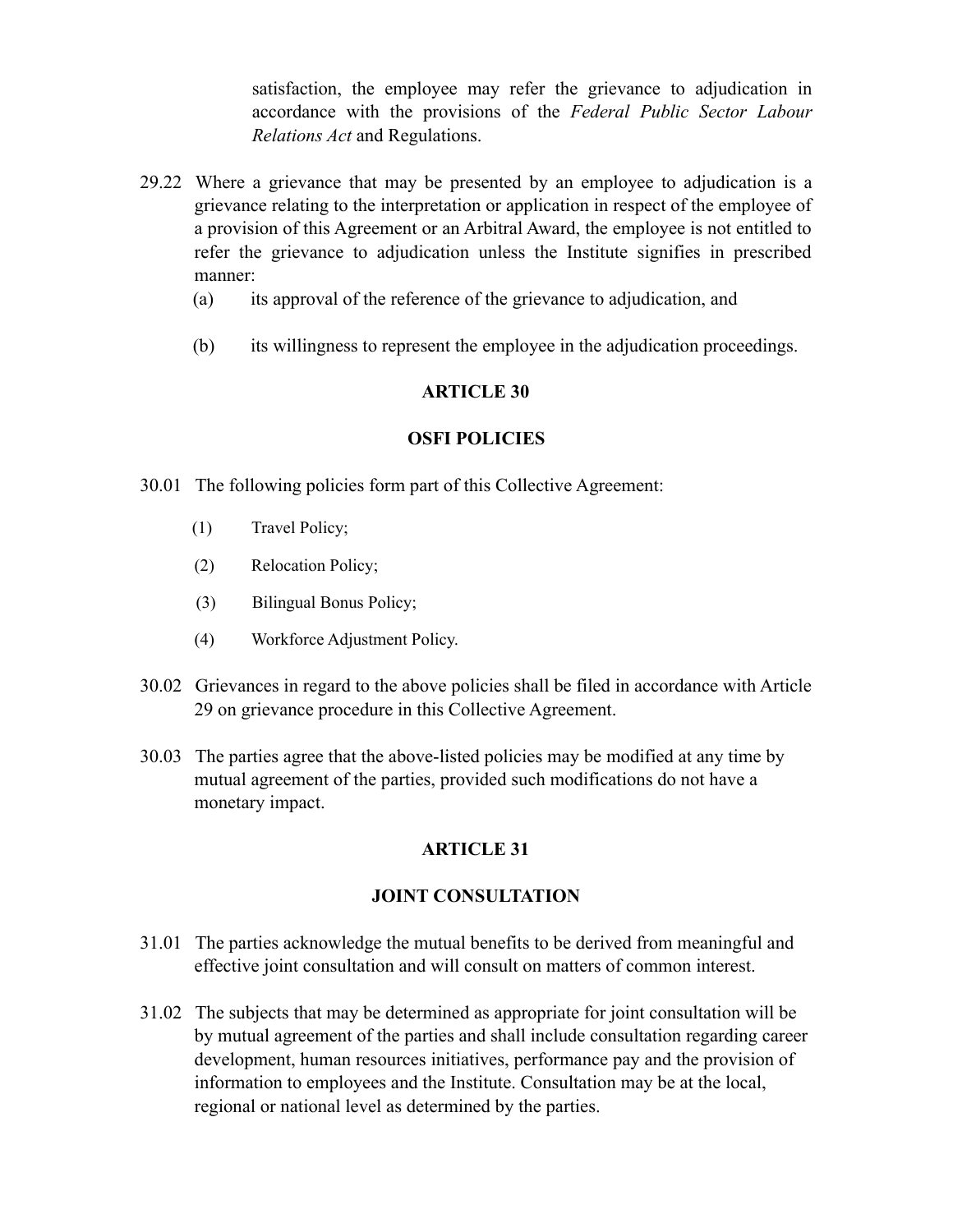31.03 Wherever possible, the Employer shall consult with representatives of the Institute at the appropriate level about contemplated changes in conditions of employment or working conditions not governed by this Agreement.

### 31.04 **Joint Consultation Committee Meetings**

The Consultation Committees shall be composed of mutually agreeable numbers of employees and Employer representatives who shall meet at mutually satisfactory times. Committee meetings shall normally be held on the Employer's premises during working hours.

- 31.05 Employees forming the continuing membership of the Consultation Committees shall be protected against any loss of normal pay by reason of attendance at such meetings with management, including reasonable travel time where applicable.
- 31.06 Joint Consultation Committees are prohibited from agreeing to items which would alter any provision of this Agreement.

# **ARTICLE 32**

# **STANDARDS OF DISCIPLINE**

- 32.01 Where written departmental standards of discipline are developed or amended, the Employer agrees to supply sufficient information on the standards of discipline to each employee and to the Institute.
- 32.02 Where an employee is required to attend a meeting on disciplinary matters, the employee is entitled to have, at his or her request, a representative of the Institute attend the meeting. Where practicable, the employee shall receive, in writing, notice of such meeting as well as its purpose and, where practicable, a minimum of two (2) full business days shall elapse between the date the notice is given and the date the meeting is held.
- 32.03 The Employer agrees not to introduce as evidence in a hearing related to disciplinary action any document or written statement concerning the conduct of an employee unless that employee has been provided with a copy of that document or statement within a reasonable period before that hearing.
- 32.04 When a report pertaining to an employee's performance or conduct is placed on that employee's personnel file, the employee concerned shall be given an opportunity to sign the report in question to indicate that its contents have been read and to acknowledge that a copy has been received by the employee.
- 32.05 Notice of disciplinary action which may have been placed on the personnel file of an employee shall be destroyed after two (2) years have elapsed since the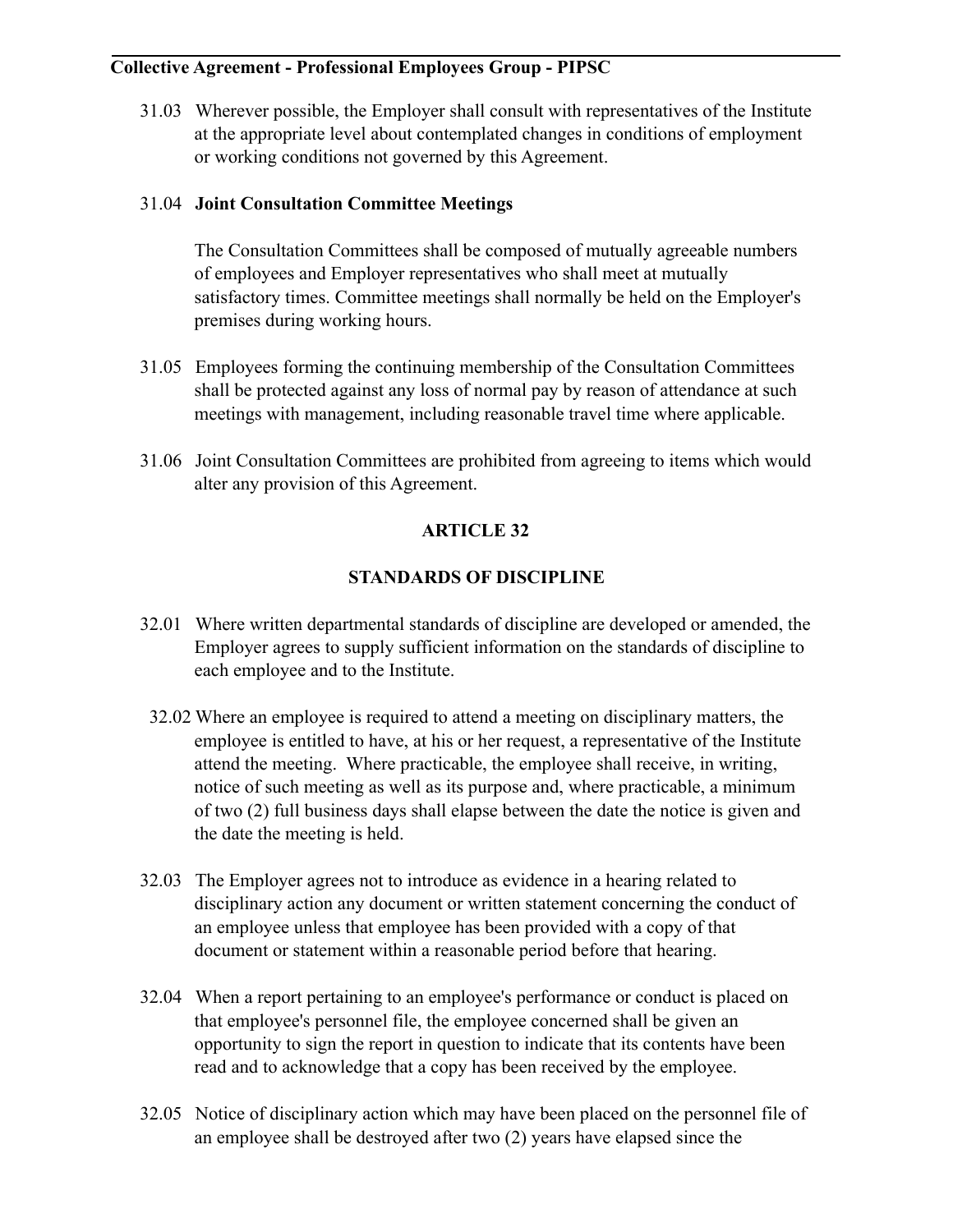disciplinary action was taken provided that no further disciplinary action has been recorded during this period. This period will automatically be extended by the length of any single period of leave without pay in excess of six (6) months.

#### **ARTICLE 33**

#### **LABOUR DISPUTES**

33.01 If employees are prevented from performing their duties because of a strike or lock-out on the premises of another employer, the employees shall report the matter to the Employer, and the Employer will make reasonable efforts to ensure that such employees are employed elsewhere, so that they shall receive the regular pay and benefits to which they would normally be entitled.

#### **ARTICLE 34**

#### **PART-TIME EMPLOYEES**

#### 34.01 **Definition**

Part-time employee means a person whose normal scheduled hours of work on average are less than thirty-seven and one-half (37 1/2) hours per week.

#### **2. General**

Part-time employees shall be entitled to the benefits provided under this Agreement in the same proportion as their normal scheduled weekly hours of work compare with the normal weekly hours of work of full-time employees unless otherwise specified.

- 34.03 Part-time employees shall be paid at the hourly rate of pay for all work performed up to seven and one-half  $(7 \frac{1}{2})$  hours in a day or thirty-seven and one-half  $(37 \frac{1}{2})$ 1/2) hours in a week.
- 34.04 The days of rest provisions of this Agreement apply only in a week when a parttime employee has worked five (5) days and a minimum of thirty-seven and onehalf (37 1/2) hours in a week at the hourly rate of pay.
- 34.05 Part-time employees shall be paid at the hourly rate of pay for all work performed up to seven and one-half  $(7 \frac{1}{2})$  hours in a day or thirty-seven and one-half  $(37 \frac{1}{2})$ 1/2) hours in a week unless the employee is working other daily or weekly hours of work as prescribed pursuant to Article 7 (Hours of Work).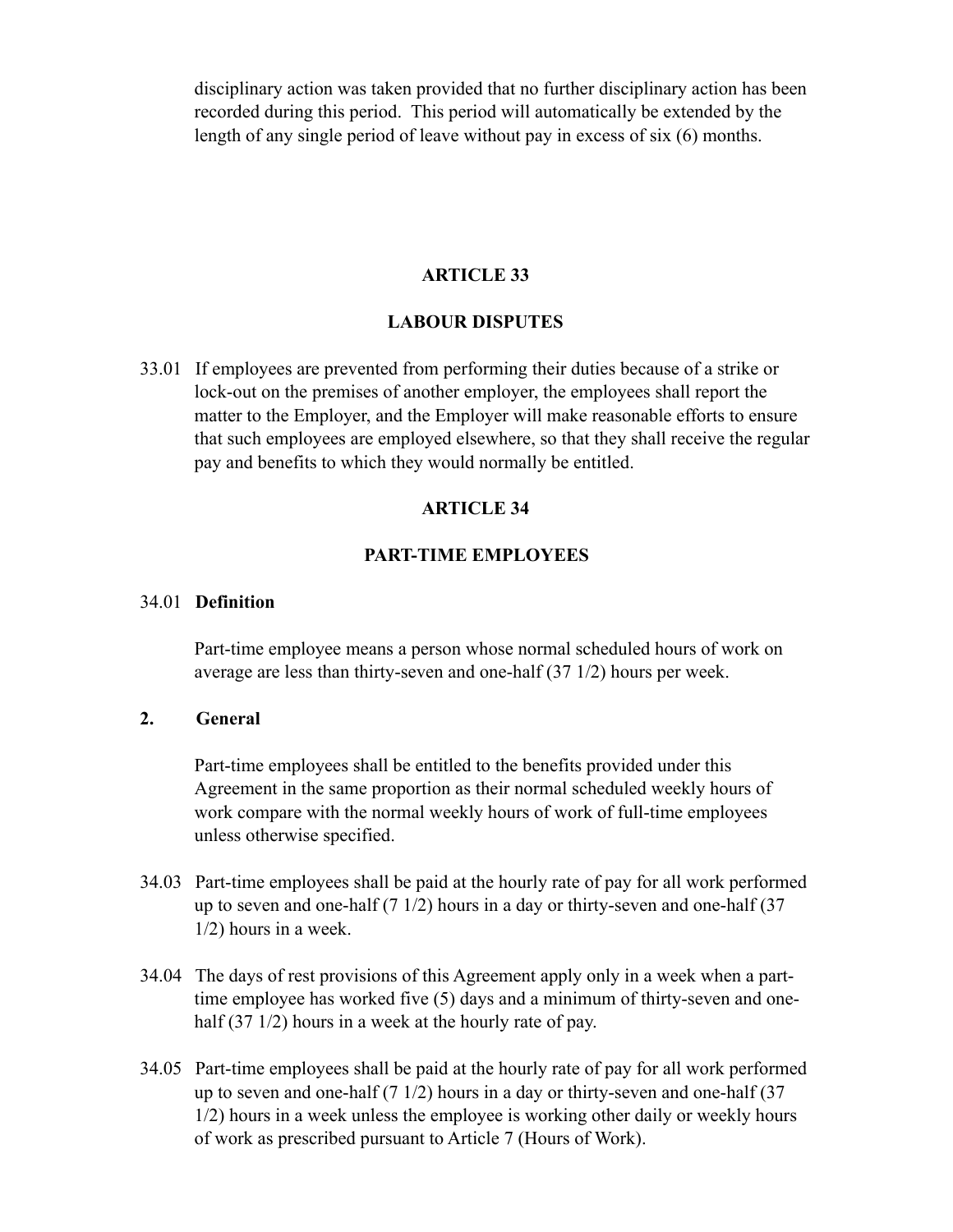34.06 Leave will only be provided:

- (i) during those periods in which employees are scheduled to perform their duties; or
- (ii) where it may displace other leave as prescribed by this Agreement.

#### 34.07 **Designated Holidays**

A part-time employee shall not be paid for the designated holidays but shall, instead be paid a premium of four and one-quarter (4.25%) per cent for all straight-time hours during the period of part-time employment.

34.08 When a part-time employee is required to work on a day which is prescribed as a designated paid holiday for a full-time employee in clause 11.01 of this Agreement, the employee shall be paid time and one-half (1 1/2) the hourly rate of pay for the first seven and one-half (7 1/2) hours worked on the holiday and double time thereafter.

### **9. Overtime**

Overtime means authorized work performed in excess of seven and one-half (7 1/2) hours a day or thirty-seven and one-half (37 1/2) hours a week but does not include time worked on a holiday.

34.10 A part-time employee who is required to work overtime shall be paid at time and one-half (1 1/2) for all overtime hours worked.

### 34.11 **Vacation Leave**

A part-time employee shall earn leave credits for each month in which the employee receives pay for at least twice (2) the number of hours in the employee's normal workweek, at the rate for years of employment established in clause 14.02, prorated and calculated as follows:

- (a) when the entitlement is twelve decimal five (12.5) hours a month, multiply 12.5 hours by the number of hours in the employee's scheduled workweek divided by the normal hours of work per week (37.5);
- (b) when the entitlement is thirteen decimal seven five (13.75) hours a month, multiply 13.75 hours by the number of hours in the employee's scheduled workweek divided by the normal hours of work per week (37.5);
- (c) when the entitlement is fourteen decimal four (14.4) hours a month, multiply 14.4 hours by the number of hours in the employee's scheduled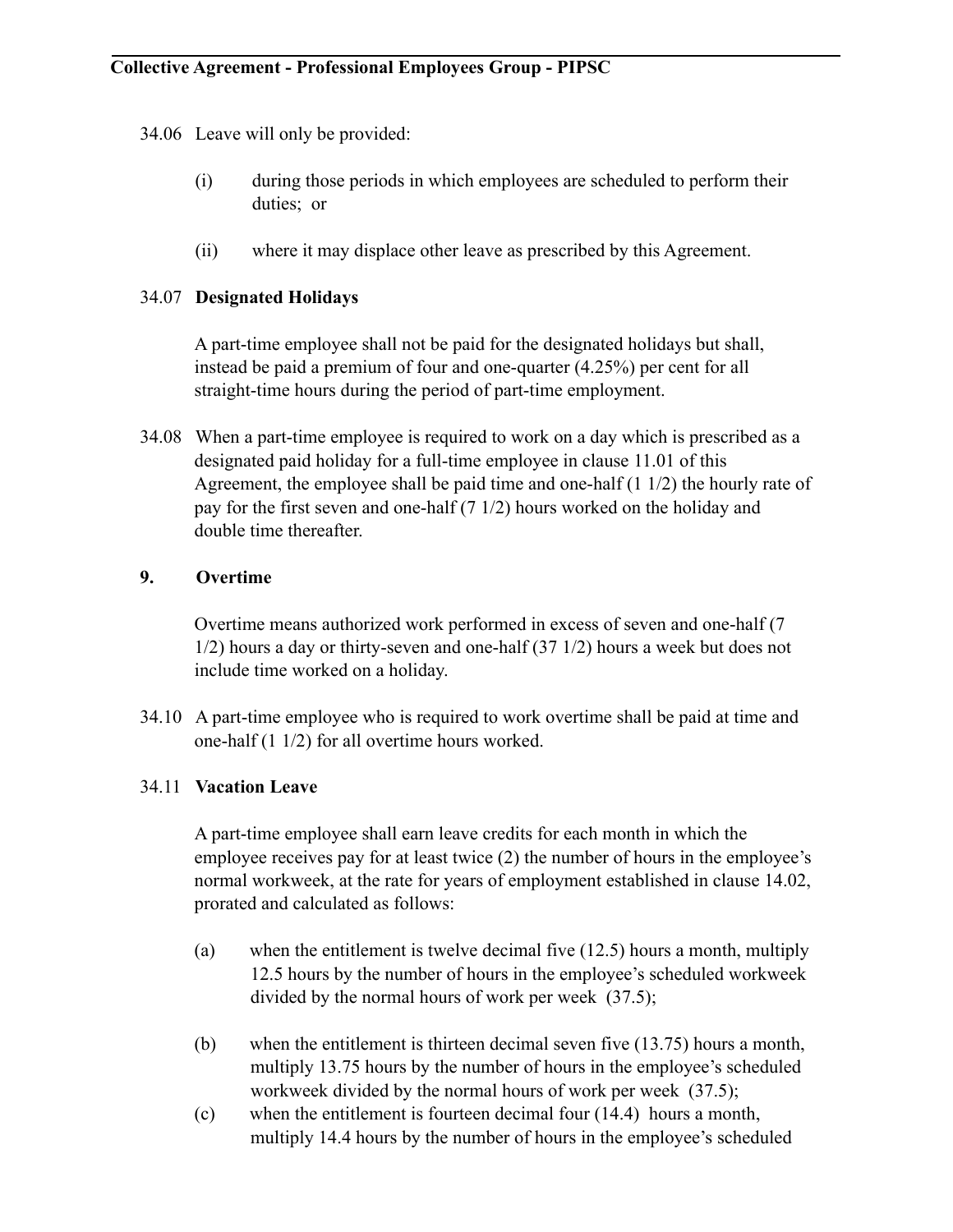workweek divided by the normal hours of work per week (37.5);

- (d) when the entitlement is fifteen decimal six two five (15.625) hours a month, multiply 15.625 hours by the number of hours in the employee's scheduled workweek divided by the normal hours of work per week  $(37.5);$
- (e) when the entitlement is sixteen decimal eight seven five (16.875) hours a month, multiply 16.875 hours by the number of hours in the employee's scheduled workweek divided by the normal hours of work per week  $(37.5)$ ;
- (f) when the entitlement is eighteen decimal seven five (18.75) hours a month, multiply 18.75 hours by the number of hours in the employee's scheduled workweek divided by the normal hours of work per week (37.5);

### 34.12 **Sick Leave**

A part-time employee shall earn sick leave credits at the rate of one-quarter (1/4) of the number of hours in an employee's normal workweek for each calendar month in which the employee has received pay for at least twice the number of hours in the employee's normal workweek.

#### 34.13 **Vacation and Sick Leave Administration**

- (a) for the purposes of administration of clauses  $34.11$  and  $34.12$ , where an employee does not work the same number of hours each week, the normal workweek shall be the weekly average calculated on a monthly basis.
- (b) An employee whose employment in any month is a combination of both full-time and part-time employment shall not earn vacation or sick leave credits in excess of the entitlement of a full-time employee.

### 34.14 **Severance Pay**

Notwithstanding the provisions of Article 19 (Severance Pay), where the period of continuous employment in respect of which severance benefit is to be paid consists of both full and part-time employment or varying levels of part-time employment, the benefit shall be calculated as follows: the period of continuous employment eligible for severance pay shall be established and the part-time portions shall be consolidated to equivalent full-time. The equivalent full-time period in completed years, shall be multiplied by the full-time weekly pay rate for the classification prescribed in the employee's certificate of appointment of the employee's substantive position on the date of the termination of the employee's employment.

### **ARTICLE 35**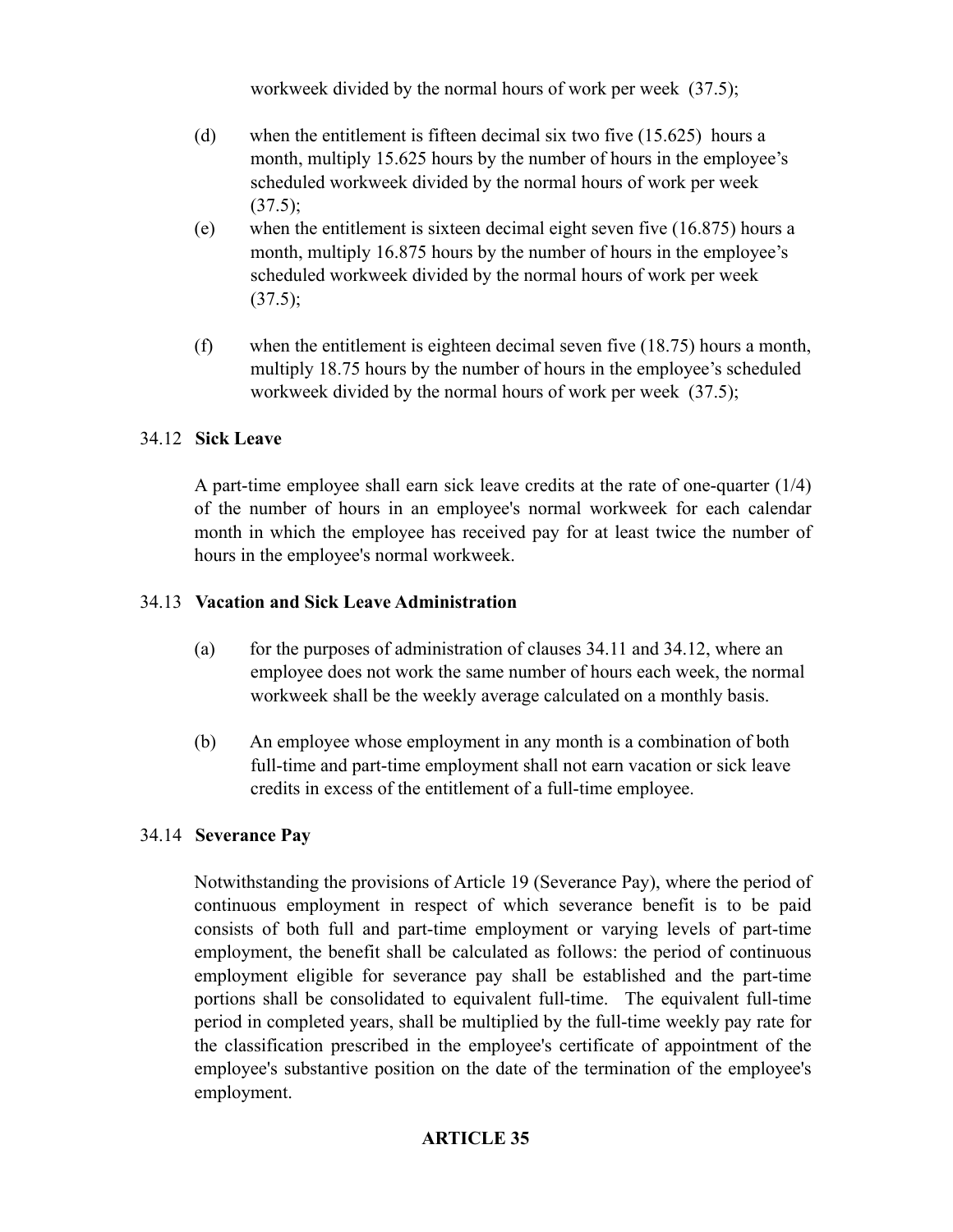### **EMPLOYEE PERFORMANCE REVIEW AND EMPLOYEE FILES**

The parties share the belief that the performance review process is a shared responsibility and consists of discussions between the employee and the employee's supervisor. The parties agree that the performance review process is a continuous cycle and it helps the employee and the supervisor to work together to establish objectives, monitor progress and assess results. The parties further agree that the supervisor will provide the employee with feedback and support mechanisms in order to help achieve agreed upon objectives.

- 35.01 For the purpose of this Article,
	- (a) a formal assessment and/or appraisal of an employee's performance means any written assessment and/or appraisal by any supervisor of how well the employee has performed the employee's assigned tasks during a specified period in the past;
	- (b) formal assessments and/or appraisals of employee performance shall be recorded on a form prescribed by the Employer for this purpose.
- 35.02 (a) When a formal assessment of an employee's performance is made, the employee concerned must be given an opportunity to sign the assessment form in question upon its completion to indicate that its contents have been read. An employee's signature on the assessment form shall be considered to be an indication only that its contents have been read and shall not indicate the employee's concurrence with the statements contained on the form. The employee shall be provided with a copy of the assessment form at the time the assessment is signed by the employee.
	- (b) The Employer's representative(s) who assesses an employee's performance must have observed or been aware of the employee's performance for at least one-half (1/2) of the period for which the employee's performance is evaluated.

 (c) When an employee disagrees with the assessment and/or appraisal of his or her work, the employee shall have the right to present written counter arguments to the manager(s) or committee(s) responsible for the assessment and/or appraisal decision. An employee has the right to make written comments to be attached to the performance review form; in such situations the employer representative shall acknowledge in writing receipt of such comments.

35.03 Upon written request of an employee, the personnel file pertaining to that employee shall be made available for the employee's examination in the presence of an authorized representative of the Employer and, upon request, a representative of the Institute.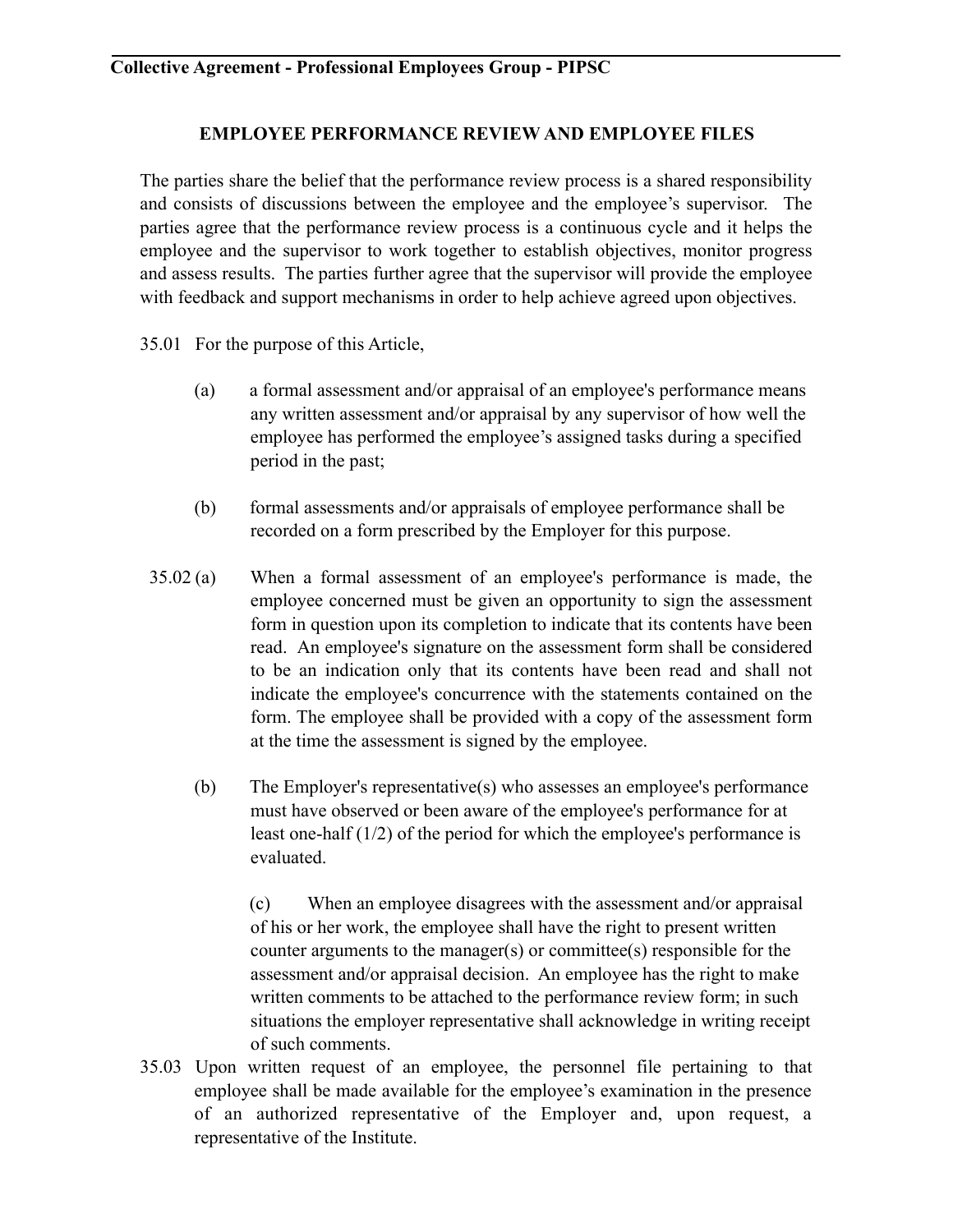35.04 When a report pertaining to an employee's performance is placed on that employee's personnel file, the employee concerned shall be given an opportunity to sign the report in question to indicate that its contents have been read. **ARTICLE 36** 

#### **EMPLOYMENT REFERENCES**

36.01 Upon the request of an employee, the Employer shall provide references to the prospective Employer of that employee, indicating the length of service, the principal duties and responsibilities, and the manner of performance of these duties.

### **ARTICLE 37**

#### **PUBLICATIONS AND AUTHORSHIP**

- 37.01 The Employer agrees to continue the present practice of ensuring that employees have ready access to all publications considered necessary to their work by the Employer.
- 37.02 The Employer agrees that original articles, professional and technical papers prepared by employees, within the scope of their employment, will be retained on appropriate departmental files for the normal life of such files. The Employer will not unreasonably withhold permission for the publication of original articles professional and technical papers in professional media. At the Employer's discretion, recognition of authorship will be given where practicable in departmental publications.
- 37.03 When employees act as a sole or joint author or editor of an original publication their authorship or editorship shall normally be shown on the title page of such publication.
- 37.04 The Employer may suggest revisions to material and may withhold approval to publish an employee's publication.
	- (a) When approval for publication is withheld, the author shall be so informed.
	- (b) Where the Employer wishes to make changes in material submitted for publication with which the author does not agree, the employee shall not be credited publicly if he or she so requests

### **ARTICLE 38**

### **TECHNOLOGICAL CHANGE**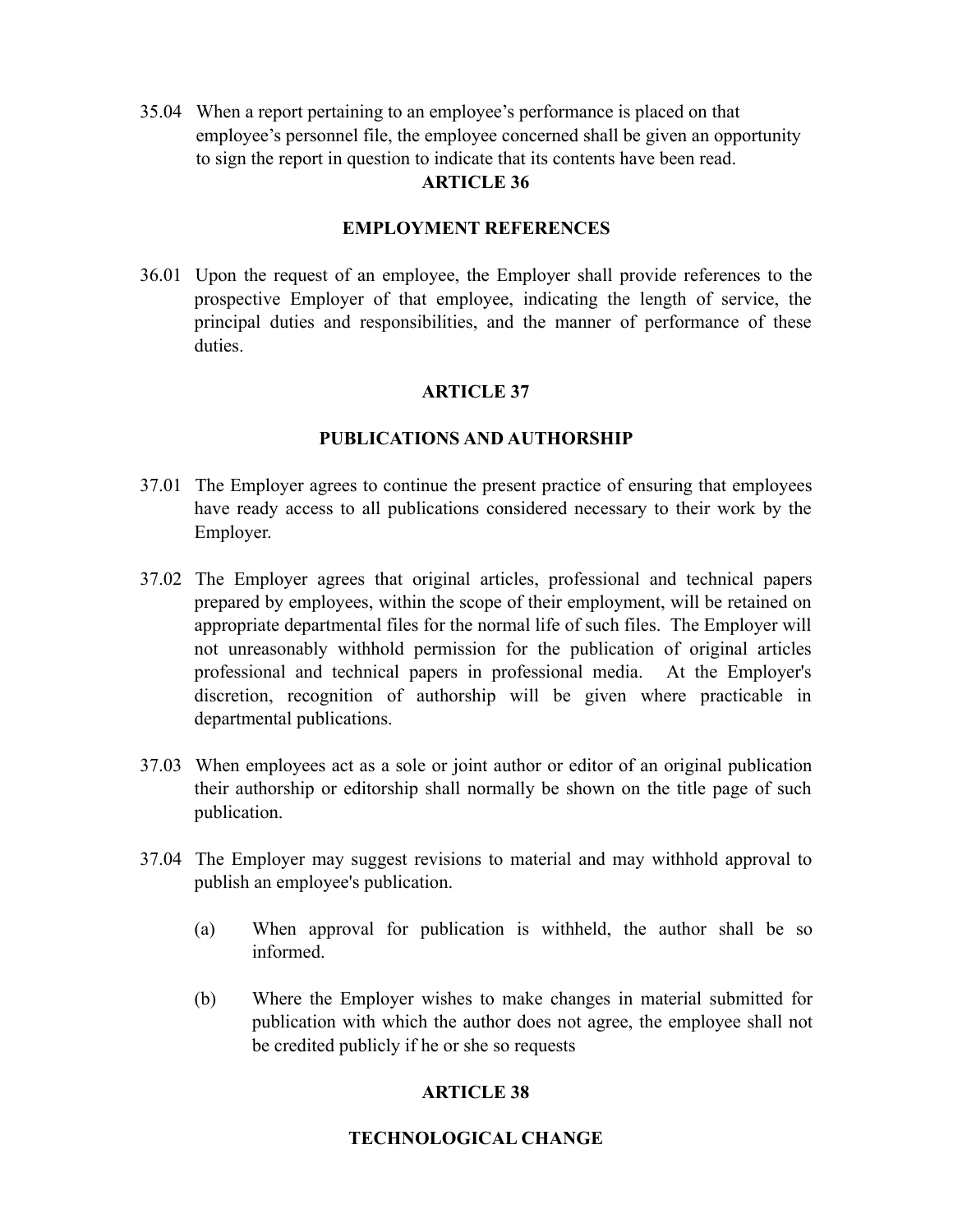- 38.01 The parties have agreed that in cases where, as a result of technological change, the services of an employee are no longer required beyond a specified date because of lack of work or the discontinuance of a function, the Workforce Adjustment Policy negotiated between the Institute and OSFI will apply. In all other cases, the following clauses will apply.
- 38.02 In this Article "Technological Change" means:
	- (a) the introduction by the Employer of equipment or material of a substantially different nature than that previously utilized which will result in significant changes in the employment status or working conditions of employees; or
	- (b) a major change in the Employer's operation directly related to the introduction of that equipment or material which will result in significant changes in the employment status or working conditions of the employees.
- 38.03 Both parties recognize the overall advantages of technological change and will, therefore, encourage and promote technological change in the Employer's operations. Where technological change is to be implemented, the Employer will seek ways and means of minimizing adverse effects on employees which might result from such changes.
- 38.04 The Employer agrees to provide as much advance notice as is practicable but, except in cases of emergency, not less than one hundred and eighty (180) calendar days written notice to the Institute of the introduction or implementation of technological change.
- 38.05 The written notice provided for in clause 38.04 will provide the following information:
	- (a) the nature and degree of change.
	- (b) the anticipated date or dates on which the Employer plans to effect change.
	- (c) the location or locations involved.
- 38.06 As soon as reasonably practicable after notice is given under clause 38.04, the Employer shall consult with the Institute concerning the effects of the technological change referred to in clause 38.04 on each group of employees. Such consultation will include but not necessarily be limited to the following:
	- (a) the approximate number, class and location of employees likely to be affected by the change;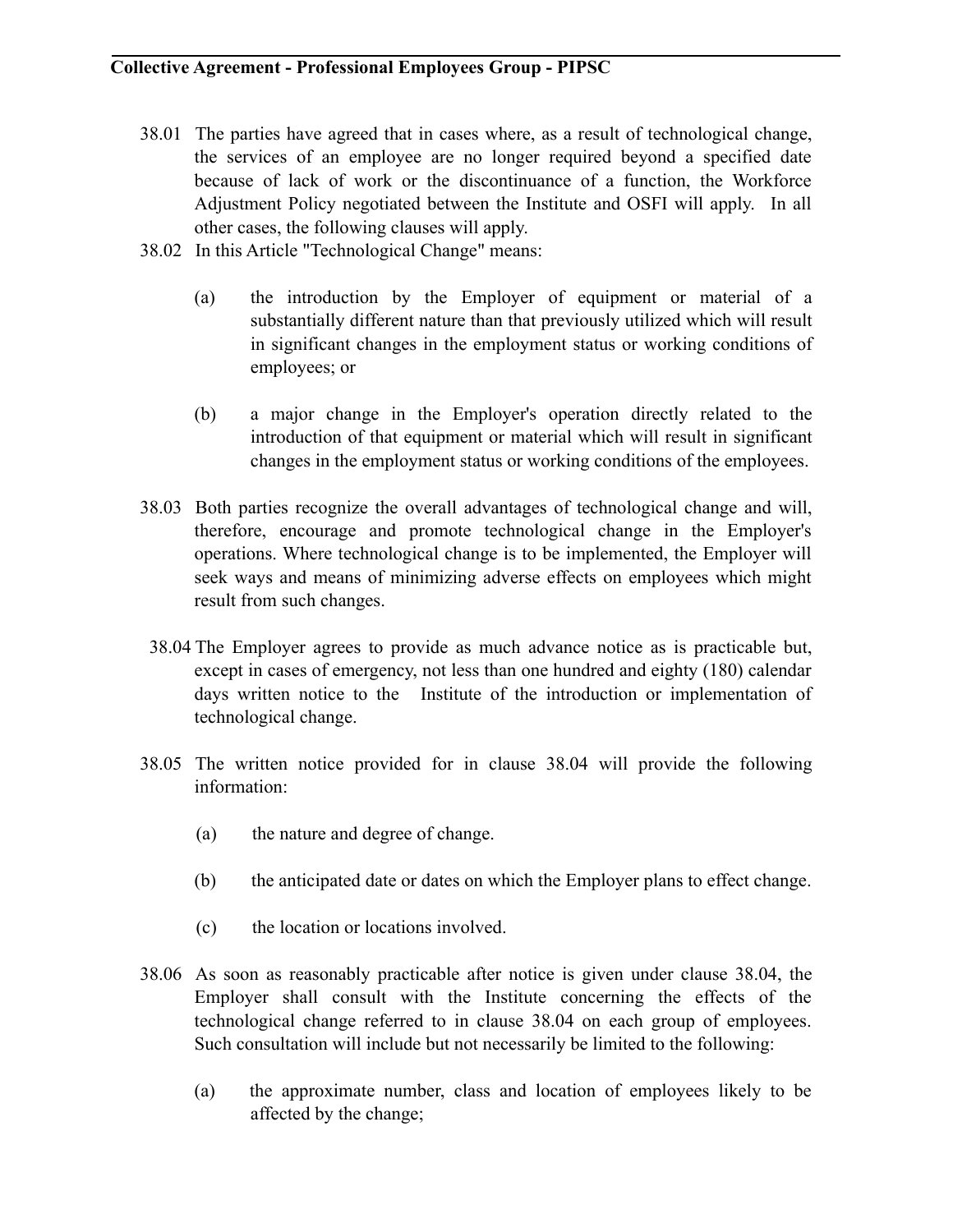- (b) the effect the change may be expected to have on working conditions or terms and conditions of employment on employees.
- 38.07 When, as a result of technological change, the Employer determines that an employee requires new skills or knowledge in order to perform the duties of his substantive position, the Employer will make every reasonable effort to provide the necessary training during the employee's working hours and at no cost to the employee.

#### **ARTICLE 39**

#### **REGISTRATION FEES**

39.01 Upon proof of payment, the Employer shall reimburse an employee for the employee's payment of up to two annual membership or registration fees to professional associations, organizations or governing bodies recognized by OSFI where maintaining a professional designation is a requirement for the continuation of the performance of the duties of his or her position, or may, at the discretion of the delegated manager, reimburse for professional development or certification purposes. In total, no more than two annual membership or registration fees to professional associations, organizations or governing bodies will be paid to an employee per annum.

#### **ARTICLE 40**

#### **JOB SECURITY**

40.01 Subject to the willingness and capacity of individual employees to accept relocation and retraining, the Employer will make every reasonable effort to ensure that any reduction in the work force will be accomplished through attrition.

#### **ARTICLE 41**

#### **SEXUAL AND PERSONAL HARASSMENT**

- 41.01 The Institute and the Employer recognize the right of employees to work in an environment free from sexual and personal harassment and agree that harassment will not be tolerated in the work place. For the purposes of this clause, harassment includes abuse of authority.
- 41.02 (a) Any level in the grievance procedure shall be waived if a person hearing the grievance is the subject of the complaint.
	- (b) If by reason of 41.02(a) a level in the grievance procedure is waived, no other level shall be waived except by mutual Agreement.
- 41.03 By mutual agreement, the parties may use a mediator in an attempt to settle a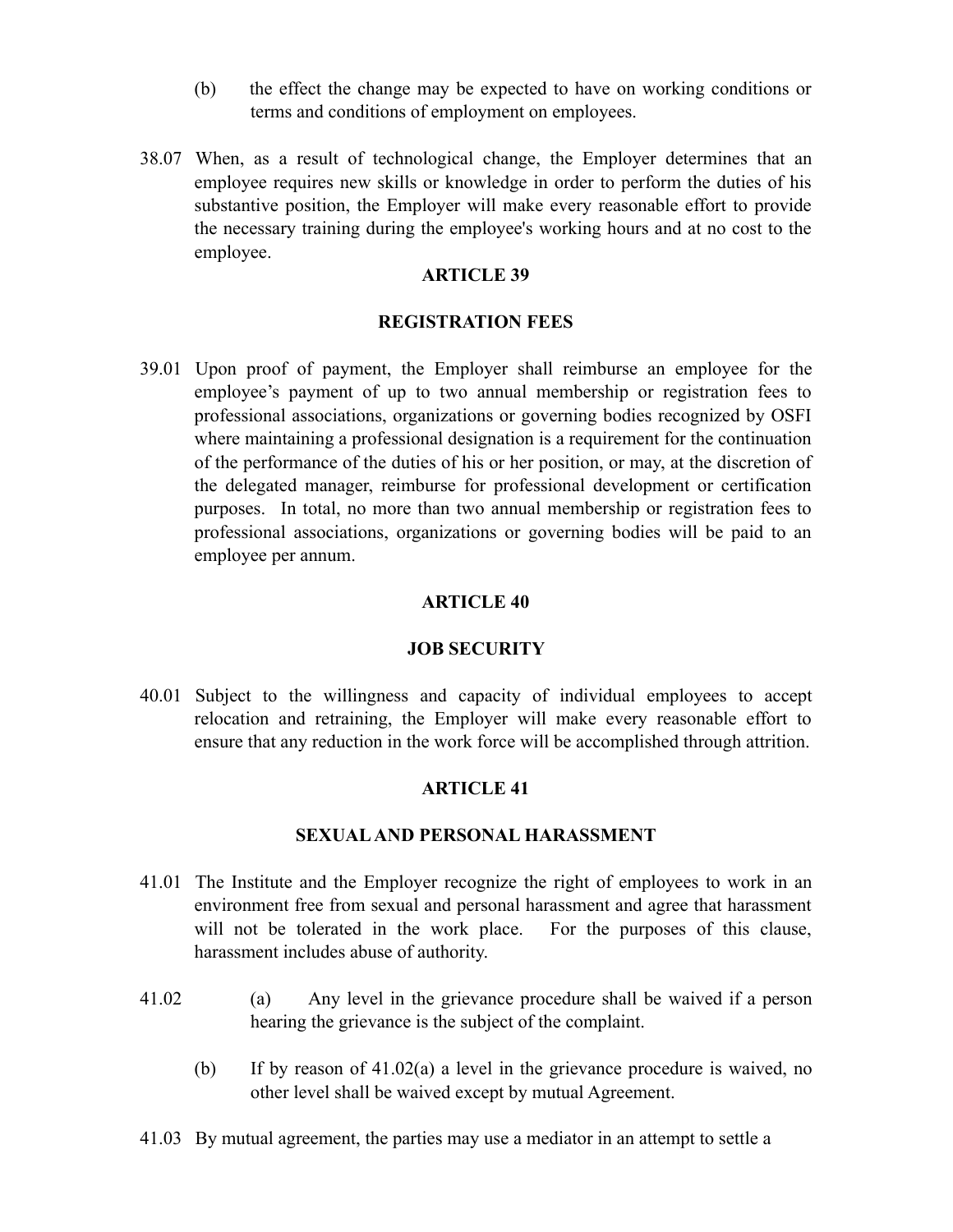grievance dealing with this article. The selection of the mediator shall be by mutual agreement.

 41.04 Upon request by the complainant(s) and/or respondent(s) an official copy of the investigation report shall be provided by the employer subject to *the Access to Information and Privacy Act.* 

# **ARTICLE 42**

### **NO DISCRIMINATION**

- 42.01 There shall be no discrimination, interference, restriction, coercion, harassment (including abuse of authority), intimidation, or any disciplinary action exercised or practiced with respect to an employee by reason of age, race, creed, colour, national or ethnic origin, religious affiliation, sex, sexual orientation, family status, marital status, mental or physical disability or membership or activity in the union or a conviction for which a pardon has been granted.
- 42.02 (a) Any level in the grievance procedure shall be waived if a person hearing the grievance is the subject of the complaint.
	- (b) If by reason of 42.02 (a) a level in the grievance procedure is waived, no other level shall be waived except by mutual agreement.
- 42.03 By mutual agreement, the parties may use a mediator in an attempt to settle a grievance dealing with this article. The selection of the mediator shall be by mutual agreement.
- 42.04 Upon request by the complainant(s) and/or respondent(s) an official copy of the investigation report shall be provided by the employer subject to the *Access to Information and Privacy Act.*

# **ARTICLE 43**

### **PAY ADMINISTRATION**

- 43.01 Except as provided in this Article, the Public Service Terms and Conditions of Employment Regulations, and the Regulations Respecting Pay on Reclassification and Conversion as these Regulations exist on the date of the signing of this Agreement governing the application of pay to employees are not affected by this Agreement.
- 43.02 An employee is entitled to be paid for services rendered at:
	- (a) the pay specified in Appendix A for the classification of the position to which the employee is appointed, if the classification coincides with that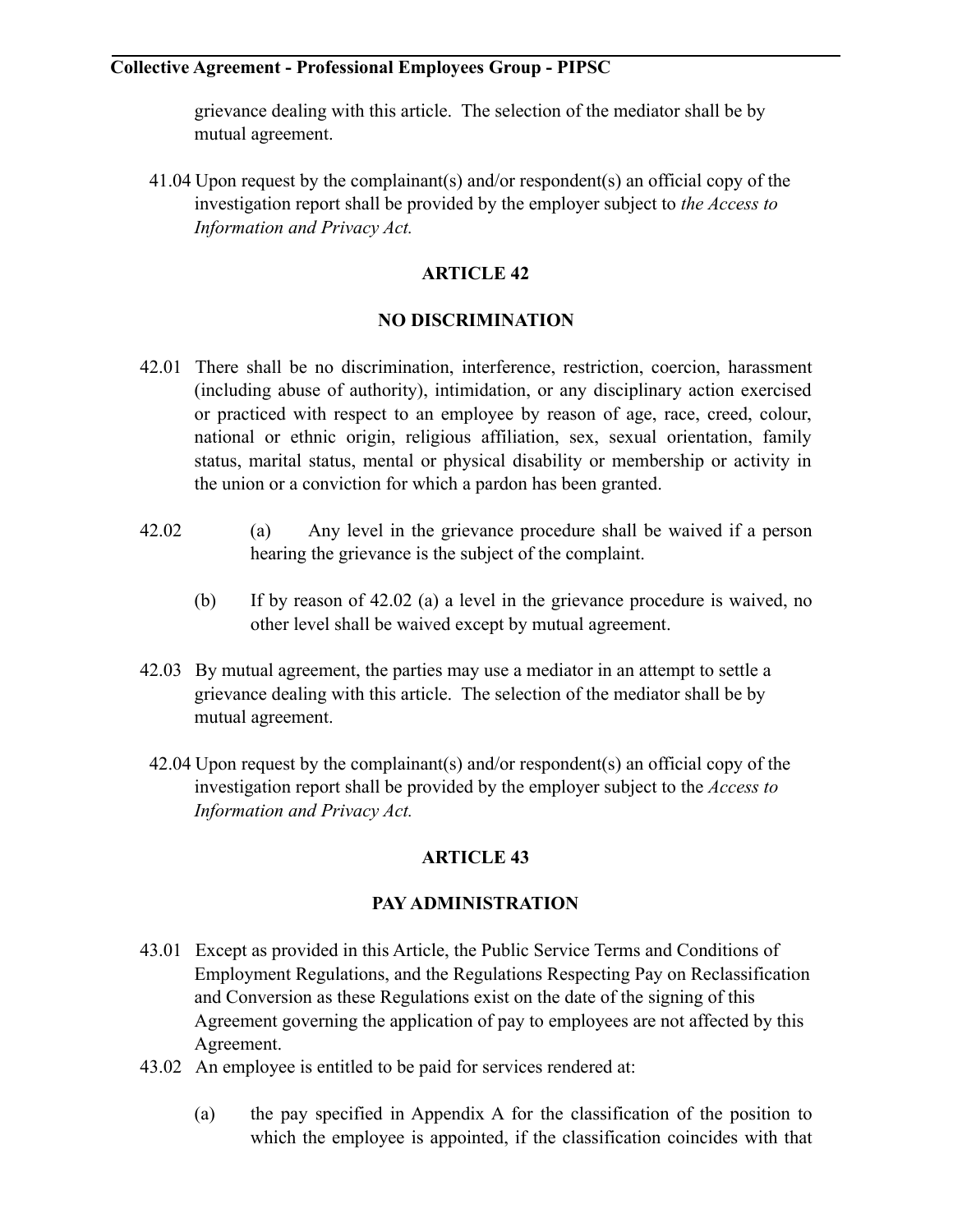prescribed in the employee's document of appointment, or

- (b) the pay specified in Appendix A for the classification prescribed in the employee's document of appointment, if that classification and the classification of the position to which the employee is appointed do not coincide.
- 43.03 (a) The rates of pay set forth in Appendix A shall become effective on the dates specified therein.
	- (b) Where the rates of pay set forth in Appendix "A" have an effective date prior to the date of signing of this Agreement, the following shall apply:
		- (i) "retroactive period" for the purpose of sub-paragraphs (ii) to (iv) means the period from the effective date of the revision up to and including the day before the collective agreement is signed or when an arbitral award is rendered therefore;
		- (ii) a retroactive upward revision in rates of pay shall apply to employees, including initial appointments, former employees or in the case of death, the estates of former employees who were employees in the bargaining unit during the retroactive period;
		- (iii) for promotions, demotions, deployments, transfers or acting situations effective during the retroactive period, the rate of pay shall be recalculated, such that the recalculated rate of pay equals the sum of the rate of pay the employee was previously receiving, plus any retroactive upward revision to that previous rate of pay, plus the same percentage increase, if any, in the rate of pay that the employee received at the time of promotion, demotion, deployment, transfer, or acting situation;
		- (iv) no payment nor notification shall be made pursuant to paragraph 43.03(b) for one dollar (\$1.00) or less.

 43.04 When an employee is required by the Employer to perform the duties of a higher classification level on an acting basis for a period of at least three (3) consecutive working days, the employee shall be paid acting pay calculated from the date on which the employee commenced to act as if he or she had been appointed to that higher classification level for the period in which he or she acts. When a day designated as a paid holiday occurs during the qualifying period, the holiday shall be considered as a day worked for purposes of the qualifying period.

### 43.05 **Performance Pay**

(a) **In-range increases**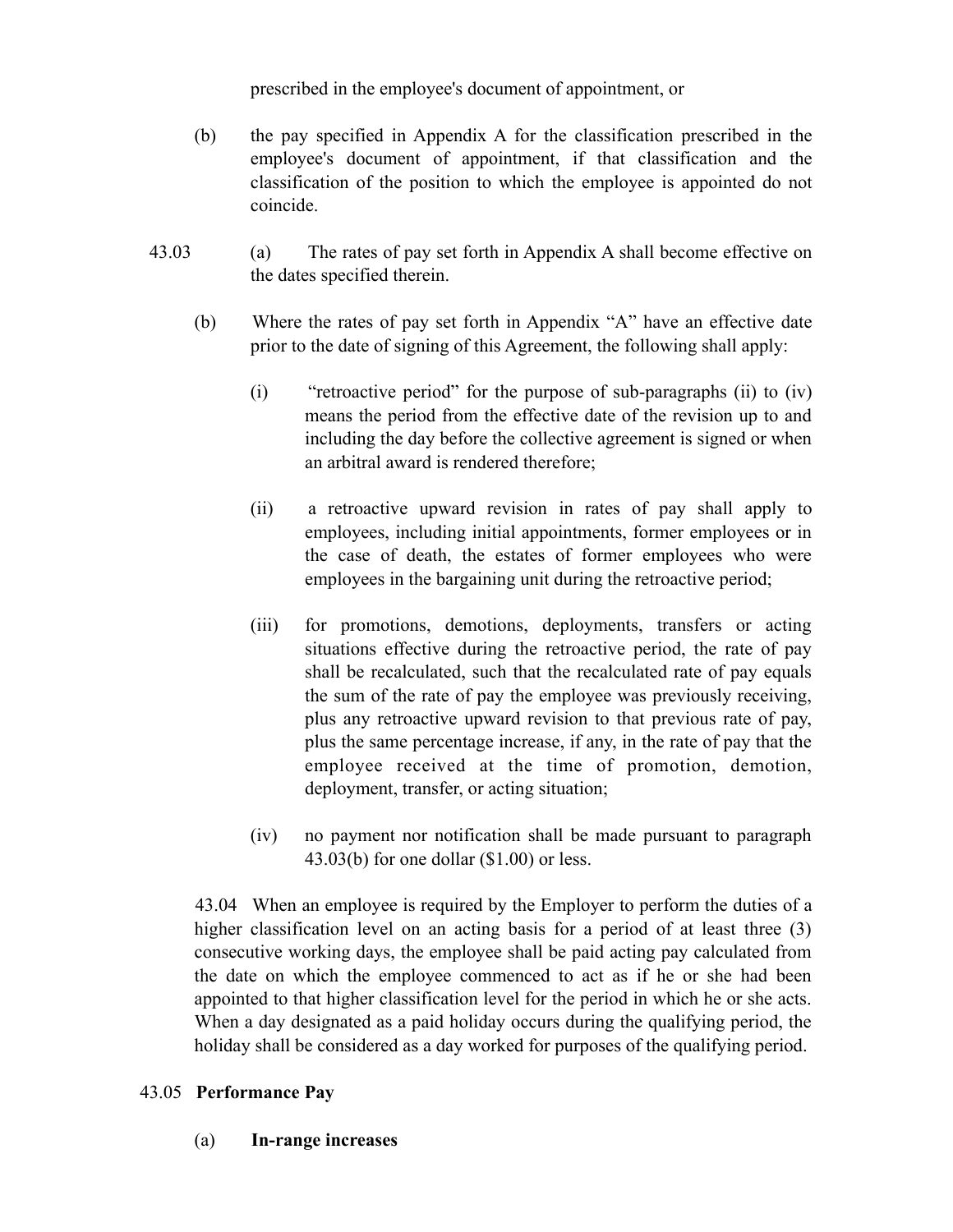Employees below the 100% job rate and whose performance is rated as per the chart below, shall be awarded every year a minimum percentage of the job rate for movement within the range as follows:

| Did Not Meet Expectations | $0\%$ |
|---------------------------|-------|
| Met Expectations          | 3%    |
| Surpassed Expectations    | $4\%$ |

### (b) **Cash bonus**

Implementation of performance pay shall be subject to the Memorandum of Understanding between the parties attached as Appendix D.

# 43.06 **Salary administration for student actuaries performing duties of a significant actuarial nature:**

- (a) Student actuaries performing duties of a significant actuarial nature will be paid according to a formula that recognizes the experience and education that they have acquired.
- (b) New hire actuarial students could start at the minimum of an RE-03 and progress to the maximum of an RE-05.

 (c) In addition to merit pay, a further increase of 1.25% to the maximum of the salary range for each hour of examination passed will be awarded retroactively to the date of the examination; if the employee reaches 100% of the job rate, the employee will receive the percentage increase in cash.

- (d) Progression through the pay scales will continue unhindered until the incumbent has reached the maximum of the RE-03 pay scale then advancement into level four (4) is dependent on the incumbent obtaining three (3) examinations. An employee will be considered for progression to RE-05 if he has acquired sufficient experience or if he has newly obtained the ASA, ACAS, or ERM designation under the current requirements (2007).
- 43.07 A part-time employee shall be eligible to receive a performance pay adjustment prorated to the percentage of time worked.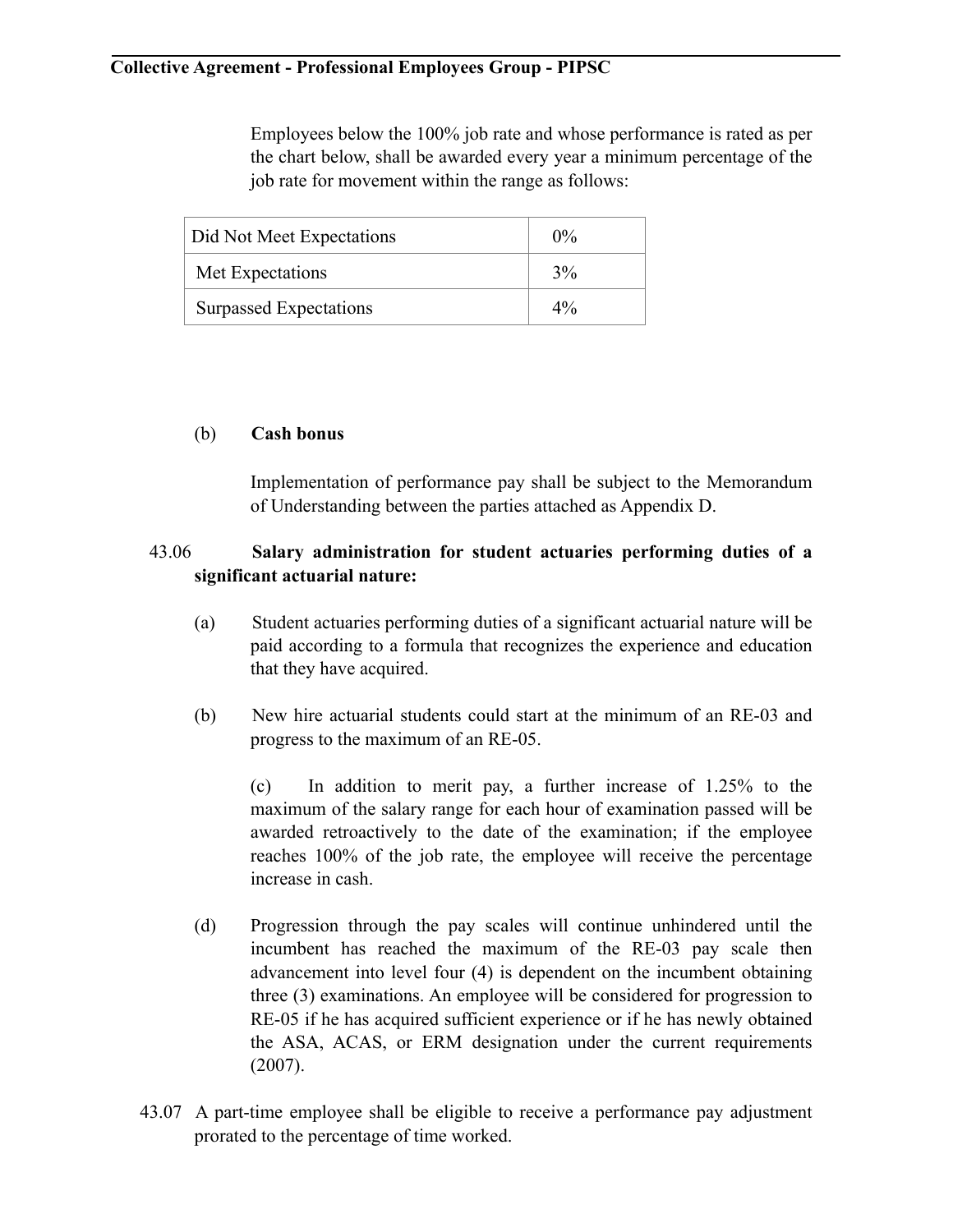- 43.08 Where two (2) or more pay adjustments are to be effected on the same date, the economic or scale adjustments shall be applied first.
- 43.09 Only rates of pay and compensation for overtime and vacation leave credits which have been paid to an employee during the retroactive period will be recomputed, and the difference between the amount paid on the old rates of pay and the amount payable on the new rates of pay will be paid to the employee.

### **ARTICLE 44**

#### **MATERNITY-RELATED REASSIGNMENT OR LEAVE**

 44.01 An employee who is pregnant or nursing may, during the period from the beginning of pregnancy to the end of the twenty-fourth (24th) week following the birth, request the Employer to modify her job functions or reassign her to another job if, by reason of the pregnancy or nursing, continuing any of her current functions may pose a risk to her health or that of the fetus or child. On being informed of the cessation of current job functions, the Employer, with the written consent of the employee, shall notify the appropriate safety and health work place committee or the safety and health representative.

- 2. An employee's request under clause 44.01 must be accompanied or followed as soon as possible by a medical certificate indicating the expected duration of the potential risk and the activities or conditions to avoid in order to eliminate the risk. Dependent upon the particular circumstances of the request, the Employer may obtain an independent medical opinion.
- 3. An employee who has made a request under clause 44.01 is entitled to continue in her current job while the Employer examines her request, but, if the risk posed by continuing any of her job functions so requires, she is entitled to be immediately assigned alternative duties until such time as the Employer:
	- (a) modifies her job functions or reassigns her, or
	- (b) informs her in writing that it is not reasonably practicable to modify her job functions or reassign her.
- 4. Where reasonably practicable, the Employer shall modify the employee's job functions or reassign her.
- 5. Where the Employer concludes that a modification of job functions or a reassignment that would avoid the activities or conditions indicated in the medical certificate is not reasonably practicable, the Employer shall so inform the employee in writing and shall grant leave of absence without pay to the employee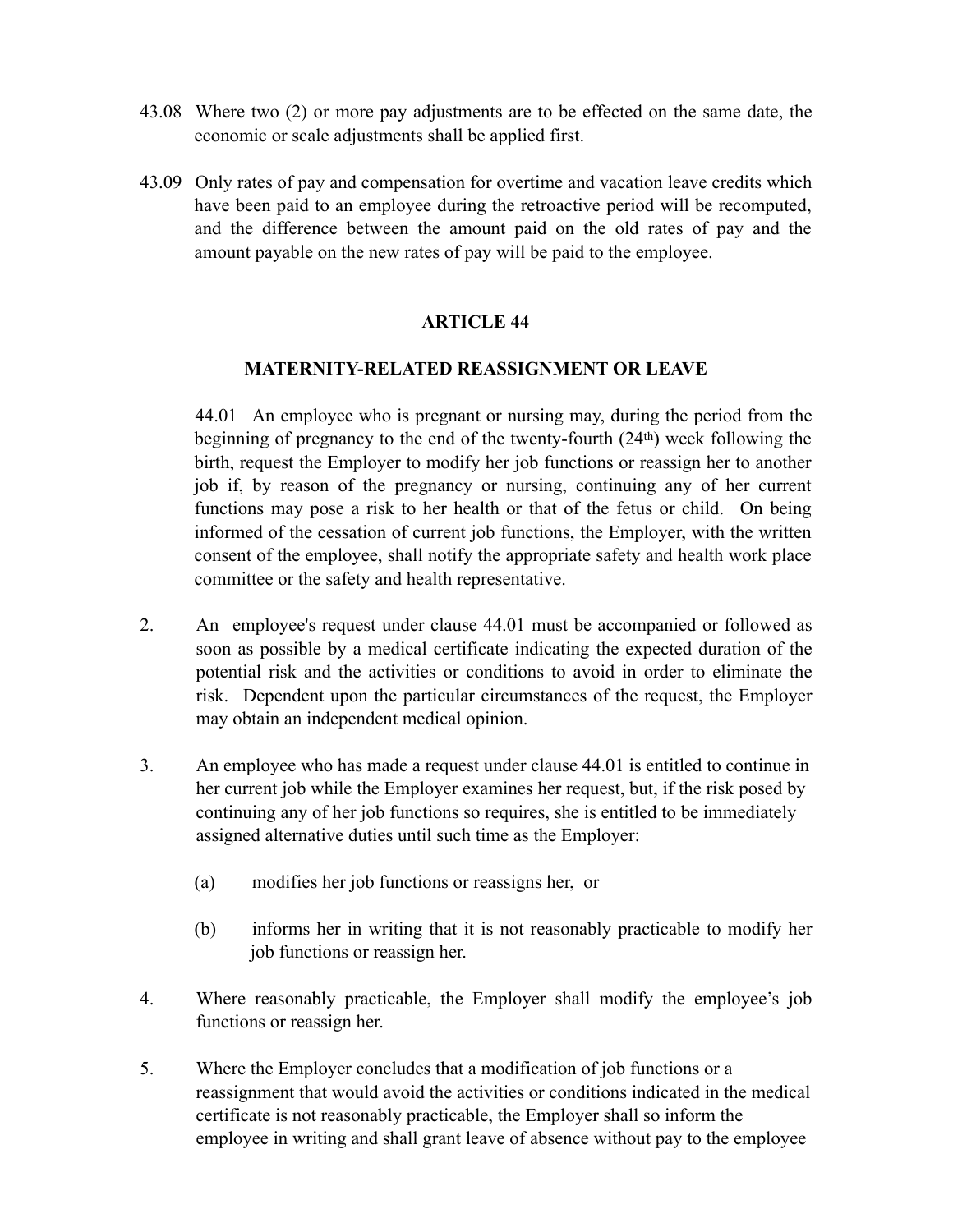for the duration of the risk as indicated in the medical certificate. However, such leave shall end no later than twenty-four (24) weeks after the birth.

44.06 An employee whose job functions have been modified, who has been reassigned or who is on leave of absence shall give at least two (2) weeks notice in writing to the Employer of any change in duration of the risk or the inability as indicated in the medical certificate, unless there is a valid reason why that notice cannot be given. Such notice must be accompanied by a new medical certificate.

# **ARTICLE 45**

### **RELIGIOUS OBLIGATIONS**

45.01 (a) The employer shall make every reasonable effort to accommodate employees who request time off to fulfill their religious obligations.

> (b) Employees may, in accordance with the provisions of this Agreement, request annual leave, compensatory leave or leave without pay for other reasons in order to fulfill their religious obligations.

- (c) Notwithstanding clause b) above, at the request of employees and at the discretion of the Employer, time off with pay may be granted to employees in order to fulfill their religious obligations. The number of hours with pay so granted must be made up hour for hour within a period of six (6) months, at times agreed to by the Employer. Hours worked as a result of time off granted under this clause shall not be compensated nor should they result in any additional payments by the Employer.
- (d) Employees who intend to request leave or time off under this article must give notice to the Employer as far in advance as possible but no later than four (4) weeks before the requested period of absence.

# **ARTICLE 46**

### **AGREEMENT RE-OPENER**

46.01 This Agreement may be amended by mutual consent. If either party wishes to amend or vary this Agreement, it shall give to the other party notice in writing of any amendment proposed and the parties shall meet and discuss such proposal not later than one calendar month after receipt of such notice.

# **\*ARTICLE 47**

### **DURATION OF AGREEMENT**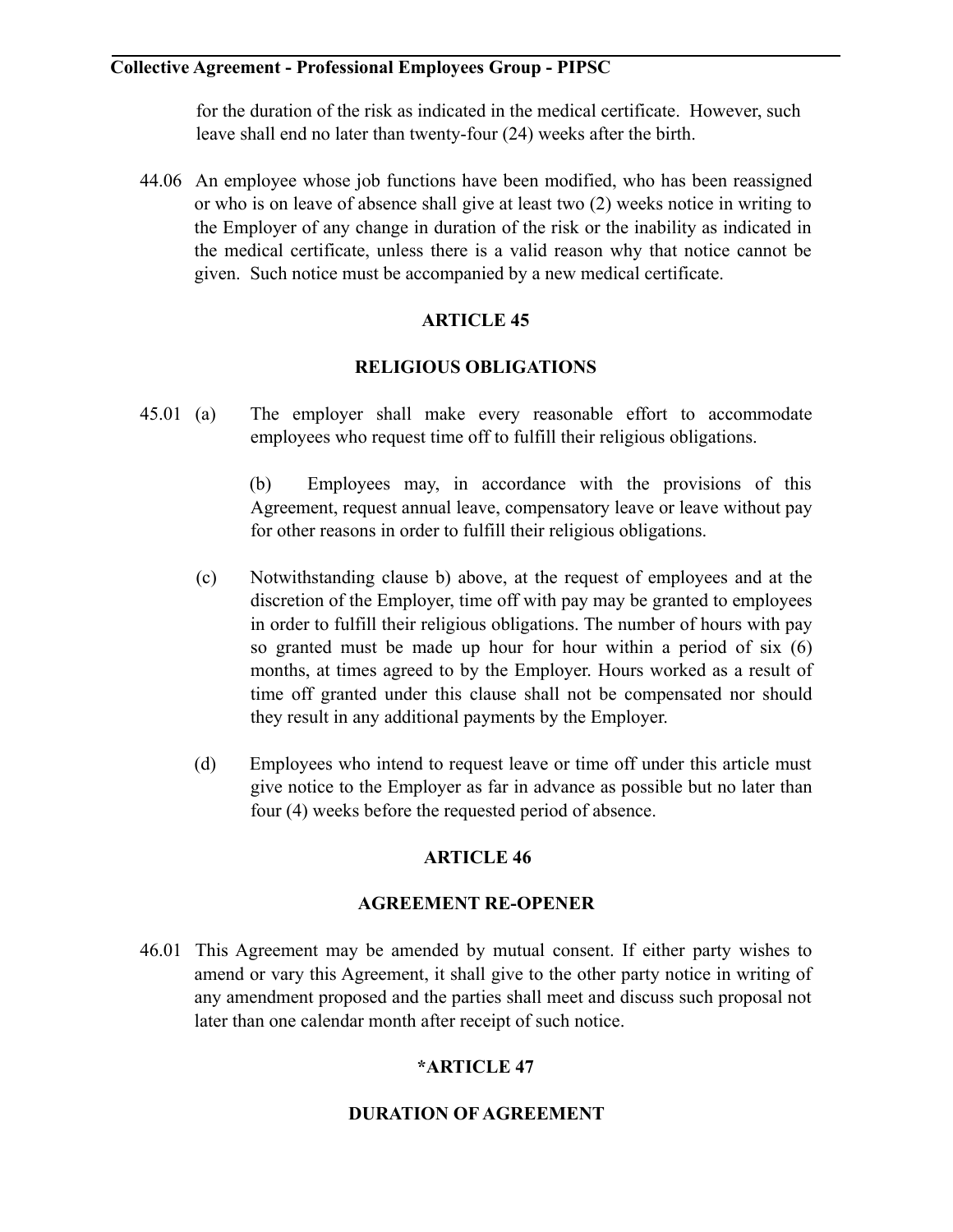- \*47.01 This Agreement shall be in effect from April 1, 2018 until March 31, 2022.
- 47.02 Unless otherwise expressly stipulated, the provisions of the Agreement shall become effective on the date it is signed.
- **\***47.03 All elements identified in the table of contents form part of this agreement.

**SIGNED at Ottawa, this day of the month of August, 2019.** 

**The Office of the Superintendent Of Financial Institutions**

**The Professional Institute of the Public Service of Canada**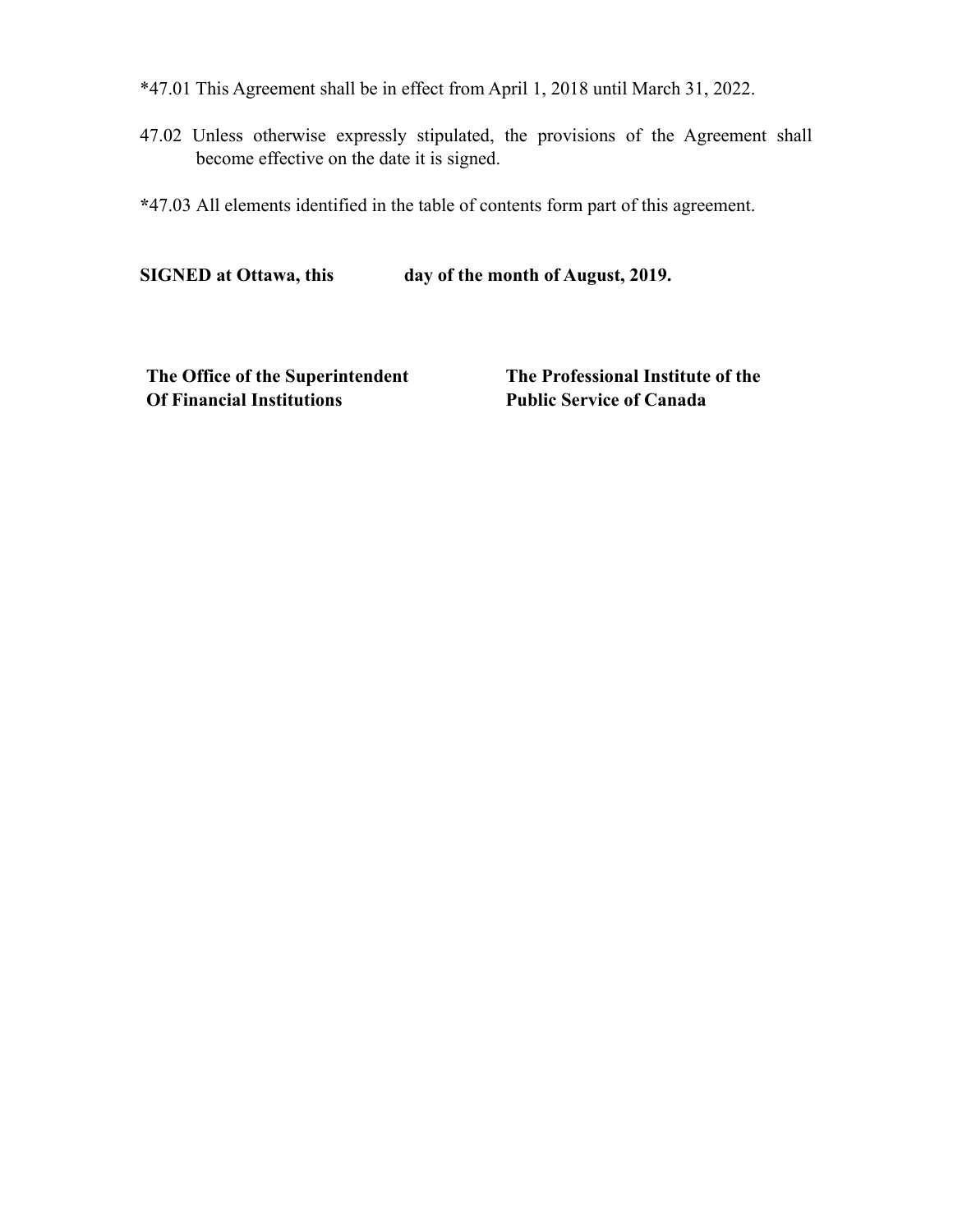**Michele Bridges, Chief Human Resources Officer** 

**Debi Daviau, President - PIPSC** 

**Paul van Gurp, Bargaining Team President** 

**David Correia, Bargaining Team** 

**Mark Desautels, Bargaining Team** 

**Varun Balendra, Bargaining Team** 

**Bettina Mariani, Bargaining Team** 

**Chris Cooper, Bargaining Team** 

**Savio Remedios, Bargaining Team** 

**Jamal Saket, Bargaining Team** 

**David Milne, Bargaining Team** 

**Warren Rodericks, Bargaining Team** 

**Angie Russell, Bargaining Team** 

**David Griffin, Negotiator** 

**Jock Climie, Negotiator**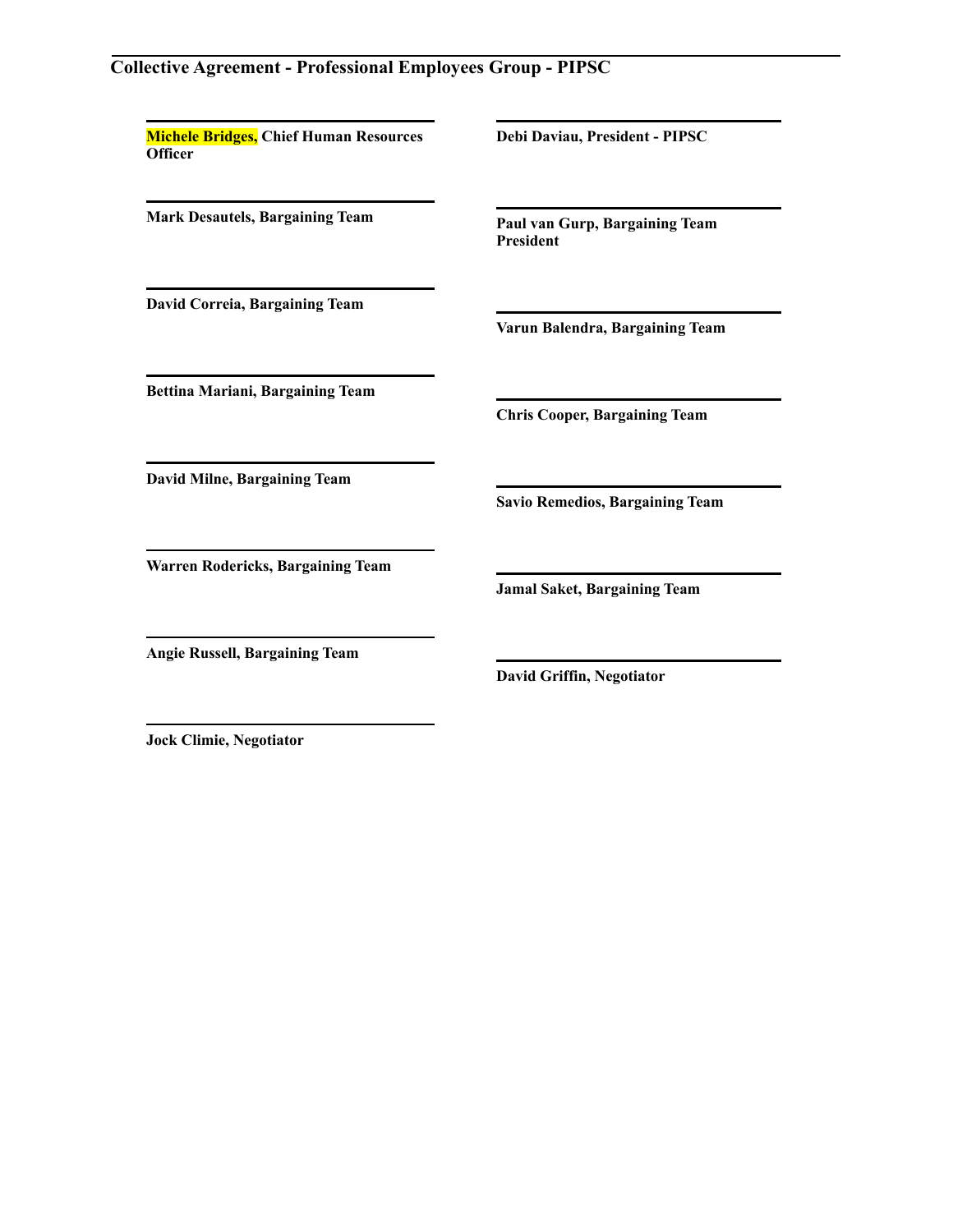| $A$ :          | Effective April 1, 2018, a wage adjustment of 0.8%    |
|----------------|-------------------------------------------------------|
| Aa:            | Effective April 1, 2018, an economic increase of 2.0% |
| $\bf{B}$ :     | Effective April 1, 2019, a wage adjustment of 0.2%    |
| Ba:            | Effective April 1, 2019, an economic increase of 2.0% |
| $\mathbf{C}$ : | Effective April 1, 2020, an economic increase of 1.5% |
| $\mathbf{D}$ : | Effective April 1, 2021, an economic increase of 1.5% |

| <b>Level</b> | <b>Minimum</b> | <b>Maximum</b> |
|--------------|----------------|----------------|
| <b>RE-03</b> |                |                |
| FROM:        | 57,400         | 72,000         |
| A:           | 57,900         | 72,600         |
| Aa:          | 59,100         | 74,100         |
| B:           | 59,300         | 74,300         |
| Ba:          | 60,500         | 75,800         |
| C:           | 61,500         | 77,000         |
| D:           | 62,500         | 78,200         |
| <b>RE-04</b> |                |                |
| FROM:        | 68,900         | 88,900         |
| A:           | 69,500         | 89,700         |
| Aa:          | 70,900         | 91,500         |
| B:           | 71,100         | 91,700         |
| Ba:          | 72,600         | 93,600         |
| C:           | 73,700         | 95,100         |
| D:           | 74,900         | 96,600         |
| <b>RE-05</b> |                |                |
| FROM:        | 85,300         | 109,900        |
| $A$ :        | 86,000         | 110,800        |
| Aa:          | 87,800         | 113,100        |
| $B$ :        | 88,000         | 113,400        |
| Ba:          | 89,800         | 115,700        |
| C:           | 91,200         | 117,500        |
| D:           | 92,600         | 119,300        |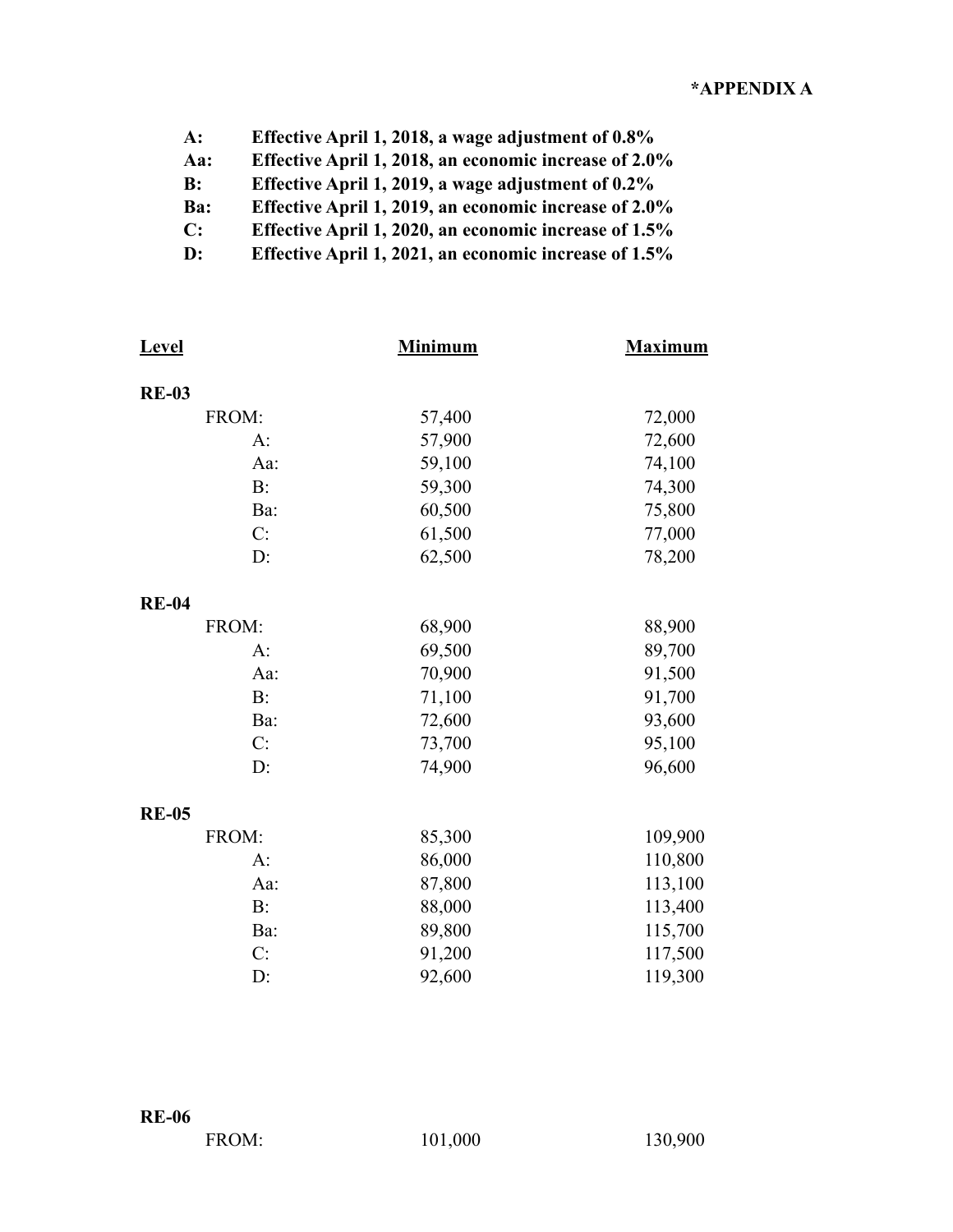| $A$ :        | 101,900 | 132,000 |
|--------------|---------|---------|
| Aa:          | 104,000 | 134,700 |
| B:           | 104,300 | 135,000 |
| Ba:          | 106,400 | 137,700 |
| C:           | 108,000 | 139,800 |
| $D$ :        | 109,700 | 141,900 |
|              |         |         |
|              |         |         |
| <b>RE-07</b> |         |         |
| FROM:        | 115,100 | 147,500 |
| A:           | 116,100 | 148,700 |
| Aa:          | 118,500 | 151,700 |
| $B$ :        | 118,800 | 152,100 |
| Ba:          | 121,200 | 155,200 |
| C:           | 123,100 | 157,600 |
| $D$ :        | 125,000 | 160,000 |
|              |         |         |

**Expiry date: March 31, 2022** 

**SIGNED at Ottawa, this day of the month of August, 2019.** 

**The Office of the Superintendent Of Financial Institutions**

**The Professional Institute of the Public Service of Canada**

**Jock Climie, Negotiator**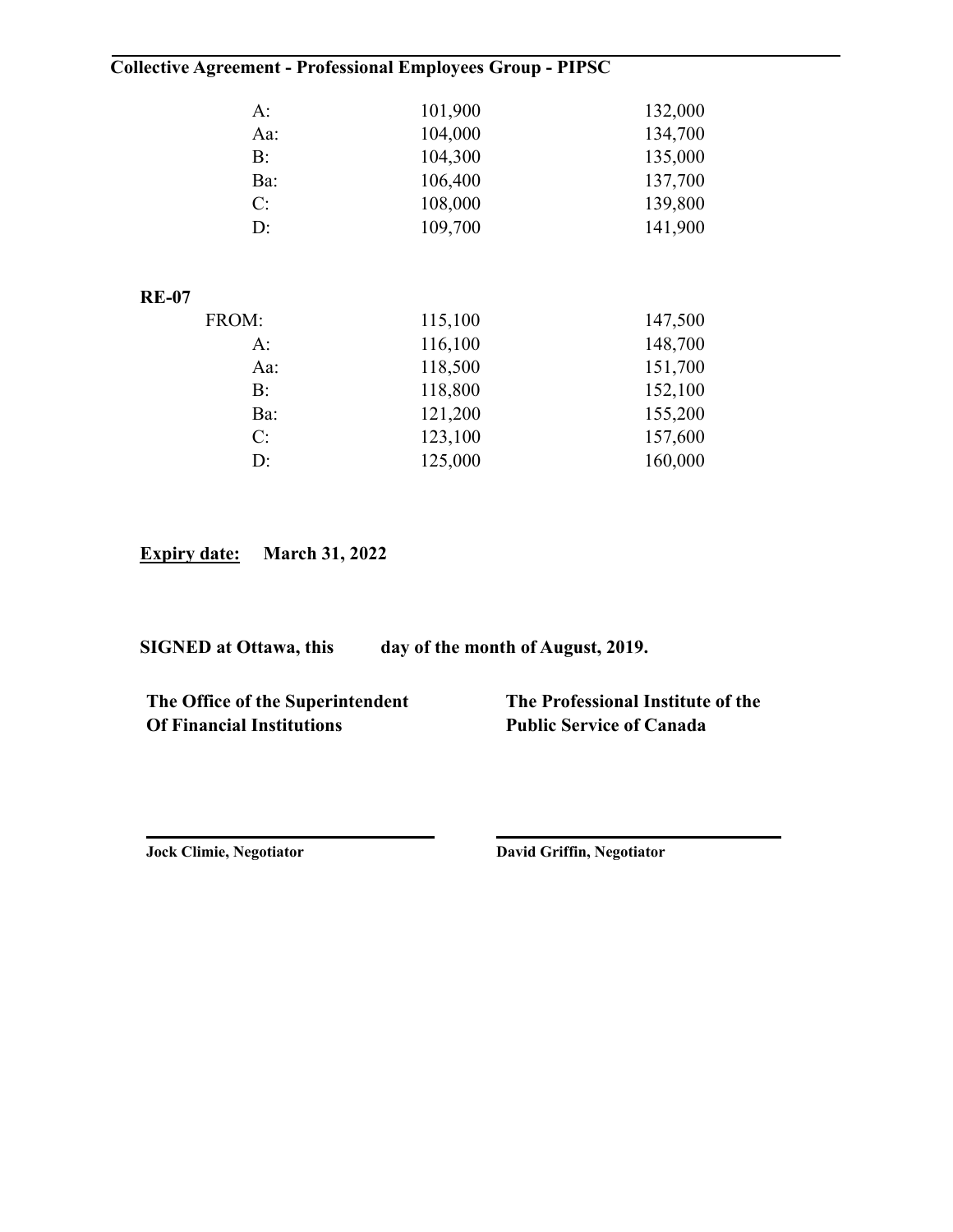#### **APPENDIX B**

# **Memorandum of Understanding Between The Office of the Superintendent of Financial Institutions And The Professional Institute of the Public Service of Canada**

#### **Purpose**

The purpose of this MOU is to provide for the continuance of specific policies currently in effect as they apply to OSFI staff represented by the Professional Institute of the Public Service of Canada.

#### **Interpretation**

For the life of the collective agreement, the employer agrees to maintain its current policies with respect to the following:

Study Time for Actuarial Students Leave with Income Averaging

**SIGNED at Ottawa, this day of the month of August, 2019.** 

**The Office of the Superintendent Of Financial Institutions**

**The Professional Institute of the Public Service of Canada**

**Jock Climie, Negotiator David Griffin, Negotiator**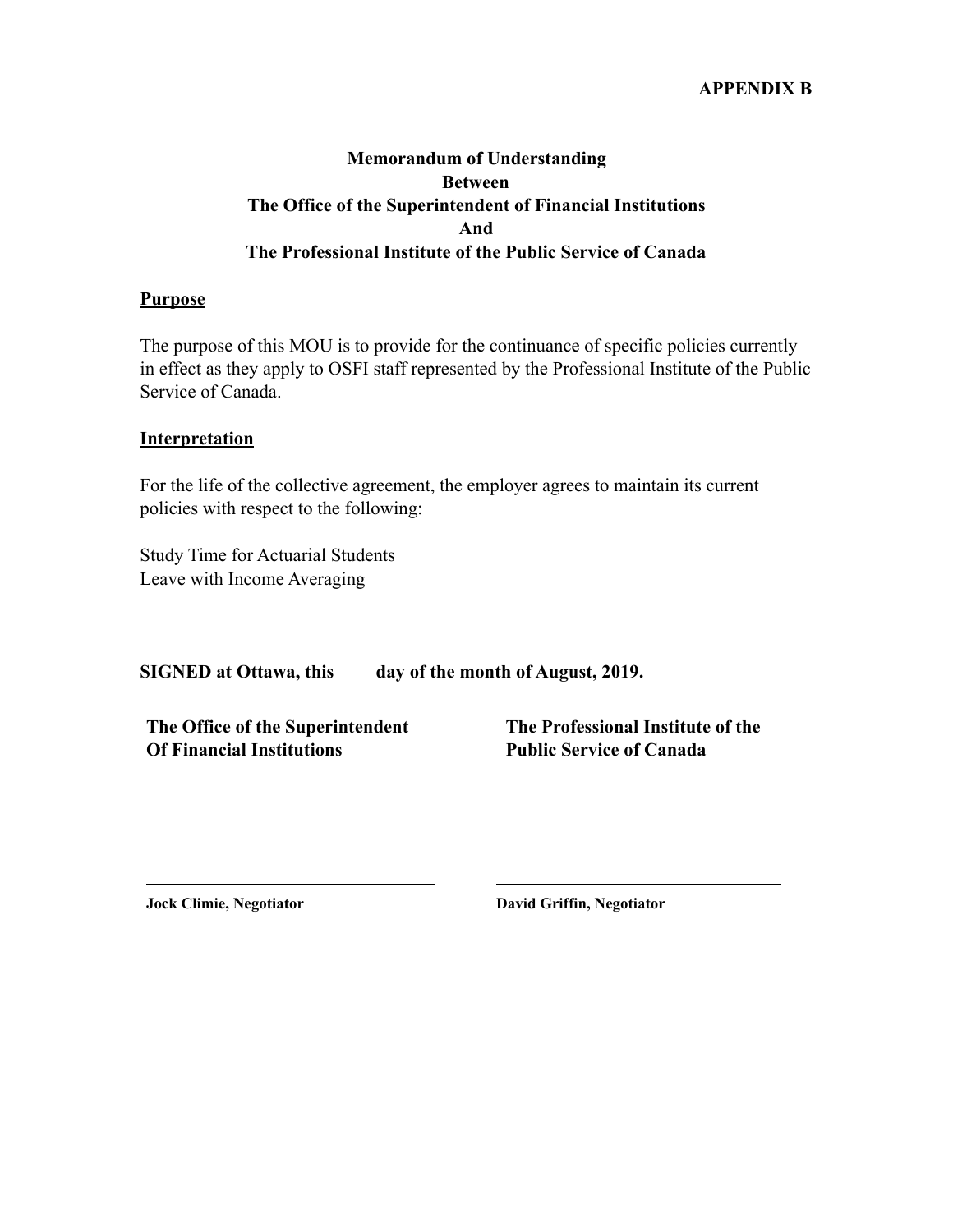### **APPENDIX C**

# **Memorandum of Understanding Between The Office of the Superintendent of Financial Institutions And The Professional Institute of the Public Service of Canada**

### **Purpose**

The purpose of this MOU is to provide OSFI employees with the option of electing to replace the Remembrance Day designated paid holiday, with a paid holiday on January 2 of the next calendar year, or such other day as requested by the employee and approved by the Employer.

### **Definitions**

*Remembrance Day designated paid holiday* – November 11 or the next regularly scheduled working day.

*January 2* – January 2 or the next regularly scheduled working day.

### **Procedure**

Employees wishing to work on the Remembrance Day designated paid holiday are required to advise their supervisor in writing at least 10 working days prior to the Remembrance Day designated paid holiday.

Subject to operational requirements, the Employer shall make every reasonable effort to grant the employee's request.

| <b>SIGNED at Ottawa, this</b> | day of the month of August, 2019. |
|-------------------------------|-----------------------------------|
|-------------------------------|-----------------------------------|

**The Office of the Superintendent Of Financial Institutions**

**The Professional Institute of the Public Service of Canada**

**Jock Climie, Negotiator**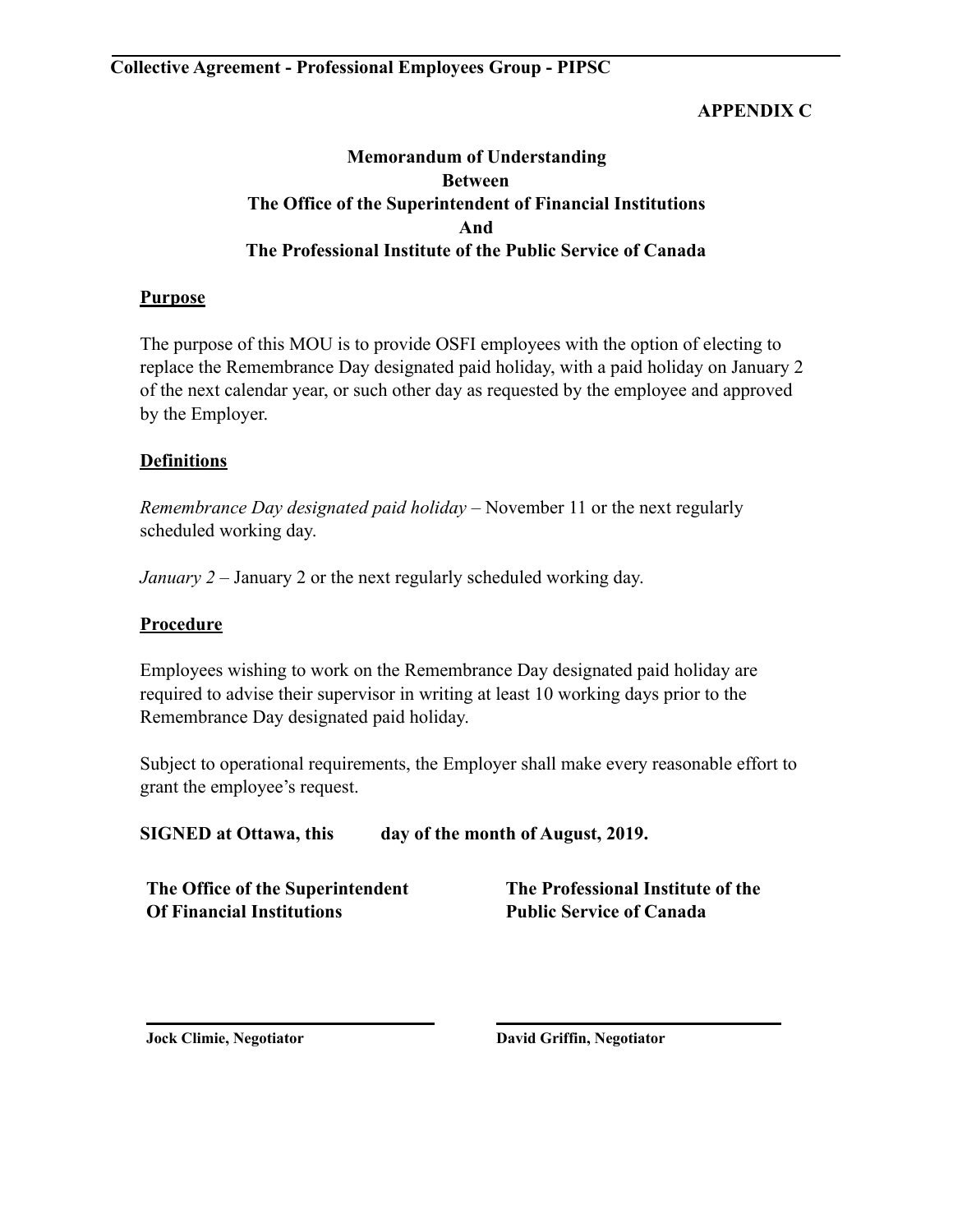#### **\*APPENDIX D**

# **\* Memorandum of Agreement Between The Office of the Superintendent of Financial Institutions And The Professional Institute of the Public Service of Canada With Respect to Implementation of Performance Pay**

#### **Purpose**

The purpose of this MOA is to establish a framework for the implementation of performance pay for all PIPSC OSFI employees.

#### **Agreement**

1. The parties agree to three performance rating categories:

- A) Did Not Meet Expectations
- B) Met Expectations
- C) Surpassed Expectations

2. Both Parties agree that in-range increases will be awarded to employees below the 100% job rate. These percentages will be as follows:

#### **In-range increases:**

| Did Not Meet Expectations | $0\%$ |
|---------------------------|-------|
| Met Expectations          | 3%    |
| Surpassed Expectations    | $4\%$ |

3. The following grid outlines the percentages that will be allocated in cash bonuses:

| <b>RATING</b>             | <b>CASH</b><br><b>BONUS</b> |
|---------------------------|-----------------------------|
| Did Not Meet Expectations | $0\%$                       |
| Met Expectations          | $1 - 7\%$                   |
| Surpassed Expectations    | $8-16%$                     |

4. It is agreed that, should an economic increase be negotiated between the parties at a later date, the Employer will provide each employee who received performance pay with a lump sum payment representing the percentage economic increase applicable to the performance pay.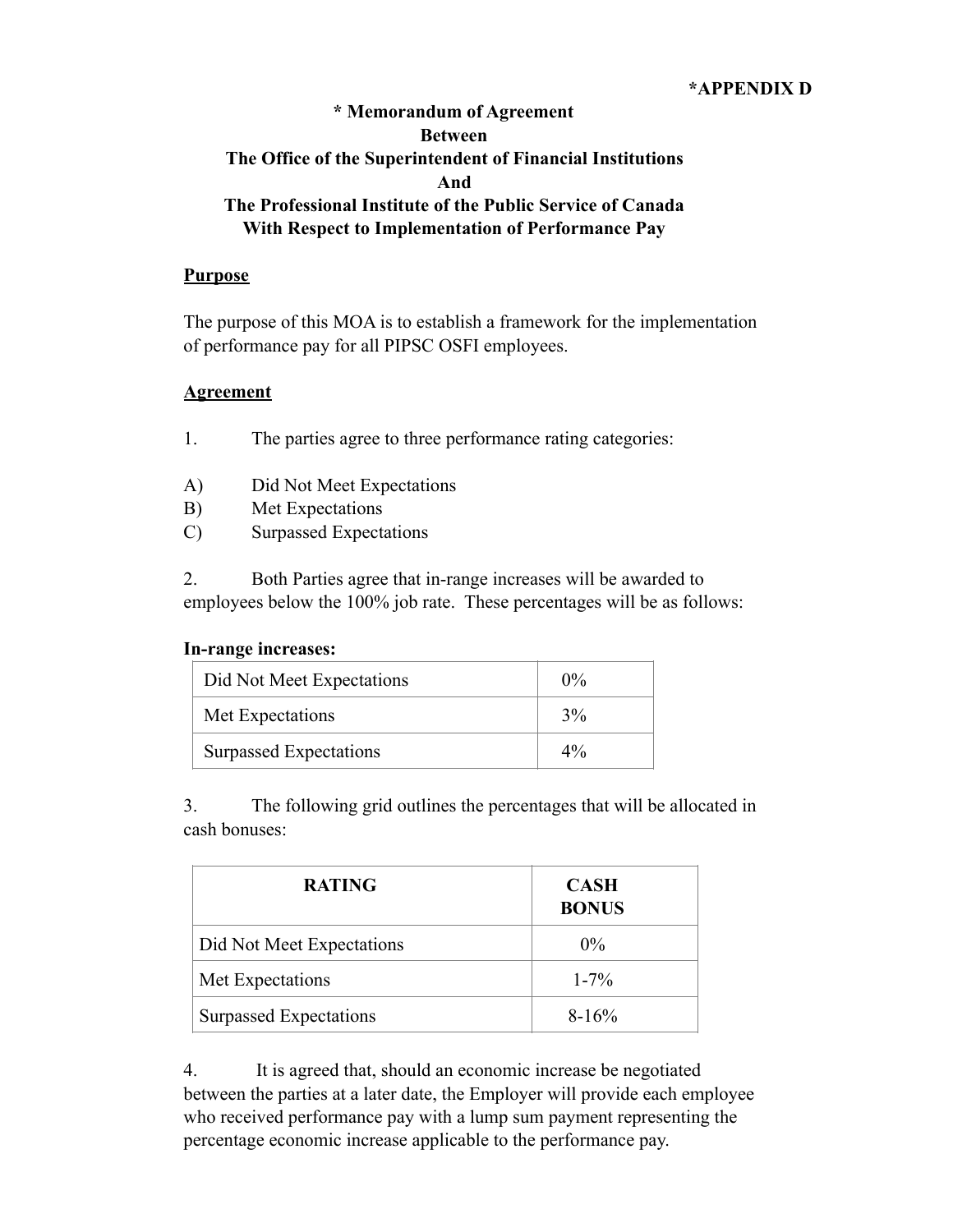This lump sum payment will be effective within 180 days following signature of the collective agreement, in accordance with section 2(a)(ii) of the MOU with respect to retroactive payments (Appendix G).

5. The parties agree that this Memorandum of Agreement will form part of the collective agreement.

**SIGNED at Ottawa, this day of the month of August, 2019.** 

**The Office of the Superintendent Of Financial Institutions**

**The Professional Institute of the Public Service of Canada**

**Jock Climie, Negotiator**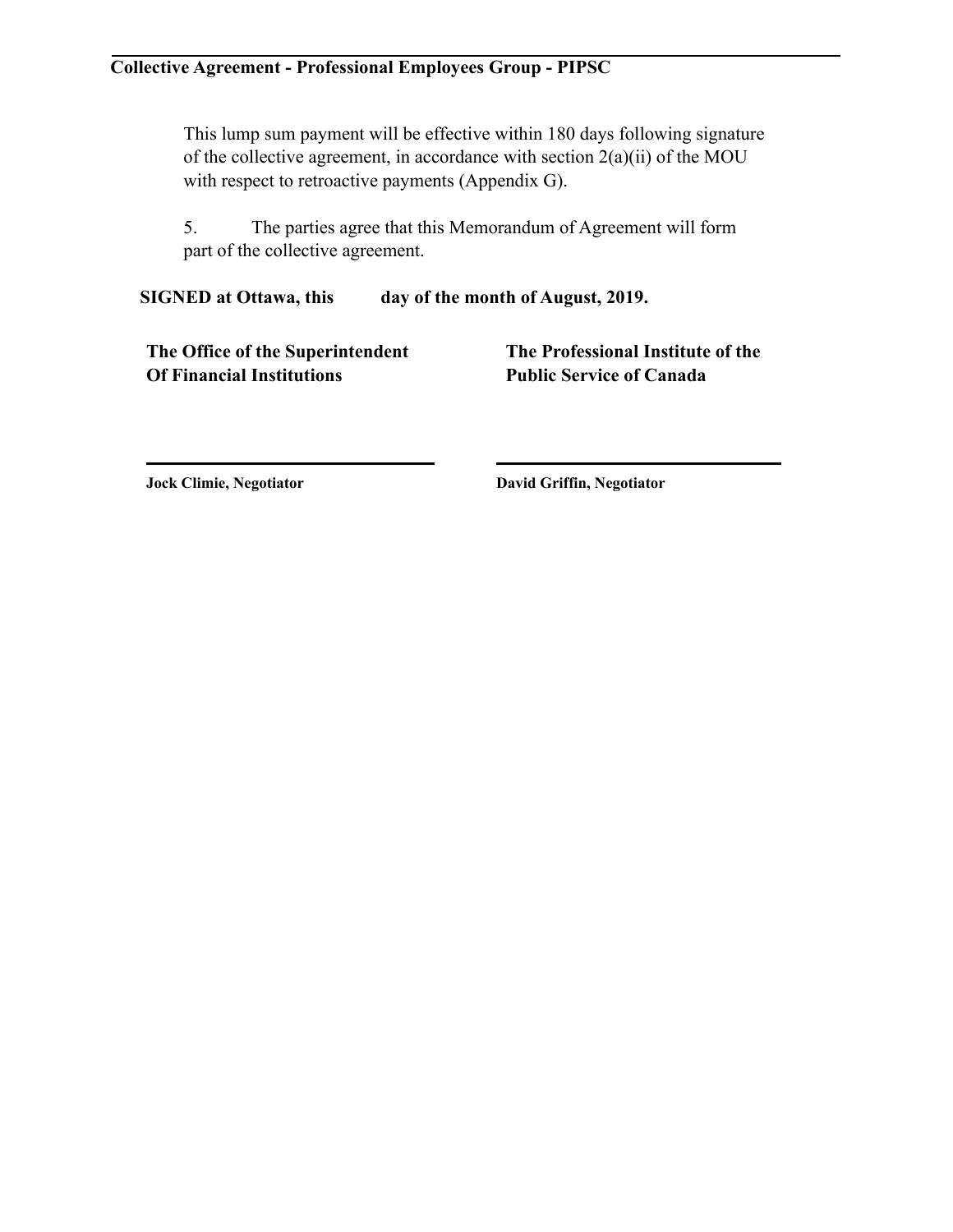#### **\*APPENDIX E**

# **Memorandum of Understanding Between The Office of the Superintendent of Financial Institutions And The Professional Institute of the Public Service of Canada With Respect to Supporting Employee Wellness**

The parties recognize that this agreement is conditional upon the conclusion of a renewed Memorandum of Agreement (MOA) on Supporting Employee Wellness between the Office of the Superintendent of Financial Institutions and the Professional Institute of the Public Service of Canada.

Upon signature of a revised MOA, the parties agree to take the necessary steps to implement applicable changes that will result once an agreement is reached on the Employee Wellness Support Program (EWSP).

The parties agree to continue the current practice of working collaboratively to address concerns with respect to employee wellness and the reintegration of employees into the workplace after periods of leave due to illness or injury.

**SIGNED at Ottawa, this day of the month of August, 2019.** 

**The Office of the Superintendent Of Financial Institutions**

**The Professional Institute of the Public Service of Canada**

**Jock Climie, Negotiator**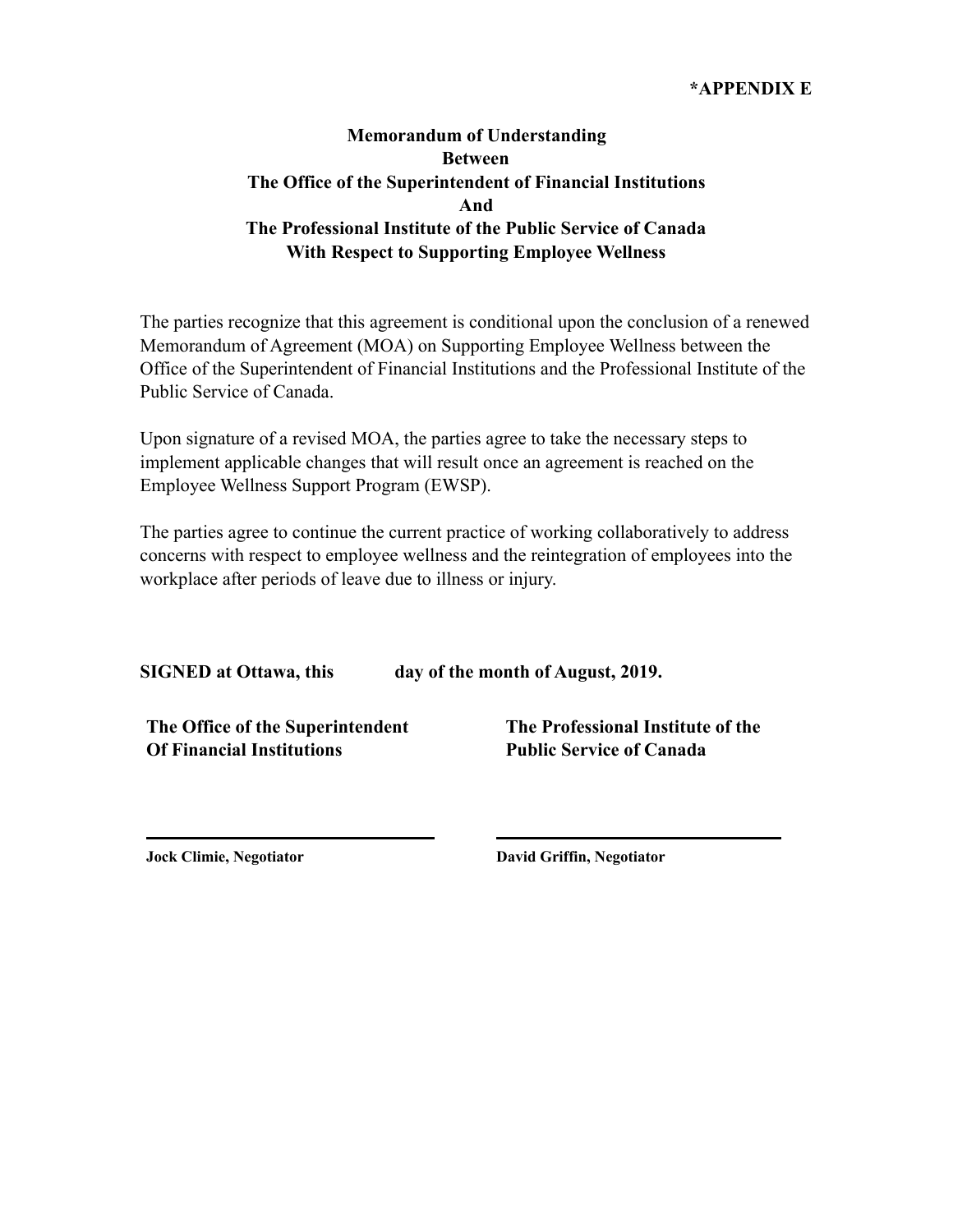### **\*APPENDIX F**

# **Memorandum of Understanding Between The Office of the Superintendent of Financial Institutions And The Professional Institute of the Public Service of Canada With Respect to Gender Inclusive Language**

*Further to the Memorandum of Understanding on Gender Inclusive Language between Treasury Board and the Professional Institute of the Public Service of Canada:* 

The Office of the Superintendent of Financial Institutions and the Professional Institute of the Public Service of Canada (PIPSC) agree to undertake the necessary steps in order to implement applicable changes that will result once the Treasury Board and PIPSC Joint Committee finalizes their review of collective agreements to identify opportunities to render the language more gender inclusive.

The parties are committed to and support gender neutrality and inclusivity.

The parties agree that any changes in language will not result in changes in application, scope or value.

The parties acknowledge that gender inclusivity is more difficult to achieve in the French language compared to the English language but are committed nonetheless to further supporting and increasing gender neutrality and inclusivity in the collective agreement.

**SIGNED at Ottawa, this day of the month of August, 2019.** 

**The Office of the Superintendent Of Financial Institutions**

**The Professional Institute of the Public Service of Canada**

**Jock Climie, Negotiator**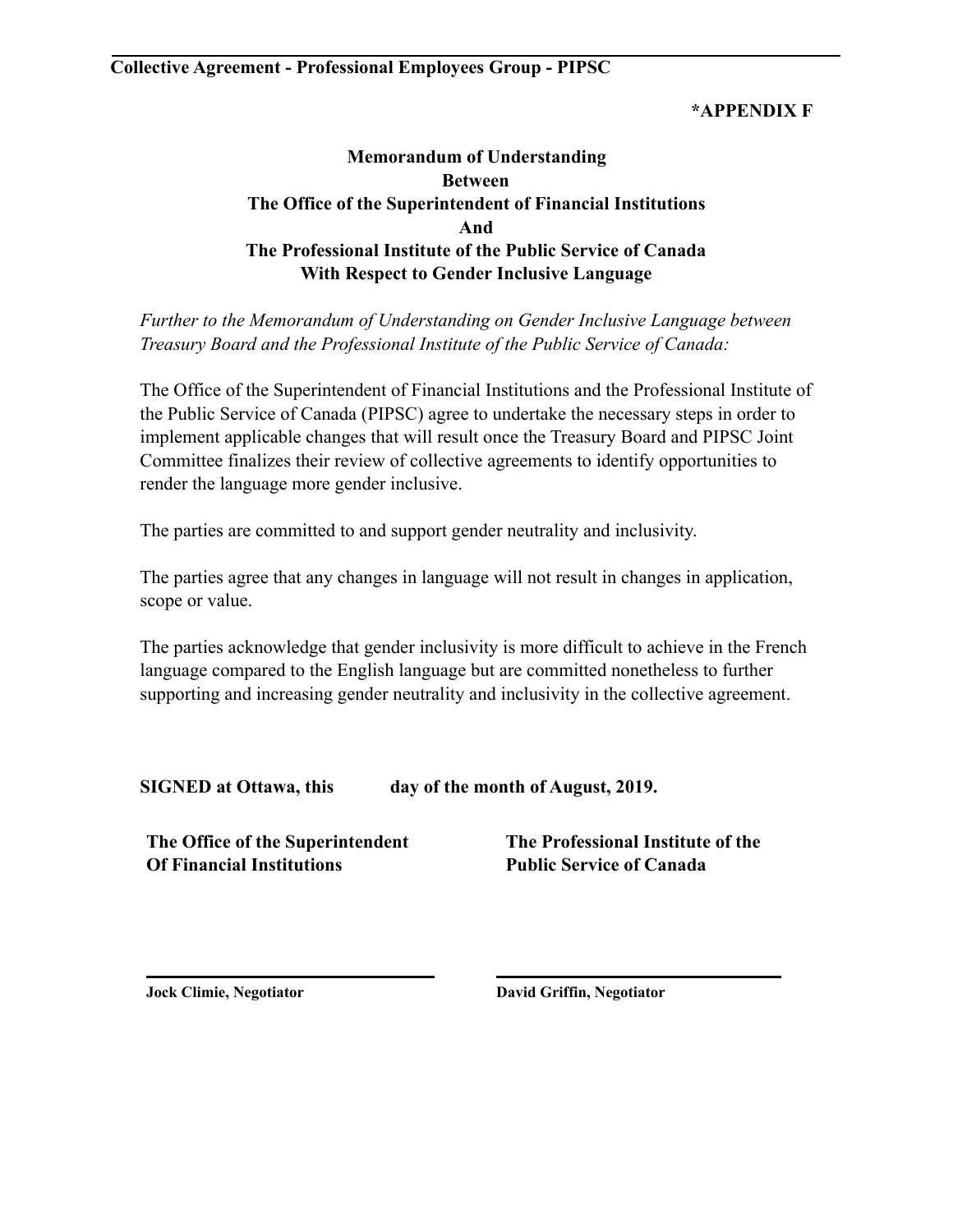#### **\*APPENDIX G**

# **Memorandum of Understanding Between The Office of the Superintendent of Financial Institutions And The Professional Institute of the Public Service of Canada With Respect to Implementation of the Collective Agreement**

Notwithstanding the provisions of clause 43.03 on the calculation of retroactive payments, this memorandum is to give effect to the understanding reached between the Office of the Superintendent of Financial Institutions and the Professional Institute of the Public Service of Canada regarding a modified approach to the calculation and administration of retroactive payments for the current round of negotiations.

- (1) Calculation of retroactive payments
	- (a) Retroactive calculations that determine amounts payable to employees for a retroactive period shall be made based on all transactions that have been entered into the pay system up to the date on which the historical salary records for the retroactive period are retrieved for the calculation of the retroactive payment.
	- (b) Retroactive amounts will be calculated by applying the relevant percentage increases indicated in the collective agreement rather than based on pay tables in agreement annexes. The value of the retroactive payment will differ from that calculated using the traditional approach, as no rounding will be applied. The payment of retroactive amount will not affect pension entitlements or contributions relative to previous methods, except in respect of the rounding differences.
	- (c) Elements of salary traditionally included in the calculation of retroactivity will continue to be included in the retroactive payment calculation and administration, and will maintain their pensionable status as applicable. The elements of salary included in the historical salary records and therefore included in the calculation of retroactivity include:
		- **Exercise Substantive salary**
		- **Promotions**
		- **•** Deployments
		- $\blacksquare$  Acting pay
		- **Extra duty pay/overtime**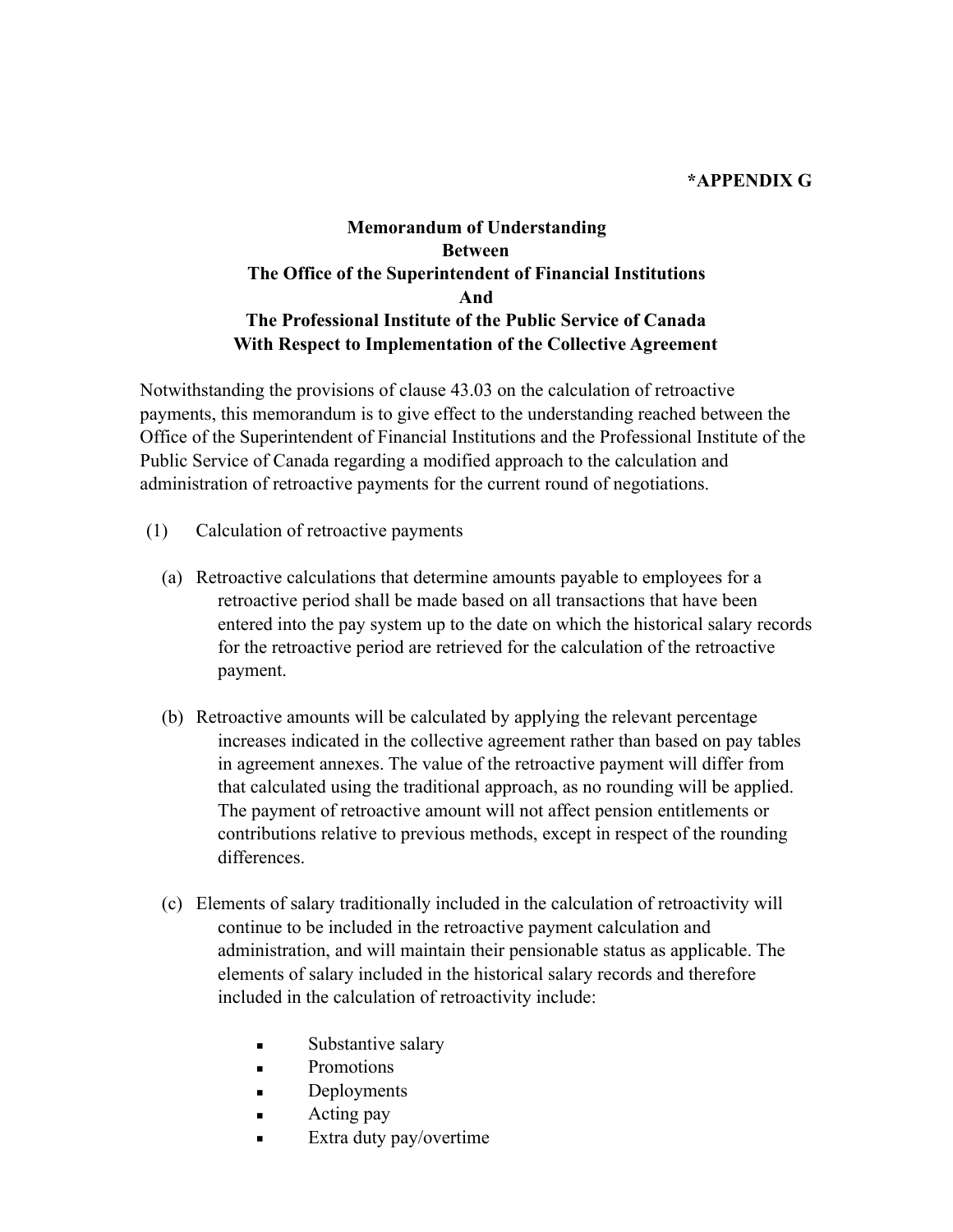- **■** Additional hours worked
- **■** Maternity leave allowance
- **•** Parental leave allowance
- Vacation leave and extra duty pay cash-out
- Severance pay
- Salary for the month of death
- **Transition Support Measure**
- **Eligible allowances and supplemental salary depending on** collective agreement
- (d)The payment of retroactive amounts related to transactions that have not been entered in the pay system as of the date when the historical salary records are retrieved, such as acting pay, promotions, overtime and/or deployments, will not be considered in determining whether an agreement has been implemented.
- (e)Any outstanding pay transactions will be processed once they are entered into the pay system and any retroactive payment from the collective agreement will be issued to impacted employees.
- (2) Implementation
	- (a)The effective dates for economic increases will be specified in the agreement. Other provisions of the collective agreement will be effective as follows:
		- (i) All components of the agreement unrelated to pay administration will come into force on signature of agreement.
		- (ii) Changes to existing compensation elements and new compensation elements such as premiums, allowances, insurance premiums and coverage and changes to overtime rates will become effective within one-hundred and eighty (180) days after signature of agreement, on the date at which prospective elements of compensation increases will be implemented under  $2(b)(i)$ .
		- (iii) Payment of premiums, allowances, insurance premiums and coverage and overtime rates in the collective agreement will continue to be paid until changes come in to force as stipulated in  $2(a)(ii)$ .

(b)Collective agreement will be implemented over the following timeframes:

(i) The prospective elements of compensation increases (such as prospective salary rate changes and other compensation elements such as premiums, allowances, changes to overtime rates) will be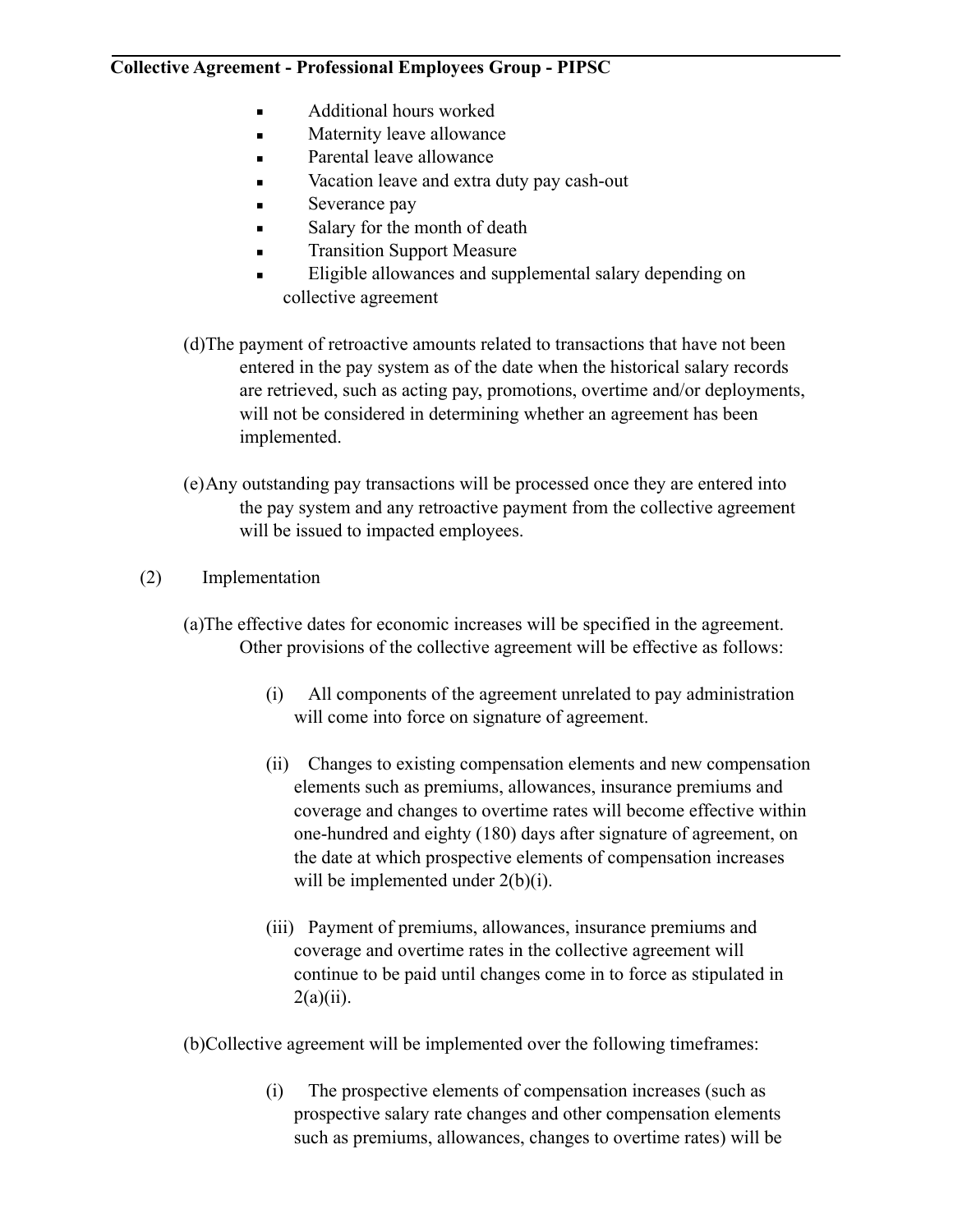implemented within one-hundred and eighty (180) days after signature of agreement where there is no need for manual intervention.

- (ii) Retroactive amounts payable to employees will be implemented within one-hundred and eighty (180) days after signature of the agreement where there is no need for manual intervention.
- (iii) Prospective compensation increases and retroactive amounts that require manual processing by compensation advisors will be implemented within five-hundred and sixty (560) days after signature of agreement. Manual intervention is generally required for employees on an extended period of leave without pay (e.g., maternity/parental leave), salary protected employees and those with transactions such as leave with income averaging, pre-retirement transition leave and employees paid below minimum, above maximum or in between steps. Manual intervention may also be required for specific accounts with complex salary history.
- (3) Employee Recourse
	- (a) An employee who is in the bargaining unit for all or part of the period between the first day of the collective agreement (i.e., the day after the expiry of the previous collective agreement) and the signature date of the collective agreement will be entitled to a non-pensionable amount of four hundred dollars (\$400) payable within one-hundred and eighty (180) days of signature, in recognition of extended implementation timeframes and the significant number of transactions that have not been entered in the pay system as of the date when the historical salary records are retrieved.
	- (b) Employees in the bargaining unit for whom the collective agreement is not implemented within one-hundred and eighty one (181) days after signature will be entitled to a fifty dollar (\$50) non-pensionable amount; these employees will be entitled to an additional fifty dollar (\$50) non-pensionable amount for every subsequent complete period of ninety (90) days their collective agreement is not implemented, to a total maximum of nine (9) payments. These amounts will be included in their final retroactive payment. For greater certainty, the total maximum amount payable under this paragraph is four hundred and fifty dollars (\$450).
	- (c) If an employee is eligible for compensation in respect of section 3 under more than one collective agreement, the following applies: the employee shall receive only one non-pensionable amount of four hundred dollars (\$400); for any period under 3(b), the employee may receive one fifty \$50 payment, to a maximum total payment of four hundred and fifty dollars (\$450).
	- (d) Should the Treasury Board of Canada negotiate higher amounts for 3(a) or 3(b)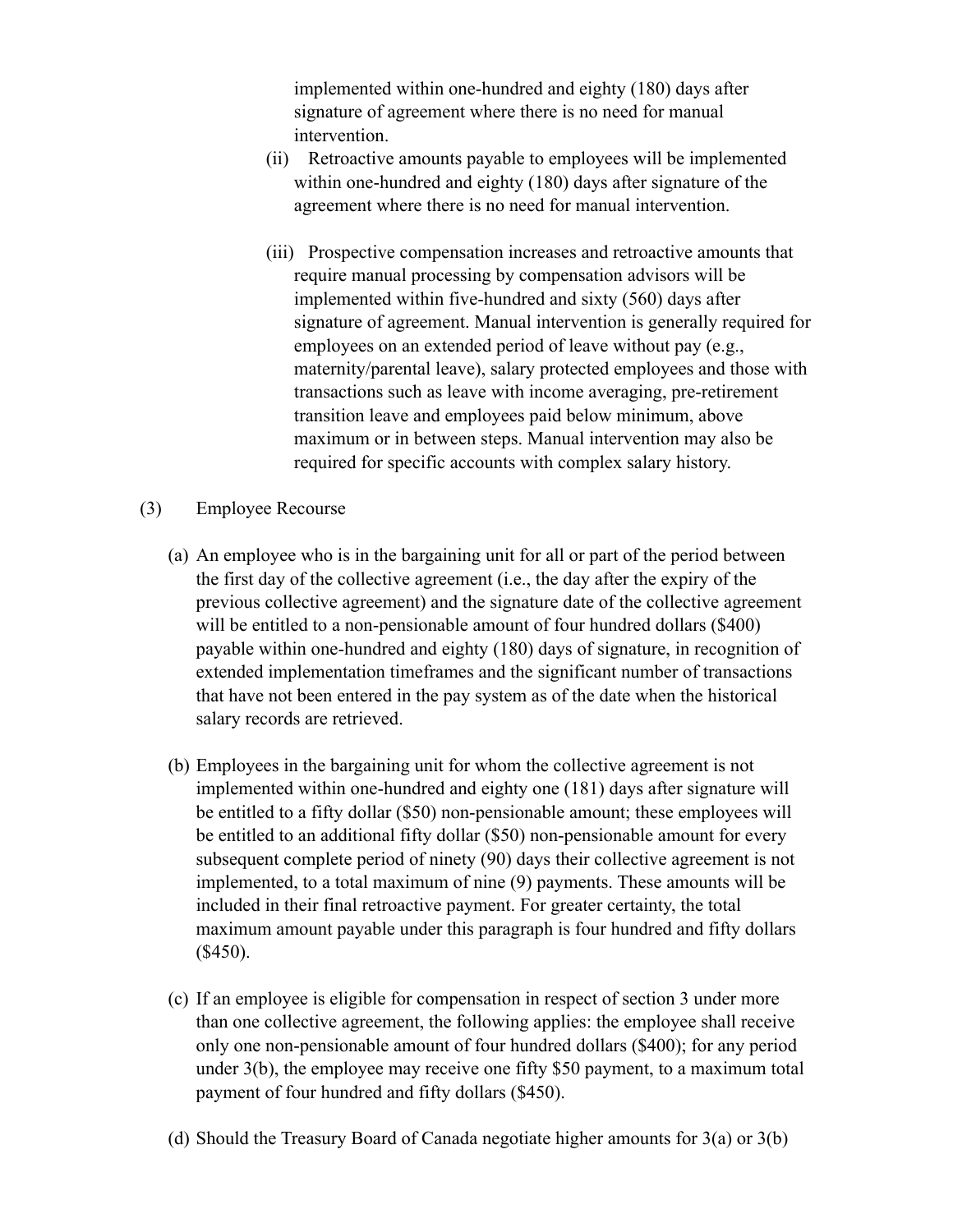with any other bargaining agent representing Core Public Administration employees, the Office of the Superintendent of Financial Institutions will compensate the Professional Institute of the Public Service of Canada – OSFI Group members for the difference in an administratively feasible manner.

- (e) Late implementation of the 2018 collective agreements will not create any entitlements pursuant to the Agreement between the Institute and the Office of the Superintendent of Financial Institutions with regard to damages caused by the Phoenix Pay System.
- (f) Employees for whom collective agreement implementation requires manual intervention will be notified of the delay within one-hundred and eighty (180) days after signature of the agreement.
- (g) Employees will be provided a detailed breakdown of the retroactive payments received and may request that the separate agency compensation unit or the Public Service Pay Centre verify the calculation of their retroactive payments, where they believe these amounts are incorrect. The Employer will consult with the Institute regarding the format of the detailed breakdown.
- (h) In such a circumstance, for employees in organizations serviced by the Pay Centre, they must first complete a Phoenix feedback form indicating what period they believe is missing from their pay.

**SIGNED at Ottawa, this day of the month of August, 2019.** 

**The Office of the Superintendent Of Financial Institutions**

**The Professional Institute of the Public Service of Canada**

**Jock Climie, Negotiator David Griffin, Negotiator**